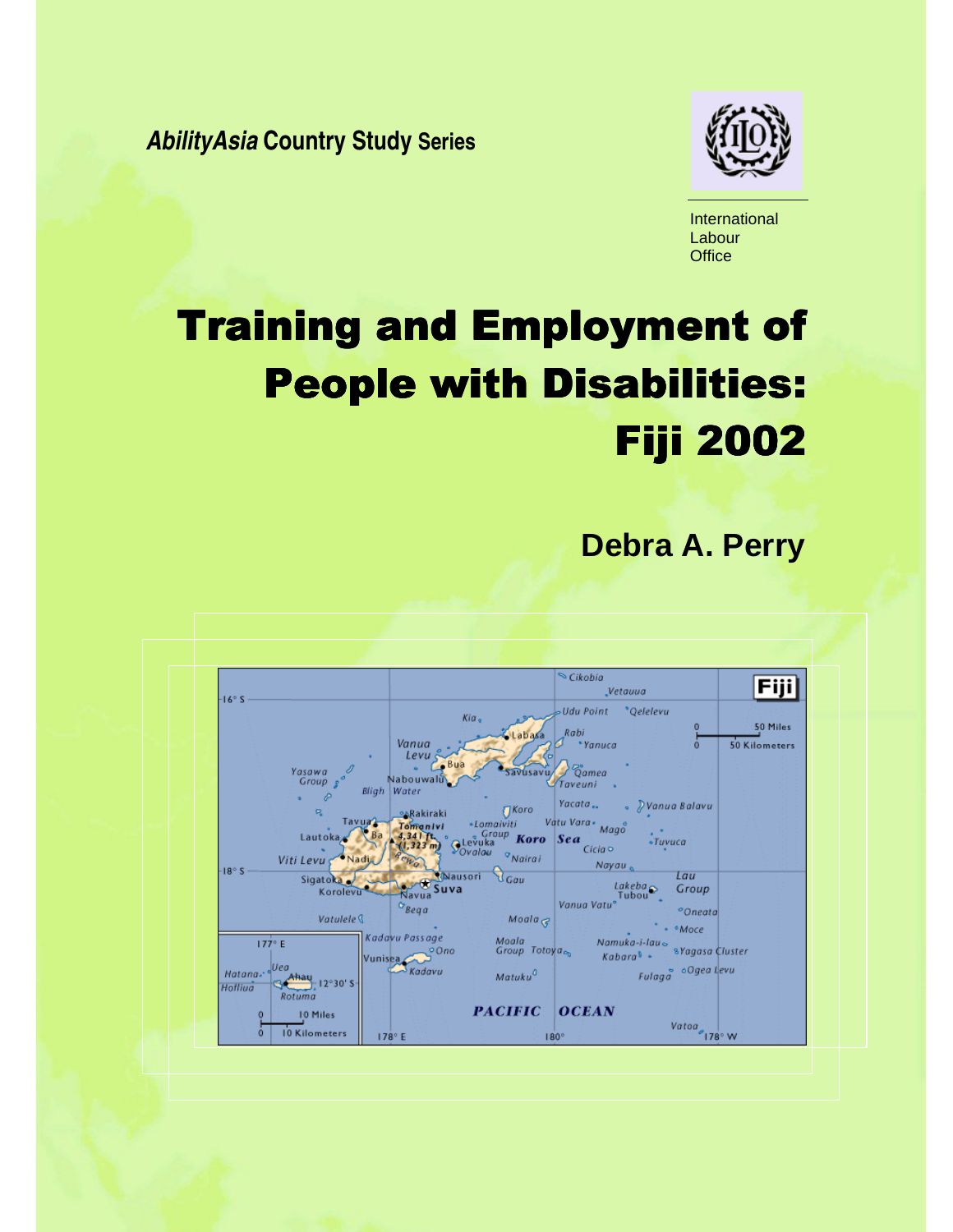## **Training and Employment of People with Disabilities: Fiji 2002**

**An** *AbilityAsia* **Country Study** 

 **Debra A. Perry** 

 **International Labour Office**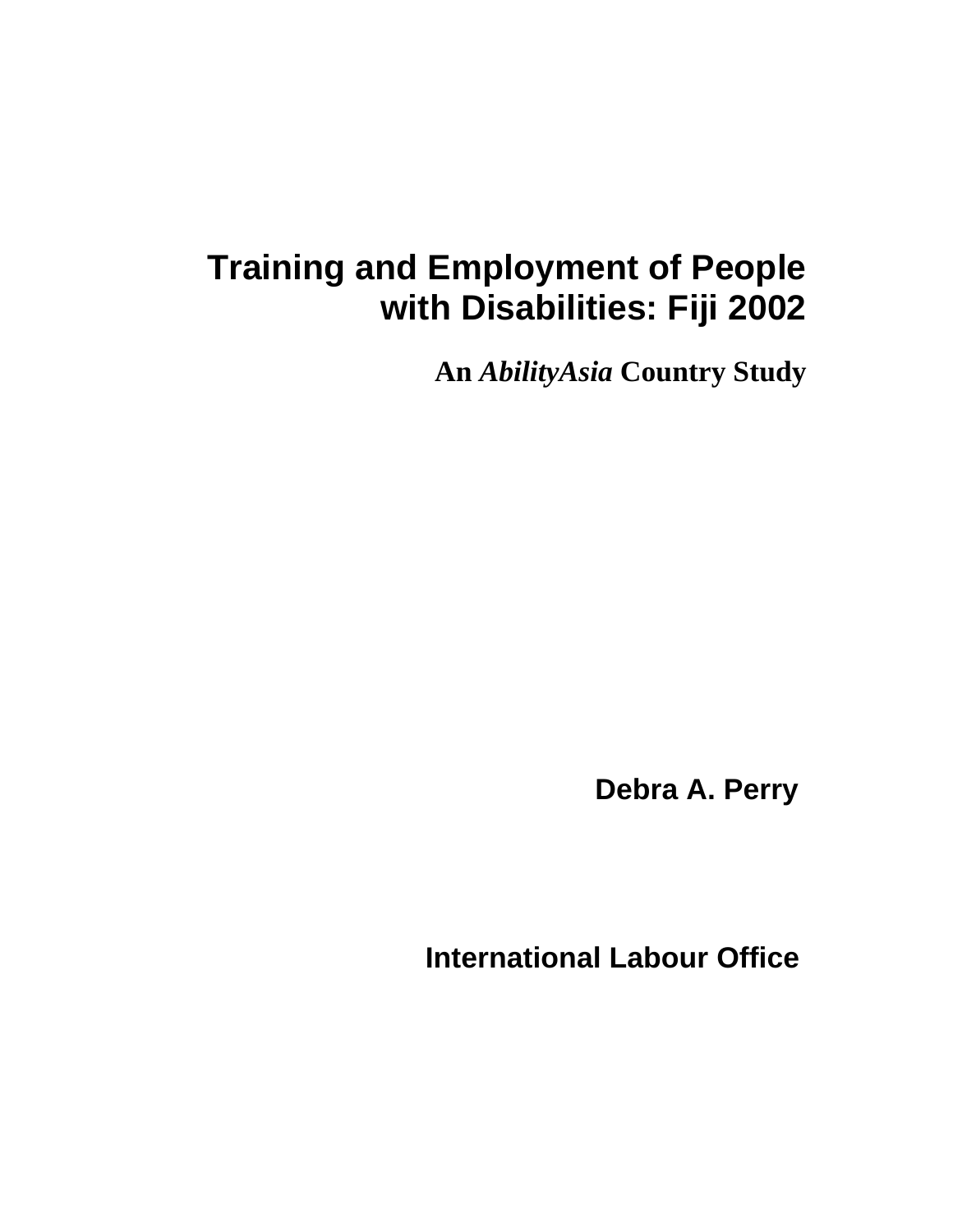Copyright © International Labour Organization 2004 First published 2004

Publications of the International Labour Office enjoy copyright under Protocol 2 of the Universal Copyright Convention. Nevertheless, short excerpts from them may be reproduced without authorization on condition the source is indicated. For rights of reproduction or translation, application should be made to the Publications Bureau (Rights and Permissions), International Labour Office, CH-121 Geneva 22, Switzerland. The International Labour Office welcomes such applications.

Libraries, institutions and other users registered in the United Kingdom with the Copyright Licensing Agency, 90 Tottenham Court Road, London W1T 4LP [Fax: (+44) (0) 20 7631 5500, email: cla@cla.co.uk], in the United States with the Copyright Clearance Center, 222 Rosewood Drive, Danvers, MA 01923 [Fax: (+1) (978) 750 4470, email: info@copyright.com ], or in any other countries with associated Reproduction Rights Organizations, may make photocopies in accordance with the licenses issued to them for this purpose.

ILO / Perry, Debra A. Training and Employment of People with Disabilities: Fiji 2002 Bangkok, International Labour Office, 2004

ISBN 92-2-115892-6 (Web pdf format)

The designations employed in ILO publications, which are in conformity with United Nations practice, and the presentation of material therein do not imply the expression of any opinion whatsoever on the part of the International Labour Office concerning the legal status of any country, area or territory or of its authorities, or concerning the delimitation of its frontiers.

The responsibility for opinions expressed in signed articles, studies and other contributions rests solely with their authors, and publication does not constitute an endorsement by the International Labour Office of the opinions expressed in them.

Reference to names of firms and commercial products does not imply their endorsement by the International Labour Office and any failure to mention a particular firm, commercial product or process is not a sign of disapproval.

ILO publications can be obtained through major booksellers or ILO local offices in many countries, or direct from ILO Publications, International Labour Office, CH-1211 Geneva 22, Switzerland. Updates on new publications are available free of charge from the above address, or by sending an email to: pubvente@ilo.org

Printed in Thailand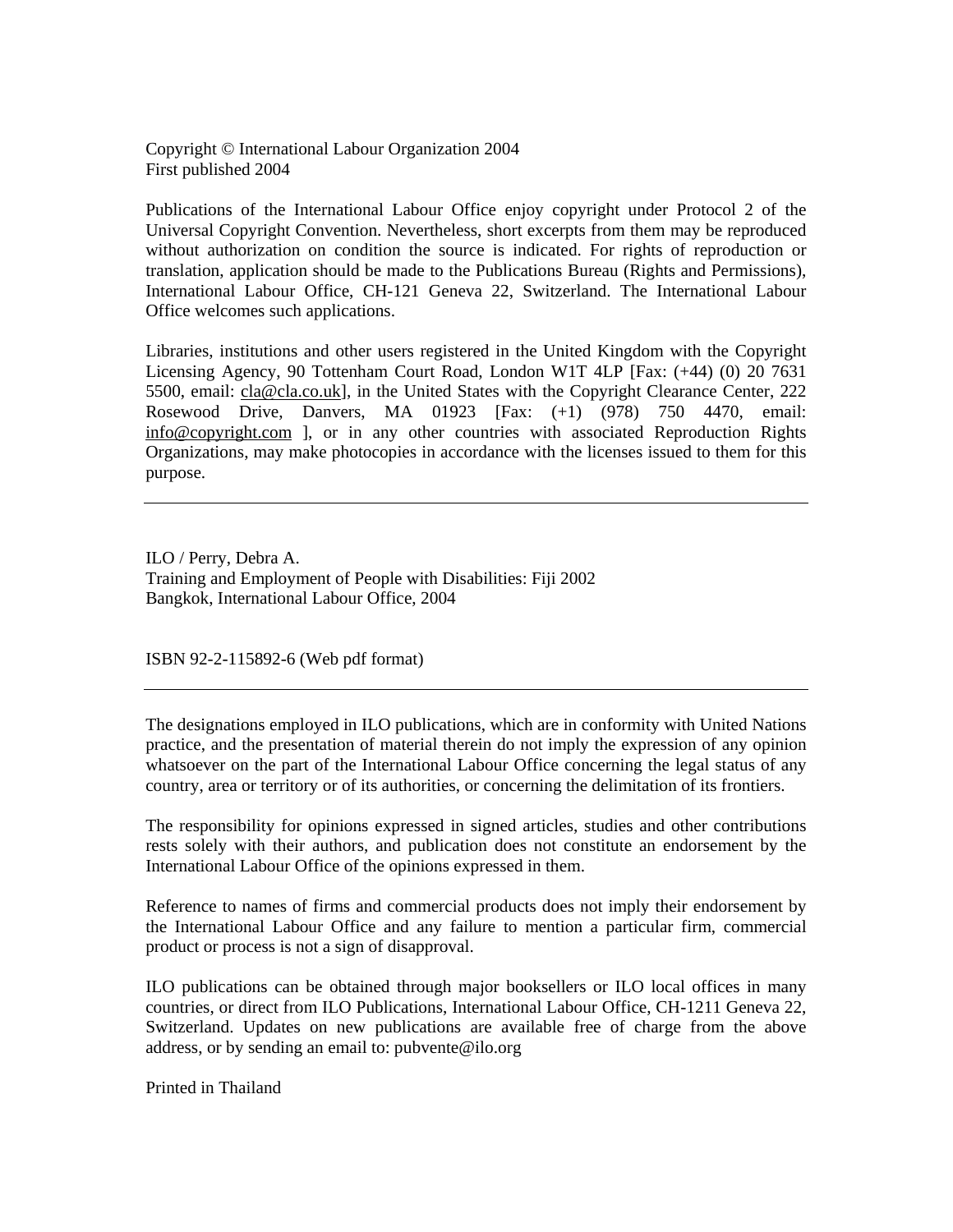#### **Preface**

*Training and Employment of People with Disabilities: Fiji 2002* is part of the *AbilityAsia Country Study Series.* The series was designed as a contribution to the end of the Economic and Social Commission for Asia and the Pacific (ESCAP) Asia and Pacific Decade of Disabled Persons, 1993-2002, and to mark the  $20<sup>th</sup>$  anniversary of the International Labour Organization (ILO)'s Convention No. 159 Concerning Vocational Rehabilitation and Employment (Disabled Persons).

One of the primary purposes of the *Country Study Series* is to contribute to the knowledge base about people with disabilities in Asia and the Pacific region. According to World Health Organization estimates, people with disabilities represent 10 per cent of the population of developing countries. Yet, in many countries, people with disabilities are "invisible". Little reliable data exist about their numbers, needs and achievements. While they are recognized as among the poorest of poor, people with disabilities typically face barriers to the very services that might lift them out of poverty, such as education, vocational training, and employment and business development services.

A second purpose of the *Country Study Series* is to provide baseline data about the status of education, training and employment of people with disabilities. This takes on greater significance in light of the ESCAP proclamation to extend the Asia and Pacific Decade of Disabled Persons, 1993-2002, for another decade, 2003-2012. In October 2002, governments from across the region adopted the Biwako Millennium Framework (BMF) for Action towards an Inclusive, Barrier-free and Rights-based Society for Persons with Disabilities as the regional policy guideline for the new Decade of Disabled Persons. The BMF includes targets and actions in several priority areas, including training and employment. With regard to the BMF, *Training and Employment of People with Disabilities: Fiji 2002* should prove useful as an evaluation tool since it provides a baseline description of the situation in Fiji against which progress can be compared.

The BMF includes the ILO's principle of decent work − defined as, "productive work in conditions of freedom, equity, security and human dignity for women and men everywhere". Further, the BMF's employment and training targets call upon countries to mainstream (integrate) vocational training programmes, collect reliable employment and self-employment rates for people with disabilities and consider ratification of ILO Convention No.159. The Convention, among other things, requires a national policy of vocational rehabilitation and employment based on the principles of equal treatment and equal opportunity for workers with disabilities. It should be noted that as the final changes are made to this document, it was announced that the Fiji Cabinet made a decision to ratify C.159 (September 2004) which is a most significant development for people with disabilities in the country.

*Training and Employment of People with Disabilities: Fiji 2002* is descriptive in nature. When the ILO commissioned the researchers for the *Country Study Series,*  each was asked to follow the comprehensive research protocol appended to this document. The resulting report therefore includes country background information, statistics about people with disabilities and their organizations, a description of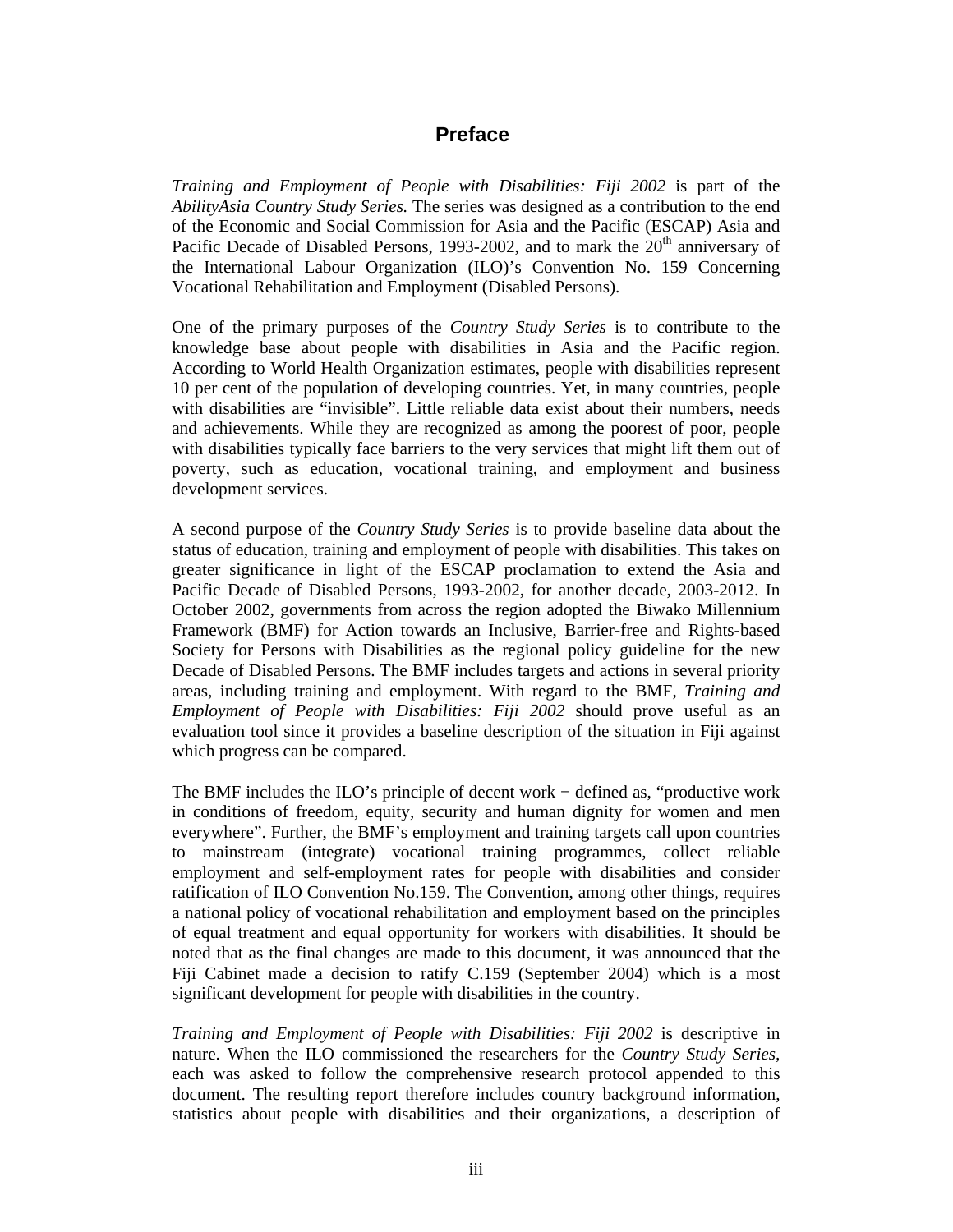relevant legislation and policies and their official implementing structures, as well as the education, training and employment options available to people with disabilities. While few countries have such information readily available, researchers were asked to note the existence or lack of specific data points and to report data when it did exist.

Since the lack of information about people with disabilities contributes to their invisibility and social exclusion, the information itself is important. The protocol called for limited analysis and did not specifically ask for the researchers' recommendations. However, researchers were asked to report on existing plans and recommendations of significant national stakeholders.

Upon completion of the draft country studies in the series, they were shared with participants of the ILO/Japan Technical Consultation on Vocational Training and Employment of People with Disabilities, held in Bangkok in January 2003. The consultation was a regional meeting of governments and representatives of workers', employers' and disabled persons' organizations from across the region. Each country team was asked to review the country study reports and make comments with regard to accuracy, omissions and content of the report.

As noted, the main purpose of the series is to describe the employment and training situation of the country at a particular point in time. Since the data was collected in 2002, the information contained in *Training and Employment of People with Disabilities: Fiji 2002* may not be the most recent. For example, the decision to ratify C.159 was already noted. Nevertheless, this report provides a comprehensive view of the employment and training situation of people with disabilities in Fiji against which new developments can be better understood and progress assessed.

The ILO wishes to acknowledge Development Cooperation Ireland, whose resources contributed to the research project that resulted in the *AbilityAsia Country Study Series.* Debra A. Perry, Senior Specialist is Vocational Rehabilitation for Asia and the Pacific deserves special recognition for her technical oversight and hard work in designing and coordinating the overall project, as well as serving as writer and researcher for the Fiji study. She was assisted in her research efforts by Setareki Seru Macanawai, who provided timely and reliable information, which contributed greatly to this paper. Mr Macanawai was Head Teacher at the Fiji School for the Blind at the time of preparing this paper and a respected advocate for the rights of people with disabilities in Fiji, the Pacific and the entire Asia and Pacific region. He was recently appointed Executive Director of the Fiji National Council of Disabled Persons, a key government body which address policy and implementation of programmes related to people with disabilities.

Members of the ILO support staff also made significant contributions to this publication, in particular Sugunya Voradilokkul, who supported the project from its inception and Teerasak Siriratanothai, whose computer expertise made the Web publication a reality.

To the reader, whether you are an academic, researcher, policy maker, practitioner or an individual with a disability, we hope you will find the information you are looking for in these pages.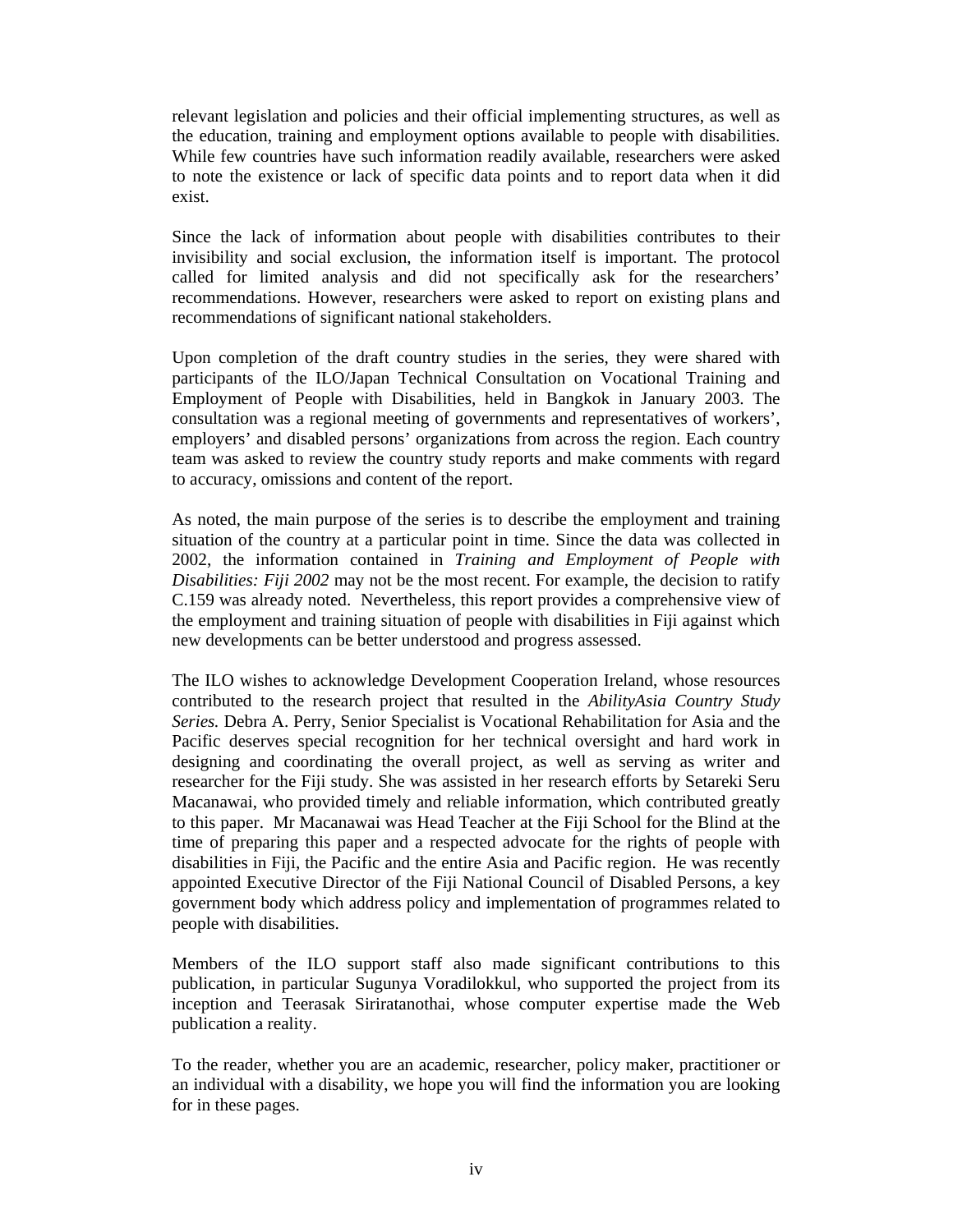For more information about the *AbilityAsia Country Study Series* or to learn more about the ILO Convention No. 159 or other issues related to employment and training of people with disabilities in the region, please visit the AbilityAsia Web site: http://www.ilo.org/abilityasia.

For more information about the ESCAP Decade of Disabled Persons, 2003-2012, visit http://www.unescap.org/esid/psis/disability/index.asp

Readers may also be interested in two recently published works by the ILO relating to employment and disability − *Moving Forward: Toward Decent Work for People with Disabilities − Examples of Good Practices in Vocational Training and Employment from Asia and the Pacific* and *Proceedings of the ILO/Japan Technical Consultation on Vocational Training and Employment of People with Disabilities in Asia and the Pacific*. Copies of these and other ILO publications on disability in Asia and the Pacific can be ordered by contacting abilityasia@ilo.org.

Lin Lean Lim Deputy Director Regional Office for Asia and the Pacific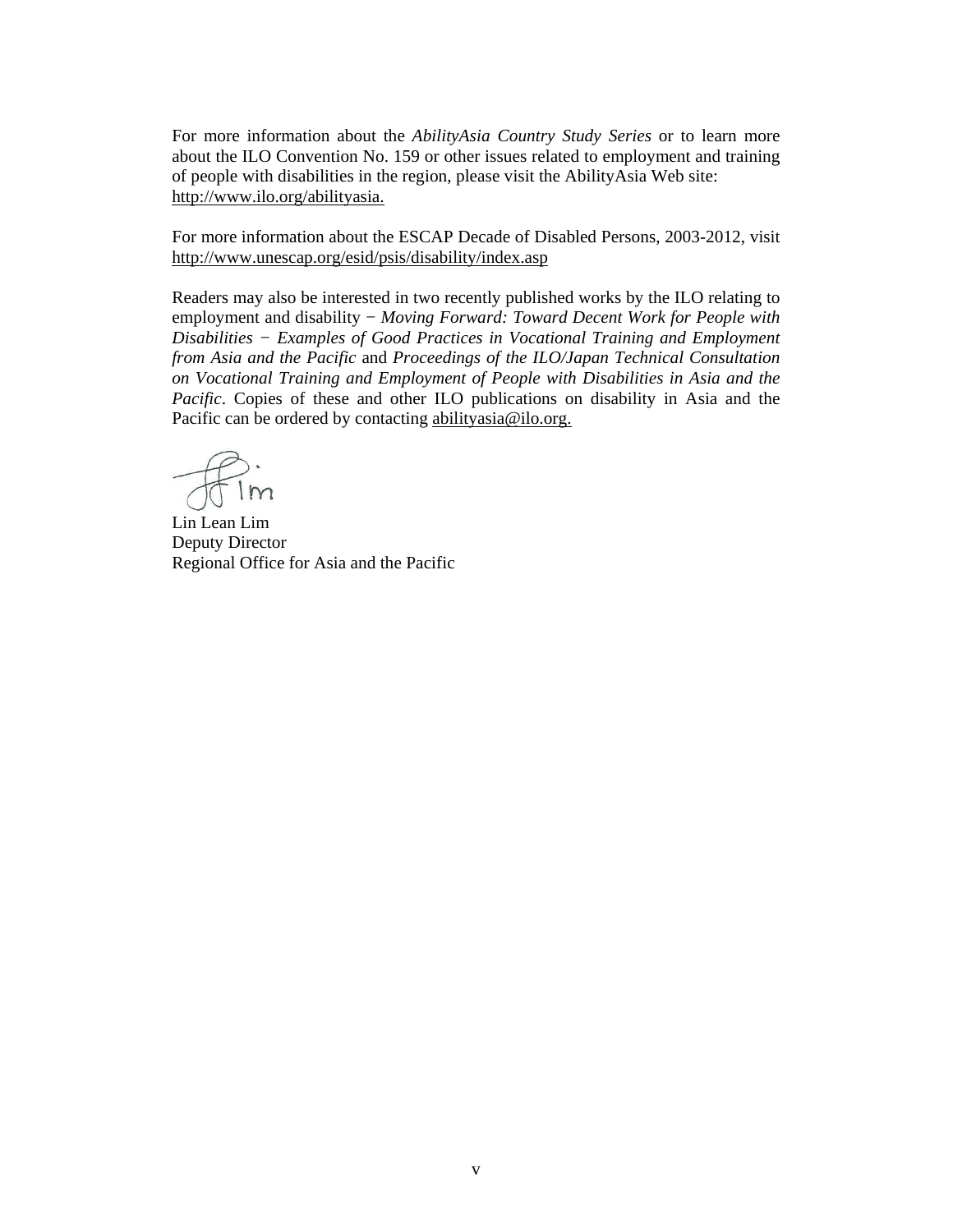## **Table of Contents**

|            |                                                                              | iii |
|------------|------------------------------------------------------------------------------|-----|
|            |                                                                              |     |
|            |                                                                              |     |
|            |                                                                              |     |
| 1.1        |                                                                              |     |
| 1.2        |                                                                              |     |
| 1.3        |                                                                              |     |
| 1.4        |                                                                              |     |
| 1.5<br>1.6 |                                                                              |     |
|            |                                                                              |     |
|            | Part Two: People with Disabilities - Definitions, Data and                   |     |
|            |                                                                              |     |
| 2.1        |                                                                              |     |
| 2.2        |                                                                              |     |
| 2.3        |                                                                              |     |
| 2.4        |                                                                              |     |
| 2.5        |                                                                              |     |
| 2.6        |                                                                              |     |
| 2.7        |                                                                              |     |
|            | Part Three: Legislation, Policies and Institutional Structures  19           |     |
|            |                                                                              |     |
| 3.1        |                                                                              |     |
| 3.2<br>3.3 |                                                                              |     |
| 3.4        |                                                                              |     |
| 3.5        |                                                                              |     |
| 3.6        |                                                                              |     |
|            |                                                                              |     |
|            | Part Four: Education, Vocational Training, Self-employment                   |     |
|            | and Employment Services for People with Disabilities  33                     |     |
| 4.1        |                                                                              |     |
| 4.2        |                                                                              |     |
| 4.3        |                                                                              |     |
| 4.4        | Mainstream vocational training opportunities for people with disabilities 39 |     |
| 4.5        | Segregated vocational training opportunities for people with disabilities 40 |     |
| 4.6        | Self-help and peer vocational training opportunities for people with         |     |
|            |                                                                              |     |
| 4.7        |                                                                              |     |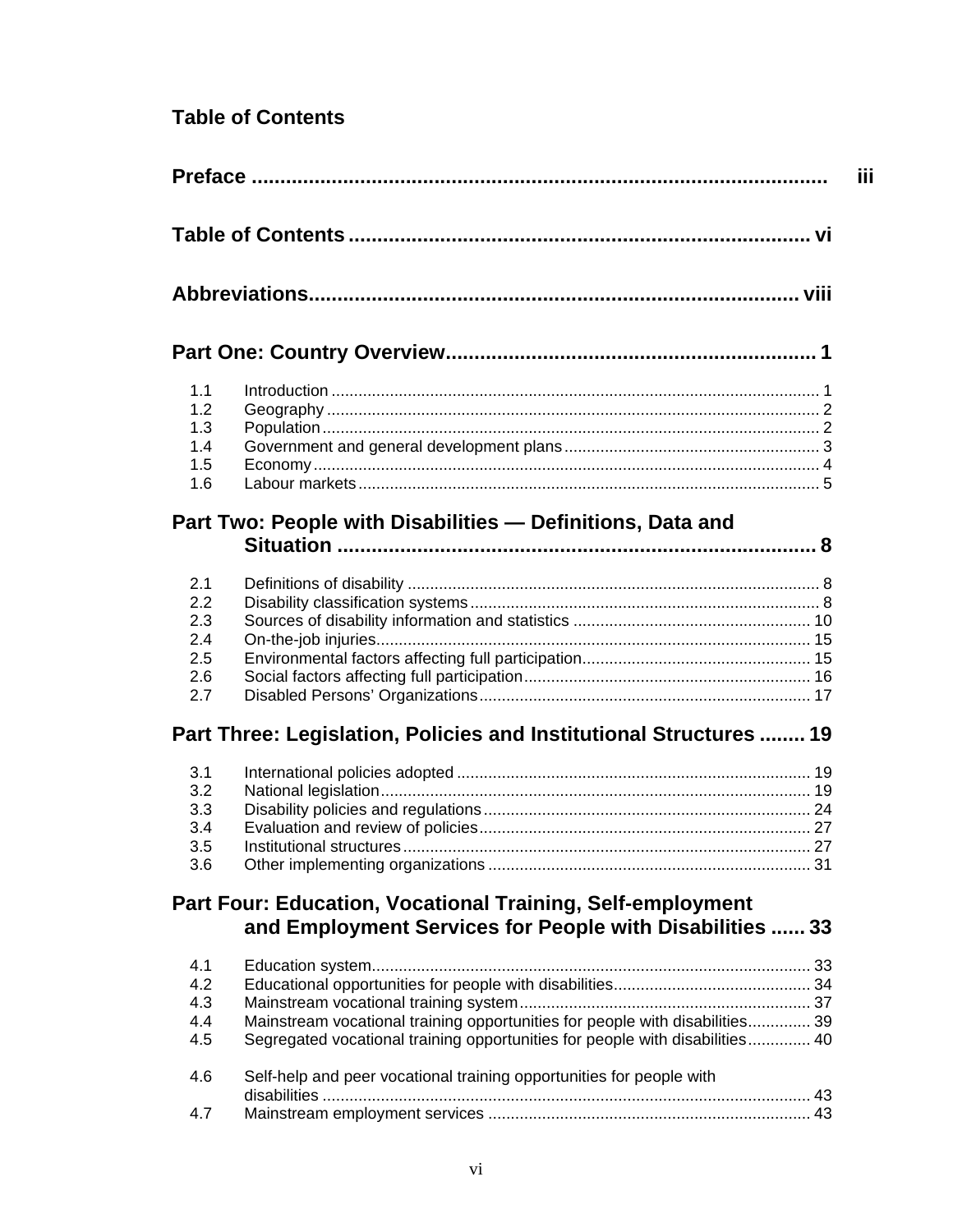| 4.8<br>4.9 | Mainstream employment-services opportunities for people with disabilities 43<br>Special employment and employment-support services for people with |    |
|------------|----------------------------------------------------------------------------------------------------------------------------------------------------|----|
|            |                                                                                                                                                    |    |
| 4.10       | Mainstream support for self-employment and income generation  44                                                                                   |    |
| 4.11       | Mainstream support for self-employment and income generation for people                                                                            |    |
| 4.12       | Self-employment and income generation support services for people with                                                                             |    |
|            |                                                                                                                                                    |    |
| 4.13       |                                                                                                                                                    |    |
| 4.14       |                                                                                                                                                    |    |
| 4.15       |                                                                                                                                                    |    |
|            | <b>Part Five: Employment Opportunities for People with</b>                                                                                         |    |
|            |                                                                                                                                                    |    |
|            |                                                                                                                                                    |    |
| 5.1        |                                                                                                                                                    |    |
| 5.2        | Employment opportunities for people with disabilities in protected work                                                                            |    |
|            |                                                                                                                                                    |    |
| 5.3        |                                                                                                                                                    |    |
| 5.4        | Other segregated or protected employment opportunities for people with                                                                             |    |
|            |                                                                                                                                                    |    |
| 5.5        |                                                                                                                                                    |    |
|            | <b>Part Six: Employment-Promotion Activities Involving Social</b>                                                                                  |    |
|            |                                                                                                                                                    | 55 |
| 6.1        | Government or NGO employment-promotion activities directed at                                                                                      |    |
|            | 55                                                                                                                                                 |    |
| 6.2        | Government or NGO employment-promotion activities directed at trade                                                                                |    |
|            |                                                                                                                                                    |    |
| 6.3        | Employer, trade union or workers' organization employment-promotion                                                                                |    |
|            |                                                                                                                                                    |    |
|            |                                                                                                                                                    |    |
| 7.1        |                                                                                                                                                    |    |
| 7.2        |                                                                                                                                                    |    |
| 7.3        |                                                                                                                                                    |    |
|            |                                                                                                                                                    |    |
|            |                                                                                                                                                    |    |
|            |                                                                                                                                                    |    |
|            |                                                                                                                                                    |    |
|            |                                                                                                                                                    |    |
|            |                                                                                                                                                    |    |
|            |                                                                                                                                                    |    |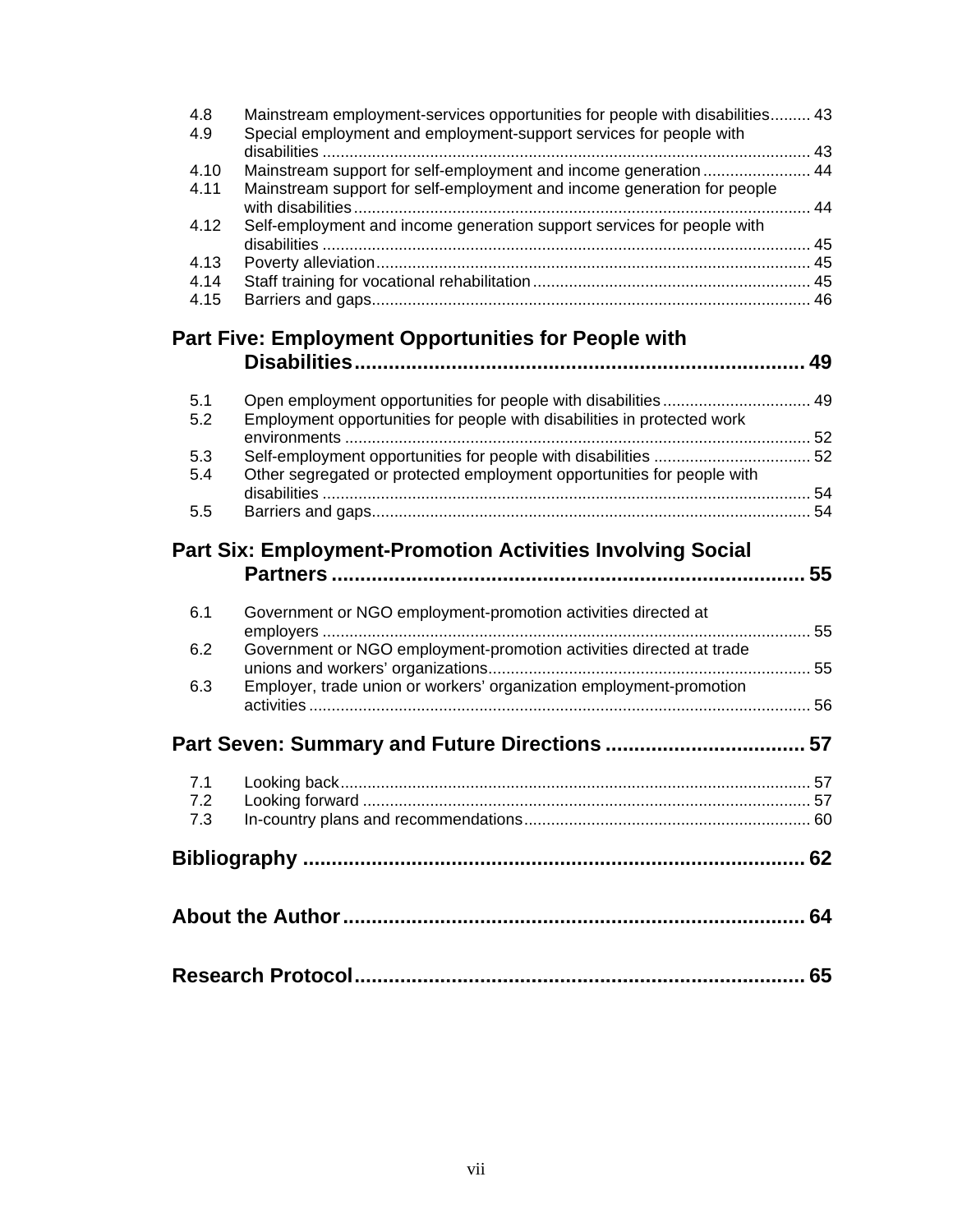## **Abbreviations**

| ADB            | <b>Asian Development Bank</b>                               |
|----------------|-------------------------------------------------------------|
| <b>BMF</b>     | Biwako Millennium Framework                                 |
| <b>CBR</b>     | <b>Community-Based Rehabilitation</b>                       |
| <b>DPI</b>     | Disabled Peoples' International                             |
| <b>DSW</b>     | Department of Social Welfare                                |
| <b>ESCAP</b>   | Economic and Social Commission for Asia and the Pacific     |
| <b>FDPA</b>    | Fiji Disabled People's Association                          |
| <b>FEF</b>     | <b>Fiji Employers Federation</b>                            |
| <b>FIT</b>     | Fiji Institute of Training                                  |
| <b>FNCDP</b>   | Fiji National Council for Disabled Persons                  |
| <b>FNTC</b>    | <b>Fiji National Training Council</b>                       |
| <b>FNTTC</b>   | Fiji National Training and Technical Center                 |
| <b>FVTTI</b>   | Fiji Vocational Training and Technical Institute            |
| <b>GDP</b>     | <b>Gross Domestic Product</b>                               |
| HDI            | Human Development Index                                     |
| <b>IHRD</b>    | <b>Integrated Human Resource Development for Employment</b> |
|                | Promotion                                                   |
| <b>ILO</b>     | <b>International Labour Office</b>                          |
| <b>JICA</b>    | Japan International Cooperation Agency                      |
| <b>KRA</b>     | Key Result Area                                             |
| <b>LFPR</b>    | Labour Force Participation Rate                             |
| <b>MOWSWPA</b> | The Ministry of Women, Social Welfare and Poverty           |
|                | Alleviation                                                 |
| <b>OHS</b>     | Occupational Health and Safety                              |
| PAP            | <b>Poverty Alleviation Programme</b>                        |
| <b>PPP</b>     | <b>Purchasing Power Parity</b>                              |
| <b>SDL</b>     | Soqosoqo Duavata ni Lewenivanua                             |
| <b>TVET</b>    | Tafe Vocational Education and Training                      |
| <b>UNDP</b>    | <b>United Nations Development Programme</b>                 |
| <b>USP</b>     | University of the South Pacific                             |
| <b>WOSED</b>   | Women's Social and Economic Development Programme           |
|                |                                                             |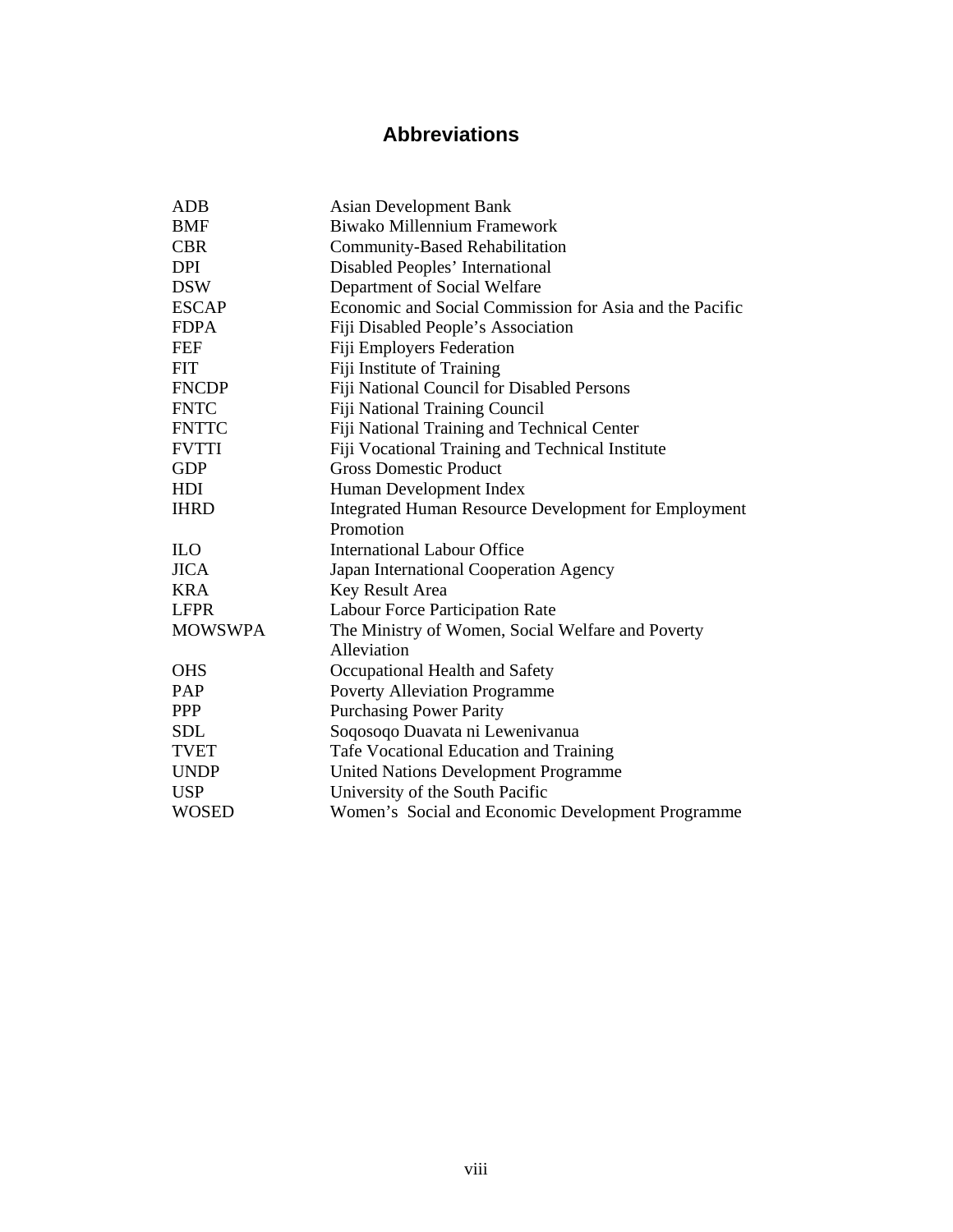#### **Part One: Country Overview**

#### **1.1 Introduction**

 $\ddot{\phantom{a}}$ 

The Republic of Fiji, located in the Pacific Ocean midway between the equator and the South Pole, has one of the largest and most developed economies of all nearby Pacific Islands. According to the 2002 United Nations Development Programme (UNDP)'s Human Development Report, Human Development Index (HDI), Fiji ranks 72 out of 173 countries. Fiji ranked  $44<sup>th</sup>$  in the 1998 report, so its relative position has declined over recent years.

Other data from the 2002 Human Development Report include: life expectancy at birth of 69.1 years, 92.9 per cent literacy rate and 83 per cent combined primary, secondary, and tertiary gross enrolment ratio. The Gross Domestic Product (GDP) per capita purchasing power parity (PPP) stood at US\$4,668.

Fiji has been influenced by Melanesian, Polynesian, Micronesian, Indian, Chinese and European trends and developments. In the nineteenth century, it served as an independent trade centre for the South Pacific. In 1874, the British established colonial rule, which did not begin to be lifted until the1960s. Between 1889 and 1916 over 40,000 indentured servants were recruited from India, including areas now part of modern day Bangladesh and Pakistan, primarily to work on sugar plantations. Most remained in Fiji at the end of the indenture period in 1920. From that period the British colonial administration established group administrative definitions according to racial and ethnic characteristics. Britain also encouraged separate economic development policies in different communities, preventing most indigenous Fijians (as opposed to Indo-Fijians) from gaining employment in the formal wage sector of the labour force until the Second World War.<sup>1</sup>

Other factors of colonial rule further contributed to the ethnic tensions of modern day Fiji. One of the most significant is the issue of land. About 87 per cent of land is under the ownership of indigenous Fijians, with lesser amounts considered freehold land which is in the hands of individuals. About 5 per cent of what had formerly been State-owned land was reclassified as belonging to the indigenous population, so the share of land ownership by indigenous Fijians has risen from the often-quoted 80 per cent level.

Indigenous Fijians have commonly leased land to Indo-Fijians, particularly for the operation of sugar cane plantations, however, many indigenous Fijians are now withholding lease renewals resulting in the displacement of some Indo-Fijians and increased tensions along racial lines. $\frac{1}{2}$  These and many other issues contributed to the

<sup>&</sup>lt;sup>1</sup> Prasad, Satendra, Jona Dakuvula and Darryn Snell, "Economic Development, Democracy and Ethnic Conflict in the Fiji Island, Minority Rights Group International and Citizens Constitution Forum, 2001,  $_{2}^{p.3}$ .

The withholding of lease renewals has been carried out for various reasons, a major one being the perception that land owners are not getting their fair share of the proceeds through rental of land. This is due to the Native Land Trust Board (NLTB) not reviewing rentals on a regular basis.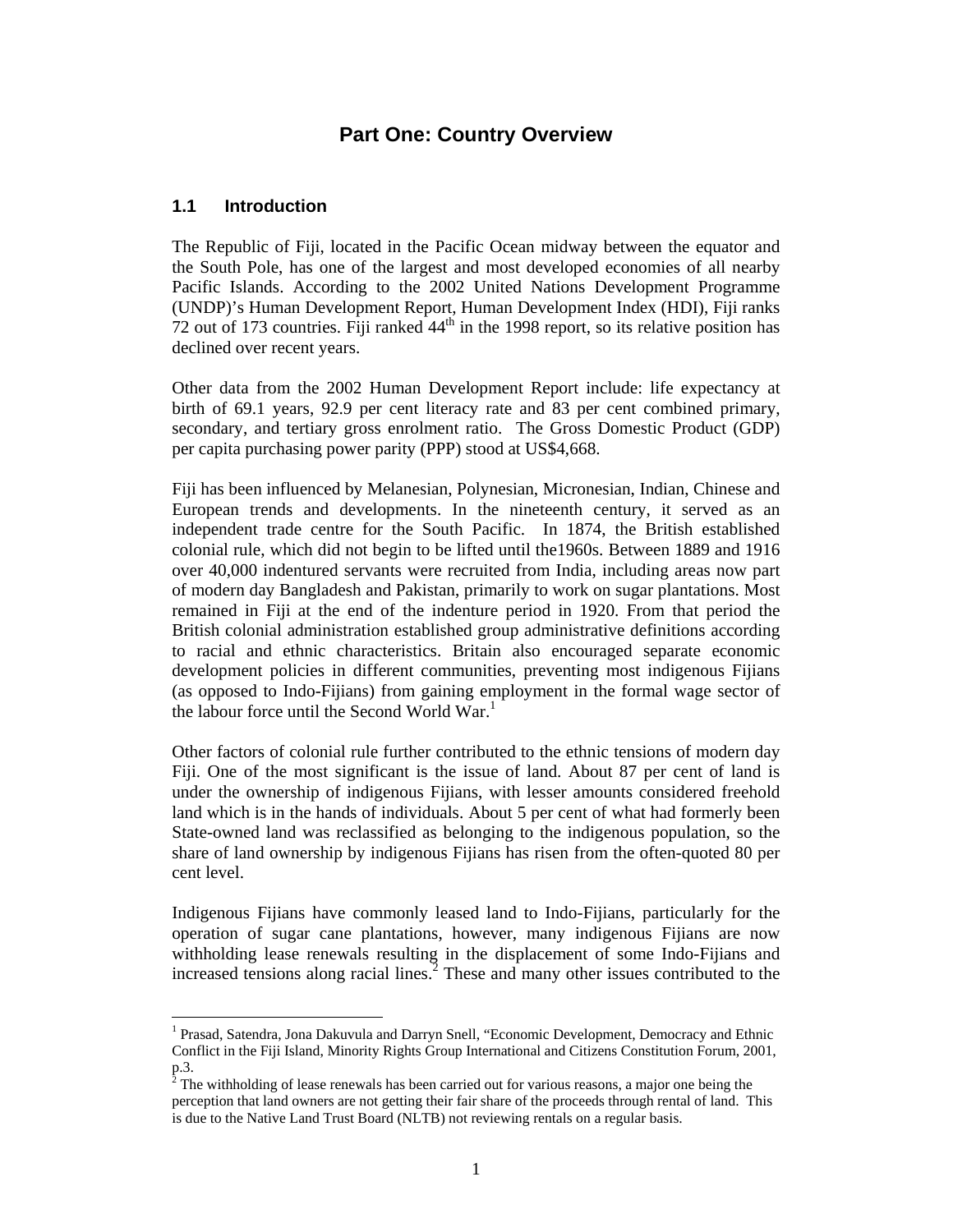three 1987 coups<sup>3</sup> (in May, September and November) and May 2000 political crisis<sup>4</sup>. The Government of Fiji also owns some land.

#### **1.2 Geography**

Fiji extends over an area of 1.3 million sq km of ocean, but its landmass is only 18,333 sq km. The country is made up of 330 islands, of which only a third are inhabited. Two islands, Viti Levu and Vanua Levu, account for most of the landmass (57 per cent and 30 per cent, respectively). Most of the islands are forested or wooded (64.9 per cent) and only about 10 per cent is arable. The terrain is varied or mountainous and the interior is sparsely populated due to the rough geographic terrain.

Fiji has a tropical maritime climate. In the hottest months, the temperature ranges from 23 to 30°C and from 20 to 26 °C during the coldest. March is the wettest month when the average rainfall reaches 368 mm.

#### **1.3 Population**

In 1998, the population of Fiji was estimated to be 815,000. The 1996 Census is the most recent national population and household census, and it reported a total population of 775,077, up from 715,375 a decade earlier. Although the population of Fiji has been on the rise over the long term, the annual growth rate has been declining and is currently 1.4 per cent. According to the 1996 Census, 50.8 per cent of the population is male and 49.2 per cent female. Of the total population, 35.3 per cent is below the age of 15, 56.5 per cent between the ages of 16 and 55 and the remaining 8.2 per cent are over 55. Life expectancy is 65.5 years for men and 70.5 years for women. Infant mortality is 14.5 per 1,000. The 1996 Census also provides detailed demographic information, including information regarding people with disabilities referred to elsewhere in this report.

Indigenous Fijians account for 51 per cent of the population, while 44 per cent are Indo-Fijian. Emigration has been on the rise since 1987, with more than 70,000 people leaving the country after the coup, 90 per cent of whom were Indo-Fijians. Many of these skilled migrants were able to readily locate elsewhere. The trend seems to be continuing with ongoing political tension associated with the expiration of land leases and the 2000 political coup.<sup>5</sup>

Other demographic changes include a decline in the population under 15 (from a total of 41 per cent of the population in 1966 to 35 per cent in 1996), an increase in the population over 65 years old (from 2.4 per cent to 3.3 per cent between 1966 and

<sup>&</sup>lt;sup>3</sup> A group led by indigenous Fijians took over government, which had been led by an Indo-Fijian prime minister.

<sup>4</sup> Most of the land is owned by *Mataqali* villages and many feel they are not getting properly compensated. Land owners are being persuaded that they can get better results by tilling the land themselves. A lot of land owners are seeking financial compensation before renewal of an agreement and a lot of farmers are unable to pay.

<sup>5</sup> US Department of State, *Fiji Background Notes*.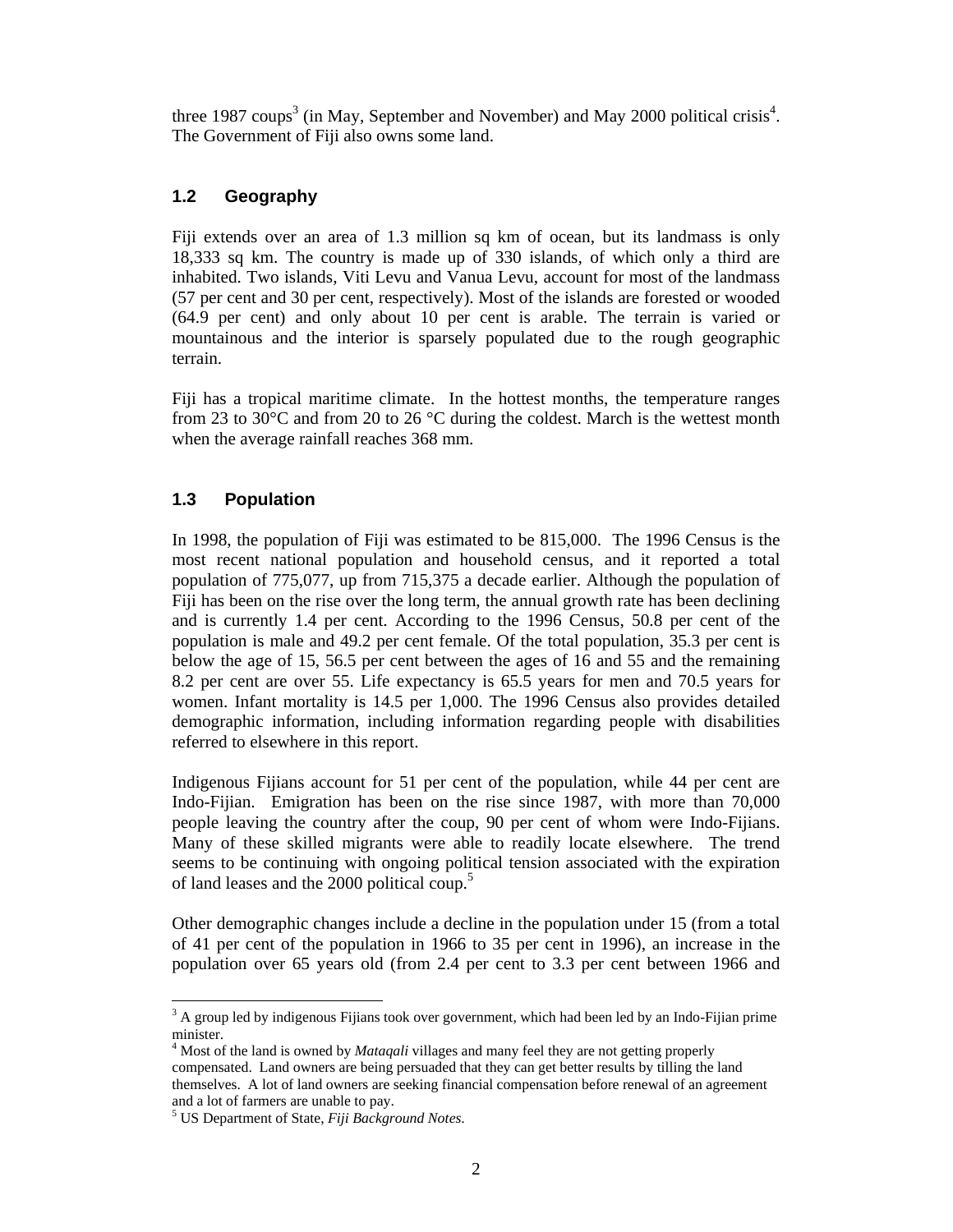1996, respectively) and an increase in the proportion of the population in the labour force from 51 per cent to 61 per cent between 1966 and 1996, creating increasing challenges for employment creation.

About 53.6 per cent of the population resides in rural areas, while 46.4 per cent are urban dwellers. As the largest island in the archipelago, Viti Levu is home to 75 per cent of the population. Suva, the capital city, is located on its southeastern shore, and the international airport at Nadi on the western shore is the entry point for most tourists who come to Fiji. Singatoka in the south and Lautoka and Ba on the northwestern corner and Rakiraki in the north are other significant population centres. The island of Vanua Levu, to the north of Viti Levu, is home to another 18 per cent of the population with the remaining 7 per cent spread across about 100 maritime islands.

Fifty-two per cent of Fiji Islanders are Christian (Methodist or Roman Catholic), 35 per cent Hindi, and 7 per cent Muslim. Fiji enjoys a high literacy rate, recorded at 91 per cent in 1997. Languages spoken include English (official), Fijian and Hindi.

#### **1.4 Government and general development plans**

Fiji chose a parliamentary form of government upon its independence from Britain in 1970. Since then, three military coups and the May 2000 political crisis have marked Fiji as one of the most politically-unstable countries in the Pacific Region. In the 16 years from 1986 to 2002, there have been 12 governments.<sup>6</sup> The current democratically-elected administration has been in place since the September 2001 elections.

Fiji has a powerful president, who heads the State and appoints the prime minister who heads government. The president, elected by the Great Council of Chiefs, a traditional ethnic Fijian leadership body, also appoints members of parliament to form the cabinet. The president also appoints members of the upper House of the bicameral parliament, the Senate, which has 34 members. The populace elects the 71 members of the lower House, the House of Representatives. Voting is compulsory for all citizens over the age of 21. Fiji maintains an independent judiciary consisting of a Supreme Court, a Court of Appeals, a High Court and magistrate courts. The Government of Fij has 16 ministries.

The 1997 Constitution, which replaced the 1990 Constitution, abolished the requirement that the prime minister be an indigenous Fijian, thereby preventing dominance by indigenous Fijians in parliament. The 1997 Constitution also included provisions to protect the rights of people with disabilities as noted later in this report.

Six political parties dominate the current political scene. The May 2000 coup put an end to the People's Coalition government, which was led by the Fiji Labour Party and included several other political parties. After an interim government, elections resulted in the current SDL (Soqosoqo Duavata ni Lewenivanua)-led administration,

 $\overline{a}$ 6 Global Policy Network, *Overview of Current Economic Conditions in Fiji,* June 4, 2001 Report available online at: http://www.globalpolicynetwork.org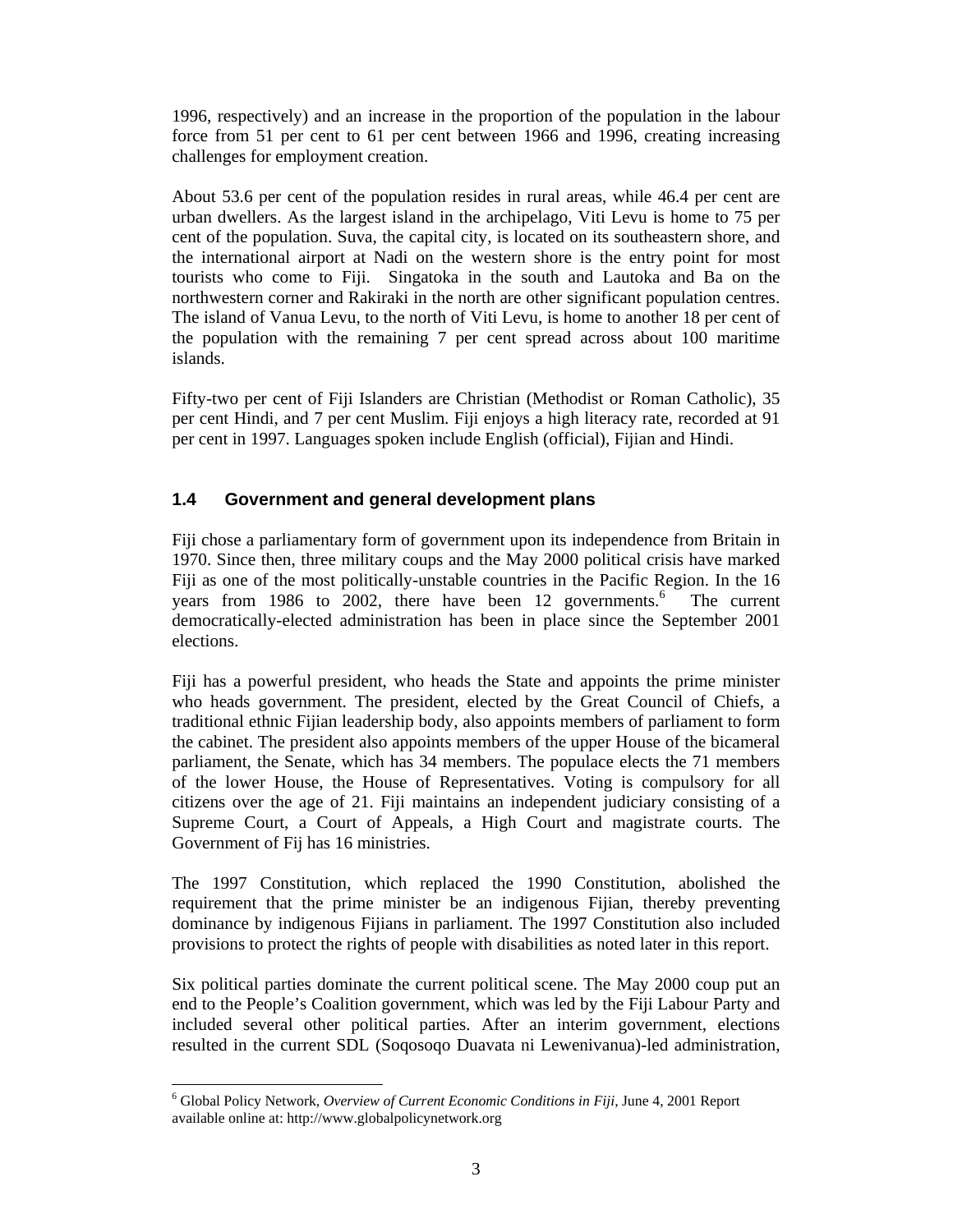which has a strong indigenous Fijian composition and a commitment to deepening the process of structural adjustment and economic reform.

Local administration includes four major regional divisions (central, eastern, northern and western), and separate councils in urban areas. Each division is under the charge of a commissioner.

Indigenous Fijians have their own administration. The basic unit is the village, which is headed by a traditional chief. Villages are organized into districts and districts make up 14 provinces, each headed by a high chief. Councils preside over provinces, districts, and villages. The hereditary chief of each clan is a member of the Great Council of Chiefs, a powerful body that influences government and appoints the president.

#### **1.5 Economy**

 $\ddot{\phantom{a}}$ 

The economy is vulnerable to climatic changes, such as the drought of 1998, which resulted in a fall in Gross National Product (GNP). Further, political instability resulting from the May 2000 civilian coup lead to a depressed economy, battered business confidence, and a drop in foreign and domestic investment. Tourism and the garment and textile export industry were particularly hard hit. However, by 2002 tourism figures were better than expected. Cane and sugar production remained weak due to the expiration of land leases and other factors.<sup>7</sup> The economy is further threatened by a so-called "brain drain", through migration overseas by a large number of skilled Indo-Fijians.<sup>8</sup>

Fiji is rich in natural resources, has a high level of human resource development, a dynamic class of entrepreneurs, and a strategic geographic location at the hub of economic activities for the Pacific Island region. Fiji has a relatively high income and economic development status, but, as noted previously, its position has been declining over recent years. According to the Asian Development Bank (ADB), GDP per capita stands at US\$2,210, relatively high compared to other Pacific Islands.<sup>9</sup> Fiji's major exports are garments, sugar, fish, gold and timber. Principle imports are various manufactured goods, machinery and transport equipment, mineral fuel and other fuels.<sup>10</sup> However, the majority of the economy rests on a relatively narrow base and is overly dependent on tourism and the sugar sector for generating foreign exchange.

Fiji has had sustained economic growth since its independence from Britain. GDP averaged 1.2 per cent during the 1980s and improved to 2.4 per cent in the early 1990s, continuing its upward trend to average 3.1 per cent from 1995 to 1999. The ethnic tensions and political crisis of May 2000 caused economic growth to contract, recording -2.8 per cent growth in 2000 as compared to the rapid expansion of 9.7 per

<sup>7</sup> Prasad, Satendra, Darryn Snell, *Globalization and Workers Rights in the South Pacific: Case Studies of the Fiji Islands, Papua New Guinea, the Solomon Islands, Vanuatu and Kiribati*, ILO, 5 February, 2002, p. 12.

<sup>8</sup> House, William. J. Draft Report: *Employment Planning, the Labour Market and the Nature and Impact of Skill Losses on the Fiji Economy*, ILO, Suva, December 2001, p. 11.

<sup>9</sup> ADB, *Asian Development Outlook, 2001, ADB Key Indicators of Developing Asia and Pacific*, 2001.  $^{\rm 10}$  Ibid.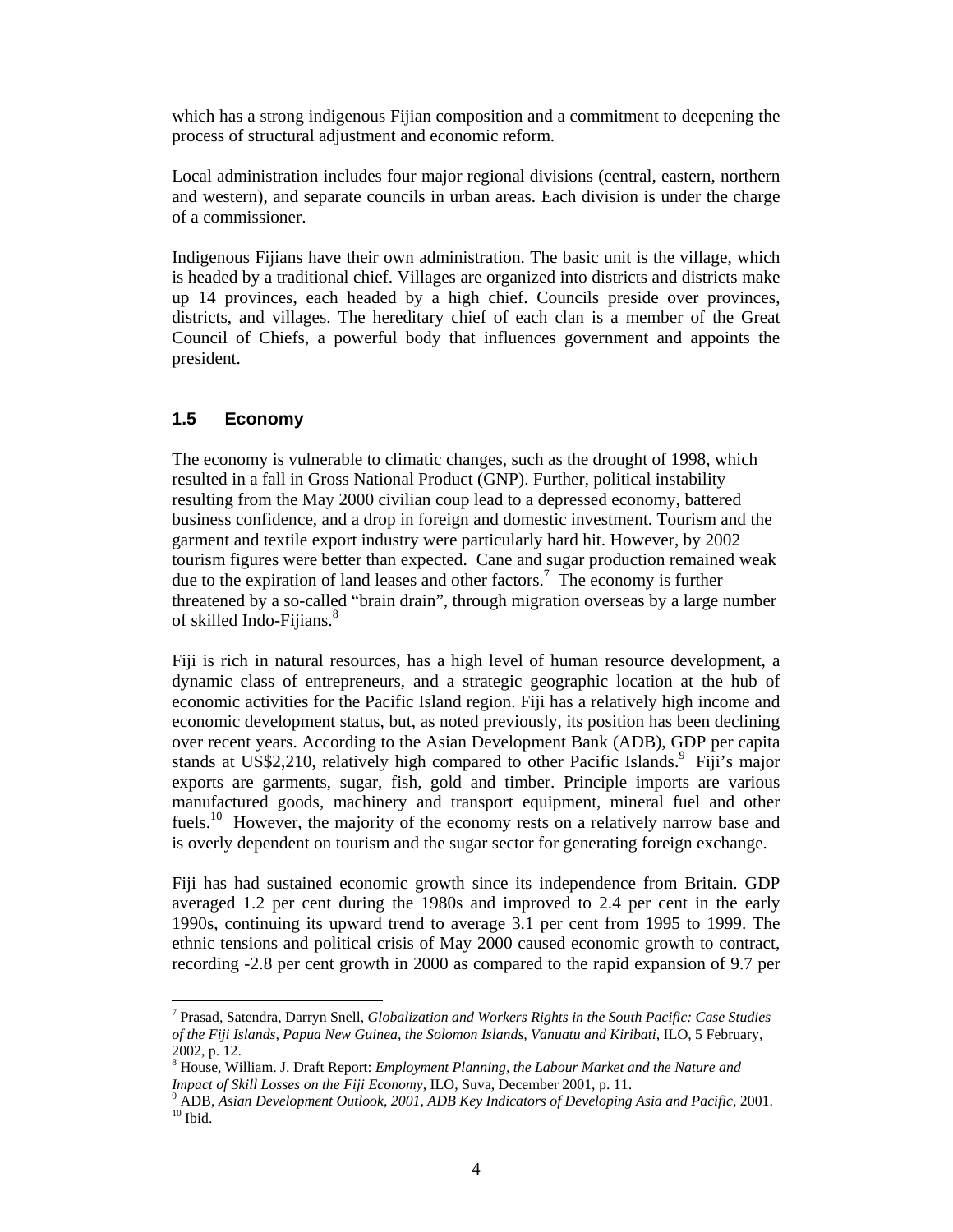cent in  $1999$ .<sup>11</sup> The economy slowed further to 1.5 per cent in 2001 and the underlying government deficit stood at 4.1 per cent of GDP in  $2001$ .<sup>12</sup>

| Origins of GDP in 2000 (expressed in per cent)                                                                                                                    |                                        |  |  |  |  |
|-------------------------------------------------------------------------------------------------------------------------------------------------------------------|----------------------------------------|--|--|--|--|
| Agriculture, forestry and fishing                                                                                                                                 | 16.8                                   |  |  |  |  |
| Mining and quarrying                                                                                                                                              | 2.5                                    |  |  |  |  |
| Manufacturing                                                                                                                                                     | 14.6                                   |  |  |  |  |
| Construction                                                                                                                                                      | 4.3                                    |  |  |  |  |
| Electricity and water                                                                                                                                             | 4.3                                    |  |  |  |  |
| <b>Transport and Communications</b>                                                                                                                               | 13.3                                   |  |  |  |  |
| Wholesale and retail trade, restaurants and hotels                                                                                                                | 18.8                                   |  |  |  |  |
| Other services                                                                                                                                                    | 25.4                                   |  |  |  |  |
| Total                                                                                                                                                             | 100                                    |  |  |  |  |
| $R_{\text{total}}$ , $R_{\text{total}}$ , $R_{\text{E}}$ , $R_{\text{total}}$ , $R_{\text{total}}$ , $R_{\text{total}}$ , $R_{\text{total}}$ , $R_{\text{total}}$ | $\sim$ 1.1 $\sim$ 10 $\sim$ 101 $\sim$ |  |  |  |  |

#### **Table 1.1: Economic Sectors**

 **Source:** Reserve Bank of Fiji, Quarterly Review, as quoted in Pacific Islands Country Report, March 2002, *The Economist*, Economist Intelligence Unit

#### **1.6 Labour markets**

According to the 1996 Census, the total labour force was estimated to be 297,770 with more than 20 per cent of the workers engaged in subsistence activities, therefore not invovled in the money economy. Although almost 74 per cent participated in the money economy, only 36 per cent were engaged in formal paid employment. Some 5.8 per cent were unemployed.<sup>13</sup> Table 1.2 provides the overall breakdown, while Table 1.3 examines trends in the Labour Force Participation Rate (LFPR).

#### **Table 1.2: Total Labour Force, including the unemployed and those relying on subsistence (1996/by gender)**

|                            | Men     | Women  | Total   |
|----------------------------|---------|--------|---------|
| In Money Economy           | 166 299 | 53 015 | 219 314 |
| Subsistence: Without Money | 24 15 1 | 37 045 | 61 191  |
| Unemployed                 | 9602    | 7663   | 17 265  |
| <b>Total Labour Force</b>  | 200 052 | 97 718 | 297 770 |

| Table 1.3: Size and Growth of the Labour Force |  |  |  |  |  |  |
|------------------------------------------------|--|--|--|--|--|--|
|------------------------------------------------|--|--|--|--|--|--|

|                  | Men     |        | Women         |       | <b>Total</b>  |       |  |
|------------------|---------|--------|---------------|-------|---------------|-------|--|
|                  | Number  | LFPR % | <b>Number</b> | LFPR% | <b>Number</b> | LFPR% |  |
| 1986             | 189 929 | 85.4   | 84 607        | 38.5  | 274 536       | 70.9  |  |
| 1996             | 200 052 | 79.2   | 97 718        | 39.4  | 297 770       | 66.1  |  |
| 2001             | 205 104 | 77.8   | 105 270       | 41.2  | 310 374       | 65.7  |  |
| Increase in 2001 | 169     |        | 1791          |       | 2 9 6 0       |       |  |
|                  |         |        |               |       |               |       |  |

**Source:** Bureau of Statistics and estimates of the Ministry of Planning cited in *Employment Planning,*  the Labour Market and the Nature of Skills Losses on the Economy of Fiji, Draft Report, 2001. **Note:** LFPR= Labour Force Participation Rate

 $\overline{a}$ 

<sup>&</sup>lt;sup>11</sup> Templo, Horacio T. Draft Report: *Expanding Social Protection/Social Security in Fiji*, ILO, Suva, December 25, 2001.

<sup>&</sup>lt;sup>12</sup> ILO Country Briefs, internal unpublished document, 2002.

<sup>&</sup>lt;sup>13</sup> House, William. J, Draft Report, 1999, op. cit., p.6.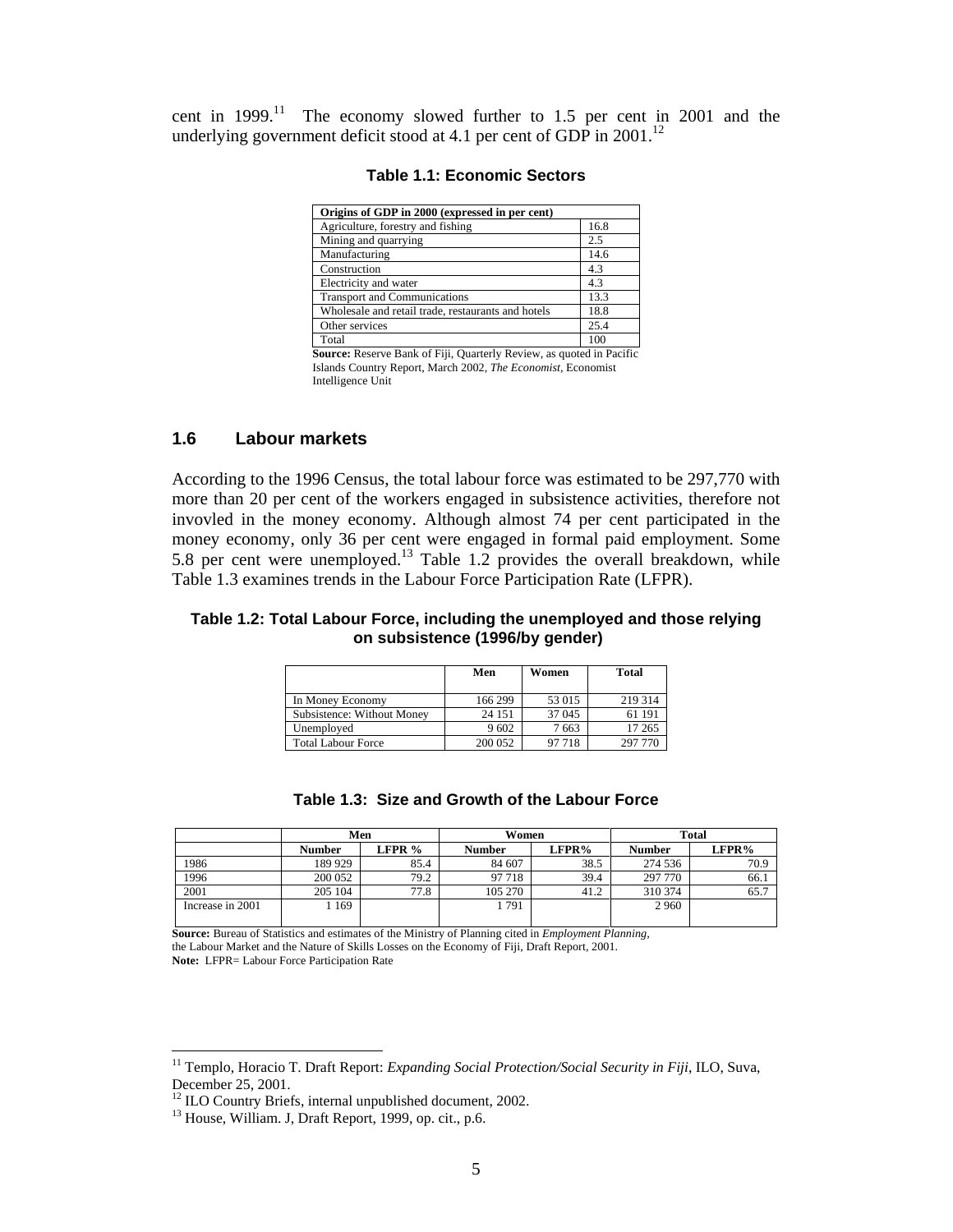Most paid employment in 1999 was in the manufacturing (29.5 per cent), distribution, including tourism (21.2 per cent), finance, insurance, business services and other service sectors  $(35.3 \text{ per cent})$ .<sup>14</sup>

Since 1996, it is highly likely that the unemployment rate has risen, as evidenced by redundancies due to the global economic downturn, the recent political upheaval in the country, and the subsequent decline in tourism. The Government of Fiji does not maintain unemployment data, so this cannot be officially confirmed. The labour force is expected to increase considerably and as noted later in Section 5 of this report, formal job creation will fail to match the requirements of the labour force. The gap forecast between the number of job seekers and number of anticipated job openings would have to account for 14,500 school leavers per year, belated entrants, re-entrants or laid off workers, and those who have not had a formal education. According to one scenario, there could be a shortfall of up to 7,000 jobs in the formal sector.<sup>15</sup> While all these projections are subject to economic shifts and more in-depth analyses, it is clear that job creation is a critical issue on the socio-economic agenda and that the subsistence and informal sectors of the economy and labour market must be considered within the total development analysis.

Youth unemployment is of particular concern in Fiji. Although no age-specific employment data are available, it is widely believed that youth share an unfair burden related to unemployment. Young women are considered particularly vulnerable, facing higher unemployment rates than their male counterparts and having lower labour force participation rates. It is also believed that there are other disparities in unemployment rates based mainly on ethnicity and geographical location, but in the absence of appropriately disaggregated data, it is difficult to substantiate this claim. However, the continuing migration of young people from rural to urban areas highlights the absence of meaningful employment opportunities outside cities and large towns.<sup>16</sup> These same threats impact on young people with disabilities, who face a more severe threat from economic turmoil and of facing unemployment.

The ILO is working closely with the Government of Fiji and its Ministry of Labour to promote sustainable employment and income generation through the Integrated Human Resource Development for Employment Promotion (IHRD) programme. The programme is aimed at generating employment by seizing opportunities in the toursim, agriculture, fisheries and forestry sectors and other sectors, by promoting indigenous products through import substitution, and through the provision of vocational skills that are in demand in the labour market.

The last year poverty rates for Fiji were available was 1991. The absolute poverty rate, which refers to a lack of the basics of life such as food or shelter, stood at 25 per cent and the relative poverty rate, which points to income disparity, stood at 32.7 per cent.<sup>17</sup> Since unemployment is estimated to have risen since 1996, it is likely that the rate of poverty in the country has also increased.

 $\ddot{\phantom{a}}$ 

<sup>&</sup>lt;sup>14</sup> Supplement to the 2002 Budget Address, ILO, Suva, Government of Fiji, November, 2001, as reported in the House.

 $15$  House, William. J, Draft Report, 1999, op. cit. p., 10.

<sup>16</sup> ILO, Ministry of Youth, Employment Opportunities and Sports, *Youth Employment Policy Framework: An Affirmative Action,* Preface.

<sup>17</sup> UNDP and Government of Fiji, *Fiji Poverty Report,* 1997, p. 32, 39.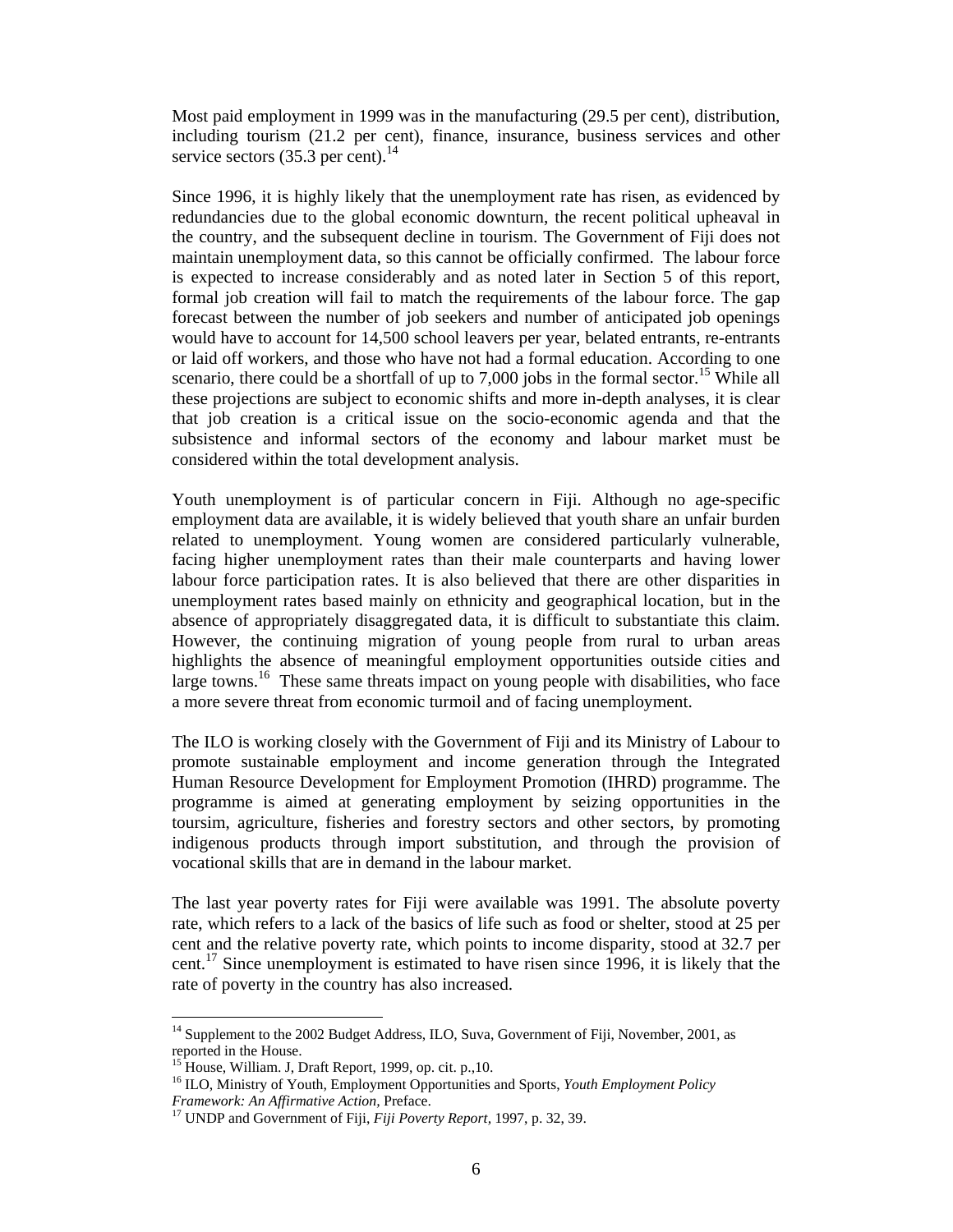#### **Summary**

In short, it is important when analyzing the situation in Fiji with regard to employment and training for people with disabilities to remember that the country:

- Has a new government and has only recently emerged from a period of political crisis. Concerns about stability remain
- Is a multicultural society experiencing racial tension between its two primary groups, indigenous Fijians and Indo-Fijians
- Has experienced fairly sustained economic growth, which has been hampered by internal political strife, a global economic recession and other domestic and global issues
- Is challenged by a strong need to create jobs and continue to develop formal and informal job opportunities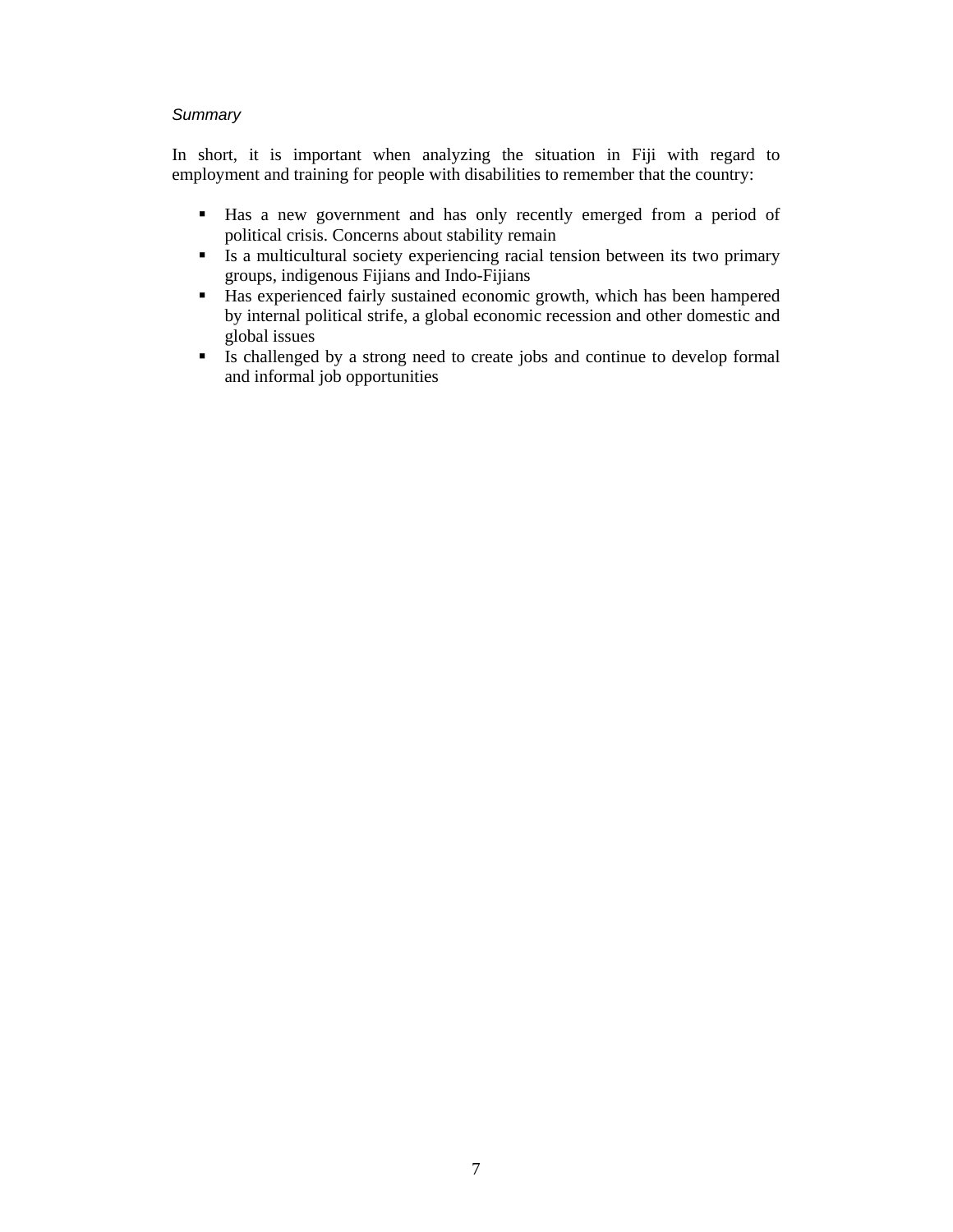## **Part Two: People with Disabilities — Definitions, Data and Situation**

#### **2.1 Definitions of disability**

As in many countries, Fiji uses multiple definitions and classification systems for disability. The 1996 Census included questions about disability and Fiji is currently planning to undertake a major survey of people with disabilities countrywide. The 1996 Census, however, was not based on a specific definition of disability and was mired with methodological problems, which has resulted in a gross underestimation of disability incidence.<sup>18</sup>

The Fiji National Council for Disabled Persons (FNCDP) Act is the main piece of legislation dealing exclusively with issues of people with disabilities. It establishes the National Council as the main coordinating and policymaking body for the island republic. In Part 1, Article 2 of the Act, disabled individuals are defined as people who "as a result of physical, mental or sensory impairment are restricted or lacking in ability to perform an activity in the manner considered normal for human beings". No specific categories of disability are identified in the Act.

Other disability definitions and classification systems can be found in other studies. For example, the Fiji Disabled People's Association (FDPA), a self-help organization of people with disabilities, conducted a major assessment of law and disability policy in Fiji in 1998.<sup>19</sup> The assessment, described elsewhere, states that, "disability applies to anybody who by virtue of their physical, mental, sensory and emotional disposition is prevented from enjoying equal opportunities and exercising the same rights as the rest of society". This is the same definition that the FDPA used for its advocacy workshop in 1997, but differed from a definition used for a 1996 study, which defined disability as "a long-term or permanent medical condition or injury that impairs the person's mobility, self-care, communication, intellectual development or socialization. It does not include respondents with temporary or minor conditions that do not impair these abilities in the long term".  $20$ 

#### **2.2 Disability classification systems**

Fiji has no national registration system for people with disabilities and therefore does not have an official classification system for collecting data.

 $18\,$ <sup>18</sup> Walsh, Crosbie A., *Disability Counts in Fiji*, an analysis of the 1996 Census, Centre for Development Studies, School of Social and Economic Development, University of the South Pacific, Suva, 1999.

<sup>&</sup>lt;sup>19</sup> Fiii Disabled People's Association, and the Institute of Justice and Applied Legal Studies, University of the South Pacific, *Disability Law and Policy: Issues Affecting the Delivery of Services and Access to Facilities for People with Disabilities,* May 1998.

<sup>20</sup> Fiji Disabled People's Association, *A Case study of Disability in Rural and Island Nadraoga,* Suva, Fiji, 1996.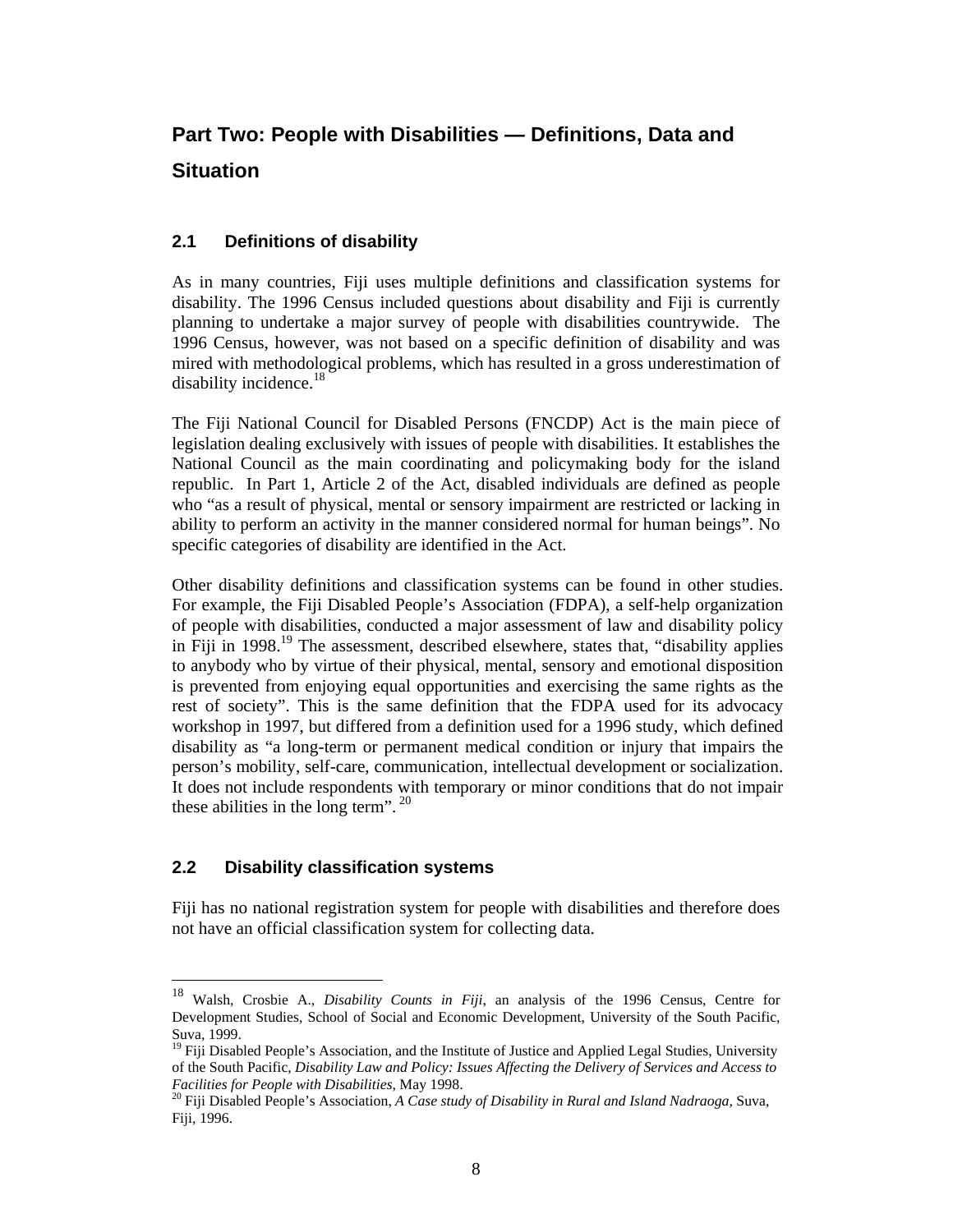The FNCDP Annual Report offered the following categories of disabilities (without definition or criteria or incidence figures) for the purpose of explaining to the reader the "extent of disability in the country":

- Multiply handicapped
- **•** Developmentally delayed
- Slow learners
- Physically disabled
- **Hearing Impaired**
- **Intellectually handicapped**
- **Mentally retarded**
- Blind, and
- Visually impaired.

In the 1996 Census, enumerators were prompted to ask a series of questions about disability, which eventually led to a categorization of people with disabilities. The first question was:

"Does any person in this household have any disability or health problem that is long term?"

Long-term was defined as, "any condition or illness which has lasted for 6 months or more".

If the reply was yes, the enumerator was asked to pursue the impact of the problem responding to a series of questions and ticking one of ten boxes to note the severity of the impact. The questions were:

- Does this person, as a result of this condition, have difficulty with or cannot do everyday activities that people his/her age can do?
- Does the person as a result of this condition have difficulty with communication, mixing with others or socializing?
- Does the person as a result of this condition have difficulty with any other activity that people his/her age usually do?

Alternatively, the enumerator could respond affirmatively, *"*No difficulty with any of these".

Finally, the enumerator was asked to categorize the disability using a code that allowed for the identification of multiple disabilities. Five types were identified and the following definitions offered:

- When the person is either partially or totally blind (sight)
- When the person has only partial or no control over his mental facility (intelligence)
- When the person is either partially or fully deaf (hearing)
- When the person has a loss of motion or limbs (physical)
- When extreme old age prevents a person from performing functions
- Others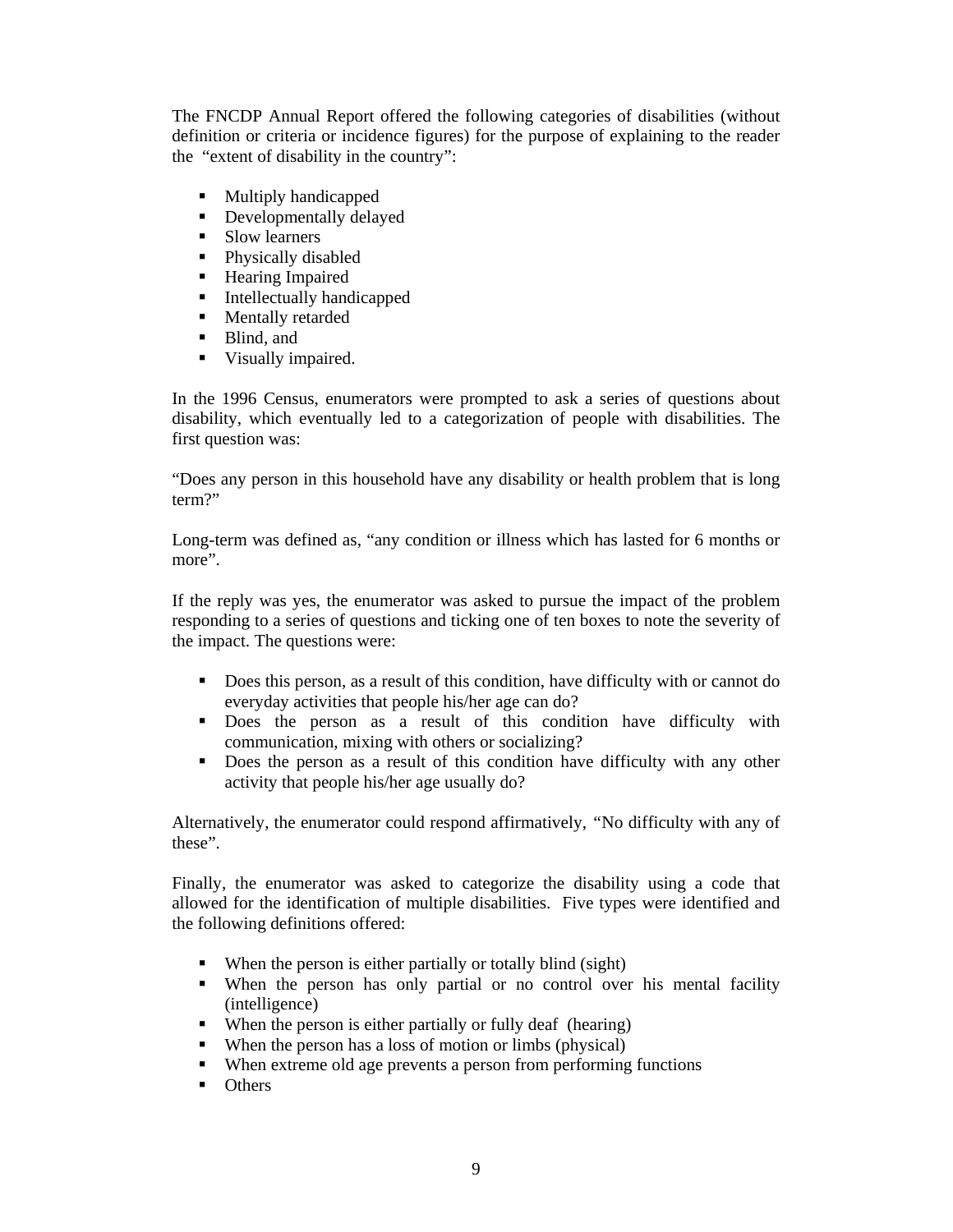Another classification system was used by the FDPA when it collaborated with the Japanese International Cooperation Agency (JICA) to produce *A Country Study on People with Disabilities,* which was released in February 2001. For purposes of analysing disability information from schools and NGOs, the study used the following categories of disability:

- Physical impairement, including all types of physical disabilities, including amputees, hemiplegia, quadriplegia and others
- Visual impairment, including low vision and blindness
- Hearing impairment, including hearing loss and speech problems
- Intellectual disability, including people with learning disabilities and those with mental health and psychiatric problems
- $\blacksquare$  Multiple disabilities<sup>21</sup>

The Fiji Community-Based Rehabilitation Programme, under the Ministry of Health, uses these categories for classification:

- Delayed milestone
- Physical
- Speech
- **-** Hearing
- **v** Visual
- **Intellectual**
- Multiple

The system used by the special schools is similar, classifying students with disabilities as: physically disabled, intellectually handicapped, visually impaired, hearing impaired, speech impaired, and multiply handicapped.

#### **2.3 Sources of disability information and statistics**

As noted, no formal registration system exists for people with disabilities and therefore no comprehensive data is available. However, the Ministry of Health's Nurses and Community Rehabilitation Assistants, who are part of the Community-Based Rehabilitation (CBR) Programme, provide early identification services and make referrals of children with disabilities to schools and support organizations. Formal education and special education programmes, some NGOs, hospitals, and other groups maintain data about people with disabilities as part of their activities, as do various government agencies. However, there is no consistent approach and therefore data cannot be properly coordinated, studied or analyzed.

The following sources are described in more detail:

- 1996 Census data
- **JICA** report
- Ministry of Health Data

 $\overline{a}$ <sup>21</sup> Japanese International Cooperation Agency (JICA) and FDPA Joint Project: *A Country Study on People with Disabilities: Fiji*, February 2001, unpublished.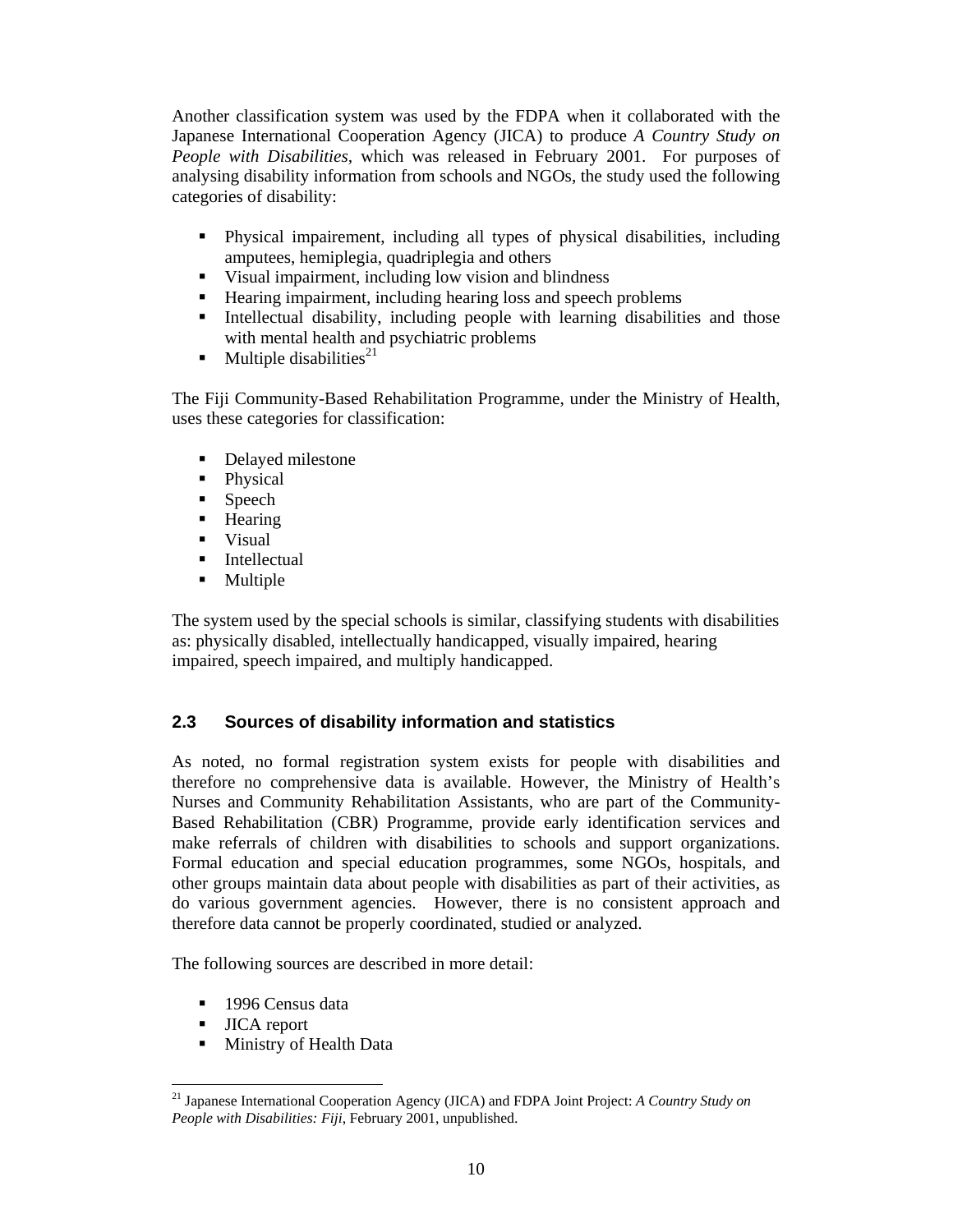• Other plans

#### 1996 Census Data

The 1996 Census held some promise for providing some interesting and useful data on people with disabilities. However, as discussed earlier in this report, the strength of this data is open to question. One researcher noted that the 1996 Census numbers represent, "the tip of the iceberg",<sup>22</sup> adding that official rates may account for just a tenth of the country's disabled population. The same researcher cautioned, "it would be unwise, therefore, to give much credence to the disability rates $"^{23}$ .

The 1996 Census officially recorded 12,000 people with disabilities, representing just 1.5 per cent of the population.

Despite the obvious constraints and limits, the 1996 Census did provide some information on the 12,000 official population of people with disabilities. The following details were provided $24$ :

- With regard to the type of disability, 37 per cent reported a physical impairment, 15 per cent an impairment related to intelligence, 11 per cent to sight, 13 per cent to age, 13 per cent were classified as "other", 8 per cent to hearing, while 3 per cent were not stated
- One third (33 per cent) reported having difficulty with every day activities, 25 per cent with communication, 27 per cent with other activities, 13 per cent had no difficulty and 2 per cent did not state a level of difficulty. Many reported multiple difficulties
- Disabilities were more common among boys and men, the young and the old, but it appeared that disability might not have been fully reported or recorded for girls and women
- The ethnic composition of the disabled population was similar to the ethnic population of the total population
- Disability rates tended to be higher in rural than urban areas (161/1000 compared to 113/1000)
- People with disabilities had lower educational levels compared to the nondisabled population, while Indo-Fijians received a lower level of education than indigenous Fijians
- People with disabilities were underrepresented in both the money economy and under the category of subsistence, and were more likely to be absent from the labour force. People with a disability related to age and individuals with physical and intellectual impairments were most likely to be absent from the labour force
- The proportion of men with disabilities engaged in the money economy was three times greater than women with disabilities

 $\ddot{ }$ <sup>22</sup> Walsh, Crosbie A., *Disability Counts in Fiji,* 1999, op. cit. p. 5.

 $^{23}$  Dr Walsh attributes some of the under enumeration issues related to imprecise definitions, the failure of enumerators to pursue probing questions, the addressing of questions to the head of household rather than directly to the person with a disability. Some interviewees also reported that the enumerators did not ask them any questions regarding disability. (Walsh Crosbie, A., Disability Counts in Fiji, 1999, op. cit. p. 7.)

<sup>24</sup> Walsh, Crosbie A., *Disability Counts in Fiji*, 1999, op. cit. p. 9.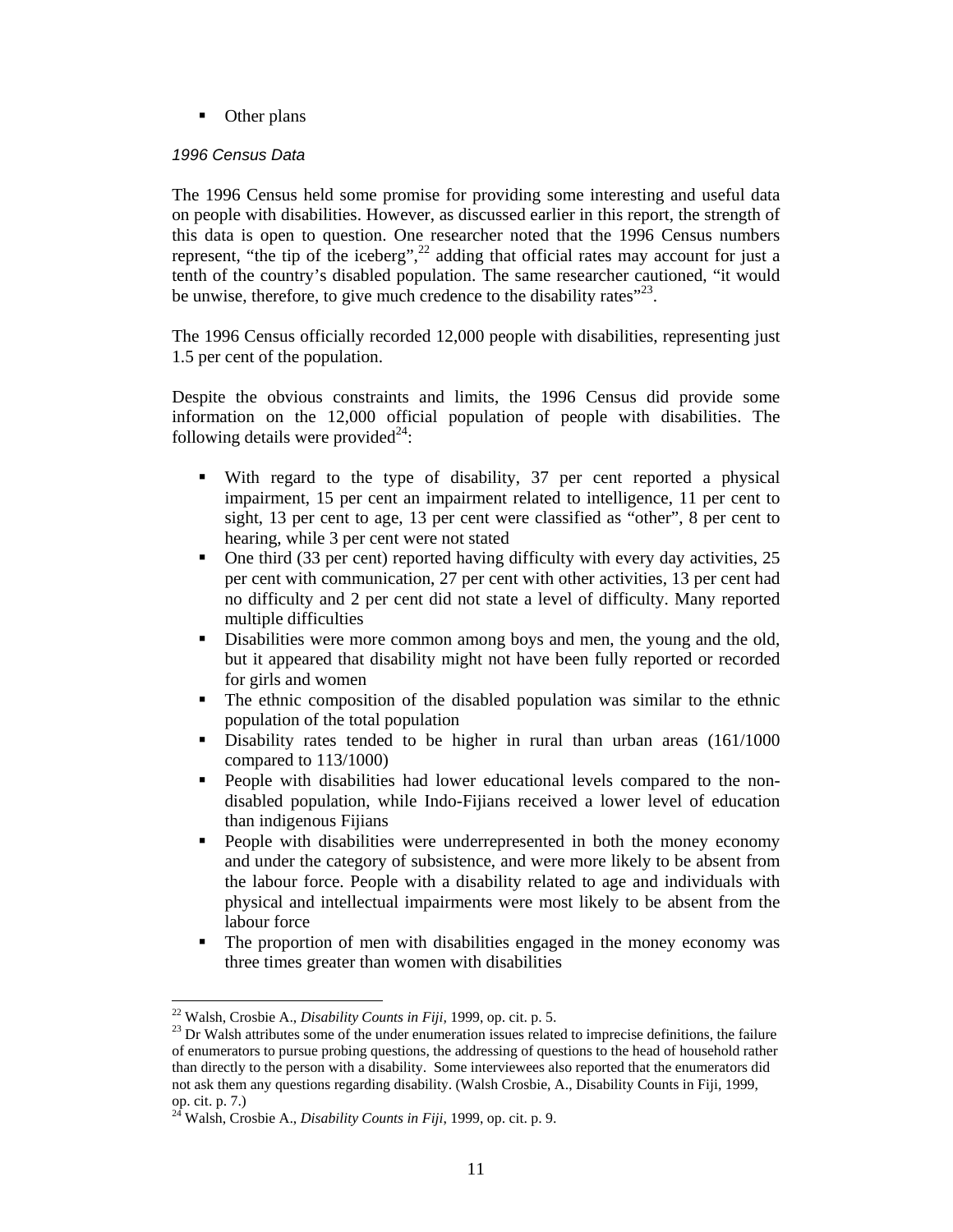The following tables illustrate these issues.

#### **Table 2.1: Age and Disability-Fiji Islanders and People with Disabilties (Per cent, by age group)**

|          | 20   | $20 - 29$ | 30-44                  | 45-59 | 60+        |
|----------|------|-----------|------------------------|-------|------------|
| Fiiians  | 46.2 | 16.6      | 20.7                   | 1.4   | 5.1        |
| Disabled | 20.5 | 10.1      | $\overline{ }$<br>11.J | 19.8  | 22<br>32.J |

#### **Table 2.2: Level of Education and Type of Disability by Gender (Per cent)**

|                    |        |       |                     | .              |                 |      |               |                 |                       |
|--------------------|--------|-------|---------------------|----------------|-----------------|------|---------------|-----------------|-----------------------|
| Level              | Gender | Sight | <b>Intellectual</b> | <b>Hearing</b> | <b>Physical</b> | Age  | <b>Others</b> | <b>Disabled</b> | <b>Fiji Islanders</b> |
|                    |        |       |                     |                |                 |      |               | Persons         |                       |
| <b>Never</b>       | Men    | 8.2   | 8.4                 | 8.2            | 6.3             | 17.1 | 10.5          | 10.5            | 14.3                  |
| <b>Attended</b>    | Women  | 16.7  | 11.1                | 16.4           | 18.0            | 27.6 | 17.9          | 18.8            | 15.6                  |
|                    | Total  | 11.8  | 9.6                 | 11.6           | 13.3            | 23.3 | 13.8          | 14.4            | 14.9                  |
| Kinder-            | Men    | 0.4   | 0.3                 | 0.2            | 0.3             |      | 0.7           | 0.3             | 0.6                   |
| garten             | Women  | 0.4   | 0.3                 | .0.2           | 0.3             |      | 0.5           | 0.4             | 0.6                   |
|                    | Total  | 0.4   | 0.3                 | 0.2            | 0.5             |      | 0.6           | 0.4             | 1.2                   |
| Primary            | Men    | 43.5  | 38.2                | 45.1           | 39.0            | 57.4 | 36.3          | 40.7            | 27.1                  |
| <b>School</b>      | Women  | 45.8  | 39.7                | 45.9           | 40.5            | 55.0 | 35            | 42.6            | 26.3                  |
|                    | Total  | 44.5  | 38.9                | 45.4           | 39.6            | 56.0 | 35.7          | 41.8            | 26.7                  |
| Forms              | Men    | 34.0  | 38.2                | 34.0           | 36.0            | 18.3 | 40.9          | 35.0            | 37.5                  |
| $1-4$              | Women  | 26.7  | 32.6                | 24.8           | 28.9            | 11.1 | 32.7          | 26.2            | 36.8                  |
|                    | Total  | 309.9 | 35.8                | 30.1           | 33.3            | 14.1 | 37.3          | 31.4            | 37.2                  |
| Forms              | Men    | 6.1   | 8.5                 | 5.6            | 8.7.            | 0.6  | 7.2           | 7.4             | 14.9                  |
| $5-6$              | Women  | 6.4   | 11.1                | 5.4            | 6.8             | 0.5  | 8.7           | 6.6             | 16.0                  |
|                    | Total  | 6.2   | 9.6                 | 5.5            | 8.0             | 0.6  | 7.9           | 7.1             | 15.5                  |
| <b>Diploma</b>     | Men    | 6.9   | 5.3                 | 6.8            | 5.2             | 6.3  | 3.7           | 5.4             | 5.0                   |
| <b>Certificate</b> | Women  | 3.7   | 4.5                 | 5.9            | 4.4             | 5.6  | 5.1           | 4.8             | 4.0                   |
|                    | Total  | 5.6   | 5                   | 6.4            | 4.9             | 5.8  | 4.3           | 5.2             | 4.5                   |

**Source:** *Disability Counts* in Fiji, page 24

**Note from the source:** Male, female and total columns do not equal 100 per cent due to omissions in Form 7. Figures for most post secondary education are not stated.

Labour force participation rates for people with disabilities are noted in Section 5 of this paper.

#### JICA/FDPA Report

The JICA/FDPA Country Report on Fiji tabulated data for people with disabilities from school and NGO registers, which provides a clearer view of the situation for young people with disabilities. The following charts from the Country Report show a higher incidence of disability among girls and women and a large percentage of people with physical disabilities. The category "intellectually impaired" included both individuals with intellectual impairments as well as impairments resulting from mental illness.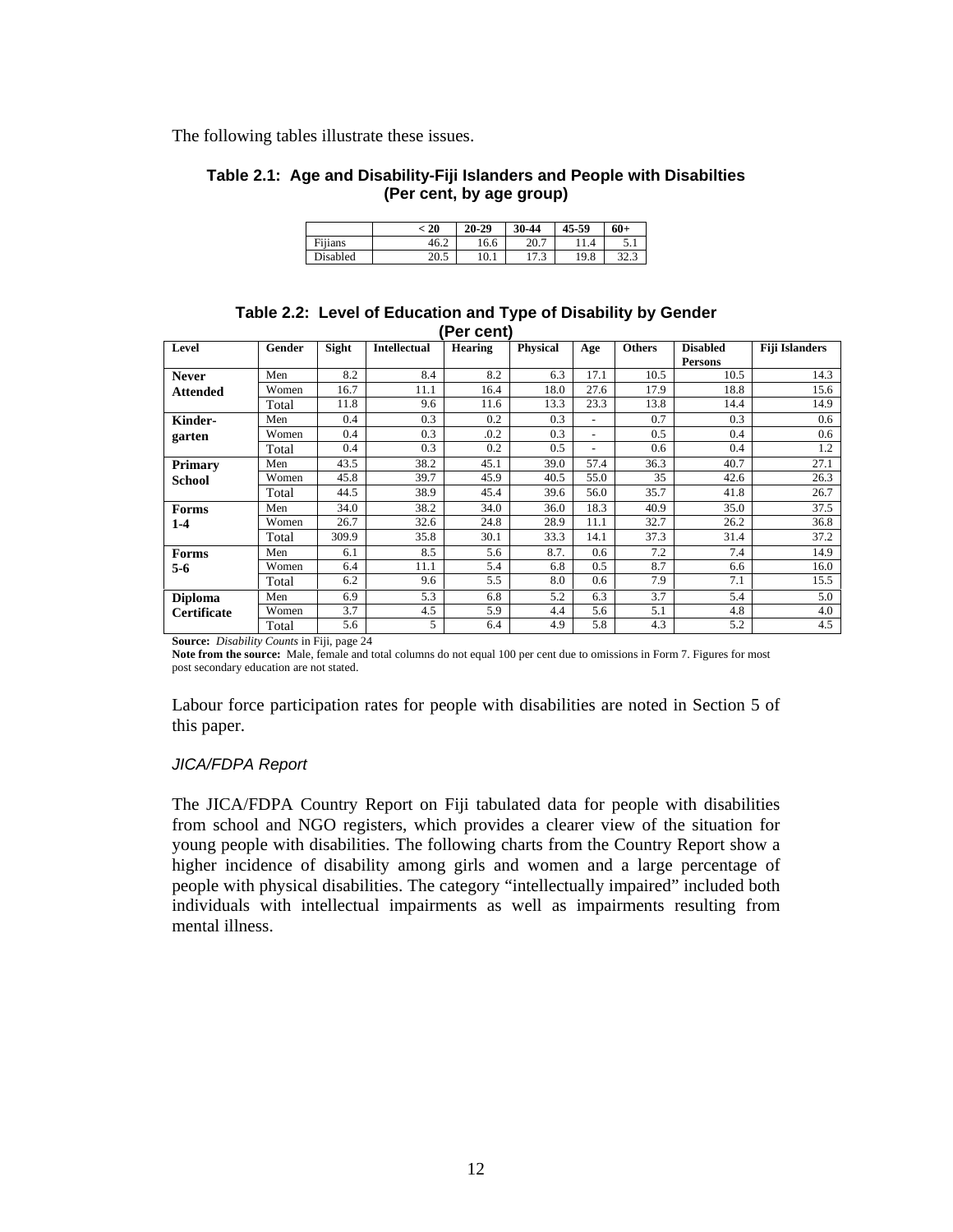|          | Number of PWD (100%)         |                                  |                                    |                            |                                   |                                    |
|----------|------------------------------|----------------------------------|------------------------------------|----------------------------|-----------------------------------|------------------------------------|
|          | Total                        | <b>Physically</b><br>Handicapped | <b>Visually</b><br><b>Impaired</b> | Hearing<br><b>Impaired</b> | Intellectually<br><b>Impaired</b> | <b>Multiple</b><br><b>Impaired</b> |
| $0 - 5$  | 100%                         | 95.73%                           | 2.67%                              |                            | 0.80%                             | 0.80%                              |
|          | 496<br>(Men/Women) (139/357) | 498<br>(139/359)                 | 400<br>(200/200)                   |                            | 100<br>(100/0)                    | 100<br>(100/0)                     |
| $6 - 20$ | 100%                         | 85.96%                           | 1.81%                              | 1.31%                      | 10.37%                            | 0.55%                              |
|          | 407<br>(Men/Women) (178/229) | 404<br>(181/223)                 | 400<br>(197/203)                   | 459<br>(147/312)           | 426<br>(160/266)                  | 849<br>(116/733)                   |
| $20+$    | 100%                         | 97.90%                           | 0.83%                              | 0.02%                      | 1.23%                             | 0.02%                              |
|          | 411<br>(Men/Women) (172/239) | 411<br>(172/239)                 | 429<br>(158/271)                   | 100<br>(100/0)             | 413<br>(170/243)                  | 533<br>(133/400)                   |

#### **Table 2.3: Age-Specific Data (1999)**

**Sources:** From special schools and NGO registers. Cited in JICA Country Study

 **Note:** Not all age groups of people with disabilities are included due to the different formats used in the classification records of organizations.

|      | of<br><b>Number</b><br><b>PWD</b> (100%)<br>Total number<br>(Men/Women) | <b>Physically</b><br>Handicapped | <b>Visually</b><br><b>Impaired</b> | <b>Hearing</b><br><b>Impaired</b> | Intellectually<br><b>Impaired</b> | <b>Multiple</b><br><b>Impaired</b> |
|------|-------------------------------------------------------------------------|----------------------------------|------------------------------------|-----------------------------------|-----------------------------------|------------------------------------|
|      | 100%                                                                    | 94.51%                           | 0.83%                              | 0.25%                             | 4.22%                             | 0.19%                              |
| 1995 | 407                                                                     | 407                              | 401                                | 401                               | 407                               | 410                                |
|      | (178/229)                                                               | (178/229)                        | (194/207)                          | (193/208)                         | (176/231)                         | (191/211)                          |
|      | 100%                                                                    | 93.69%                           | 0.80%                              | 0.10%                             | 5.28%                             | 0.13%                              |
| 1996 | 412                                                                     | 411                              | 407                                | 505                               | 473                               | 403                                |
|      | (170/242)                                                               | (172/239)                        | (177/230)                          | (138/367)                         | (144/329)                         | (188/215)                          |
|      | 100%                                                                    | 94.15%                           | 0.87%                              | 0.08%                             | 4.75%                             | 0.15%                              |
| 1997 | 414                                                                     | 413                              | 403                                | 417                               | 418                               | 450                                |
|      | (170/244)                                                               | (170/243)                        | (184/218)                          | (167/250)                         | (165/253)                         | (150/300)                          |
|      | 100%                                                                    | 93.81%                           | 1.08%                              | 0.06%                             | 4.87%                             | 0.18%                              |
| 1998 | 421                                                                     | 411                              | 403                                | 427                               | 435                               | 441                                |
|      | (171/241)                                                               | (172/239)                        | (184/218)                          | (160/267)                         | (156/280)                         | (153/288)                          |
|      | 100%                                                                    | 96.07%                           | 1.39%                              | 0.04%                             | 2.32%                             | 0.18%                              |
| 1999 | 410                                                                     | 410                              | 416                                | 400                               | 499                               | 400                                |
|      | (172/238)                                                               | (174/236)                        | (167/249)                          | (200/200)                         | (138/361)                         | (192/208)                          |
|      | 100%                                                                    | 95.87%                           | 1.39%                              | 0.23%                             | 2.26%                             | 0.25%                              |
| 2000 | 409                                                                     | 408                              | 424                                | 445                               | 445                               | 478                                |
|      | (174/235)                                                               | (175/233)                        | (162/262)                          | (162/283)                         | (152/293)                         | (142/336)                          |

**Table 2.4: Disability-Specific Data (1995-2000)** 

**Sources:** Registers and reports from special schools cited in the JICA Country Study **Note:** Records kept by organizations representing people with disabilities lack continuity both in content and systems used

Clearly, the sources of information contain very diverse data. For example, it is significant to note the high percentage of physical disabilities reported by schools and NGOs (almost 96 per cent) as compared to the 1996 Census data (37 per cent). While there could be many reasons for this discrepancy, including unreliable reporting, it does suggest that people with physical disabilities are either better served or better known to schools and NGOs than are individuals with other types of disabilities.

#### Ministry of Health Data

The Ministry of Health CBR data based on current caseloads offers additional information about the categories of people with disabilities. Although the programme caters to early identification, it has expanded its scope to include adults with disabilities. The Ministry of Health is composed of three main divisions and 19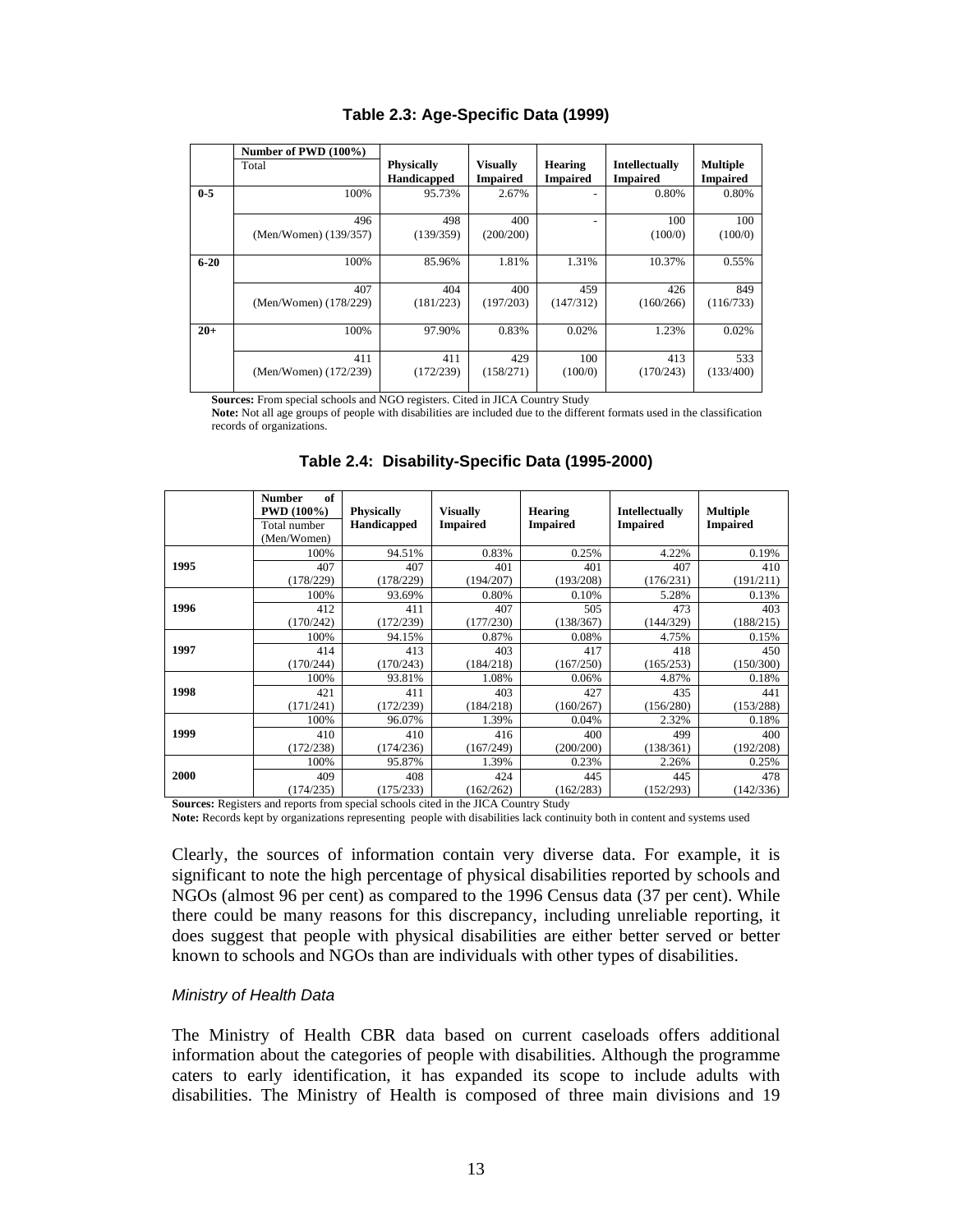medical subdivisions.<sup>25</sup> The CBR programme operates in twelve medical subdivisions, concentrating on individuals in rural communities. The total population from a major (large) subdivision is about 90,000 people<sup>26</sup>. Table 2.5 has data for 13 subdivisions.

| <b>Sub-Division</b> | <b>Type Of Disability</b>          |                 |               |                |               |                     |                 |              |
|---------------------|------------------------------------|-----------------|---------------|----------------|---------------|---------------------|-----------------|--------------|
|                     | <b>Delayed</b><br><b>Milestone</b> | <b>Physical</b> | <b>Speech</b> | <b>Hearing</b> | <b>Visual</b> | <b>Intellectual</b> | <b>Multiple</b> | <b>Total</b> |
| Suva                |                                    | 62              |               |                |               | 55                  | 29              | 180          |
| <b>Valelevu</b>     | 12                                 | 61              | 10            |                | 10            | 12                  | 24              | 133          |
| <b>Tailevu</b>      | 14                                 | 52              | ◠             |                | 10            | 11                  | 13              | 106          |
| Rewa                | 24                                 | 116             | 11            |                | 12            | 28                  | 27              | 223          |
| <b>Naitasiri</b>    | 12                                 | 74              | 17            | 13             |               | 22                  | 17              | 161          |
| Serua/Namosi        |                                    | 2               |               | nil            |               |                     | 14              | 32           |
| Ba                  | 25                                 | 71              |               | 14             | 13            | 25                  | 37              | 192          |
| Ra                  | 14                                 | 131             |               | 12             | 17            | 61                  | 21              | 263          |
| <b>Tavua</b>        | nil                                | 93              |               | 10             | 11            | 25                  | 14              | 161          |
| <b>Bua</b>          |                                    | 86              |               |                |               | 10                  | 12              | 123          |
| <b>Cakaudrove</b>   |                                    | 40              |               |                |               | 40                  |                 | 109          |
| <b>Taveuni</b>      |                                    | 56              |               |                | 12            | 15                  |                 | 105          |
| Kadavu              | 34                                 | 100             | nil           |                | 55            |                     |                 | 206          |
| <b>Total</b>        | 158                                | 859             | 171           | 99             | 162           | 317                 | 228             | 1994         |

#### **Table 2.5: Total Number of Cases on Register First Quarter 2002 in 13 Subdivisions**

**Note:** Figures for the six other medical subdivisions are not available.

#### **Other**

Finally, the National Rehabilitation Medicine Hospital in Tamavua catergorizes people with physical disabilities with regard to strength and functioning for medical and legal purposes. However, the equipment and system are not available elsewhere in the country for assessment or classification purposes.

Some of the NGOs and organizations representing people with disabilities collect data, which was analyzed and taken into account in the JICA study. The 1996 FNCDP Annual Report provided a long list of causes of disability in the western Pacific region. While this is enlightening in that it identifies causes that may be more prevalent in the Fijian context, it does not provide data showing the prevalence of each cause. The causes of disability listed included: communicative diseases (including leprosy, poliomyelitis, tuberculosis, etc.); parasitic diseases (such as malaria, shistosomiasis); poor heath and prenatal care, including birth injuries; degenerative diseases; national calamities such as earthquakes and typhoons; armed conflict and crisis; hereditary factors, cardiovascular disease; exposure to chemicals and poisons; accidents; substance and drug abuse; rubella; and safety hazards in the workplace. The report noted increases in disabilities related to road accidents, sports (particularly rugby) and deep sea diving.

Initial plans are underway for a collaborative effort to conduct a national survey. Partners include the Bureau of Statistics, Ministry of Health, Ministry of Education and Ministry of Women and Social Welfare, the FNCDP, the FDPA and various other NGOs with Inclusion International as international technical partner. The purpose of the survey is to identify, rather than diagnose people with disabilities on a national

 $\overline{a}$ 

 $25$  Medical subdivisions are provinces or districts where hospitals are located.

<sup>&</sup>lt;sup>26</sup> Ministry of Health, Suva, Fiji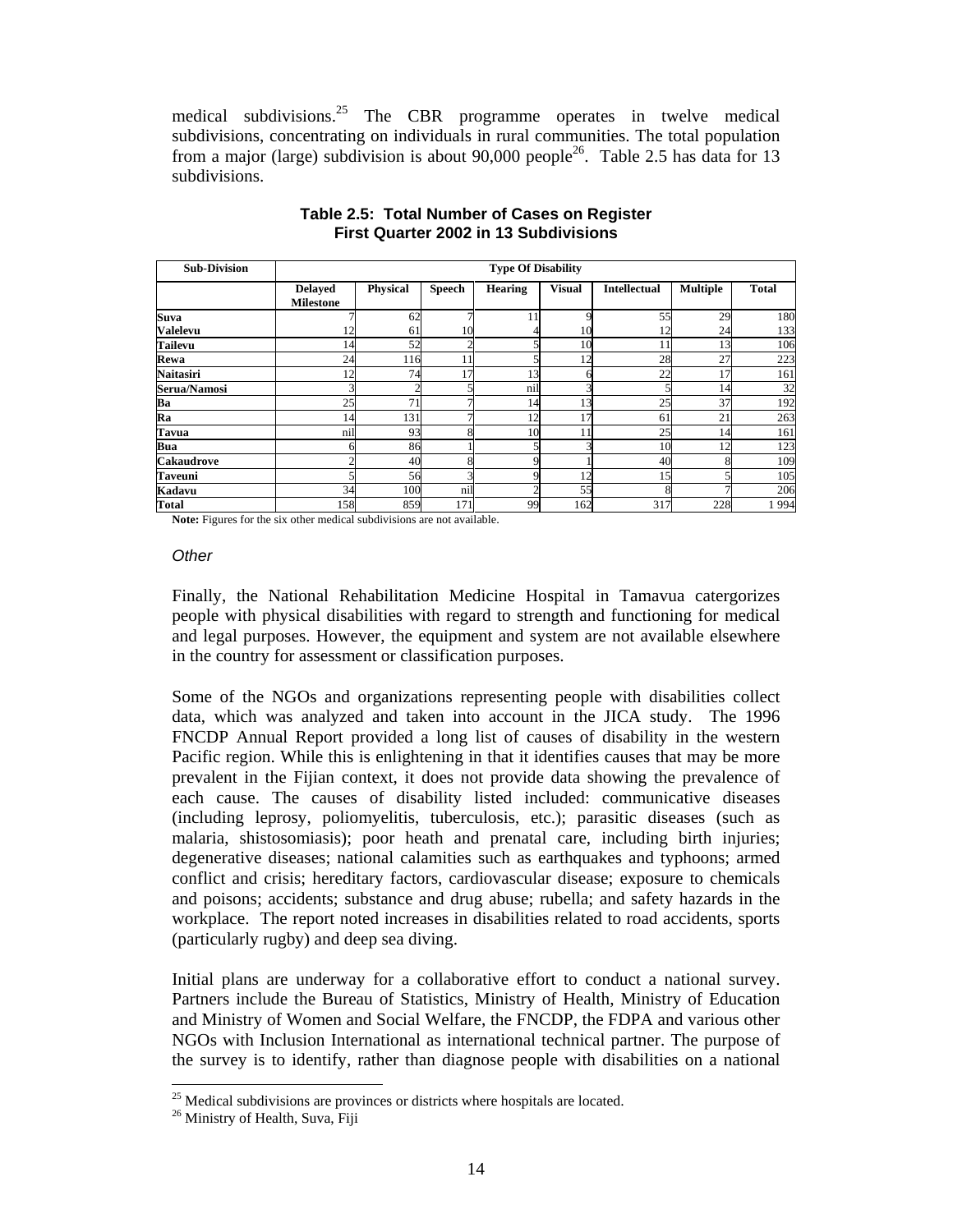basis and to collect data with regard to location, age, the condition of the disability, the cause of disability, and the requirements for education, training, employment and other services.<sup>27</sup> Both of these surveys hold the promise of collecting some excellent data about people with disabilities in Fiji that can be used for planning and programming purposes.

#### **2.4 On-the-job injuries**

The Ministry of Labour and Industrial Relations' Occupational Health and Safety Section maintains data on reported cases of workplace injuries and workers' compensation claims. No data is kept on return to work rates. The following data provides an overview of the situation.

| Table 2.6: Number of Occupational Heath and Safety Injuries by Industry |
|-------------------------------------------------------------------------|
| <b>Classification and Year</b>                                          |

| Industry                                          | 1998     | 1999     | 2000 | 2001 |
|---------------------------------------------------|----------|----------|------|------|
| Agriculture, Forestry, Fishing                    | 4        | 9        |      |      |
| Mining, Quarrying                                 | $\theta$ | $\Omega$ |      |      |
| Manufacturing                                     | 205      | 300      | 180  | 244  |
| Electricity, Water, Gas                           | $\theta$ | $\Omega$ |      |      |
| <b>Building Construction</b>                      | 13       | 33       | 23   | 9    |
| Wholesale, Retail, Trade, Restaurants, Hotels     | 14       | 35       | 22   | 148  |
| Transport, Storage and Communication              | 29       | 29       | 14   | 19   |
| Finance, Insurance, Real Estate, Business Service | 10       | 17       | 8    | 8    |
| Community, Social, Personal Services              | 15       | 30       | 64   | 85   |
| Total                                             | 290      | 453      | 352  | 523  |

#### **2.5 Environmental factors affecting full participation**

With regard to accessibility issues, Fiji has not yet adopted Draft National Building Codes, which would require the inclusion of accessibility features into new building construction. According to FNCDP, the draft is an amendment to the existing building code and therefore covers both new and existing buildings.

According to leaders of the FDPA and the Western Disabled Persons Association, the major organizations representing people with physical disabilities, issues of accessibility and transportation are major obstacles to full participation in community life for people with disabilties, including the areas of training and employment. While some of the public buildings, including those housing some of the Department of Public Welfare (DPW) offices, are accessible, many are not. Some towns have made attempts to accommodate the needs of people with disabilities, however, for the most part such barriers remain in place and are significant. For example, the main campuses of the Fiji Institute of Technology are not accessible. However, another major training institution is incorporating accessibility features into its renovations (Fiji National Training Council, Suva Campus). Transportation is also a major barrier that prevents access to training and employment. Although people with disabilities can obtain a driver's license, many require specially-adapted or specially-designed

 $\ddot{ }$  $27$  Fact sheet provided by the Fiji Disabled People's Association, 2002.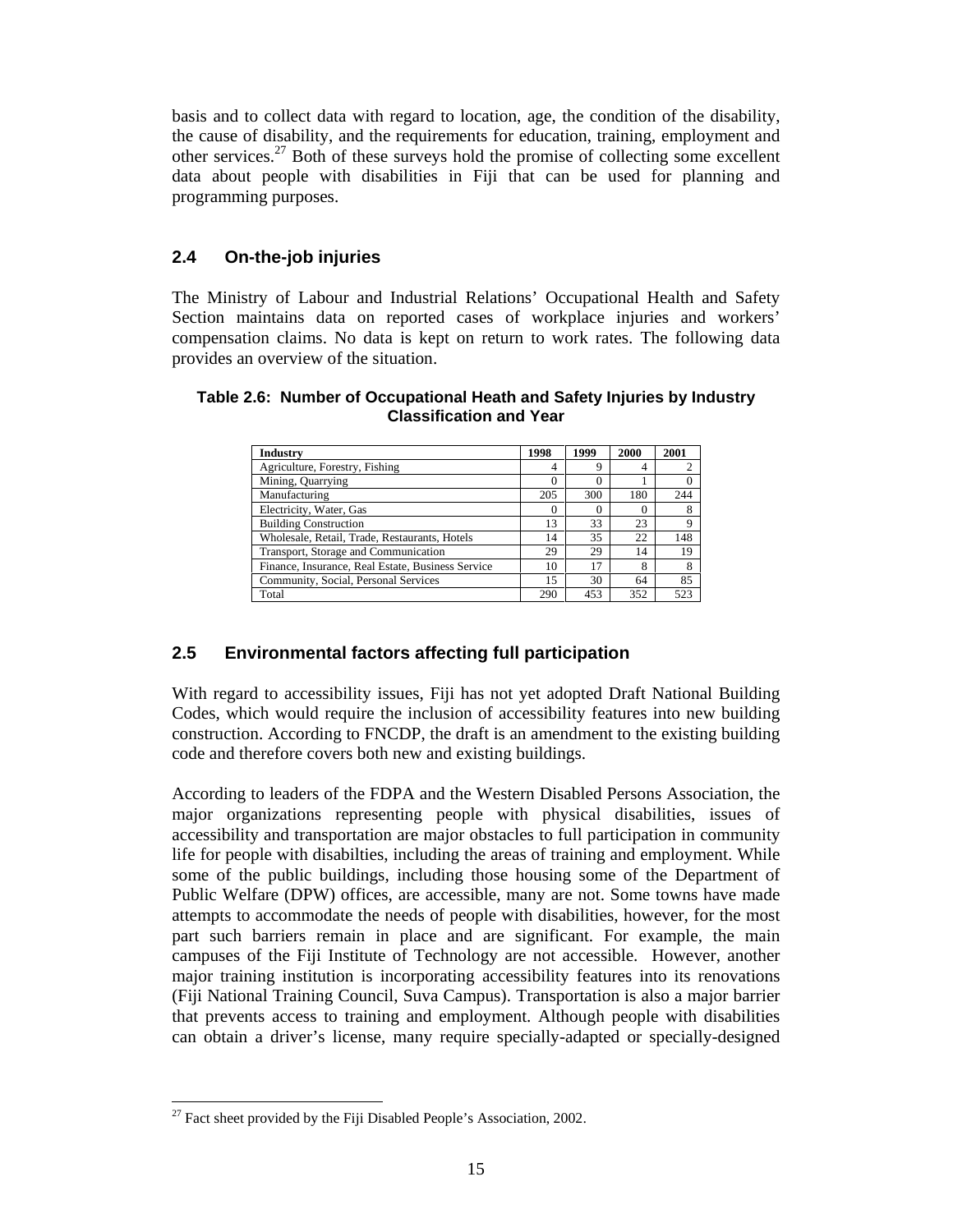vehicles, which they are not able to afford. Buses are not accessible and taxis are expensive. $28$ 

With regard to the availability of Braille, services are available through the Society for the Blind and its special school, which has a Braille printer. However, these facilities are used to support the educational development of students and young people. Other sources of Braille material or the use of Braille in other contexts are lacking.

Fiji uses the Australasian sign language. Trained interpreters are limited. In one special school, a sole teacher skilled in sign language is consistently asked to interpret for the local hospital. A group of deaf students organized a computer class provided through a private vendor and requested her interpretation services for the entire class since such services are not publicly available outside special education settings. There are no government provisions for the provision of sign language interpretation at present. The Hilton Special School runs sign language classes on Wednesday afternoons after working hours and these are open to the public.

#### **2.6 Social factors affecting full participation**

Fijians with disabilities, like those in other parts of the world, face barriers to community participation, training and employment opportunities and are thus likely to be among the poorest of the poor.<sup>29</sup> The 1997 Fiji Poverty Report highlighted this situation, pointing out that, "as individuals, people with disabilities are among the most disadvantaged, particularly those born with a disability. Attitudes are changing, but some people with disabilities are still treated as if they were of no value and not helped to make the best of their abilities. This contributes to their later poverty, poverty that is evident in their quality of life if not also material in nature".<sup>30</sup>

While it is extremely difficult to measure cultural attitudes, the impact of negative or paternalistic attitudes are usually reflected in low participation rates of people with disabilities in all aspects of community life, as well as their lack of access to all types of community and financial resources. In the process of conducting this study, the issue of cultural attitudes was posed to many Fijian villagers, both indigenous and Indo-Fijian, and to government and NGO officials. The responses varied, however, many professionals and government officials indicating that often disabilities may be viewed as the product of a curse or punishment. For example, teachers report that "some parents have negative attitudes stemming from cultural beliefs and they think that having a disabled child is a punishment for wrongdoing, or that an evil spirit is the cause". $31$ 

 $\ddot{ }$ 

<sup>&</sup>lt;sup>28</sup> Joint publication by the Fiji Disabled People's Association and the Institute of Justice and Applied Legal Studies, *Fiji Report: Disability Law and Policy (issues affecting the delivery of services and access to facilities for People with Disabilities).* p. 96.

<sup>29</sup> Elwan, Ann., *Poverty and Disability, a Survey of the Literature*, World Bank, 1999.

<sup>30</sup> UNDP and the Government of Fiji, *Fiji Poverty Report,* 1997, p. 32 and 39.

<sup>31</sup> Report of the Fiji Islands Education Commission panel, *Learning Together: Directions for Education in the Fiji Islands*, November 2000, p. 236.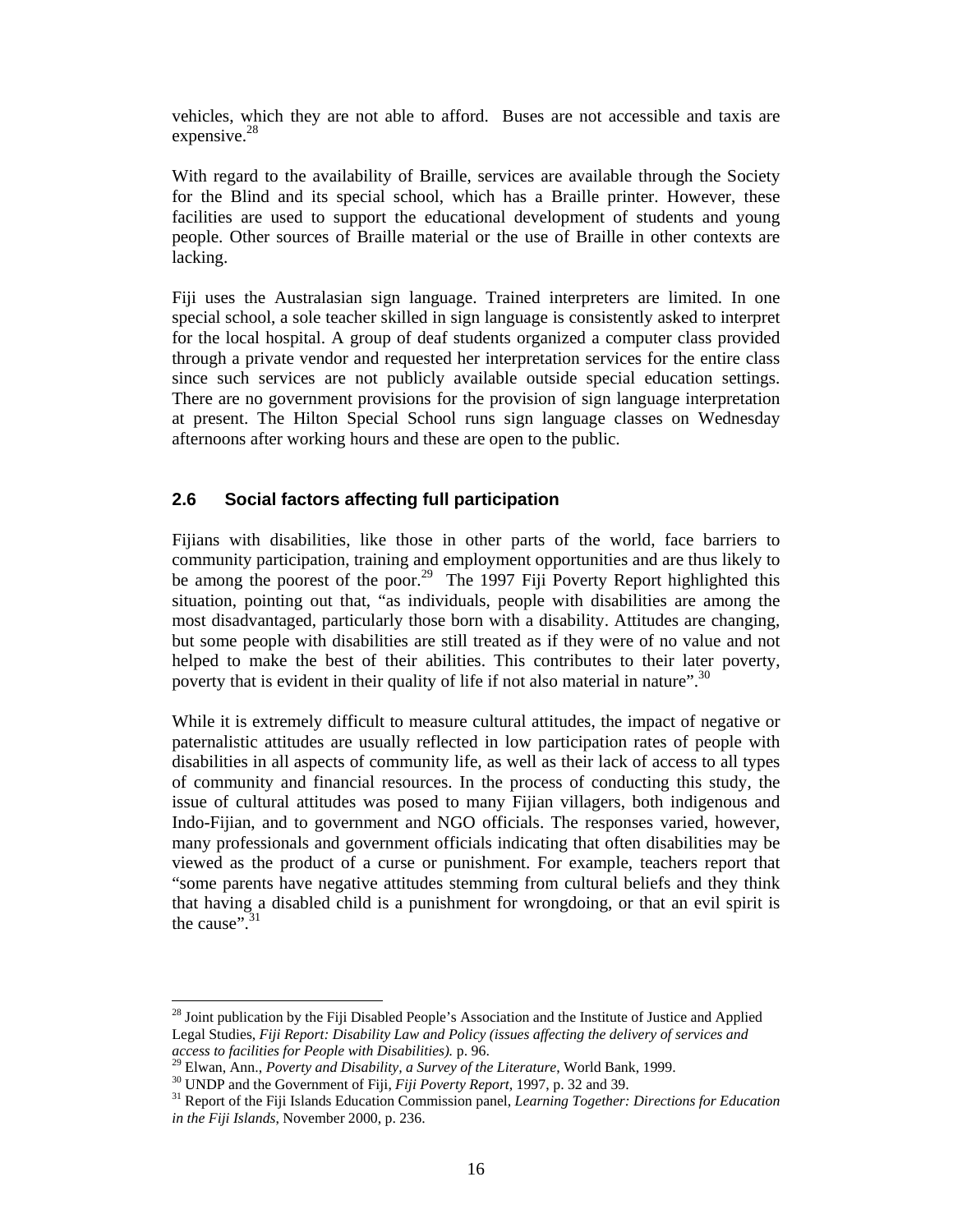A major disability advocate in Fiji summarises the situation as follows:

Even after three decades of medical, educational, social and rehabilitation measures, combined with increased *public* awareness-raising activities…massive neglect, denial, rejection or isolation [still exists] since the person with the disability brings shame and disgrace to the family; a disabled person becomes an object of pity and must be spoon-fed and overprotected; a recipient of charity and good-will as this person with a disability is totally incapacitated; and the practice of witchcraft and traditional rituals since the onset of a disability is perceived to be caused by an evil spell, curse or ancestral misdeeds. Generally, both rural and urban communities in Fiji assign huge responsibilities and set high expectations for their members, and because such demands are not equally placed on those members who may have a disability, they become unproductive and eventually end up as additional, long-term family responsibilities. Nevertheless, societal attitudes and expectations have improved during recent years and the participation of persons with disabilities in almost every walk of life is no longer a novelty. $32$ 

Some villagers without disabilities who were interviewed for this study said that people with disabilities are loved and cared for in their communities and they seemed to have a recognition that individuals with disabilities should be included in productive and even income-generating activities. While the information is only anecdotal, most of those asked could name several people with a disability in their own villages and identify their disabilities, which often included intellectual disabilities and mental illness, as well as more recognisable physical and sensory disabilities.

There seems to be a growing acceptance of people with disabilities according to reports from people with disabilities themselves and the comments and policies of government offices at the national, division and district level. Several human rights' and disability rights' organizations have similarly noted this development. The 1997 Fiji Poverty Report recognized these evolving attitudes. More attitudal change is required and the legacy of a history of negative or paternalistic attitudes remains. The report also noted that in rural communities, people with disabilities are often well integrated in the community.

#### **2.7 Disabled Persons' Organizations**

The primary organizations representing people with disabilities include:

#### The Fiji Disabled People's Association (FDPA)

 $\overline{a}$ 

This national, cross-disibility and self-help organization was established in 1980 by people with disabilities. Its objectives are to facilitate, realise, support and promote equality of opportunity and the full participation of people with disabilities by strengthening its branches and affiliates into an effective, cross-disability, gendersensitive, service-oriented national organization. It collaborates with government, national, regional and international agencies for the efficient delivery of services,

<sup>32</sup> Macanawai, S., *Policy Development: Special Education Services in Fiji,* University of New England, Armidale, NSW, Australia, 1998. Thesis towards a Master's degree (Hons) of Education Administration.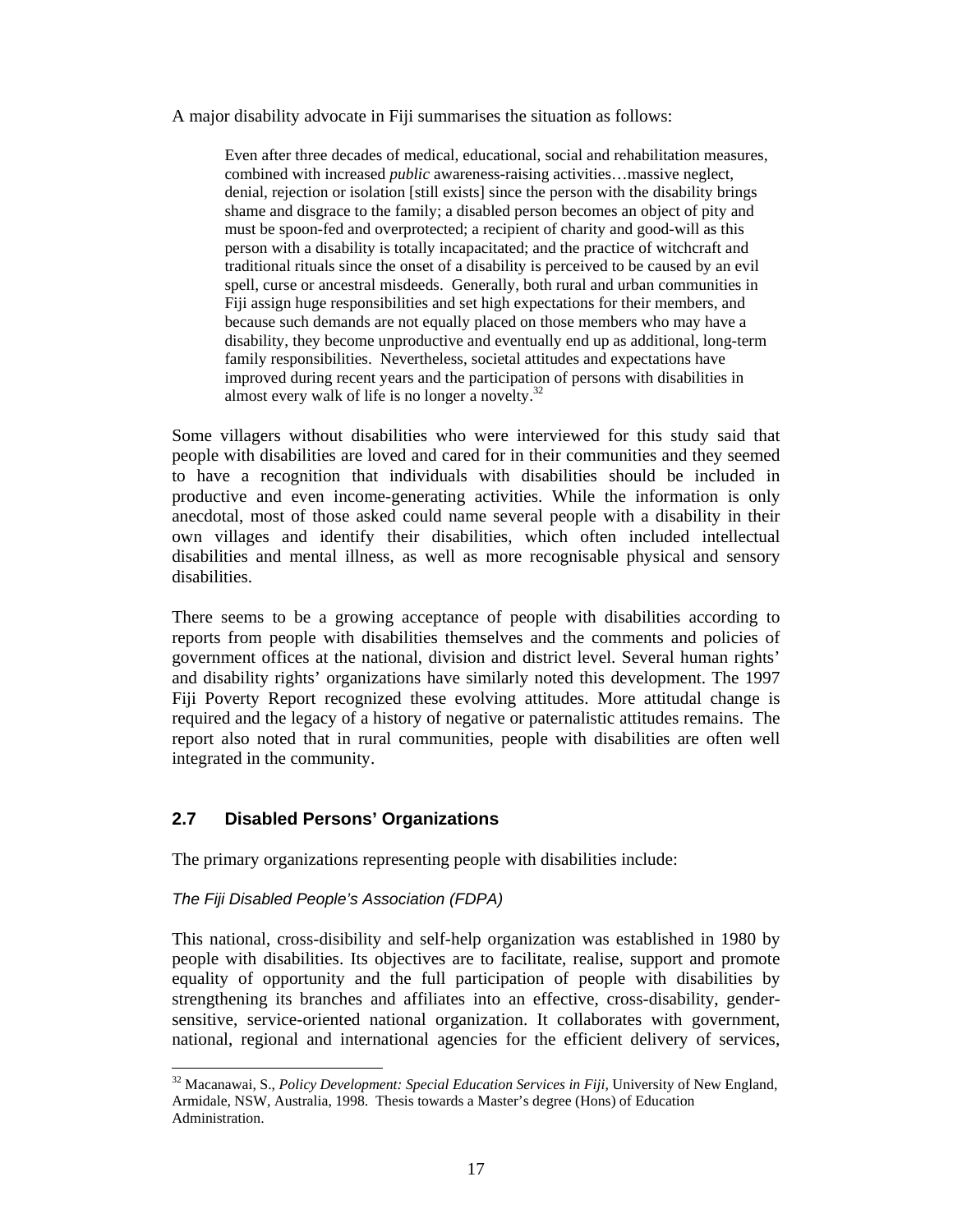effective advocacy programmes and the promotion of an inclusive society. The FDPA is a member of Disabled Peoples' International (DPI) and currently hosts the DPI Oceania Subregional Office. About 4,000 people with disabilities have been registered with the FDPA to date.

#### Disabled Peoples' International (DPI) Oceania

This is one of five subregional DPI offices in Asia and the Pacific. Established in Suva in March 2000, DPI's Oceania Subregional Office covers seven countries in the subregion – Australia, the Cook Islands, Fiji, New Zealand, Samoa, the Solomon Islands and Vanuatu.

#### Spinal Cord Injury Association

Established in 1993, this organization supports individuals who have become paralysed as a result of spinal cord injuries. It aims to provide information and advice on all aspects of living with a spinal cord injury and provides services to enable and encourage people living with paralysis to live independent lives. It is also committed to creating awareness and understanding of the causes and consequences of suffering a spinal cord injury. Data on membership figures is not available.

#### United Blind Persons of Fiji

Blind and visually impaired individuals established this self-help and advocacy group in 1991 to represent their needs at a local, national and international level. Its objectives are to advocate on behalf of blind and visually impaired people in Fiji, and to identify, inform, counsel and refer such people and their families to relevant services, as well as providing services not otherwise available to its membership. Further, the organization seeks to raise public awareness and promote blindness prevention in all areas of society. It also aims to establish affiliations and support the work of national, regional and internation disability organization and other appropriate bodies to improve the quality of life of people with disabilities in Fiji. The organization currently has 320 registered members and is affiliated to the FDPA, as well as being a full member of the World Blind Union.

#### The Western Disabled People's Association

Established in 1973, the Western Disabled People's Association aims to serve the interests and welfare of people with physical disabilities in the western area of the country. About 2,000 people are registered with the organization, including those disabled through spinal cord injuries, head injuries, spina bifida and multiple sclerosis.

#### **Others**

Counterstroke Fiji was established in 1988 as the national health support organization providing support to people who have suffered a stroke, as well as their families and advocates for improved services. About 2,000 people who have had a stroke are registered with the organization.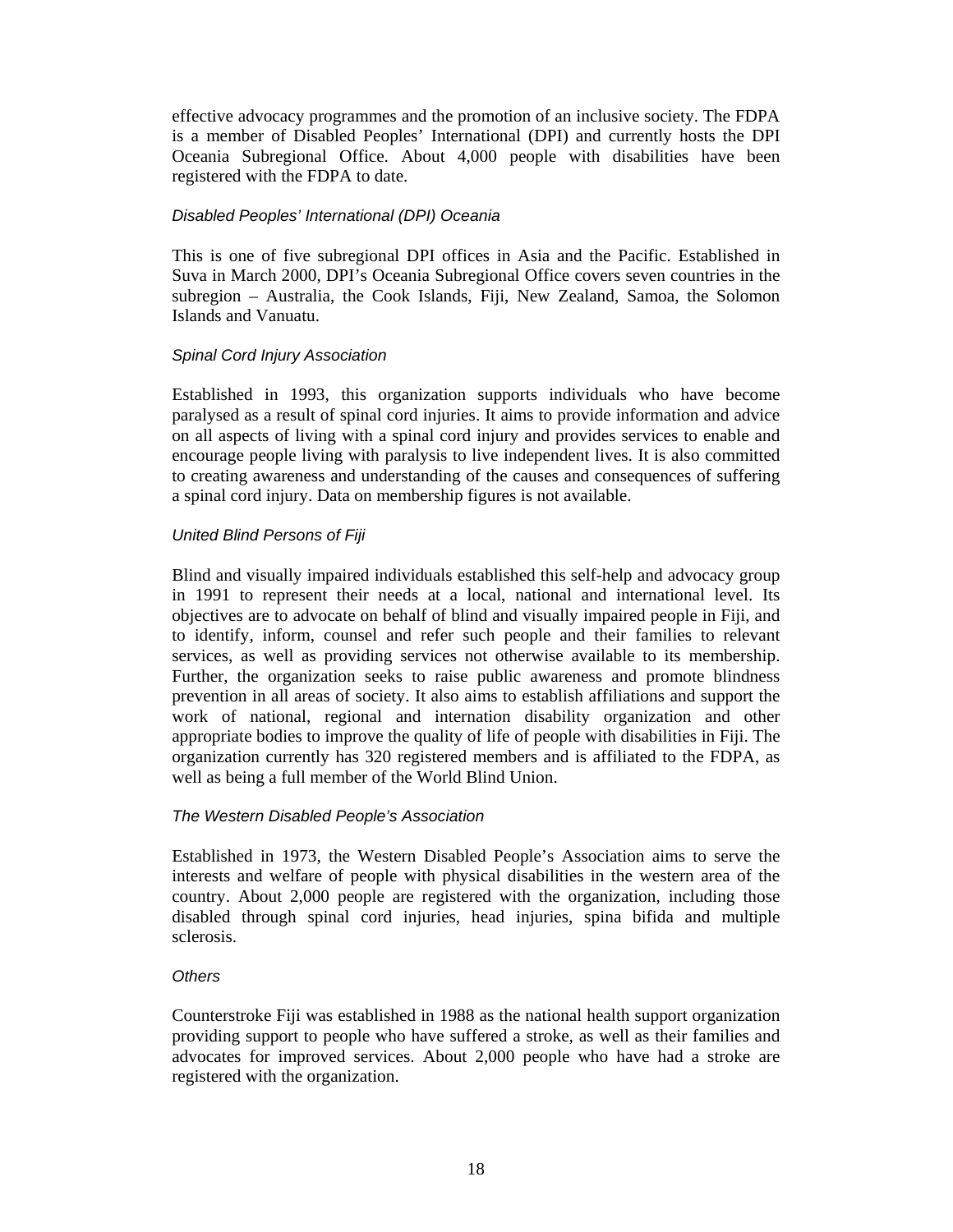### **Part Three: Legislation, Policies and Institutional Structures**

#### **3.1 International policies adopted**

Fiji adopted ESCAP Resolution 48/3 in July 1993, which proclaimed the Asian and Pacific Decade of Disabled Persons, 1992-2002.

Fiji is not a signatory of ILO Convention No. 159 Concerning Vocational Rehabilitation (Disabled Persons), 1983, but the country recently completed ratification of the ILO's four Core Conventions.

#### **3.2 National legislation**

The national legislative and policy framework related to people with disabilities, which is a relatively recent development in Fiji, is formed by three pieces of legislation:

- The Fiji National Council of Disabled Persons (FNCDP) Act (1994)
- The Constitution (Amendment) Act of 1997
- The Social Justice Act 2001

The Fiji National Council of Disabled Persons (FNCDP) Act authorised the formation of a body to carry out a series of activities related to developing policies and coordinating services for people with disabilities, including employment and training services.

Recent human rights and affirmative action legislation, namely the Constitution (Amendment) Act 1997 and the Social Justice Act (2001) is inclusive of people with disabilities and includes targets relating to them. These statutory provisions hold promise for greater mainstreaming and inclusion of people with disabilities in government initiatives and society as whole, if properly implemented. There is currently no legislation based on global initiatives dealing solely with the rights of people with disabilities and their employment and training.

#### The Fiji National Council of Disabled Persons Act

The FNCDP is a coordinating body and not a service-delivery mechanism. The Act describes the membership, structure, committee functions and operational procedures relating to people with disabilities. The Minister of Women, Social Welfare and Poverty Alleviation (under which the FNCDP functions) also has the required leverage for establishing regulations for the purpose of carrying out provisions of the Act. The structure and activities of the FNCDP are further described in other parts of this section.

The statutory roles and functions of the FNCDP related to people with disabilities call for it to: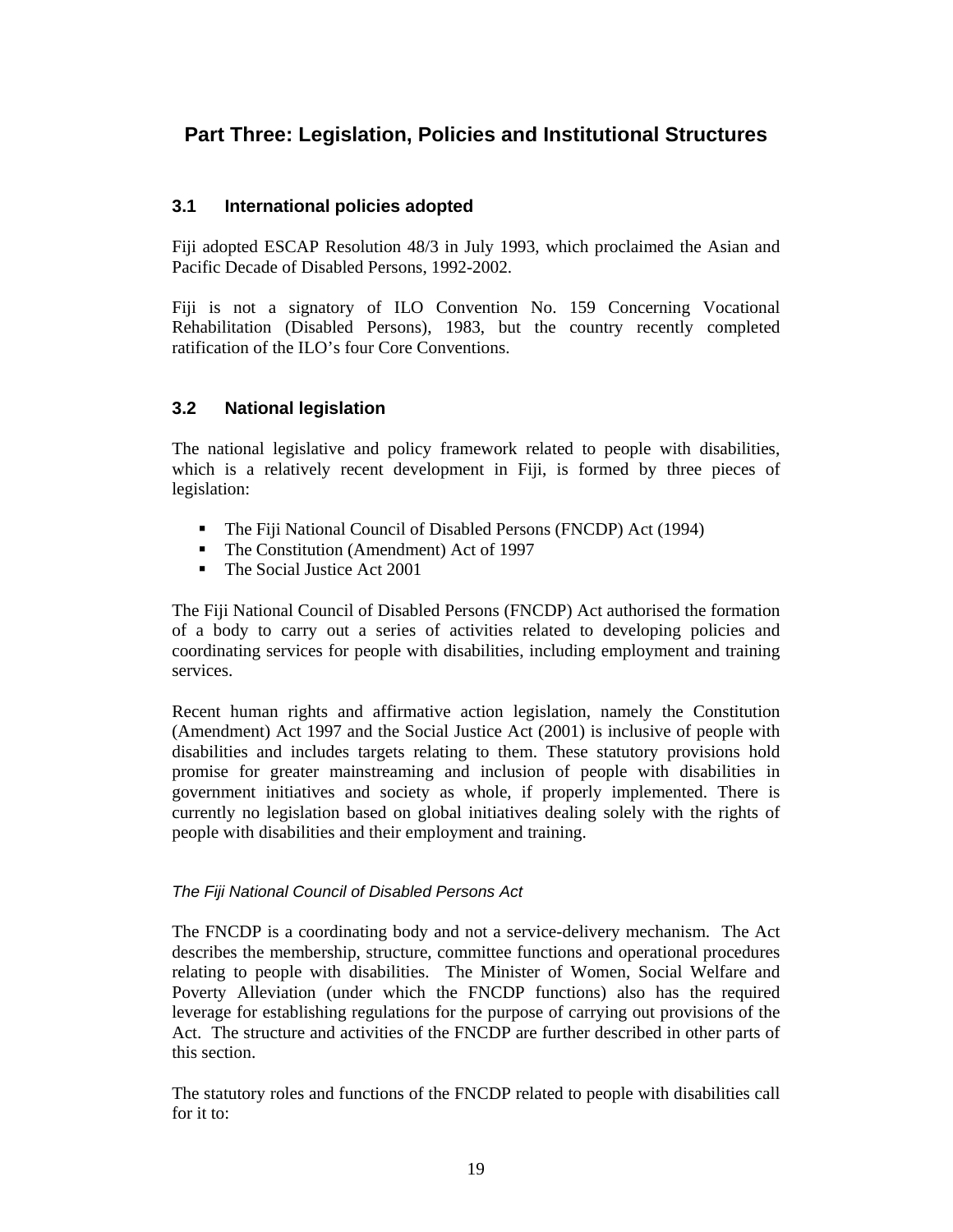- Coordinate their care and rehabilitation
- Formulate national policy
- Draw up and implement a national plan of action for rehabilitation
- Seek financial assistance
- Maintain a register of organizations providing services
- Organize national seminars and workshops
- Create public awareness
- Work towards eliminating causes of disability
- Regularly inform public ministries about the needs of people with disabilities and seek solutions
- Establish a national Rehabilitation Fund
- Periodically review the national policy and national plan

#### The Constitution (Amendment) Act of 1997

The Constitution (Amendment) Act of 1997 includes specific references and provisions related to people with disabilities. Section 38, Chapter 4 in the Bill of Rights refers to equality specifically:

- Every person has the right to equality before the law
- A person must not be unfairly discriminated against, directly or indirectly, on the ground of his or her: (a) actual or supposed personal characteristics or circumstances, including race, ethnic origin, colour, place of origin, gender, sexual orientation, birth, primary language, economic status, age or disability; or (b) opinions or beliefs, except to the extent that those opinions or beliefs involve harm to others or the diminution of the rights or freedoms of others
- Accordingly, neither a law nor an administrative action taken under a law may directly or indirectly impose a disability or restriction on any person on a prohibited ground
- Every person has the right of access, without discrimination on a prohibited ground, to shops, hotels, lodging-houses, public restaurants
- $\blacksquare$  The proprietor of a place or service referred to in subsection (4) must facilitate reasonable access for disabled persons to the extent prescribed by law
- A law, or an administrative action taken under a law, is not inconsistent with the right to freedom from discrimination on the ground of: (a) language; (b) birth; (c) economic status; (d) age; or (e) disability

The Constitution bars unfair discrimination based on disability and also requires the right to access, without discrimination, to public places, shops and related establishments. Further, it requires that proprietors facilitate reasonable access for people with disabilities to the extent described by law.

Chapter 5, Section 44 calls for social justice and affirmative action and requires that Parliament make "provision for programmes designed to achieve for all groups or categories of persons who are disadvantaged effective equality and access to: [a] education and training; and [b] land and housing and participation in commerce and in all levels and branches of services of the State".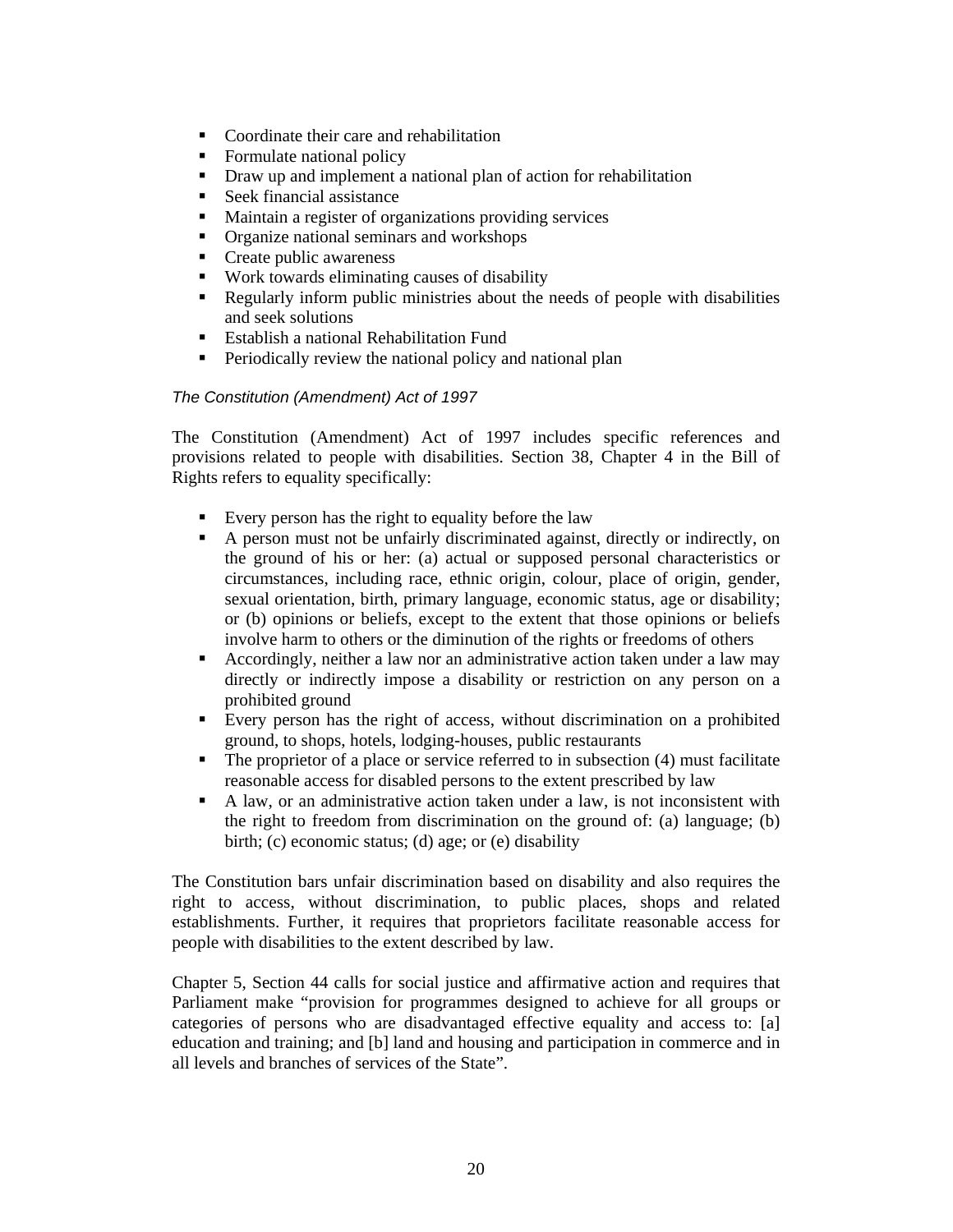#### The Social Justice Act

The Social Justice Act of 2001 provides additional legislative support specifically for Section 44 of the Constitution. According to this legislation, the Act has been developed, "to implement the Social Justice Provisions [Chapter 5] of the Constitution by establishing programmes of affirmative action and for related matters". It spells out a Schedule of Affirmative Action programmes to achieve equity of access by disadvantaged groups, including people with disabilities.

The Act defines affirmative action as, "State policies to assist groups or categories of persons who are disadvantaged, so as to enable them to achieve equality of access with groups or categories who are not disadvantaged". Equality of access is defined as, "access to education and training, to land and housing, to participation in commerce and to participation in all levels and branches of service of the State". The Act includes monitoring and reporting requirements according to prescribed indicators.

People with disabilities are specifically mentioned with regard to special education, small- and micro-enterprise development, with regard to their own care and rehabilitation, poverty alleviation and family assistance programmes. Table 3.1 (see next page) describes the requirements of the different ministries in addressing the particular programmes that refer to people with disabilities.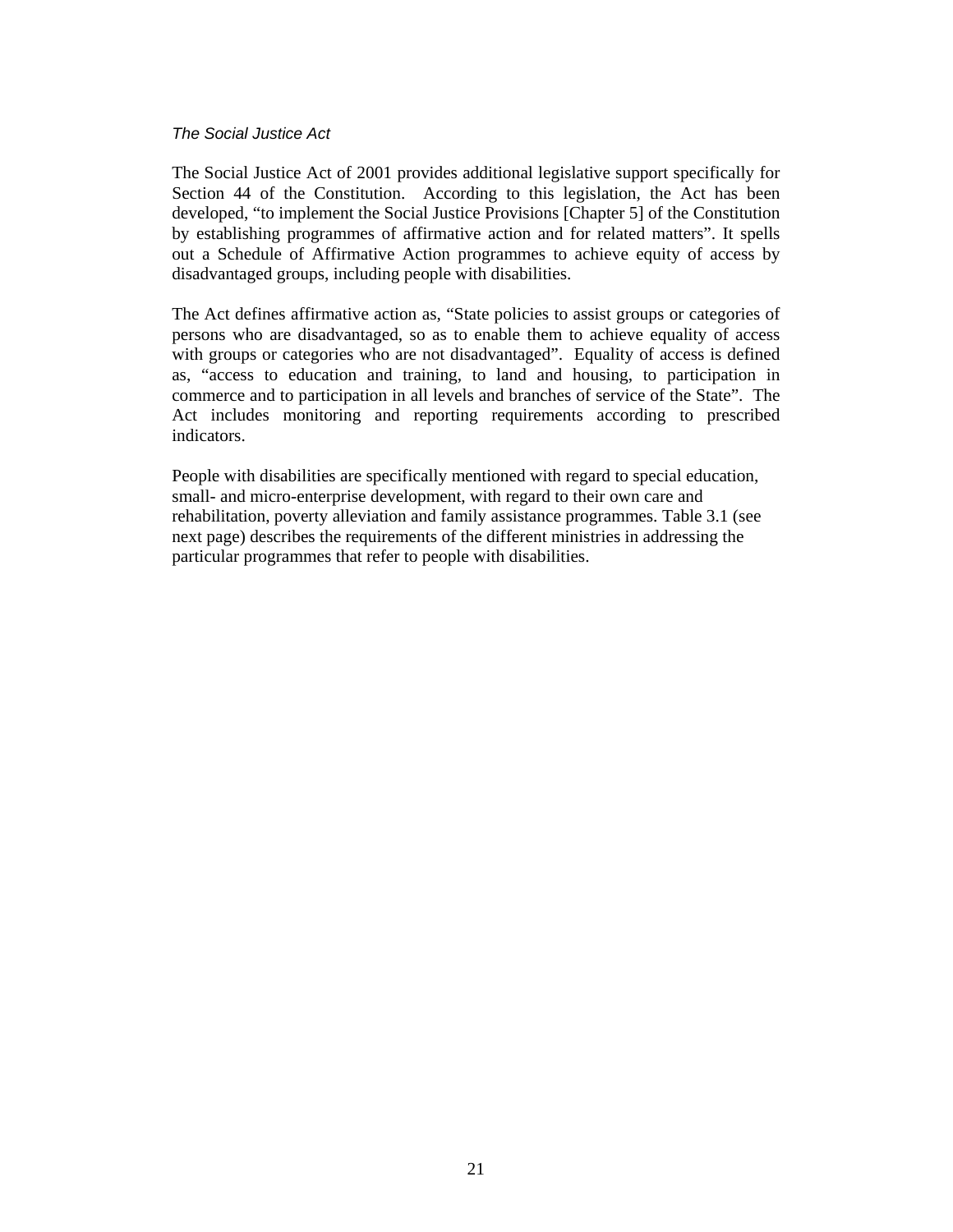#### **Table 3.1: Affirmative-Action Programmes Relating to Employment and Training for Targeted Groups of People with Disabilities**

| <b>Affirmative Action</b><br>Programme                                                                         | <b>Target Group</b>                                                                                                         | Goals                                                                                                                                                                                                                                                                                                                                                                                                                                                   | <b>Means of Assistance</b>                                                                                                                                                                                                                                                                                                                                  | <b>Performance Indicators</b>                                                                                                                                                                                              |  |  |  |  |
|----------------------------------------------------------------------------------------------------------------|-----------------------------------------------------------------------------------------------------------------------------|---------------------------------------------------------------------------------------------------------------------------------------------------------------------------------------------------------------------------------------------------------------------------------------------------------------------------------------------------------------------------------------------------------------------------------------------------------|-------------------------------------------------------------------------------------------------------------------------------------------------------------------------------------------------------------------------------------------------------------------------------------------------------------------------------------------------------------|----------------------------------------------------------------------------------------------------------------------------------------------------------------------------------------------------------------------------|--|--|--|--|
| <b>Department of Social Welfare</b>                                                                            |                                                                                                                             |                                                                                                                                                                                                                                                                                                                                                                                                                                                         |                                                                                                                                                                                                                                                                                                                                                             |                                                                                                                                                                                                                            |  |  |  |  |
| Coordination of<br>care and<br>rehabilitation of<br>persons with<br>disabilities.                              | People with<br>physical and<br>mental<br>disabilities.                                                                      | Ensure that people with<br>disabilities have access to<br>education and training, land<br>and housing, or participate in<br>commerce or State services.                                                                                                                                                                                                                                                                                                 | Inclusion of disability needs at<br>all levels of development.<br>Provide resources.<br>Government grant provided to<br>FNCDP.                                                                                                                                                                                                                              | Increase employment opportunities<br>for people with disabilities. Increase<br>recognition of people with<br>disabilities' contributions.<br>Increased awareness.                                                          |  |  |  |  |
| Poverty<br>Alleviation<br>Project.                                                                             | Recipients of<br>family assistance<br>and care and<br>protection<br>allowance. <sup>1</sup>                                 | Assist beneficiaries and<br>ensure they have access to<br>income-generating activities.                                                                                                                                                                                                                                                                                                                                                                 | Cash grant of up to 5,000 Fijian<br>dollars (US\$2,350) to increase<br>income-generating ventures.                                                                                                                                                                                                                                                          | Reduction in numbers receiving<br>family assistance and allowance.<br>Increase in participation among<br>target groups in income-generating<br>projects.                                                                   |  |  |  |  |
| <b>Ministry of Education</b>                                                                                   |                                                                                                                             |                                                                                                                                                                                                                                                                                                                                                                                                                                                         |                                                                                                                                                                                                                                                                                                                                                             |                                                                                                                                                                                                                            |  |  |  |  |
| Improvement of<br>educational<br>opportunities for<br>students with<br>disabilities<br>(Special<br>Education). | Students who<br>are mentally,<br>physically<br>and/or<br>intellectually<br>impaired                                         | To improve access to<br>education at preschool,<br>primary, secondary and<br>tertiary education for young<br>people with disabilities.                                                                                                                                                                                                                                                                                                                  | Increase in grant level.<br>Provision of special equipment<br>and resources.<br>Overseas training of special<br>teachers.<br>Increase teacher establishment.<br>Build more disability-friendly<br>schools.<br>Develop policies prioritising<br>education needs.                                                                                             | Improved access.<br>Improved standard of education<br>provision in special schools.<br>Raise standard of living of people<br>with disabilities.                                                                            |  |  |  |  |
| <b>Ministry of Commerce, Business Development and Investment</b>                                               |                                                                                                                             |                                                                                                                                                                                                                                                                                                                                                                                                                                                         |                                                                                                                                                                                                                                                                                                                                                             |                                                                                                                                                                                                                            |  |  |  |  |
| Small/micro<br>enterprise<br>development.                                                                      | Women and<br>young people<br>with a disability<br>(mental and<br>physical). The<br>unemployed and<br>low income<br>earners. | The establishment and<br>development of small/micro<br>enterprises by economically-<br>disadvantaged groups,<br>including women, young<br>people, people with<br>disabilities, the unemployed<br>and low income earners.<br>Provide access for targetted<br>groups to participate<br>successfully in economic and<br>development activities.<br>Establishment and<br>development of small/mico<br>enterprises in villages,<br>settlements and townships | Establishment of the National<br>Center for Small and Micro<br>Enterprises.<br>Provision of finances.<br>Provision of support structure to<br>develop small/micro<br>enterprises.<br>Providing assistance on finance,<br>marketing and technology,<br>information and other related<br>matters.<br>Training in entrepreneurship<br>and business management. | More small/micro enterprises<br>established.<br>Increased participation of target<br>group in business and commerce.<br>Generating more employment<br>opportunities.<br>Raise the standard of living for<br>target groups. |  |  |  |  |

**Note:** Adapted from the Schedule, Section 4, Social Justice Act, 2001

<sup>1</sup> Includes people with disabilities

In addition, the development of affirmative action programmes in the following areas could also benefit people with disabilities. These include requirements that:

- The Ministry of Finance and Planning addresses small-business development, targeting certain ethnic groups by increasing available equity with the aim of providing a substantial increase in small-business development
- The Ministry of Finance and Planning also addresses the needs of young people with disabilities to participate in vocational and technical training
- The Ministry of Education addresses needs in rural areas and among disadvantaged schools by providing grants and by improving facilities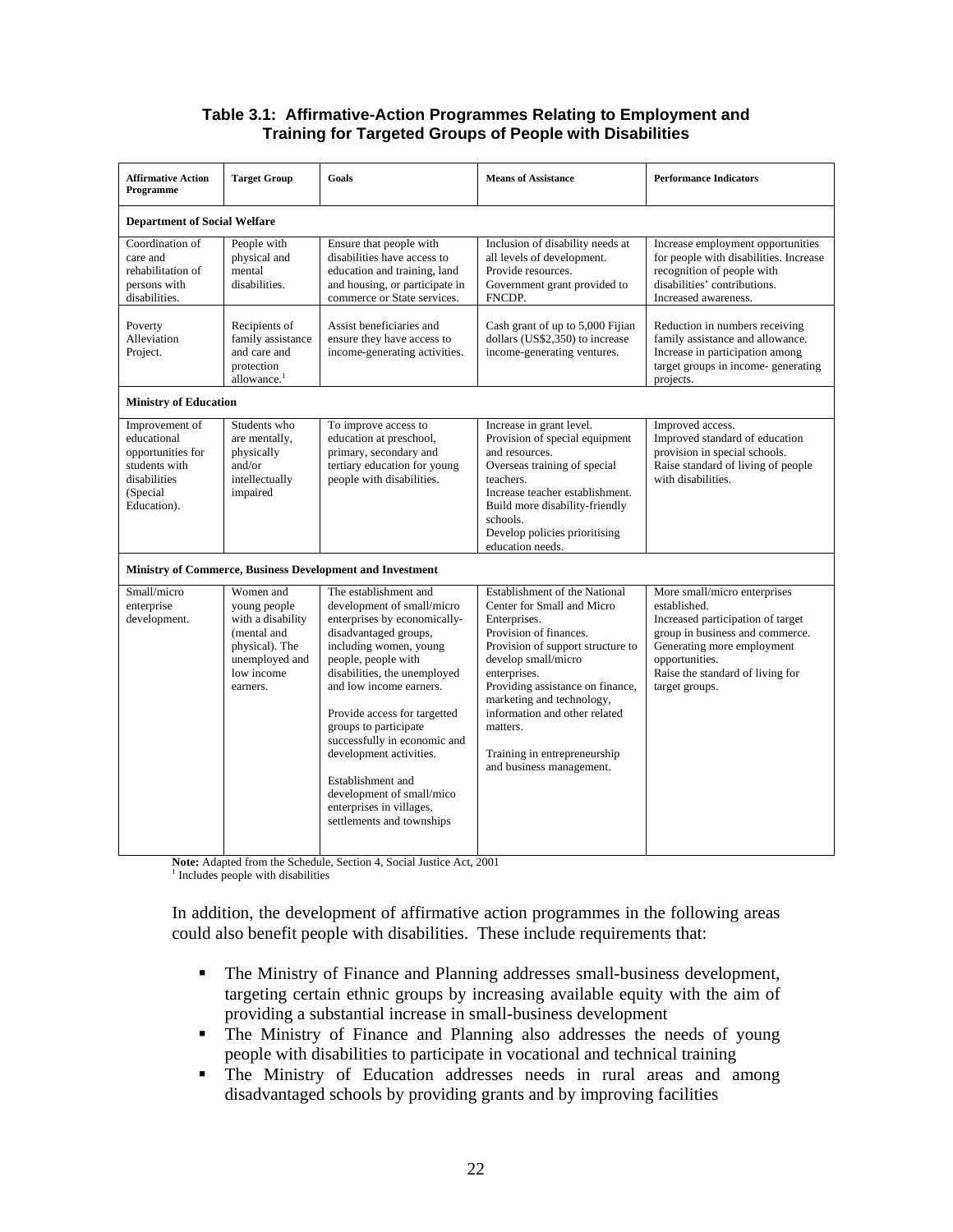- The Ministry of Education addresses the needs of young people who are not attending school by providing opportunities for vocational and technical training, fee subsidies and other measures
- The Ministry of Youth addresses the needs of young people in rural areas in learning a trade and through the provision of employment services for them

The law addresses several other Ministries and programme areas, such as scholarships and self-help programmes that target specific ethnic groups or parts of the population, which could also benefit people with disabilities.

#### Other Legislation of Critical Interest to People with Disabilities

Although many of the following pieces of legislation described in Table 3.2 do not specifically identify people with disabilities, they mandate services or protection of critical interest to everyone, and therefore this also refers to people with disabilities in terms of employment and training.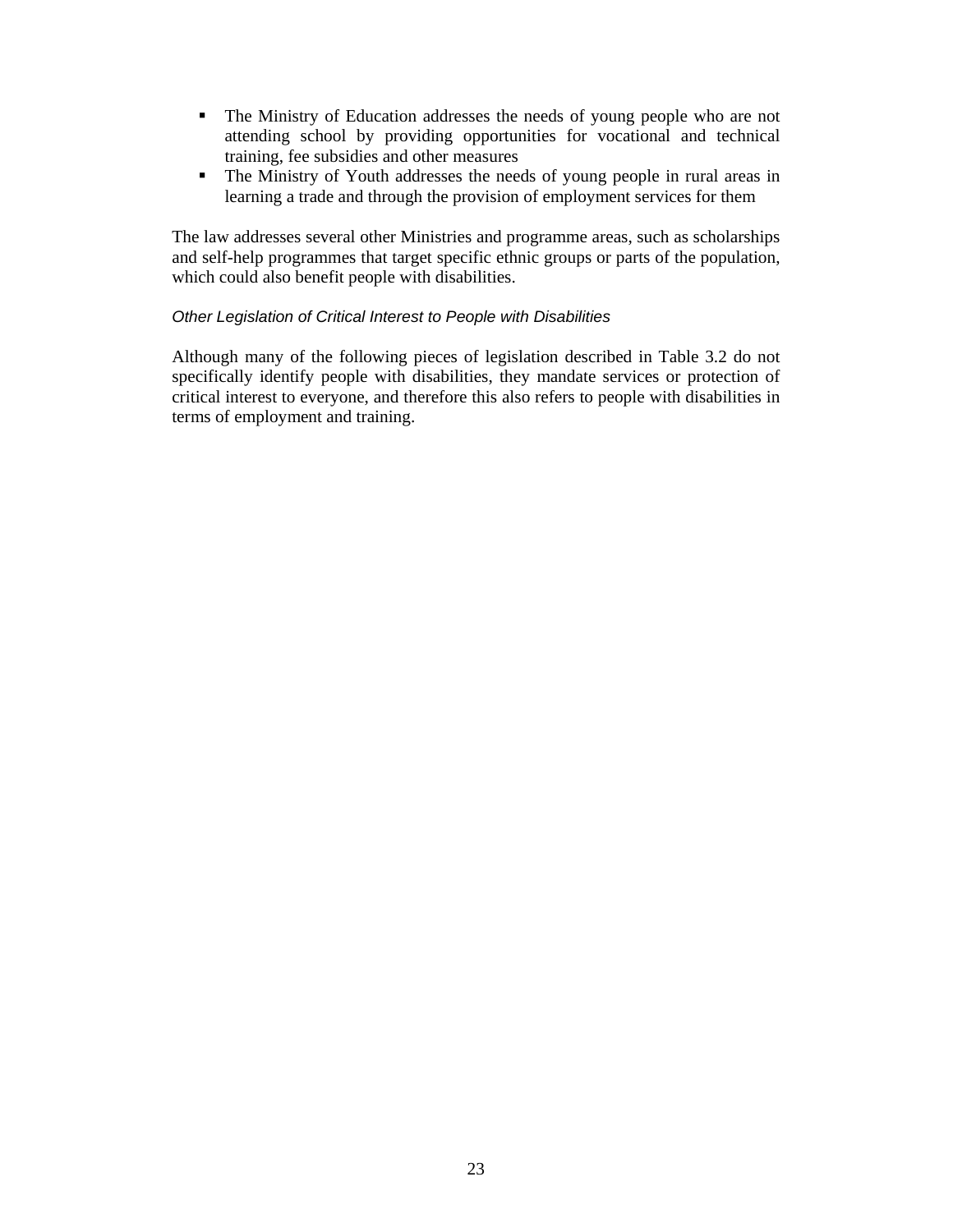#### **Table 3.2: Additional Legislation Of Particular Relevance to the Employment and Training of People with Disabilities**

|                                                             | <b>Description</b>                                                                                                                                                                                                                                                                                                                                                                                                                                                                                                                                                                      |
|-------------------------------------------------------------|-----------------------------------------------------------------------------------------------------------------------------------------------------------------------------------------------------------------------------------------------------------------------------------------------------------------------------------------------------------------------------------------------------------------------------------------------------------------------------------------------------------------------------------------------------------------------------------------|
| <b>Education Act, 1978</b>                                  | Regulates the establishment of schools, including special schools. This act spells out the<br>government's responsibilities, including: overall administration and policy making;<br>registering and monitoring schools and providing advisory services; designing curriculum;<br>licensing, training and employing teachers; setting and overseeing external examinations.<br>Local schools are operated by communities, NGOs and other entities.                                                                                                                                      |
| <b>Fiji National Training Act</b>                           | Established the Fiji National Training Council.                                                                                                                                                                                                                                                                                                                                                                                                                                                                                                                                         |
| <b>Employment Act</b>                                       | Deals with conditions of employment in the workplace and establishes the Labour<br>Advisory Board, which advises the Labour Minister on issues related to employment. The<br>Act addresses the legal conditions of employment and dispute resolution.                                                                                                                                                                                                                                                                                                                                   |
| <b>National Provident Fund, 1995</b>                        | Establishes a provident fund for workers, including old age, disability and survivor<br>benefits. No rehabilitation provisions.                                                                                                                                                                                                                                                                                                                                                                                                                                                         |
| <b>Workmen's Compensation Act, 1978</b>                     | Deals with compensation for work-related injuries. Does not include any provisions<br>related to vocational rehabilitation, job retention, accommodation or return to work.                                                                                                                                                                                                                                                                                                                                                                                                             |
| Health and Safety at Work Act,<br>1996*                     | Relates to the health and safety of workers and establishes the National Occupational<br>Health and Safety Advisory Board. The Act allows the Minister to dismiss a member of<br>the board due to physical incapacity.                                                                                                                                                                                                                                                                                                                                                                  |
| <b>Small and Micro-Enterprise</b><br><b>Development Act</b> | Among other things, this Act established the National Center for Small and Micro-<br>Enterprise Development, which is not fully operational at present, but will provide training<br>and business development assistance.                                                                                                                                                                                                                                                                                                                                                               |
| Wage Council (Cap 98: Vol. V)*                              | According to this Act, the Permanent-Secretary may grant permits authorizing the<br>employment of workers with disabilities at less than the statutory minimum rate of<br>remuneration.                                                                                                                                                                                                                                                                                                                                                                                                 |
| <b>Draft legislation</b>                                    |                                                                                                                                                                                                                                                                                                                                                                                                                                                                                                                                                                                         |
| <b>Industrial Relations Bill</b>                            | The Industrial Relations Bill is intended to replace the Employment Act. The current draft<br>calls for a prohibition of discrimination, including against people with disabilities,<br>however, it also allows for exceptions based on the need for special services or facilities<br>considered unreasonable and if there is a "risk of infecting others with illness". The<br>current draft also calls for a 2 per cent 'quota' system for employers who hire more than<br>50 employees, but does not include reference to any levies, fines or consequences for non-<br>compliance. |
| <b>National Building Code</b>                               | Originally developed by the then Ministry of Trade and Commerce, the code has not yet<br>been adopted into legislation. The code deals with engineering and design standards and<br>makes provisions for people with disabilities. If adopted, it will cover the construction of<br>houses, public amenities and renovations <sup>1</sup> .                                                                                                                                                                                                                                             |

Note: <sup>1</sup> Joint publication by the Fiji Disabled People's Association and the Institute of Justice and Applied Legal Studies (IJALS), *Fiji Report: Disability Law and Policy (issues affecting the delivery of services and access to facilities for People with Disabilities)*.

**Note:** \* These Acts have measures that could be considered discriminatory

#### **3.3 Disability policies and regulations**

#### National Plan

 $\ddot{ }$ 

Fiji's Task Force Report for the Preparation of the Strategic Development Plan 2002-  $2004$  (November  $2001$ )<sup>33</sup> specifically refers to people with disabilities, mainly with regard to poverty. The plan includes the following specific recommendations regarding people with disabilities.

<sup>&</sup>lt;sup>33</sup> Ministry of Planning, Suva, Fiji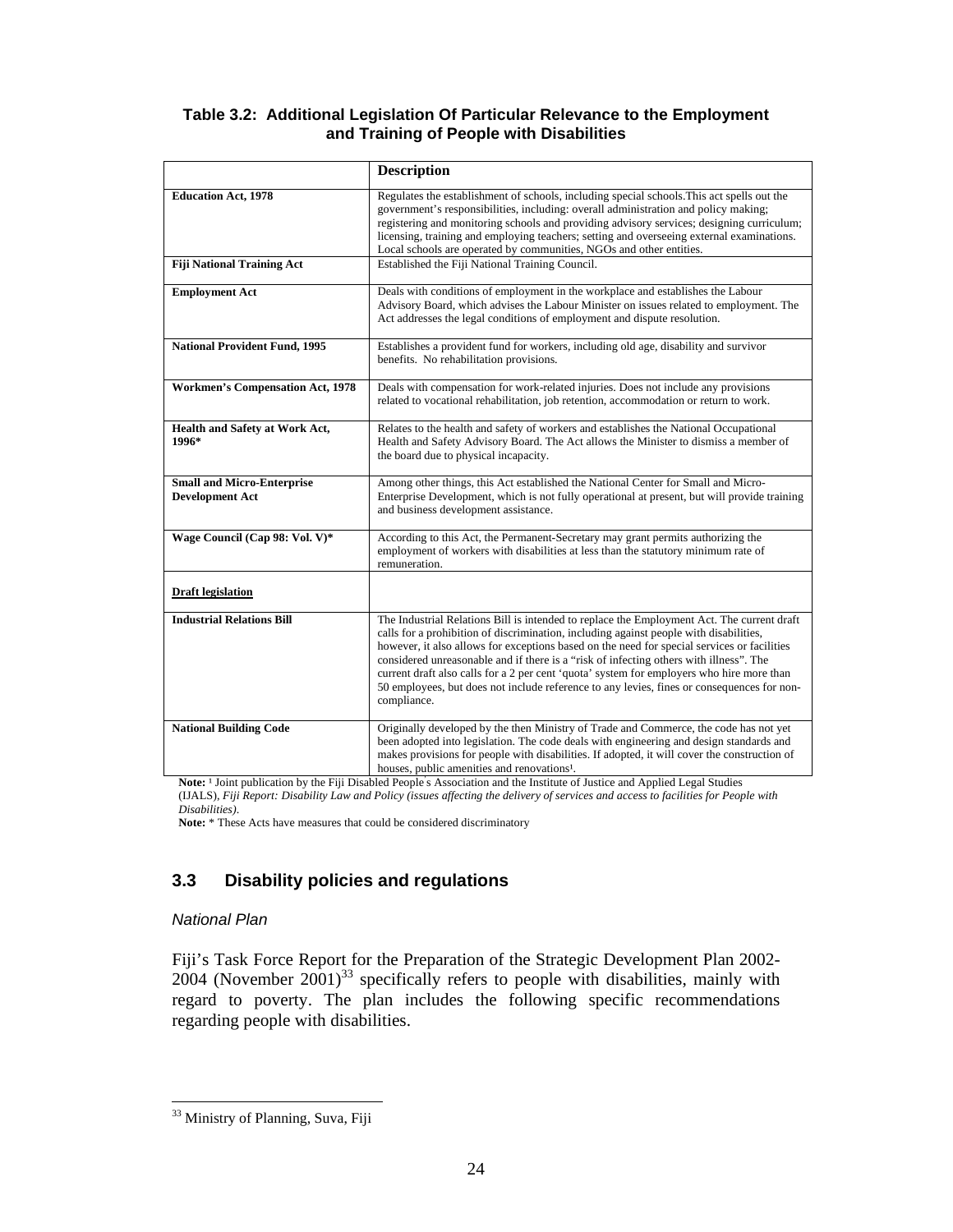- Recommendation 1 calls for ensuring that all categories of poor people are provided with the minimum basic needs at an affordable price. For people with disabilities this includes the provision of tax incentives for workers with a disability who are subject to paying tax, and financial support for nontaxpayers who look after people with extreme disabilities who are unable to earn a living and are looked after at home
- Recommendation 4 calls for the provision of a "safety net" for poor, workingage people who are not capable of working. It urges that communities be sensitized towards people with disabilities, and that financial support be provided to people with disabilities who cannot work

#### Other Regulations and Policy Statements

The Department of Social Welfare (DSW) in the Ministry of Women, Social Welfare and Poverty Alleviation and the FNCDP are the government bodies tasked with facilitating and implementing policies and programmes for people with disabilities. The Ministry of Education is responsible for the policies related to education and training. The major relevant policy documents include the following:

- **DSW Strategic Plan**
- FNCDP documents
- The Ministry of Education's *Blueprint for Affirmative Action on Special Education<sup>34</sup>*

Other ministries have policy statements that are inclusive of people with disabilities and some have been noted elsewhere in this report.

According to the Social Justice Act, each Ministry, "may make regulations to give effect to the provisions of this Act", and the "Ministry may, by regulation, amend the Schedule". Many Ministries are beginning to respond with various policy documents, such as Strategic Plans or the Ministry of Education *Blueprint for Affirmative Action on Special Education.* 

#### Department of Social Welfare (DSW)

The DSW has completed the first edition of a strategic plan titled: *A Challenge and a Promise*. The plan identifies six Key Result Areas (KRAs).

The first (KRA 1: Strategic Policy Advice) states that the DSW would facilitate and produce quality and timely research and policies in close liaison with key stakeholders in the areas of income support, strengthening families, youth at risk, income generation and self-reliance, housing for the poor, ageing, people with disabilities, poverty alleviation and support to NGOs.

Under the plan, the DSW aims to provide "national development strategies that improve the quality of life, alleviate poverty and promote social well being". The plan includes specific indicators and performance measures, and includes an active

 $\overline{a}$ <sup>34</sup> Ministry of Education, Draft copy, *Blueprint for Affirmative Action on Special Education,* February-April 2002.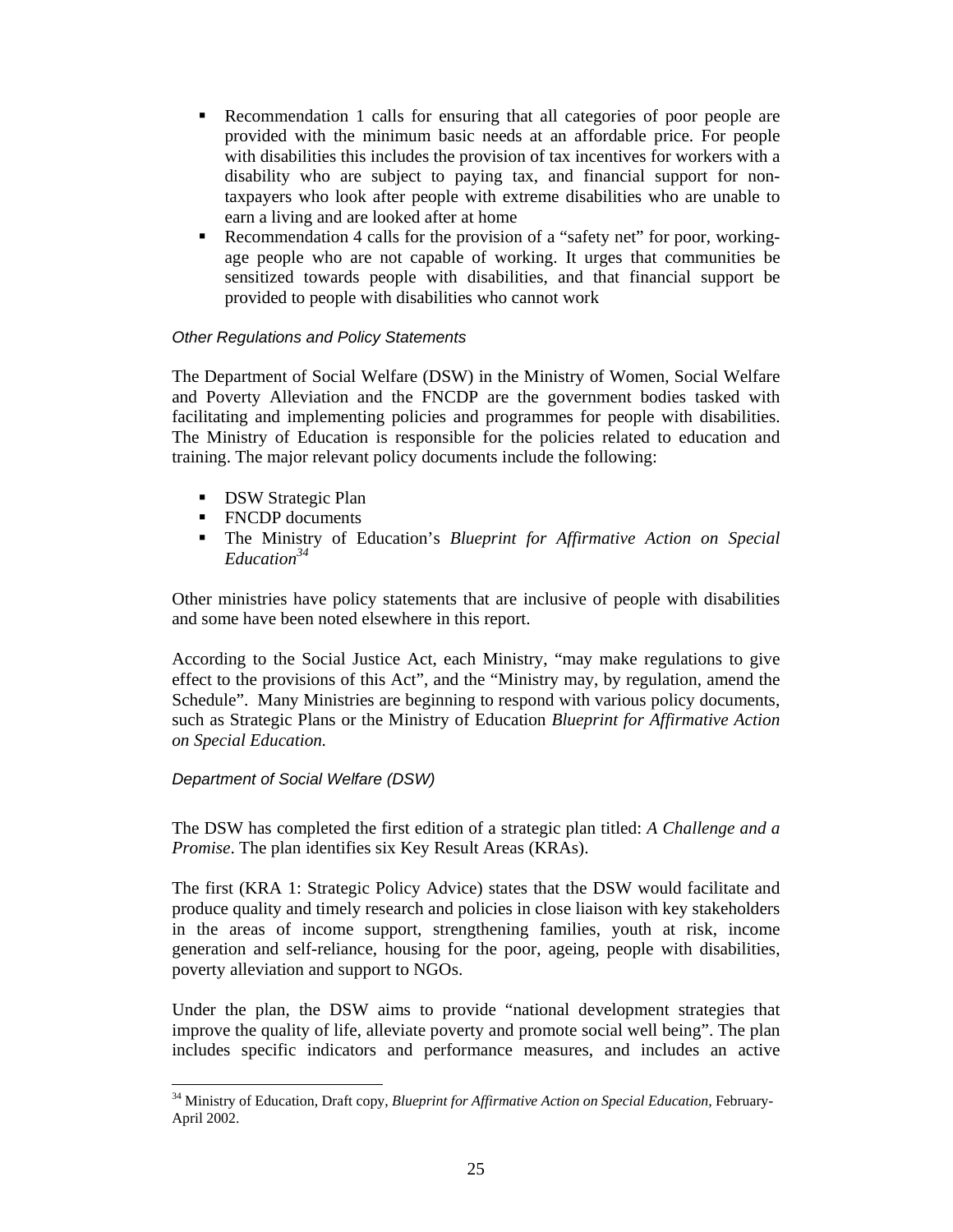research programme, and advice to the Minister regarding policies with the aim of subsequent adoption by the Cabinet. The present plan did not specifically include people with disabilities, but will eventually do so. The DSW will oversee these efforts, according to the plan.

#### FNCDP Documents

The FNCDP has produced several documents related to its work and structure, such as an organizational chart that describes its internal structure, functioning and relationships to other ministries and organizations. This list of plans, however, does not constitute a national plan. In fact, one of the future plans listed in a document provided in 2002 by the FNCDP is "the formulation of the National Plan for Fiji". Currently, Fiji lacks a national plan or general policy initiative for the full participation of people with disabilities and a policy related to the vocational rehabilitation and employment and training of people with disabilities. Basically, Fiji has followed the guidance in the FNCDP Act and the Decade of Disabled Persons' (1993-2002) Targets for Action as a policy framework for working with people with disabilities.

#### Ministry of Education

There is no explicit policy in Fiji for special education. The *Blueprint for Affirmative Action for Special Education* is a 10- year plan to upgrade special education for people with disabilities that calls for, among other things:

- Restructuring and strengthening special education
- Redesigning buildings and infrastructure to make them more disabilityfriendly
- Integrating students with special needs in mainstream primary, secondary and tertiary institutions
- Upgrading teacher qualifications to promote inclusion
- Providing vocational training and employment opportunities that are responsive to the open market and subsistence living
- Encouraging and supporting the inclusion of students with disabilities/special needs in mainstream schools

The *Blueprint* is a major policy statement with regard to upgrading special education services and serves as a policy statement, strategy, as well as including performance indicators. It has already resulted in the establishment of a special education department within the Ministry of Education.

#### Ministry of Youth

The Ministry of Youth, Employment Opportunities and Sports launched its *Youth Employment Policy Framework: An Affirmative Action* in April 2002. One of its key recommendations is that the Ministry should take "appropriate steps to ensure that the needs of young women and other equity groups (young people with disabilities, indigenous Fijian, and rural youth) are adequately reflected in the various policies and programmes which form part of the Framework".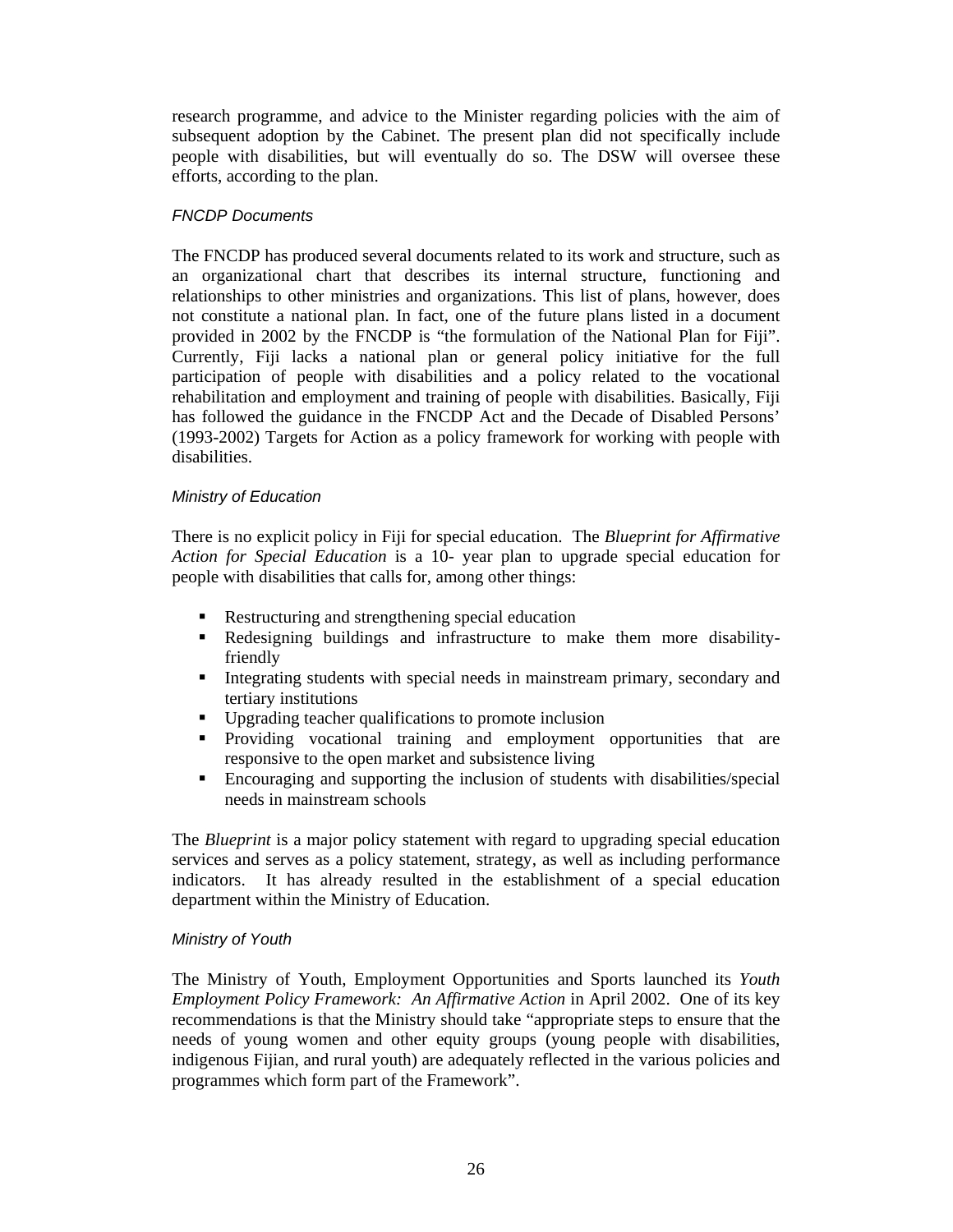The document specifically identifies, "the need to increase access of disabled and disadvantaged youth to training", and calls for these young people to be given priority in the IHRD programme. It further identifies, "the need to create employment opportunities for young people with disabilities", while suggesting that supported employment, sheltered workshops and community-based rehabilitation approaches be explored. As a matter of policy, the IHRD programme's project includes people with disabilities as a target group and the influence of this policy is evident in the development of the youth framework.

However, not all government strategic plans and policy frameworks include people with disabilities. For example, *The Women's Plan of Action 1999-2008, Volumes 1 and 2* do not address the unique needs of women with disabilities and this may be true of many other strategic plans or policy documents that were not reviewed in the course of the study.

#### **3.4 Evaluation and review of policies**

Since there is no national plan regarding people with disabilities or a national plan related to vocational rehabilitation, no evaluation system is currently in place and no targets have been set.

However, the Social Justice Act calls for monitoring of programmes by the administrating department or agency in reference to the performance indicators. Table 3.1 shows those which are relevant to people with disabilities. The responsible Minister must prepare and submit reports annually to Parliament. One of the performance criteria calls for an increase in employment opportunities for people with disabilities, therefore requiring a clear legislative mandate for monitoring the employment status of people with disabilities.

#### **3.5 Institutional structures**

#### **History**

As in many other countries, charitable organizations and NGOs have been largely responsible for generating the initial interest in improving the situation for people with disabilities in Fiji. In the early 1960s, following a polio epidemic, the Red Cross rolled out a rehabilitation programme and a few years later, special education services were initiated. The first special education school was opened by the Crippled Children's Society in 1967. The Fiji Society for the Blind, and the Intellectually Handicapped Children's Society went on to open other special education schools. The Ministry of Education provided teachers and two special education teachers were recruited from Australia to provide technical assistance. This represents the backbone of the policy regarding the education of people with disabilities in Fiji today.

As children and young people with disabilities grow older, vocational needs become increasingly apparent. The Crippled Children's Society, Fiji Society for the Blind and the Intellectually Handicapped Children's Society identified the urgent need for the development of vocational training programmes for people with disabilities in 1976.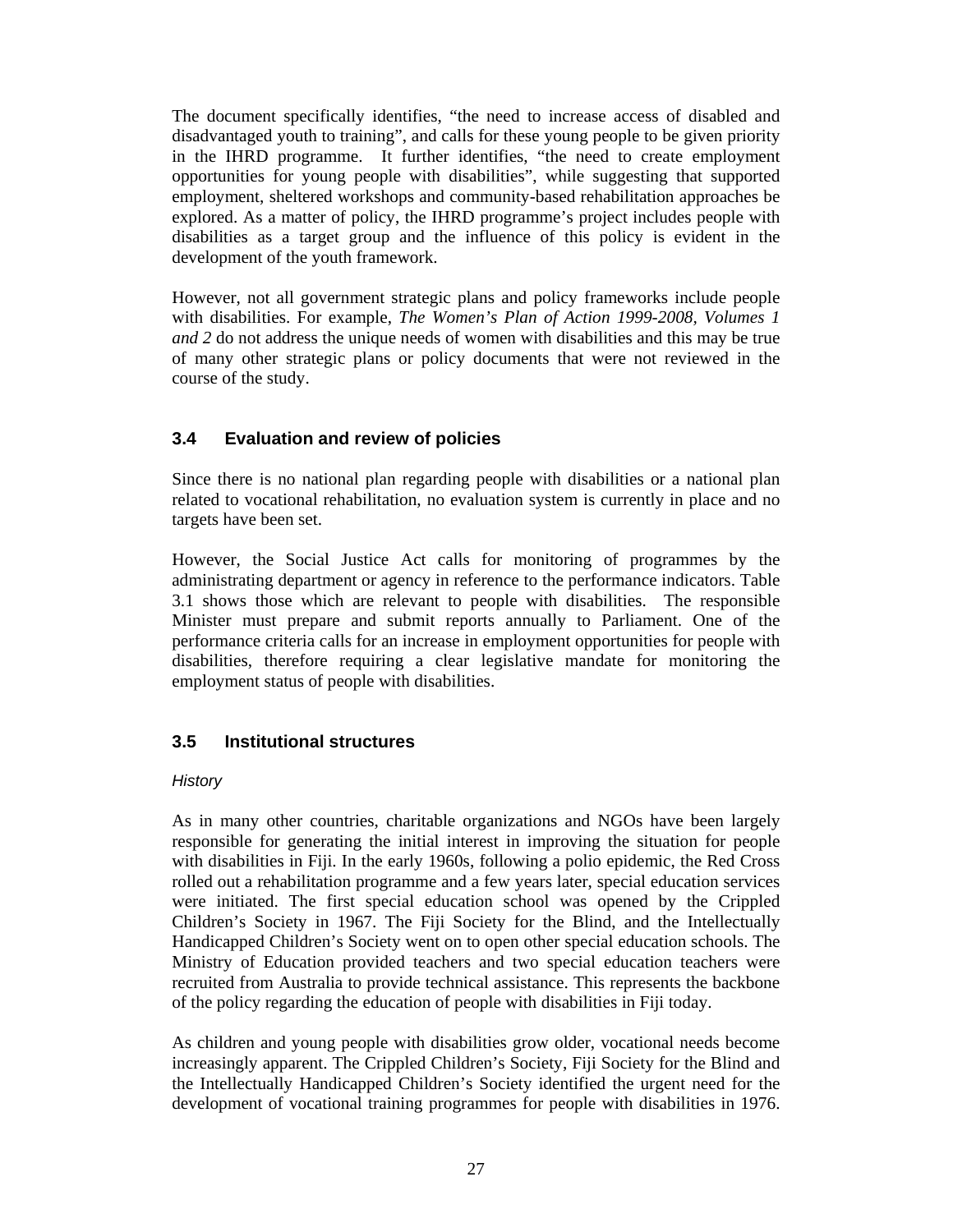With the support of the ILO's Suva office, the Fiji Vocational Training and Technical Institute (FVTTI), commonly known as the Suva Rehabilitation Center, was established as an NGO in the early 1980s. Anecdotal evidence suggests that FVTTI achieved a good degree of success over the years. However, by 1989, ten years after the formation of the Fiji Rehabilitation Council, a seminar led to the formation of a sub-committee to address the vocational rehabilitation of people with disabilities. The sub-committee, under the guidance of the DSW, made several recommendations to the government, including the need to establish an effective coordinating and policymaking body. The recommendations reached the Cabinet and were approved, leading to the early stages of what later became the FNCDP in 1991. However, it was not until 1993 that the Council was established at Tamava Hospital under the Ministry for Health and Social Welfare. In 1994, the Council was strengthened through the enactment of the FNCDP Act , giving it the necessary power to carry out the functions listed in the Act.

#### Key government Ministries

The DSW, under the Ministry of Women, Social Welfare and Poverty Alleviation, is the key government body regarding research and policy formulation for people with disabilities. As noted, the DSW houses the FNCDP, which is a primary vehicle for coordination.

The three core operational areas of the DSW all relate to the employment and training of people with disabilities.

Firstly, the provision of policy advice relates directly to people with disabilities as well as poverty alleviation. Since people with disabilities are among the poorest of the poor globally<sup>35</sup> and the most marginalized in Fiji<sup>36</sup>, it is a critical target group requiring the support of the DSW.

Child protection and family welfare must similarly address the needs of people with disabilities, 10 per cent of whom are thought to be receiving family assistance.<sup>37</sup> Since this area also deals with grants to service providers, the DSW must ensure the inclusion of people with disabilities in the activities of all grant applicants, not just organizations that are specifically aimed at people with disabilities.

Finally, community economic development includes targetted assistance to vulnerable groups, inter-sectoral collaboration, income-generating activities, self-employment for special needs groups, rural-based enterprises, training and non-formal education. In this regard, the relevance to people with disabilities can be clearly understood.

While the DSW and the FNCDP are mandated with critical policy and coordinating functions, other ministries also play important roles (see Table 3.3).

 $\overline{a}$ 

<sup>35</sup> Elwan, Ann, *Poverty and Disability, A Survey of the Literature*, World Bank, 1999.

<sup>&</sup>lt;sup>36</sup> UNDP and Government of Fiji, Fiji Poverty Report, 1997, p. 32, p. 39.  $37$  Ibid.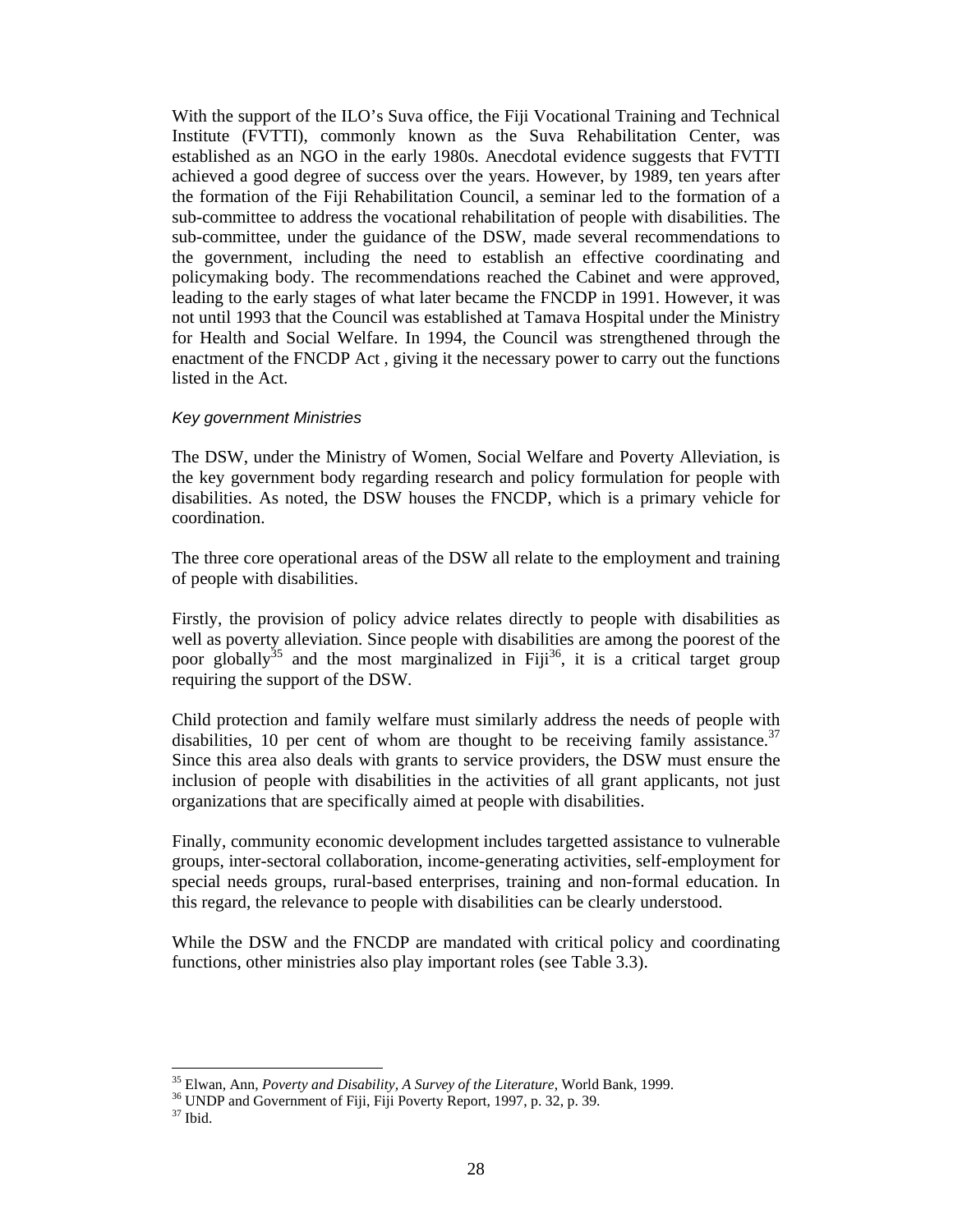| <b>Name</b>                                                                                 | <b>Responsibilities and Functions</b>                                                                                                                                                                                                                                                                                                                                                                                                                                                                                                                                                                                                                                                                                                                                                                                                                                                                                                                                                                                                                                                                                                                                                                           |
|---------------------------------------------------------------------------------------------|-----------------------------------------------------------------------------------------------------------------------------------------------------------------------------------------------------------------------------------------------------------------------------------------------------------------------------------------------------------------------------------------------------------------------------------------------------------------------------------------------------------------------------------------------------------------------------------------------------------------------------------------------------------------------------------------------------------------------------------------------------------------------------------------------------------------------------------------------------------------------------------------------------------------------------------------------------------------------------------------------------------------------------------------------------------------------------------------------------------------------------------------------------------------------------------------------------------------|
| The Ministry of Women,<br><b>Social Welfare and Poverty</b><br><b>Alleviation (MOWSWPA)</b> | This Ministry is the primary advisor to the government on public policies that affect women, social<br>issues and poverty alleviation programmes. The Ministry is composed of the Department of Women<br>and Department of Public Welfare (the FNCDP operates under this department). The Department of<br>Women deals with the social and economic development of women. One specific programme, the<br>Women's Social and Economic Development Programme (WOSED), targets women on low incomes<br>and is designed to develop their skills, and encourage the formation of small cooperative-type<br>businesses of 5-6 women. Loans are provided, although they do not assist individuals. Women are<br>encouraged to address local market demand and market analysis is provided. Through collaboration<br>with NGOs, training in handicrafts and other skills is available. Women with disabilities have not<br>been specifically targeted and there is an absence of women with disabilities currently participating in<br>the programme. <sup>1</sup>                                                                                                                                                      |
| <b>The Ministry of Labour</b>                                                               | The main ILO counterpart, the Ministry of Labour is responsible for labour relations policies, health<br>and safety issues, employment, research and development and related issues. The Ministry recently<br>endorsed all four of the ILO's core Conventions. The Ministry does not currently operate an<br>employment services programme. It is the lead agency coordinating the IHRD programme, a major<br>national tripartite and inter-ministerial initiative to increase labour force skills, productivity,<br>competitiveness, job creation, and small enterprise development.                                                                                                                                                                                                                                                                                                                                                                                                                                                                                                                                                                                                                           |
| <b>The Ministry of Education</b>                                                            | The Ministry of Education focuses on broad policy issues relating to all aspects of education. It<br>administers primary (which includes special education) and secondary education, curricula, technical<br>and vocational education and training, teacher licensing and other requirements. The newly-formed<br>Special Education department, Technical and Vocational Education department and Fiji Institute of<br>Technology come under the Ministry of Education.                                                                                                                                                                                                                                                                                                                                                                                                                                                                                                                                                                                                                                                                                                                                         |
| The Ministry of Youth,<br><b>Employment</b><br><b>Opportunities and Sports</b>              | The Ministry of Youth, Employment Opportunities and Sports is responsible for the formulation and<br>implementation of policies and programmes aimed at providing employment for young people (15-<br>24) and helping them to achieve their full potential on many levels. In particular, the Ministry is<br>trying to address the particular needs related to high levels of youth unemployment, launching the<br>Youth Employment Policy Framework with the assistance of the ILO. The Ministry operates<br>vocational training centres and camps for young people. These previously operated in 5-month<br>training cycles, but have now been expanded to 2-year training cycles. Programmes focus on the<br>agricultural sector and include character development, small-business development and motivational<br>aspects. Unfortunately, no young people with disabilities are currently participating. It provides start<br>up funds for small businesses through youth organizations and operates youth employment centres to<br>provide counselling and job hunting skills. Recently, the Ministry installed a database (job matching<br>system) to assist young people in finding suitable employment. |
| The Ministry of Health                                                                      | The Ministry of Health is responsible for all medical services, including drug and other supplies,<br>some research, public health, and the operation of three nursing homes. It also operates a community-<br>based rehabilitation (CBR) programme. Medical care in Fiji is free, and private services are also<br>available. The CBR programme was originally operated by Save the Children and is operational in<br>all districts. It is beginning to address the needs of adults and various socio-economic issues, as well<br>as its traditional role of addressing the medical and social needs of children with disabilities. St. Giles<br>Hospital in Suva can provide help for people suffering from mental illness (240 beds). Tamavua<br>hospital provides services for those who have suffered a spinal cord injury (a small unit), those<br>suffering from Hansen's disease (leprosy), as well as people with prosthetic and orthotic devices.<br>Additionally, there are two P&O professionals. The Ministry does not provide assistive devices, even<br>of a medical nature, but refers people to the Red Cross for these services.                                                              |
| <b>Ministry of Agriculture</b>                                                              | The Ministry of Agriculture deals with agriculture and animal husbandry issues with the major goal<br>of establishing food security and helping farmers produce more for the domestic and export markets.<br>Its current priority is to explore different methods of food processing. The Ministry operates the<br>agricultural extension service. It provides seeds, tools (up to F\$1,000 per person [US\$470]) and<br>technical advice to those starting subsistence or food processing activities, assuming those seeking it<br>have concrete plans. Its expanded target groups includes youth, women and people with disabilities. It<br>has a marketing section that is tasked with providing better services. It is currently promoting vanilla<br>production for women, but many other crops and opportunities in this area have also been identified.                                                                                                                                                                                                                                                                                                                                                  |
| <b>Ministry of Commerce,</b><br><b>Business Development, and</b><br>Investment              | The Ministry of Commerce, Business Development and Investment is responsible for the Small and<br>Micro-Enterprise Development Act, which established the National Center for Small and Micro-<br>Enterprise Development. Although it has yet to become fully operational at the time this study was<br>carried out, its main activity will be to provide training in enterprise development. The Ministry will<br>provide certification and assist trainees in getting loans from the Fiji National Development Bank.<br>Training will be adapted to the needs of the group, and eventually a nominal fee will be required in a<br>bid to become sustainable over the long-term. In 2003, the Micro Finance Unit tested out several loan<br>models. The Unit has now made in excess of 3,000 loans and some of these have gone to people with<br>disabilities. The return rate is 85 per cent for all groups. Chapter offices are located in larger towns<br>across the country.                                                                                                                                                                                                                               |

| <b>Note:</b> <sup>1</sup> According to meetings with department official and representatives of disabled people's organizations |
|---------------------------------------------------------------------------------------------------------------------------------|
|                                                                                                                                 |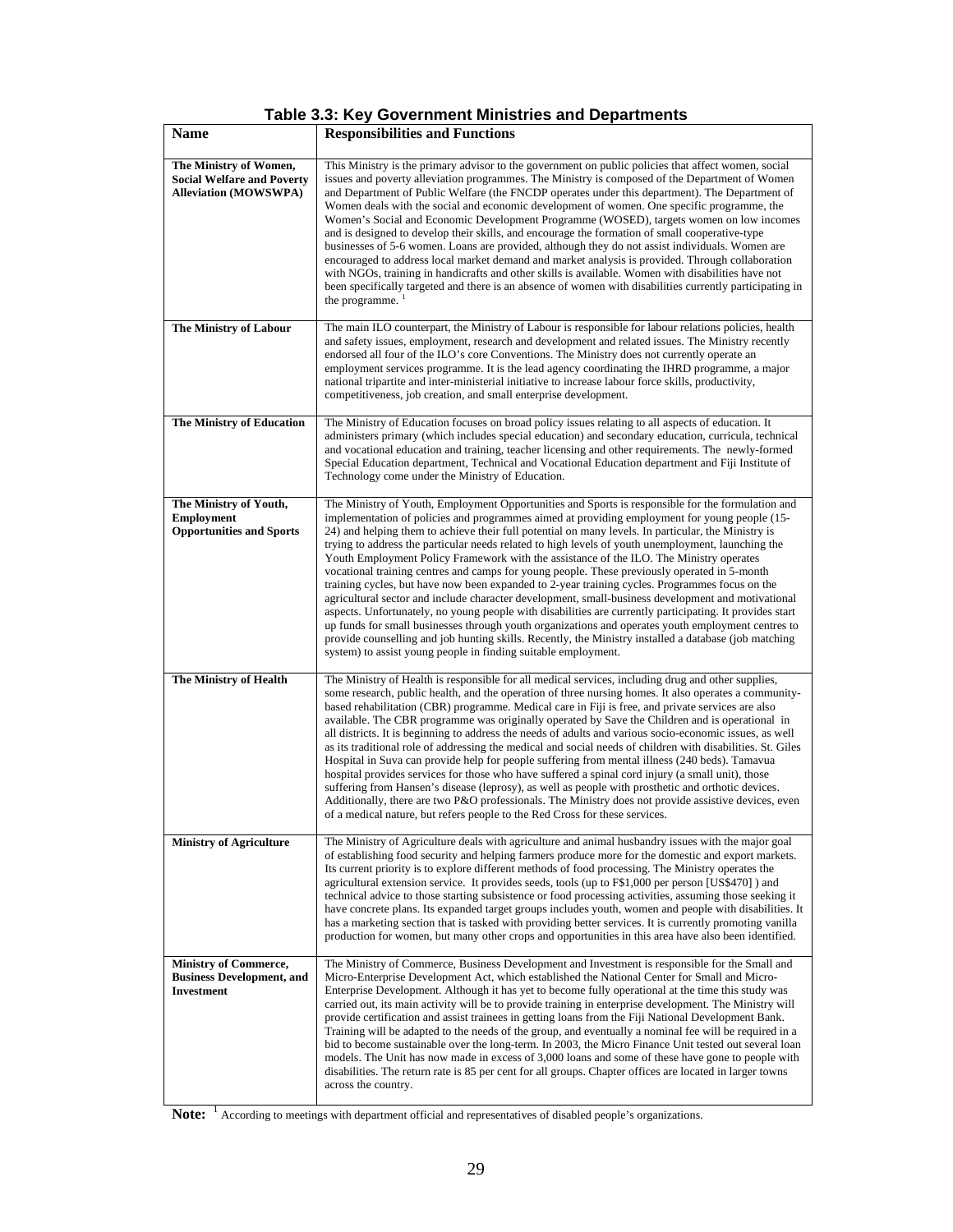#### National Coordinating Body---The Fiji National Council of Disabled Persons

The FNCDP Act is one of seven different Acts under the responsibility of the DSW. The actual membership of the FNCDP, appointed by the Minister as of January 2002, includes:

- The permanent-secretary responsible for Social Welfare
- The permanent-secretary for Education and Technology
- The permanent-secretary for National Planning
- The permanent-secretary for Regional Development
- The permanent-secretary for Labour and Industrial Relations
- The permanent-secretary for Health
- The director for Social Welfare
- The permanent-secretary for Multi-Ethnic Affairs
- The director-general for Fiji Red Cross Society
- The president of the Fiji Society for the Blind
- The president of the Intellectually Handicapped Society
- The president of the Fiji Disabled Peoples Association
- The president of the Fiji Crippled Children Society
- The executive director FNCDP

 $\ddot{\phantom{a}}$ 

Designated members listed serve for a 2-year period.

The FNCDP structure includes a chairperson appointed by the minister, chairpersons of Divisional Committees (western, northern, central and eastern), four to seven members representing organizations that provide services to people with disabilities, permanent secretaries or their representatives from the Ministries of Health, Education, Labour and Finance, the director of Social Welfare and the FNCDP Executive Director. The minister can periodically co-opt additional members. Additionally, the structure calls for six advisory committees, of which education, vocational training and employment are three. These bodies are designed to provide specific advice, assist in the implementation of plans and make recommendations regarding relevant activities.

The divisional committees may also set up District Committees and nine such committees are currently functioning. The District Committees seem to have focused their activities mostly on awareness and accessibility issues and have had some impact locally in both areas. $38$ 

At the time of this study, the FNDPC had been without a director for more than one year and the council and its advisory committees had not been meeting regularly. According to several sources, the council has made significant progress in some areas.<sup>39</sup> While applauding its structure and potential, disability advocates feel that the

<sup>&</sup>lt;sup>38</sup> Joint publication by the Fiji Disabled People's Association and the Institute of Justice and Applied Legal Studies (IJALS), *Fiji Report: Disability Law and Policy (issues affecting the delivery of services and access to facilities for People with Disabilities),* key informant interviews with people with disabilities, district Council members and DSW staff.

<sup>39</sup> The Department of Social Welfare Strategic Plan 2002-2006: *Social Welfare Directions for Modern Fiji. A Challenge and a Promise.*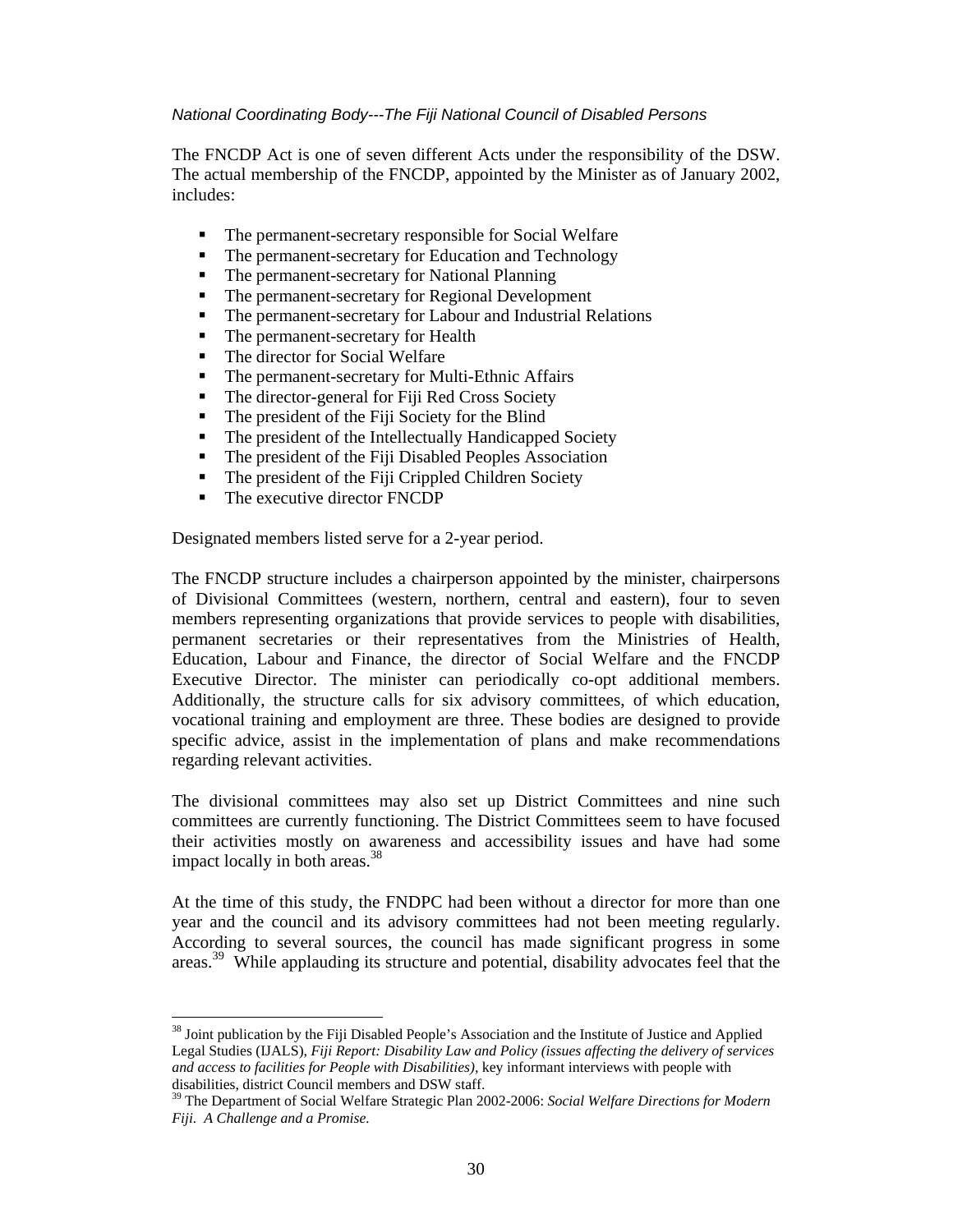council ought to be more proactive in its actions and more inclusive of people with disabilities.<sup>40</sup>

## Ministry of Education

In response to the Social Justice Act and the desire to address the special education and mainstreaming needs of students with disabilities, the Ministry established and has staffed a Special Education Section. This unit will need to address many of the actions and plans noted in the *Blueprint for Affirmative Action on Special Education,*  which is the response to the Social Justice Act mandate.

## **3.6 Other implementing organizations**

#### Government Relationship with NGOs

The DSW provides grants to NGOs that assist in carrying out all aspects of its mandate. With regard to vocational rehabilitation, the FVTTI is one of the major NGOs to receive funding from the DSW's NGO grant fund.

Through a legal mandate, the FNCDP must register organizations providing services to people with disabilities. At this point in time, the FNCDP has registered 25 organizations. Many are schools that provide some kind of informal vocational training. One such organization, the Fiji Rehabilitation Council, which operates the FVTTI, provides training to adults. NGOs figure strongly among the FNCDP membership and the DSW relies strongly on its partnerships with NGOs to carry out its mandate and plans to continue along this policy line.

Special schools in Fiji, often operated by NGOs and community committees, play a major role in the delivery of vocational training and some limited employment services to young people with disabilities.

With regard to vocational training and employment services, the ILO is actively involved with Ministry of Labour through the IHRD programme.

Fiji cooperates with other international NGOs. For example, the Red Cross is involved in the distribution of assistive devices, Inclusion International will assist with the planned survey of people with disabilities, and many donors, such as the European Union (EU) and the Australian Government's development arm (AusAid) are and have been involved in developing and formulating projects. With the domestic political situation improving, it is expected that donors' involvement will increase in the future.

#### Employers' and Trade Unions' Role in Policy Development

Currently, employers and trade unions are not members of the FNCDP, which is tasked with the development of policies relating to vocational rehabilitation. However, both employers and trade unions do have an influence in the development of legislation and policy related to people with disabilities through their influence on

 $\ddot{\phantom{a}}$ 

<sup>&</sup>lt;sup>40</sup> Meeting with representatives of disabled people's organizations.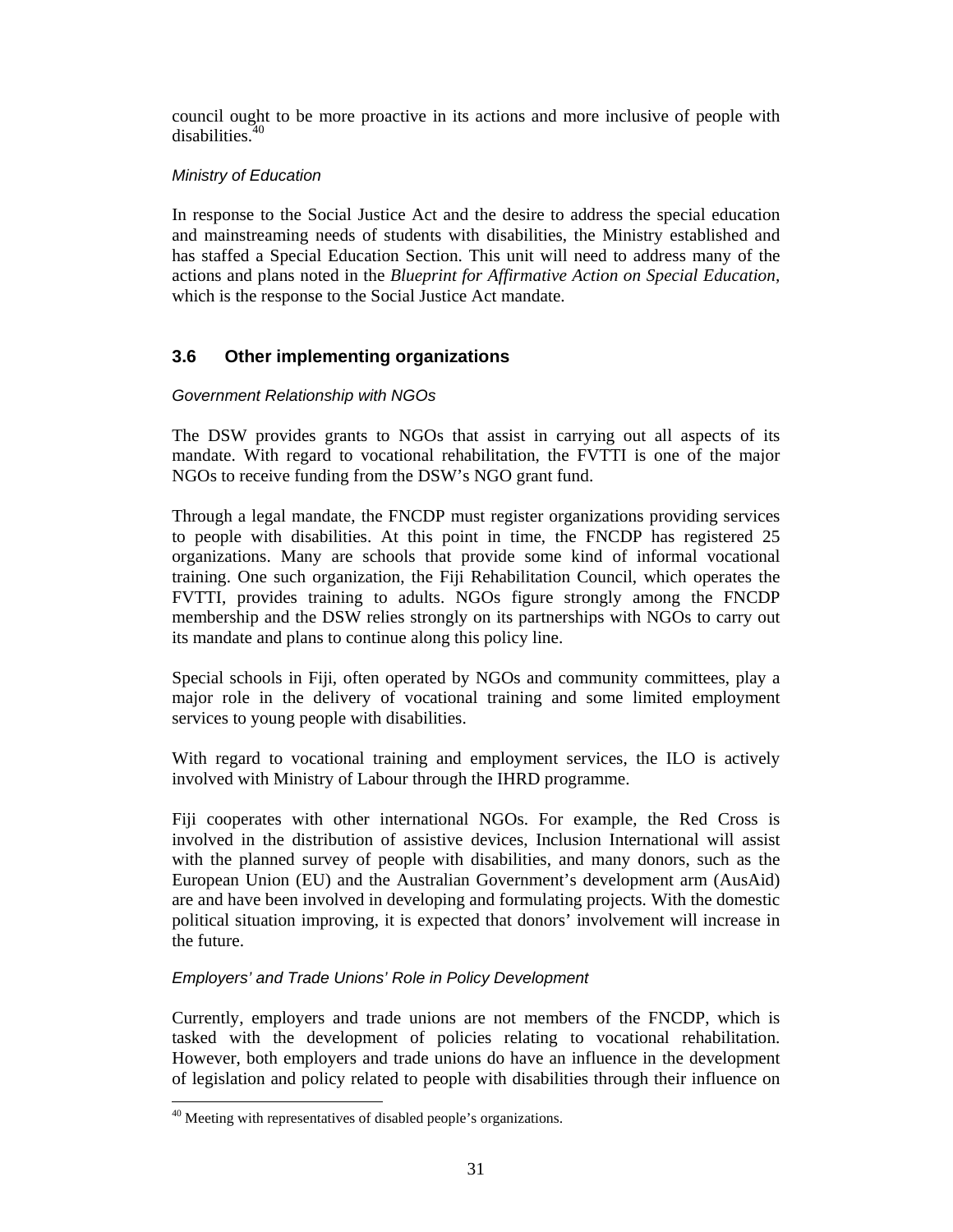the development of the labour code, such as in the drafting of the Industrial Relations Bill. Recently, the ILO recommended that Fiji include employers and trade union representatives on the FNCDP in line with ILO Convention No. 159. If they chose to do so, employers and trade unions could also influence the mainstreaming of people with disabilities through their participation in the IHRD programme and/or by seizing the initiative in the areas of advocacy or programming.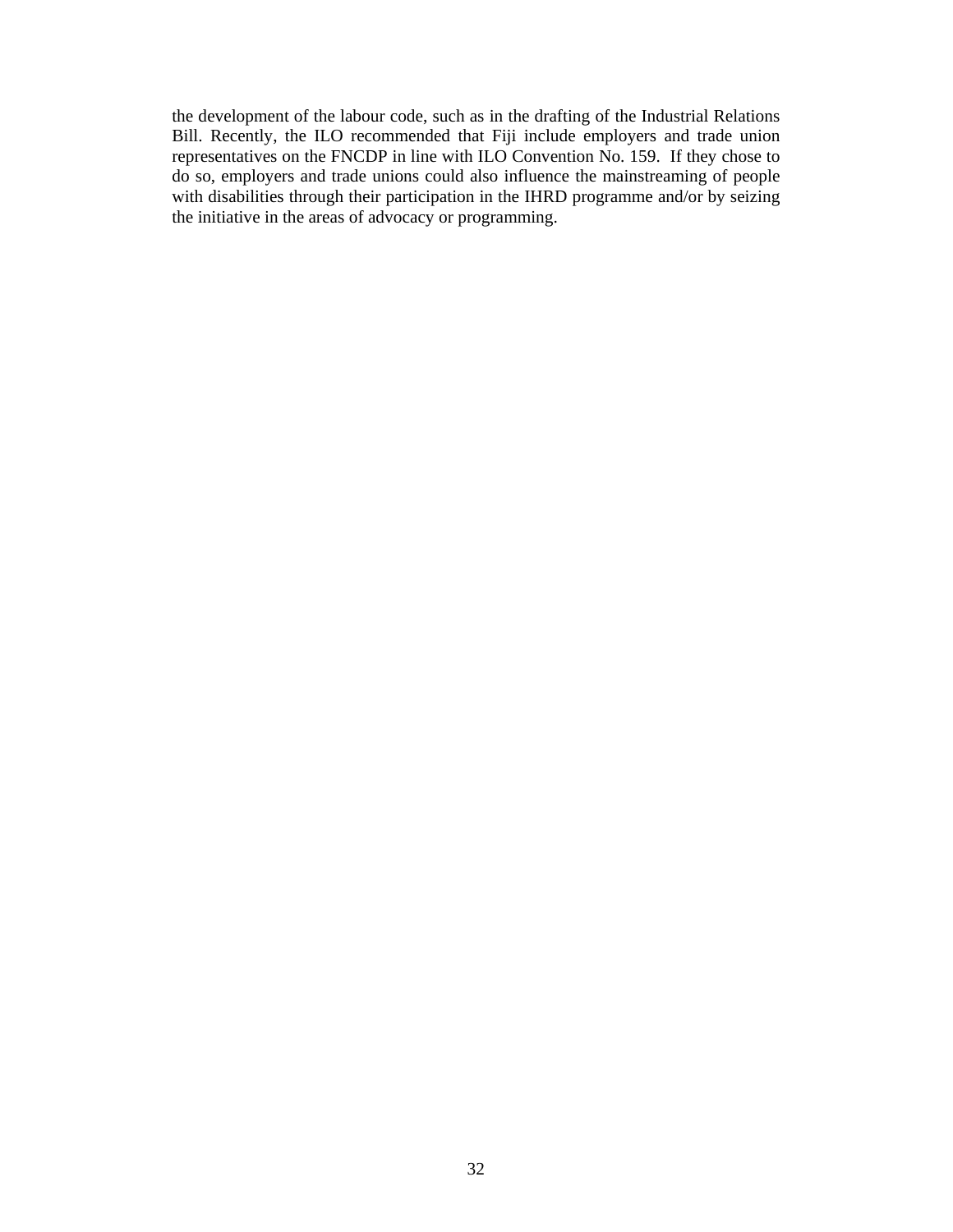# **Part Four: Education, Vocational Training, Self-employment and Employment Services for People with Disabilities**

## **4.1 Education system**

Fiji's education system is based on a State-community partnership. Communities and civil society organizations own most schools, apart from a small number of government-operated schools. Indeed, only two of 715 primary schools (less than 1 per cent) and 12 of 154 secondary schools (fewer than 8 per cent) are operated by the  $\frac{1}{2}$ government.<sup>41</sup>

Government pays the tuition for the first ten years of school, and provides teachers and grants for buildings and other purposes. Elected committees are responsible for managing schools, delivering educational services and managing the physical facilities. "Controlling authorities" (which could be communities or religious, ethnic or other organizations) establish and build schools and own the buildings and equipment. The controlling authorities are also responsible for school finances, including those received from the government or raised through local, private or other sources. They must periodically submit audited financial reports, comply with Occupational Health and Safety (OHS) standards and other regulations. Theoretically, each should have a legally binding Constitution and a set organizational structure.

The structure of the education system in Fiji has changed several times over the years, however, most schools adhere to the Ministry of Education's recommendation of eight years of primary school followed by secondary school from Form 3. Since 1997, education has been compulsory for the first eight years of school (from ages 6 to 15 approximately), but the government plans to eventually extend this to 12 years. Fiji has generally enjoyed high overall rates of school attendance. Even prior to initiating compulsory primary school, the overall attendance rate was 98 per cent. However, attrition rates grew around Year 6 and the Ministry is concerned about this trend.

The following tables (Table 4.1 and 4.2) illustrate enrollment rates in primary and secondary schools based on ethnicity and gender between 1970 and 2000, where such data is available.

| Year | <b>Total Enrollment</b> |                  | <b>Enrollment by Ethnicity</b> |                     |               |                |                     |               |  |  |
|------|-------------------------|------------------|--------------------------------|---------------------|---------------|----------------|---------------------|---------------|--|--|
|      | Primary                 | <b>Secondary</b> | Primary                        |                     |               |                | <b>Secondary</b>    |               |  |  |
|      |                         |                  | <b>Filians</b>                 | <b>Indo-Fijians</b> | <b>Others</b> | <b>Fijians</b> | <b>Indo-Fijians</b> | <b>Others</b> |  |  |
| 1970 | 121.374                 | 15.965           | 49.102                         | 65,004              | 7,268         | 4.820          | 9,642               | 1,503         |  |  |
| 1975 | 134,971                 | 28,072           | 58,368                         | 69.525              | 7.078         | 9,330          | 16.827              | 1.915         |  |  |
| 1980 | 131.072                 | 34.134           | 56,682                         | 67.517              | 6.873         | 11.345         | 20.461              | 2.328         |  |  |
| 1985 | 127.286                 | 41.505           | 59.540                         | 61.813              | 5.933         | 16.964         | 21.588              | 2.953         |  |  |
| 1990 | 135.925                 | 53.235           | 63,581                         | 66,008              | 6.336         | 21,758         | 27.689              | 3.788         |  |  |
| 1995 | 145.147                 | 68.278           | 74.934                         | 63.379              | 6.834         | 31,060         | 33.392              | 3.826         |  |  |
| 1999 | 144.284                 | 68.299           | 82,238                         | 55.507              | 6.539         | 33,017         | 31.969              | 3.253         |  |  |
| 2000 | n.a.                    | 68.129           | n.a.                           | n.a.                | n.a.          | 33.104         | 32,180              | 3.565         |  |  |

**Table 4.1: Fiji School Enrollment, 1970–2000 by Ethnicity** 

**Source:** Ministry of Education

**Note:** n.a. means data not available

 $\overline{a}$ <sup>41</sup> Government of Fiji, Report of the Fiji Islands Education Commission panel, *Learning together: Directions for Education in the Fiji Islands,* November, 2000.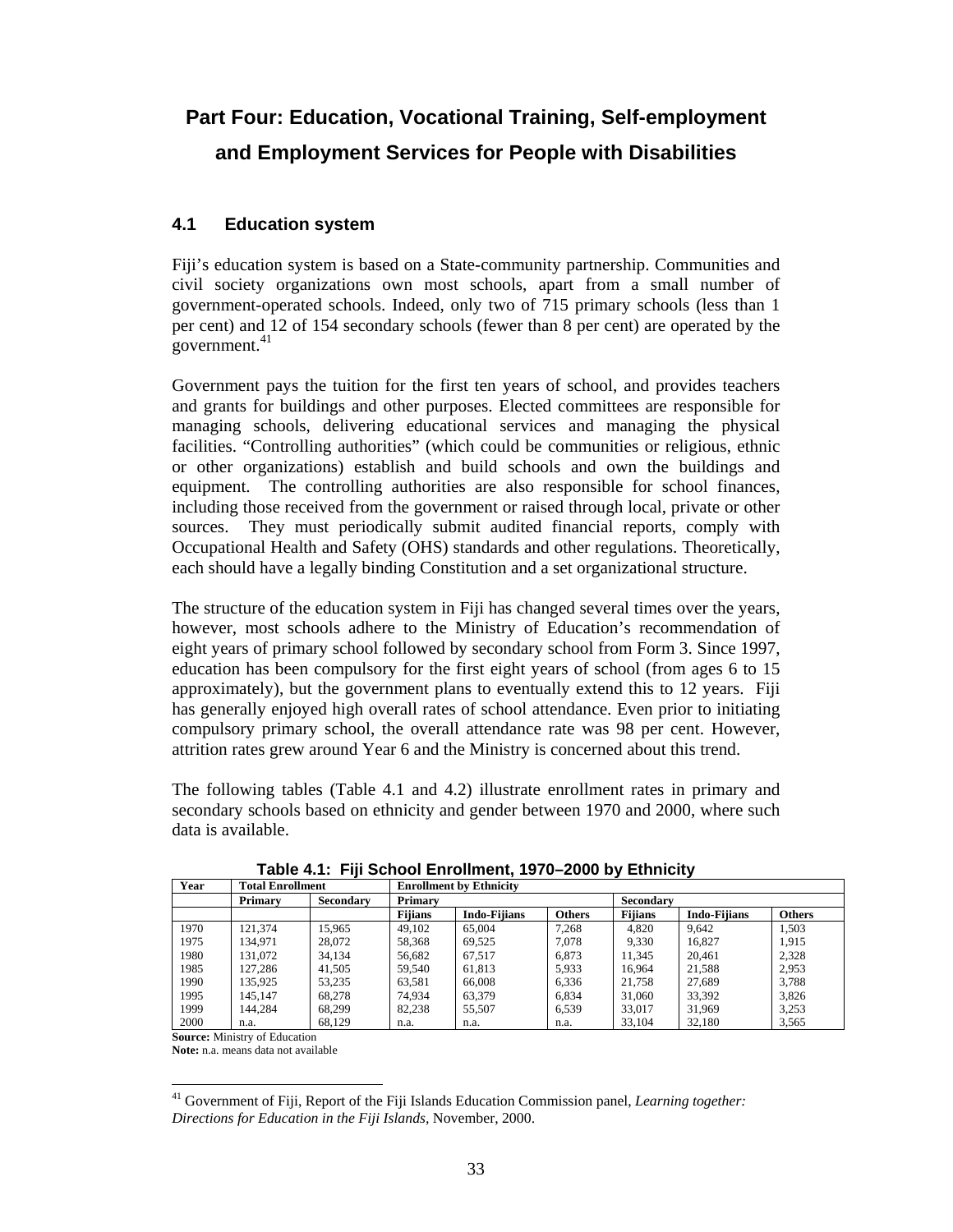| Year | <b>Total Enrollment</b> |                  | <b>Enrollment by Gender</b> |              |             |              |  |  |
|------|-------------------------|------------------|-----------------------------|--------------|-------------|--------------|--|--|
|      | Primary                 | <b>Secondary</b> | Primary                     |              | Secondary   |              |  |  |
|      |                         |                  | <b>Boys</b>                 | <b>Girls</b> | <b>Boys</b> | <b>Girls</b> |  |  |
| 1970 | 121.374                 | 15.965           | 62.955                      | 58.419       | 8.890       | 7.075        |  |  |
| 1975 | 134.971                 | 28,072           | 68.840                      | 66.131       | 14.246      | 13.826       |  |  |
| 1980 | 131.072                 | 34.134           | 66.851                      | 64.221       | 17.322      | 16,812       |  |  |
| 1985 | 127.286                 | 41.505           | 65.365                      | 61.921       | 20.816      | 20,689       |  |  |
| 1990 | 135.925                 | 53.235           | 69.801                      | 66.124       | 26.698      | 26,537       |  |  |
| 1995 | 145.147                 | 68.278           | 74.627                      | 70.520       | 33,477      | 34,801       |  |  |
| 1999 | 144.284                 | 68.229           | 74.256                      | 70,028       | 32.492      | 35,737       |  |  |
| 2000 | n.a.                    | 68.129           | n.a.                        | n.a.         | 33.104      | 35,025       |  |  |

**Table 4.2: Fiji School Enrollment, 1970–2000 by Gender** 

**Source:** Ministry of Education

**Note:** n.a. means data not available

Post secondary education usually involves the technical and vocational institutions described later in this study, as well as higher education via teaching colleges, the University of South Pacific, Fiji Agricultural College and the Fiji School of Medicine.

Educational tuition is free for the first ten years and, as of 2000, coverage was extended to Form 5 students in 55 disadvantaged and rural schools. Additional assistance is available to children from low-income families. However, schools are able to levy other fees for books and to maintain buildings. Some school principles in remote areas have noted that transportation costs can often be prohibitive.

The present system results in many disparities. Depending on income levels of a particular community and the degree of success by the operator of a school in raising funds, some schools are relatively well resourced, while others face enormous economic challenges that can effect the quality of educational services.

Urban areas have more schools than rural communities and many urban schools, particular secondary schools, have been described as being close to Western standards. In contrast, many rural schools are often under-resourced and sub-standard. This situation is also reflected when examining special schools. The Social Justice Act and the aforementioned *Blueprint for Affirmative Action on Special Education*  focus on these issues.

## **4.2 Educational opportunities for people with disabilities**

Although it was originally assumed that students with disabilities would only attend special schools in their primary years and would enter regular secondary schools thereafter, secondary schools lack accessibility features, special support services and trained teachers in the areas of special education. More significantly, a lack of policy support for integration left the decision to accept students at the secondary level to the principal or head teachers. As a result very few students become integrated in a secondary school environment or attend secondary schools.

The number of students with disabilities, except for the most minor disabilities, is actually probably very small. In fact, the Report of the Fiji Island Education Commission specifically states that, "a relatively small number of children with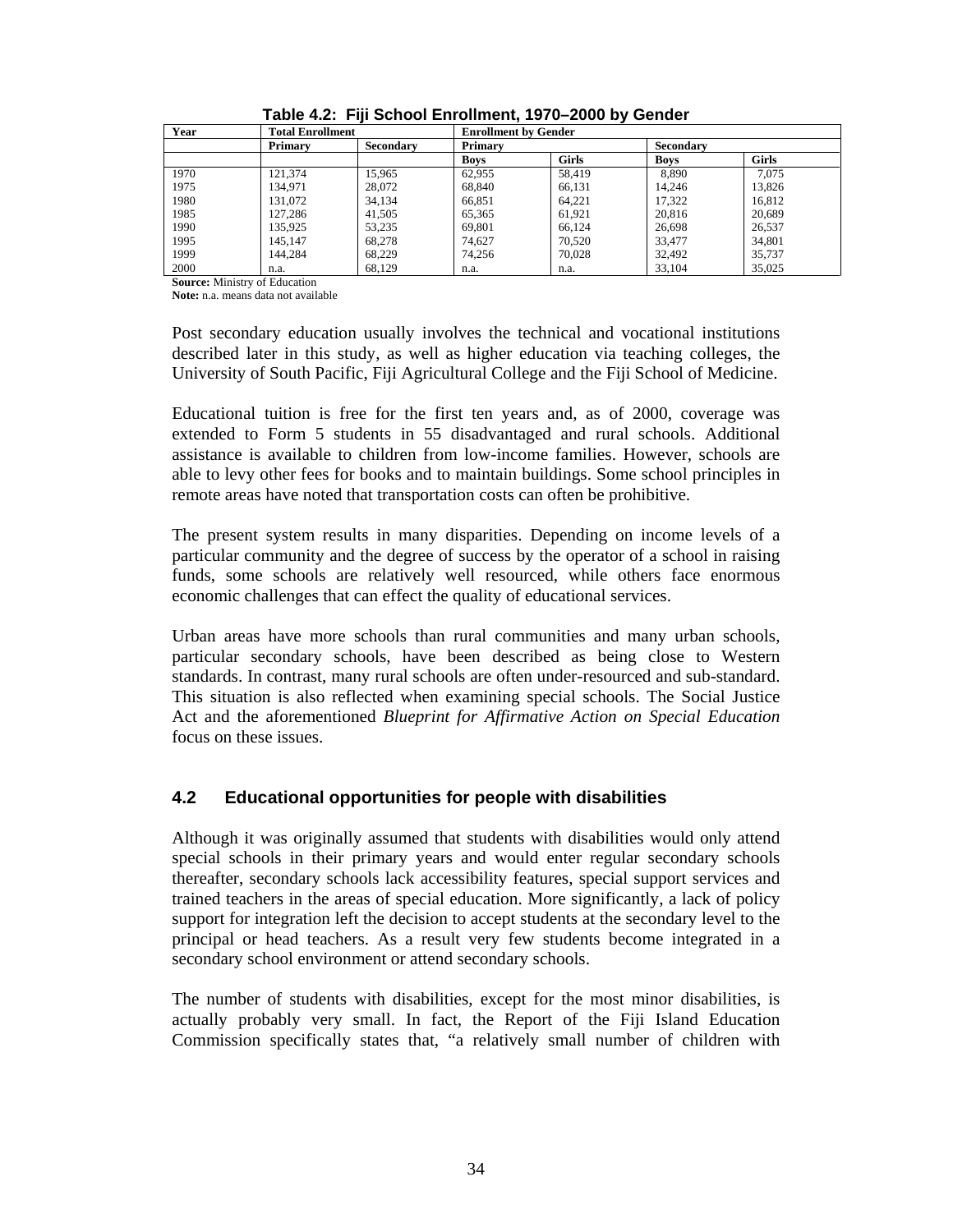disabilities attend regular schools… Secondary and tertiary education is out of reach of most disabled students".<sup>42</sup>

Although substantive, official data about the numbers of students who have been integrated into the formal education system is lacking, anecdotal data from some schools that are pursuing mainstreaming, such as the Hiltons Special School and Early Intervention Center in Suva, the Nadi Center for Special Education and the Fiji School for the Blind, verify that some students are in fact becoming mainstreamed in regular schools.<sup>43</sup> As noted in Table 4.3, according to a Ministry report seven of the 17 special schools prepare their students for mainstreaming.

#### Special Schools

Special schools provide the primary opportunity for young people with disabilities to get an education. However, special schools only exist at primary level. As a result, very few students become integrated into or attend secondary school. Indeed, the special primary schools are often keeping students with disabilities into young adulthood. These primary schools have also developed pre-vocational and vocational training programmes for students with disabilities and try to provide services to assist them in the transition to employment or self-employment. Like regular schools, special schools in Fiji are operated by committees or societies and are registered with the Ministry of Education as special schools if they meet certain criteria. The Fiji Society for the Blind operates the Fiji School for the Blind and the Fiji Society for Crippled Children operates several other schools. However, their management committees are seen as charitable organizations, resulting in committee members lacking expertise in special education or disability issues.<sup> $44$ </sup> Currently, there are 17 special schools in Fiji; three of which are not registered. (see Table 4.3)

| rapi <del>c</del> 4.5. Opecial Scribbi Data, 1999 |          |        |                            |                          |                          |  |  |  |  |
|---------------------------------------------------|----------|--------|----------------------------|--------------------------|--------------------------|--|--|--|--|
| <b>School</b>                                     | Location | Enroll | <b>Disability</b>          | <b>Hostel</b>            | <b>Preparing for</b>     |  |  |  |  |
|                                                   |          | ment   |                            |                          | mainstream               |  |  |  |  |
| Suva Intellectually Handicapped School            | Suva     | 142    | Intellectual impairment    | $\overline{\phantom{a}}$ | yes                      |  |  |  |  |
| Fiji School for the Blind                         | Suva     | 30     | Blind, multiple impairment | yes                      | yes                      |  |  |  |  |
| Hilton Special School                             | Suva     | 110    | Physical/Hearing Imp.      | yes                      | yes                      |  |  |  |  |
| Early Intervention Centre                         | Suva     | 58     | Multiple impairment        |                          | yes                      |  |  |  |  |
| Sigatoka School for Special Education             | Sigatoka | 45     | Multiple impairment        |                          | yes                      |  |  |  |  |
| Nadi Centre for Special Education                 | Nadi     | 105    | Multiple impairment        |                          | yes                      |  |  |  |  |
| Lautoka School for Intellectually                 | Lautoka  | 58     | Intellectual impairment    |                          |                          |  |  |  |  |
| Handicapped                                       |          |        |                            |                          |                          |  |  |  |  |
| Lautoka School for Special Education              | Lautoka  | 50     | Physical impairment        | yes                      |                          |  |  |  |  |
| Ba School for Special Education                   | Ba       | 32     | Multiple impairment        |                          |                          |  |  |  |  |
| Ra Society School for the Disabled                | Rakiraki | 43     | Multiple impairment        |                          |                          |  |  |  |  |
| Labasa School for Handicapped                     | Labasa   | 86     | Multiple impairment        |                          |                          |  |  |  |  |
| Savusavu Handicapped School                       | Savusavu | 39     | Multiple impairment        |                          |                          |  |  |  |  |
| Nausori Special Education School                  | Nausori  | 26     | Multiple impairment        |                          |                          |  |  |  |  |
| Levuka School for Handicapped                     | Levuka   | 24     | Multiple impairment        |                          |                          |  |  |  |  |
| Veilomani Rehabilitation Workshop*                | Ba       | 40     | *                          |                          |                          |  |  |  |  |
| <b>Vocational Training Centre</b>                 | Suva     | 84     | Multiple impairment        |                          | $\overline{\phantom{a}}$ |  |  |  |  |
| Gospel School for the Deaf**                      | Suva     | 19     | Deaf                       | yes                      | yes                      |  |  |  |  |
| Total: 17 schools                                 |          | 991    |                            | $\overline{4}$           | $\overline{7}$           |  |  |  |  |

| Table 4.3: Special School Data, 1999 |
|--------------------------------------|
|--------------------------------------|

**Source:** Ministry of Education

**Note:** Multiple impairments means that schools take children with various impairments.

 \* The centre was started for young people with disabilities, but previously did not have any students with a disability, even though it is still registered as a special school. It now has 2 students with disabilities.

 $\overline{a}$ 

<sup>44</sup> Government of Fiji, Report of the Fiji Islands Education Commission panel, *Learning together: Directions for Education in the Fiji Islands,* November, 2000, p. 235.

 $42$  Ibid., p. 237.

<sup>&</sup>lt;sup>43</sup> Information provided by NCDP member and former official working in special needs.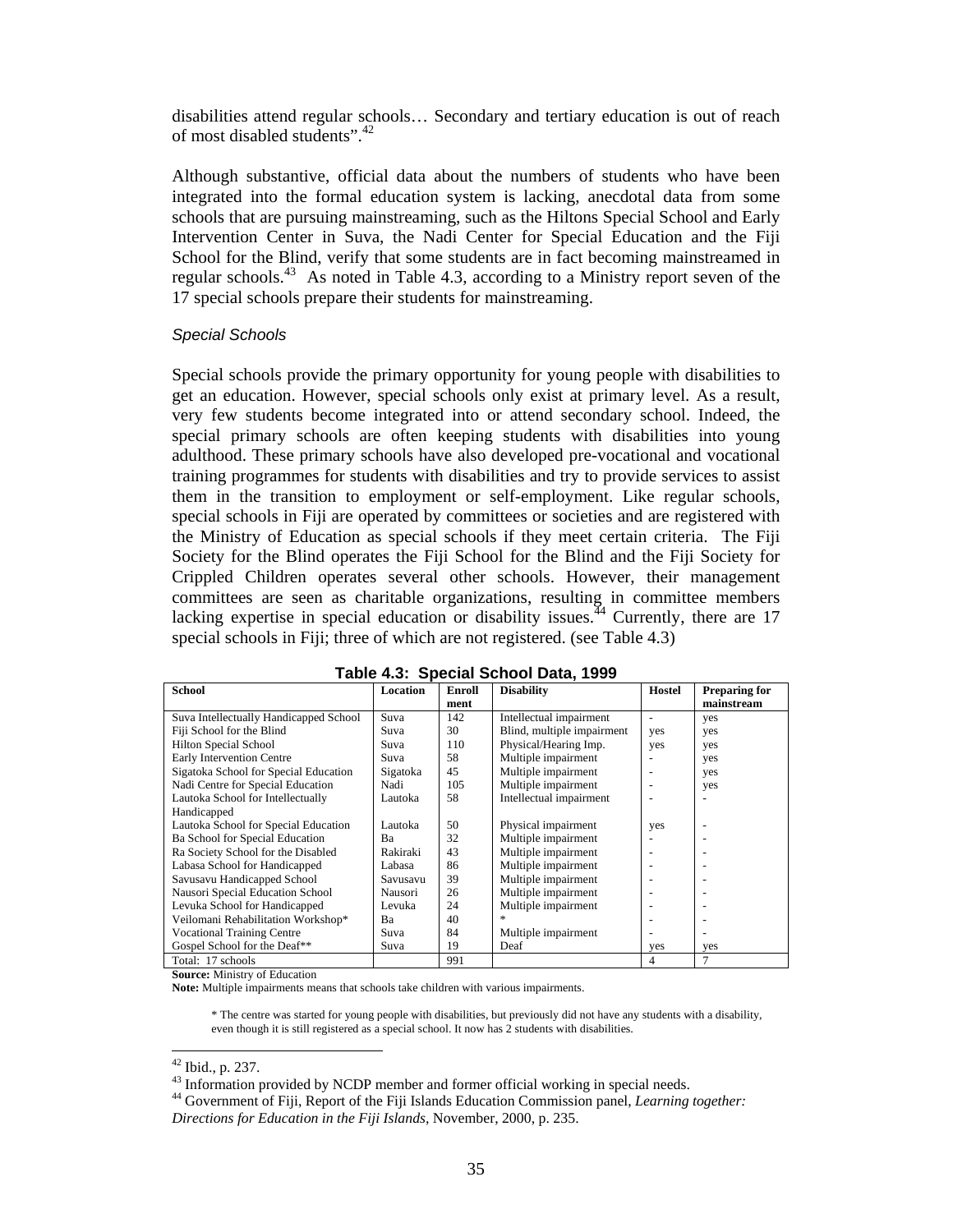\*\* This school is not yet fully recognized as a special school by the Ministry of Education, as it does not have suitable buildings. It has temporary approval. Information is for 2000.

#### Teacher Training

Registered schools benefit from an allocation of teachers. Among the difficulties imposed by a policy structure that maintains older students with disabilities in schools that are administratively considered primary, is the problems created for teacher training. Many of the teachers provided to the schools are only licensed teachers, which means they only completed secondary school and have no specific teacher training. Some teachers in the vocational subject areas may have technical school qualifications, but lack teacher training or a background in special education. After two years on the job, such teachers are eligible for a one-year special education course (offered by Lautoka Teachers' College). However, some schools, particularly the FVTTC for people with disabilities, have reported that a number of teachers did not report back for work after taking up this training opportunity. Further, the training is offered at primary level, and therefore teachers of older students, such as those teaching vocational subjects, do not receive age-appropriate or vocational specialneeds training.

It should be noted that many of the head teachers had received international education and are quite skilled in the area of special education. Many conduct their own inservice training programmes to train teachers on the job. Some of these experienced and older teachers have pointed out that they are reluctant to retire because there are no trained teachers to take their places. According to the *Blueprint,* The Ministry of Education has plans to upgrade teacher training in special education both domestically at teachers' colleges and by sending more teachers overseas.

#### Special Teaching Aids and Support

Teachers developed a special education curriculum in 1995 for students with severe disabilities, but it is not relevant for students with milder disabilities. Some teachers have noted that it is not clear which curriculum should be used with their disabled students, the regular curriculum or one designed for young people with severe disabilities.<sup>45</sup> The special schools vary in terms of the quality and amount of equipment available, along with the availability of assistive devices or special teaching and training aids. A 1998 survey concluded that most special schools are not sufficiently equipped to deal with students who have special needs. $46$  Maintaining equipment when it is available is another problem. Several wheelchairs were seen idle at one school because the school did not know how to fix them or that the Red Cross offers this service. However, the Fiji School for the Blind has the resources it needs to address the needs of blind students and has a special programme to support students in mainstream secondary schools. It uses its specialist equipment to prepare Braille documents and textbooks for students and works closely with teachers in mainstream schools to foster the integration of students with disabilities. The Fiji Society for the Blind, which operates the Fijij School for the Blind, is now supporting its first student to enter the University of the South Pacific.

 $\overline{a}$ 

<sup>45</sup> Government of Fiji, Report of the Fiji Islands Education Commission panel, *Learning together:* 

*Directions for Education in the Fiji Islands,* November, 2000, p. 138.

 $46$  Ibid., p. 247.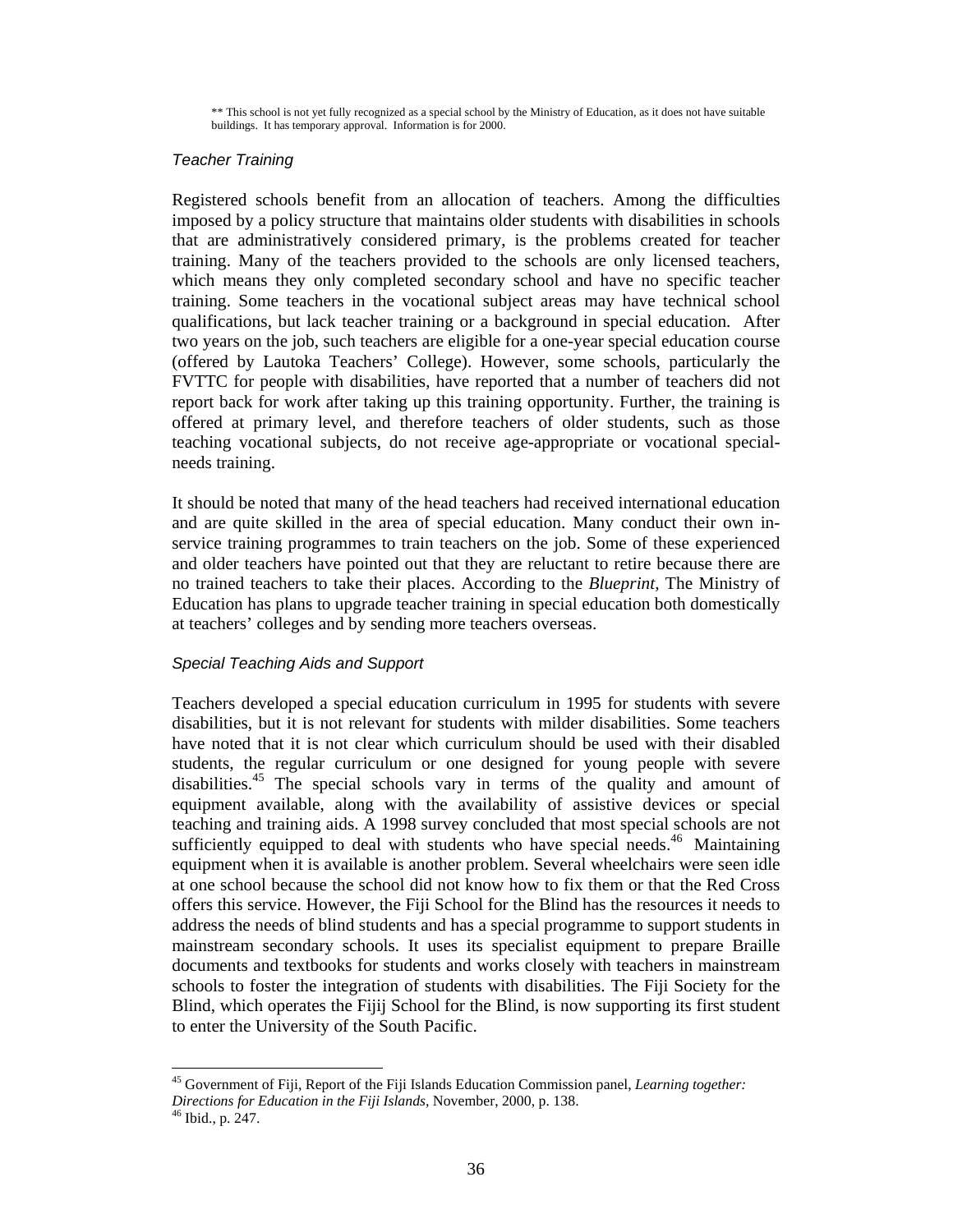Children with learning difficulties, estimated to be up to 5 per cent of all children in schools, might face particular problems because their needs have been overlooked. Their disabilities may not have been properly identified and as a result they are more likely to drop out of the education system.<sup>47</sup>

## Rural Needs

Since all the special schools are located in urban areas, and only four of these have hostels, access for young people living in remote rural communities is limited, requiring them to relocate in order to attend school.

#### Assessment

Based on the four schools visited for this study, meetings with head teachers, discussions with Ministry staff and other key informants, as well as Ministry of Education documents, the current lack of structure and policies results in:

- Inequities and inconsistencies among schools depending on their fund-raising success or the financial capacity of the sponsoring charitable organization
- Inadequate teacher training in specific areas of education, particularly in areas related to vocational subjects. Teachers either lack skills for special education, technical training, or both
- Different policies and practices related to assessment, enrollment, mainstreaming and follow up. Some schools are accepting street children, while one vocational school only had two students with disabilities attending
- Students with disabilities failing to enter secondary schools and therefore lacking the very qualifications they need to advance intellectually and at a vocational level

The difference in educational quality is supported by the data in the 1996 Census, which clearly indicated that people with disabilities did not fare as well educationally as the non-disabled population. This data also suggests the retention rate of students with disabilities is lower than that for non-disabled students.

## **4.3 Mainstream vocational training system**

Technical and Vocational Education and Training (TVET) takes place in secondary schools, at post-secondary institutions, such as the Fiji Institute of Technology (FIT), and through the Fiji National Training Council (FNTC), as well as variety of informal or non-formal training locations through ministries, institutions and NGOs. Currently, there are no formal apprenticeship programmes in Fiji.

The TVET section of the Ministry of Education develops curricula and oversees TVET training in secondary schools. Currently, there are 47 secondary schools with TVET classes. Class enrollment tends to be gender determined, with boys studying carpentry and joinery, light engineering and automotive repair, and girls studying

 $\ddot{\phantom{a}}$  $47$  Ibid., p. 242.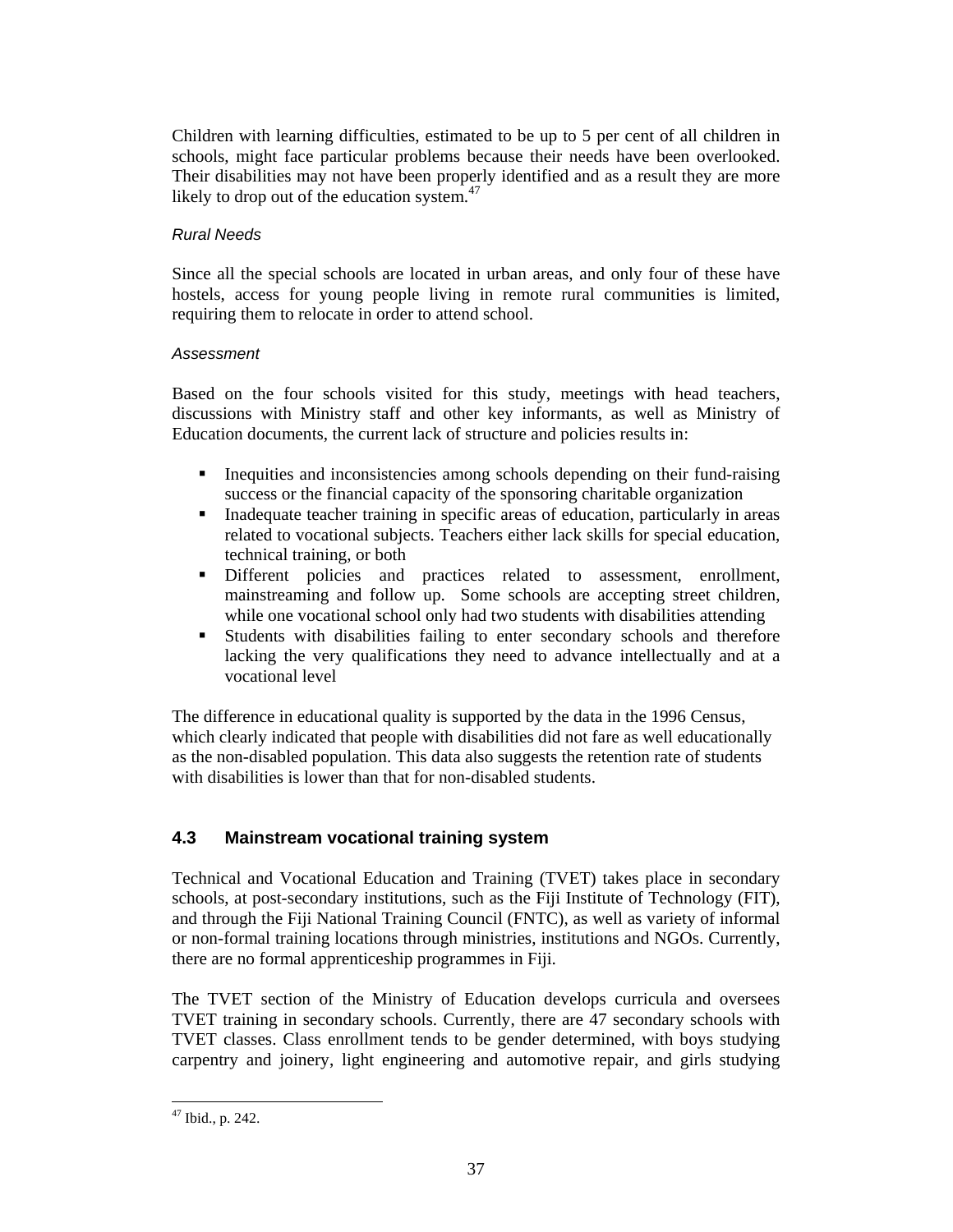catering and tailoring. They earn a certificate and the training is intended for employment or starting a business. $48$  Generally, however, TVET training in secondary schools is considered to be a "second chance" education and such classes or programmes are considered inferior to academic programmes.<sup>49</sup>

The Ministry of Education is the host Ministry for coordinating the IHRD subprogramme on vocational training. It has worked with partners in this capacity to set up an informal vocational training programme using an itinerant trainer. The trainer employs community-based approaches to identify training needs and instructors and to organize locally delivered informal courses. The skills taught reflect local job creation and income generation opportunities or needs evident in other subprogrammes, such as the one relating to tourism. To date classes in flower arranging, hosting tourists (home stays) and catering are examples of informal courses taught at the community level.

The FNTC and the FIT are the primary institutions for post secondary trade, technical and formal vocational training in Fiji, although they also offer informal and shortterm vocational training.

The Fiji National Training Act established the FNTC in 1973, which is responsible to the Ministry of Labour and Industrial Relations. The Council is a tripartite body and funding comes from a one per cent levy on the gross salaries employers pay. Ninetyfive per cent of these fees are returned in training costs according to the FNTC. The FNTC mission is to provide and promote training, increase productivity, and provide consultancy services in organizational improvement. The Council provides a variety of certificate-based and short-term training programmes in fields as diverse as tourism, information and telecommunications technology (ICT) and mushroom farming. Some of the courses are offered through franchises with international organizations. While most of its students are employed and sponsored by an employer (90 per cent), many pay their own way or find alternative means of sponsorship. FNTC offers reduced rates for students with disabilities.

The FIT operates under the Ministry of Education's TVET section. Like the FNTC, the FIT is trying to become financially independent. FIT serves about 5,000 students annually and the government subsidizes 3,300. FIT offers a variety of technical and trade courses that result in qualifications in areas such as building engineering, automotive, mechanical engineering, electronics, the arts, general studies, hospitality, maritime studies and others.

None of the training institutions in Fiji have conducted tracer or follow-up studies to determine what happens to trainees after they complete their training, although the FNTC plans to do so with one of its courses. However, wage data suggests that individuals, particularly artisans, realize significant wage increases as a result of vocational training, as compared to those who do not receive such training.<sup>50</sup> This is true in spite of the fact that Fiji lacks a comprehensive accreditation system of qualifications standards against which employers can make hiring decisions.

 $\overline{a}$ 

<sup>&</sup>lt;sup>48</sup> Discussions with the head of the Ministry of Education's TVET section.

<sup>49</sup> Government of Fiji, Report of the Fiji Islands Education Commission panel, *Learning together:* 

*Directions for Education in the Fiji Islands,* November, 2000, p. 138.

<sup>50</sup> House, William. J, Draft Report, 1999, op. cit. p.23.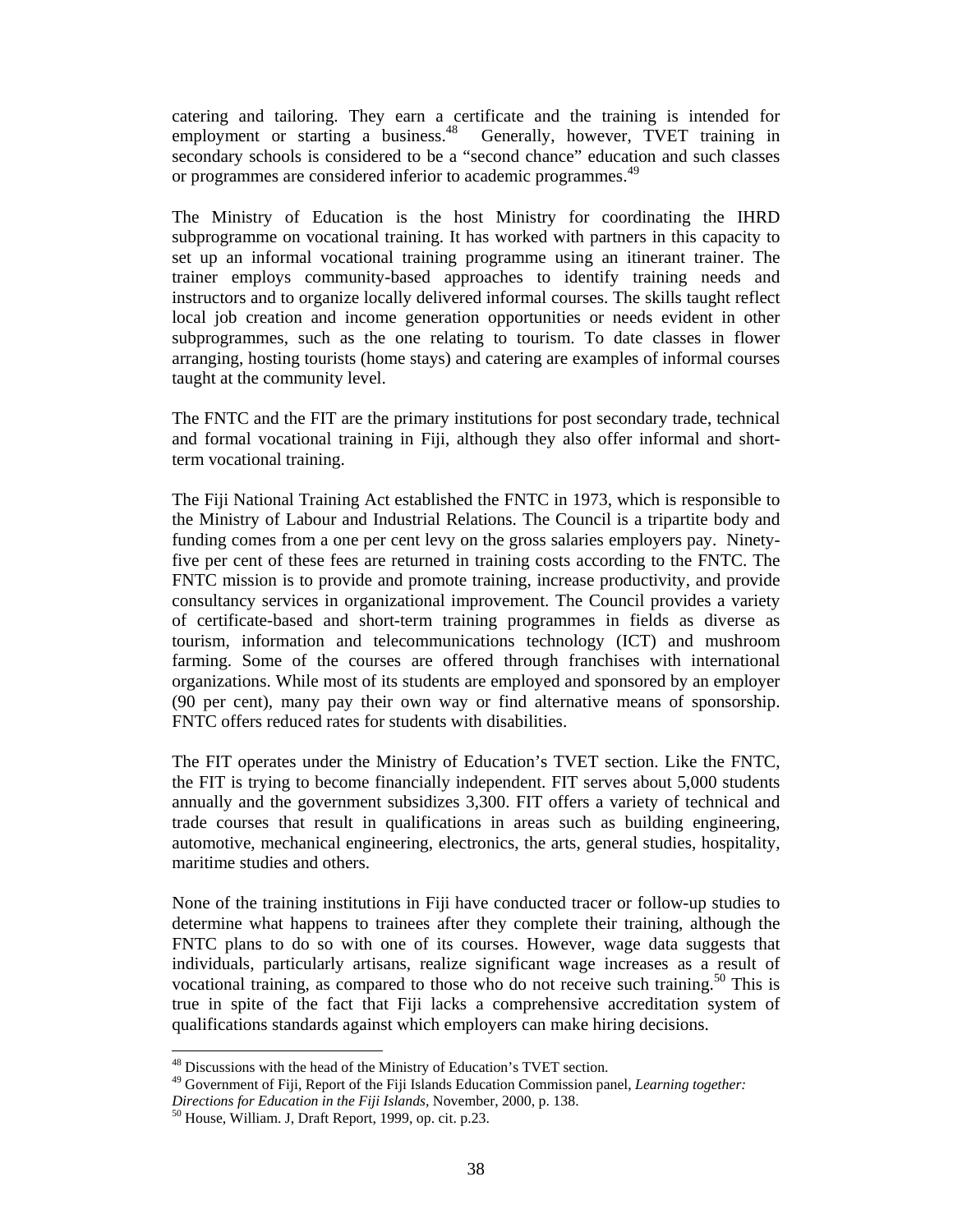As noted, informal training is coordinated by the IHRD programme and is conducted by several ministries. Table 3.3 provides some of the examples of informal training. The Ministry of Youth is currently developing a database of all the non-formal training options in Fiji. The main training institutions also provide non-formal training in response to specific needs, income-generation opportunities and lifelonglearning philosophy. FNTC offers an interesting example. The FNTC is also involved in the green productivity movement and is experimenting with using the by-product of sugar production, called *baggaise*, as a fertiliser for mushroom production. FIT offers evening classes in response to local demands.

Various NGOs also provide vocational training, particularly in the area of non-formal education. Many are religious organizations that receive government funding for the training they provide. Some of the NGOs involved in vocational training include the Marist Training Center on Taveuni, Monfort Boys Town and the Chevalier Farm Training Center, as well as various adult education centres and agricultural schools. Some of these institutions have evolved into providing formal, certificate-based courses, making the distinction between formal and non-formal training institutions unclear in some cases. $51$ 

Non-formal education is increasingly important to the overall economy, which cannot accommodate the needs of job seekers in the formal labour market. In a 1998 study of eight of the major non-formal training programmes found that there were twice as many applicants seeking places as spaces available.

The University of the South Pacific makes some of its degree courses available through distance-learning modalities. With donor funding, its three campuses in Suva, Port Vila and Apia and its extension campuses on other islands are connected online. Courses related specifically to disability studies are noted elsewhere in this paper and are offered on a correspondence basis.

## **4.4 Mainstream vocational training opportunities for people with disabilities**

Because of physical and transportation barriers, a lack of integration policies within institutions concerned, and the fact that as a group students with disabilities are unlikely to access secondary education and thereby acquire the necessary entry level requirements, the chances of young people with disabilities entering formal and tertiary vocational training institutions are extremely slim. Except in a few instances, people with disabilities have had virtually no access to the two primary vocational training institutions. However, recent legislative developments and other indicators suggest the institutions and the programmes they offer would become more inclusive.

While the FNTC has not served many students with disabilities over the years, all recent renovations, including to the bathrooms, have included accessibility features at its main Suva campus as a result of accepting a student with a disability at an earlier

 $\overline{a}$ <sup>51</sup> Government of Fiji, Report of the Fiji Islands Education Commission panel, *Learning together: Directions for Education in the Fiji Islands,* November, 2000, p. 156.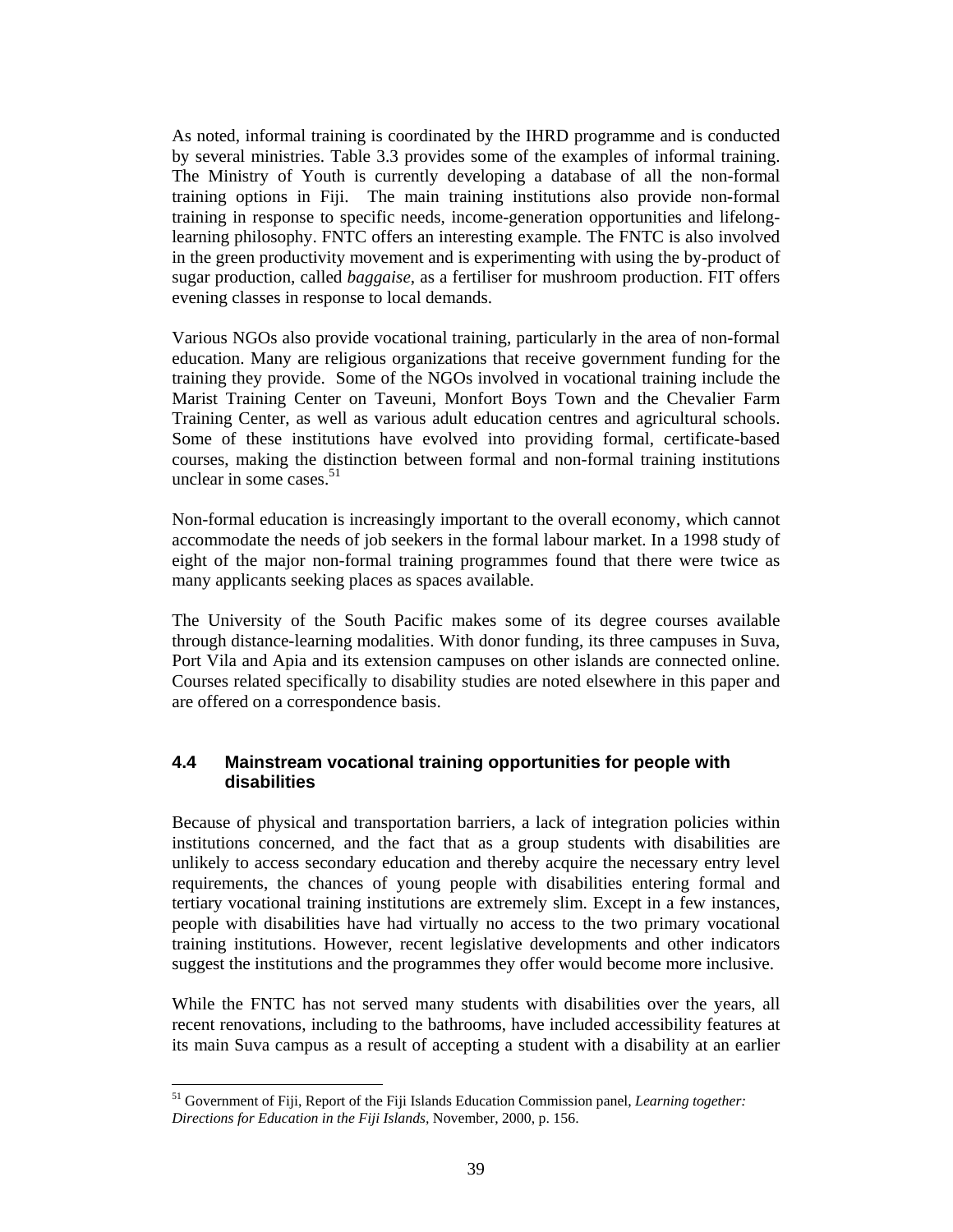point in time. It is encouraging to find that the FNTC's IT manager has expressed a strong desire to serve people with disabilities. Although the facility is located in a two-storey building, most ICT and electronics classes are located on the first floor. The FNTC is ready to accept students with a physical disability now and is open to serving other students. However, it will be necessary to provide some orientation to staff and support to students to ensure the success of a mainstreaming effort, especially for students with other types of disabilities.

The Suva campus of FIT on the other hand is not sufficiently accessible. The building is multi-story, but lacks elevators. While the director says there is no official policy barring anybody from entry, they are not able to provide special accommodation for people with disabilities. During the last graduation, only one student out of 600 graduates was known to have a disability.

Non-formal and community-based approaches might be more accessible to people with disabilities, particularly those living in rural areas, however, based on conversations with people involved in the delivery of some of these programmes, figures on the participation of people with disabilities have not been recorded. Anecdotal evidence suggests the number of people with disabilities participating in these programmes is probably very low. The Ministry of Youth organizes skills training for young unemployed people those who are not attending formal education through the National Youth Service and the Youth Employment Option Centres. While the training is delivered successfully, the problem has been providing an enabling environment for business development, including areas such as seed funding, marketing outlets and micro finance. As noted in Table 3.3, many other ministries participate in non-formal training, especially with regard to self-employment.

Scholarships are available through the Ministry of Multi-Ethnic Affairs and the Ministry of Fijian Affairs for formal vocational training and higher education. As part of the study, we spoke with the Ministry of Multi-Ethnic Affairs, who pointed out that people with disabilities have been identified as a target group for the scholarships and are given a certain degree of priority. However, to date only two applicants with disabilities have applied, and only one made the cut off.

## **4.5 Segregated vocational training opportunities for people with disabilities**

Segregated vocational training opportunities are provided through the special schools and the Fiji National Training and Technical Center (FNTTC) for People with Disabilities.

The FNTTC opened in 1979 and is operated by the Fiji Rehabilitation Council. It was intended to serve all students graduating from special and secondary schools as a technical training and comprehensive vocational rehabilitation centre. The objectives of the FNTTC are: $52$ 

 $\overline{a}$  $52$  According to a proposal submitted to the government for additional equipment and provided by the FVTTC manager, and verified by the author of this report from two visits to the centre.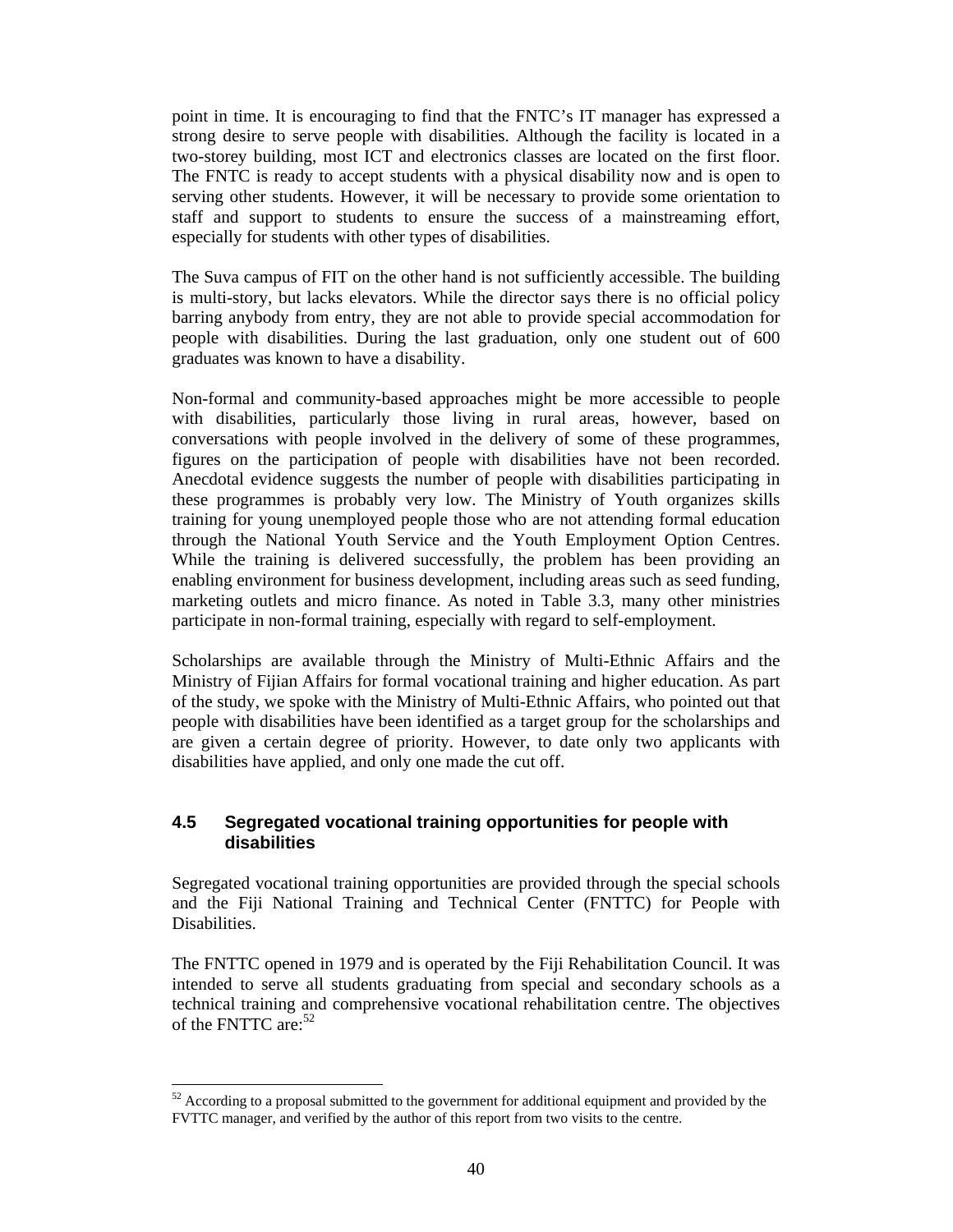- Providing vocational training for young disabled adults who have completed their formal training
- Providing sheltered employment for the intellectually disabled and the severely handicapped
- Developing skills for self-employment
- Training and equipping disabled employees with the knowledge and skills to help them find gainful employment in open industry

While it would take an in-depth assessment to determine at what level the centre is meeting these objectives, a cursory visit clearly suggests that it is currently underresourced in terms of finances, human resources, professional capacity, and equipment.<sup>53</sup> The FNTTC is registered with the Ministry of Education's TVET as a technical training centre for people with disabilities. As a result of this registration it is entitled to and receives teachers from the Ministry of Education, although the quality of the teachers provided was a subject of considerable concern to the centre's administrator.

The FNTTC currently has 125 individuals registered as students, although only about 70 to 80 people attend on an average day. Most are participating in programmes classified as training, sheltered employment or semi-production. Eight are employed in the bookbinding section (classified as semi-production).<sup>54</sup> Transportation is provided using two disability-friendly vans. No residential facilities are available. The age range is 16 to 46. The FNTTC serves all types of people with disabilities, although many appeared to have severe physical disabilities and others are described as intellectually disabled. The three blind students enrolled have not been attending, and no deaf and or deaf/mute people are currently participating. Some students are not able to read or write.

According to a proposal submitted to the government for additional funds, the centre's current training programmes include courses on general woodworking, offset printing and bookbinding, screen printing, dark-room techniques, sewing and home economics, indigenous crafts, horticulture, agriculture, computer studies, screen printing, physical education, music and arts and crafts. The sheltered workshop includes daily living skills, independent living/social skills, horticulture/nursery skills, leisure and sports activities, crafts and subcontract work. While the printing section is still operational and is run by a deaf instructor who the administrator describes as skilled, it lacks the necessary equipment required for sophisticated work.

The sewing centre only has one operational machine, although at one time this unit thrived and many deaf women were able to get jobs as machine operators in garment factories.<sup>55</sup> The computer training is not operational because the FNTTC lacks a qualified teacher. All training areas require assessment to determine the use of curriculum, skills taught, methods, student achievement and outcomes.

 $\ddot{\phantom{a}}$ 

<sup>&</sup>lt;sup>53</sup> This cursory analysis is supported by reports from the manager of the centre and a letter sent to the Board Chairman by the Fiji Disabled People's Association dated March 25, 2002.

<sup>54</sup> Proposal submitted to the DSW for funding.

<sup>&</sup>lt;sup>55</sup> Labour market information and school visits suggest that many jobs and training opportunities are determined by gender along traditional lines, with women typically taught sewing and home economics skills, and men taught woodworking, auto repair, welding and similar trades.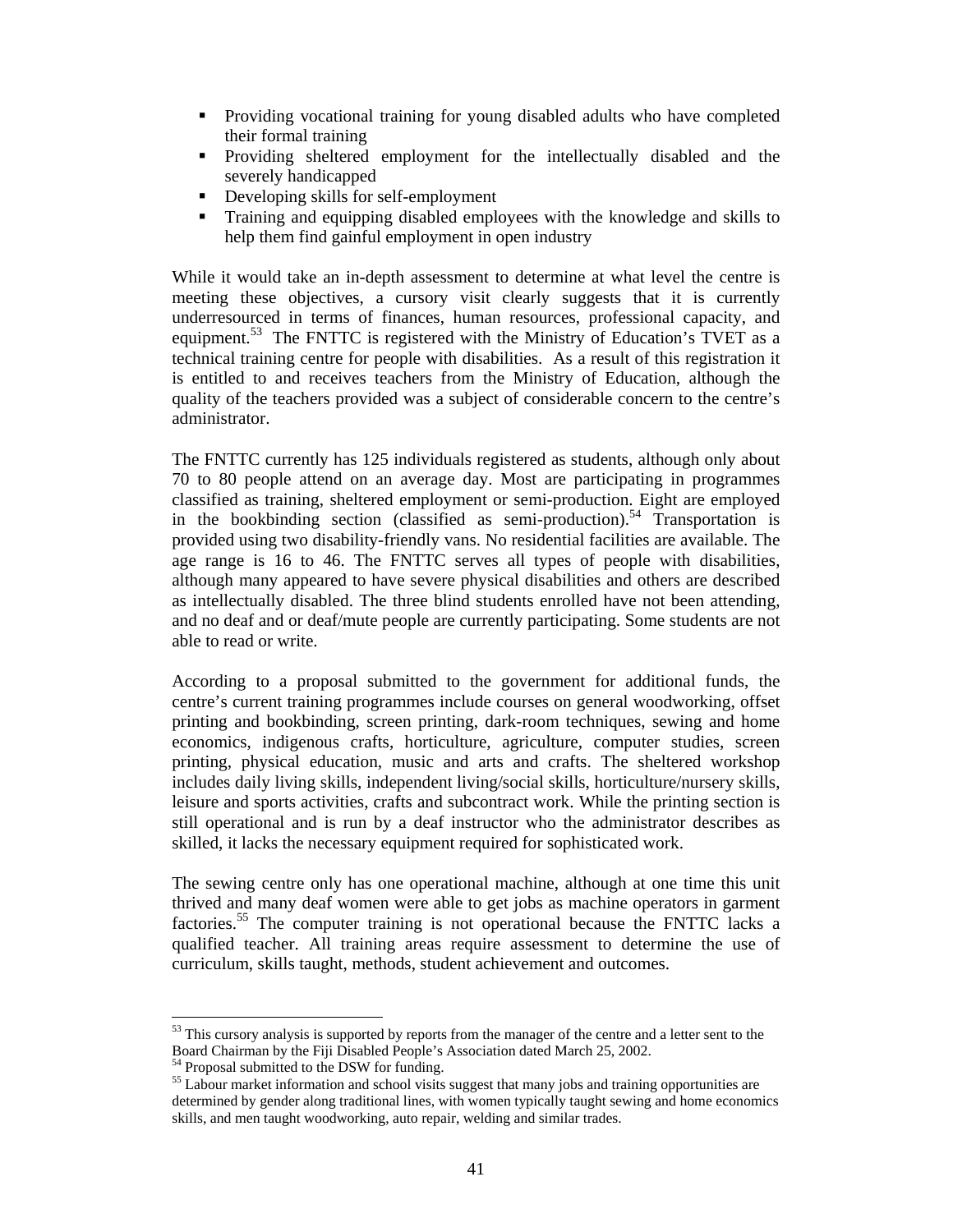The FNTTC has some contracts to provide printing, bookbinding and screen-printing. It also produces clothes hangers and envelopes. In the sheltered work area, individuals with disabilities engage in craft activities, work on a contract to affix labels to ice cream container lids, produce craft items and engage in social and recreational activities. Many of the individuals said they have not been paid. Apparently it is the policy of the FNTTC to pay participants once a year based on funds available.

The FNCDP's last Annual Report (1996) described the situation at the FNTTC as follows:

The failure of the Fiji Rehabilitation Council, which was established in 1979 to be the organization responsible for vocational programmes had affected the progress and effectiveness of the training centre…Eighteen years from the establishment…it continues to face a gloomy future…The FNDCP sees great potential in the centre, especially if it becomes a national training institution with positive input from the Ministry of Education…As a result of the problems…and its inability to service senior students from the disabled schools…most of the schools have started their own vocational programmes.

Government officials, Board members of the centre, advocates, and the management share this opinion, although two government entities, the DSW and the Ministry of Education, are providing support to the centre. No individual with a disability has been successfully placed in employment through the centre since 1997. The centre does not have any vocational guidance, job placement or related services.

As noted in the FNCDP Annual Report, many special schools are providing prevocational and vocational training. This is done within the context of their primaryschool status. Classes vary from school to school but tend to focus on traditional skills for boys, such as welding, woodworking and auto repair, and sewing and crafts for girls. Horticulture, agriculture and some more creative courses like beekeeping are being provided. Some schools have computer access, although limited, are starting to provide training in ICT and office skills. Others have secured contracts to teach basic work-adjustment skills or to provide real work opportunities.

At least one "primary" school visited as part of the study collaborated with local business in administering a vocational training curriculum and used private-sector internships to supplement school-based training.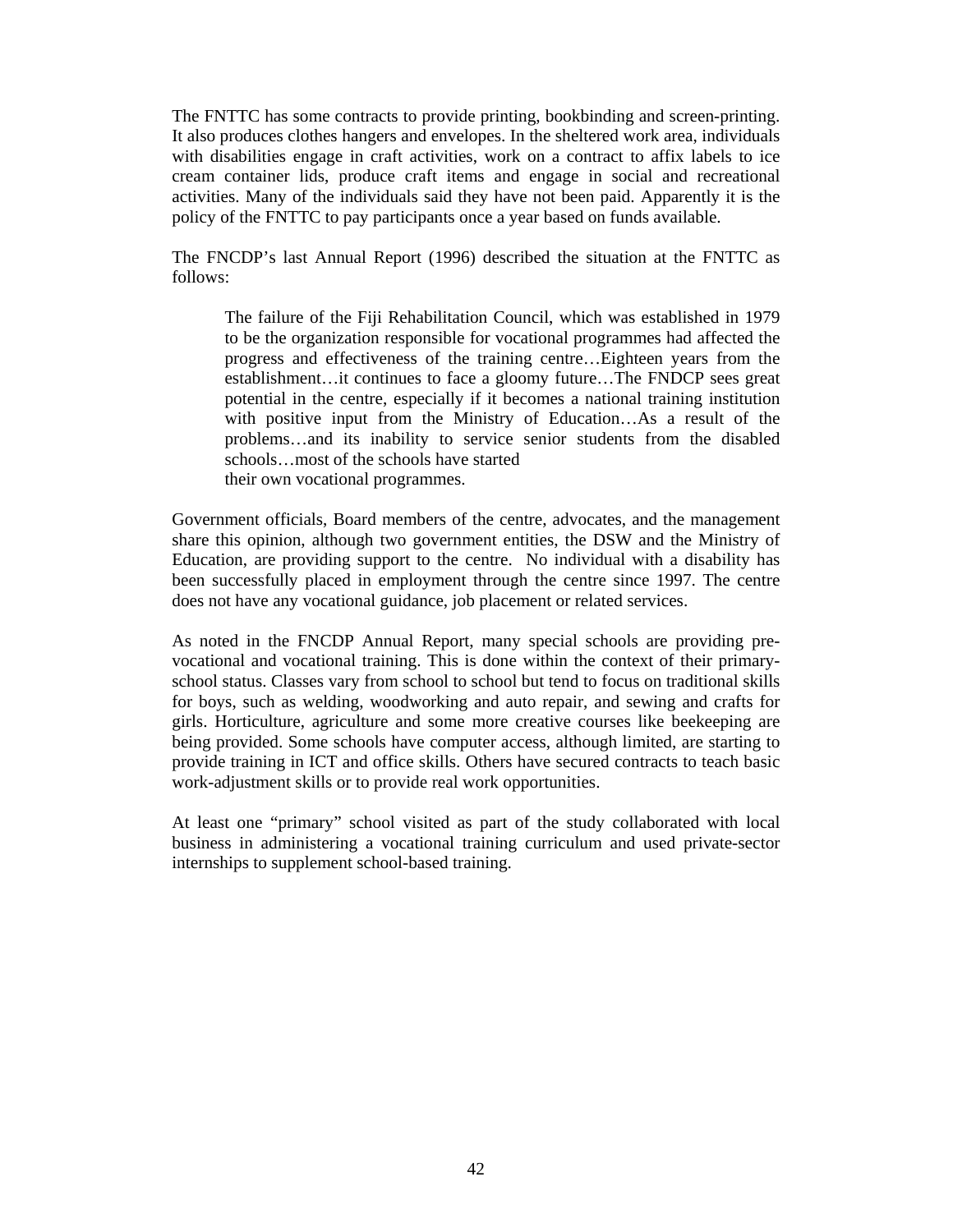## **4.6 Self-help and peer vocational training opportunities for people with disabilities**

The Fiji Disabled Persons Association (FDPA) has also started some training programmes in stone masonry and leatherwork. While the stone masonry programme has resulted in more than 200 individuals receiving training at some level (three levels of training are offered), there is no follow-up to determine the effectiveness of the training as an income-generating activity.

## **4.7 Mainstream employment services**

Fiji lacks a formal mainstream employment services programme to provide vocational guidance and job matching services for job seekers. The only mainstream job matching or employment services are offered by Ministry of Youth and these jobmatching services are in a nascent stage. No comprehensive data is currently available about its impact and outcomes. Job finding assistance may be offered as part of vocational training programmes, but the services tends to be informal and based on personal networks rather than a strategic job finding service. The Ministry of Labour through the Strategic Human Resources Project completed the Internet-based Computerized Human Resource Information System (Chris). A complementary "jobmatching" e-mail-based system is being planned to help match supply with demand.<sup>56</sup>

## **4.8 Mainstream employment-services opportunities for people with disabilities**

Since mainstream services are virtually non-existent, people with disabilities have not been integrated. However, as noted, the Ministry of Youth and IHRD policy frameworks call for inclusion of people with disabilities but to date, no data is kept on their participation.

## **4.9 Special employment and employment-support services for people with disabilities**

It is difficult to assess the nature of special employment services offered to people with disabilities, however, it is fair to say that they are limited and mainly found in schools. Individual schools conduct special employment and support services but no comprehensive national data is kept on these services or the outcomes of such services. However, based on the fact that no students have moved on to formal employment from the FVTTI since 1997, and the paucity of data and programmes, it is estimated that the uncoordinated, mainly school-based efforts that do exist probably only reach a very small percentage of the population that could benefit from such services.

 $\ddot{\phantom{a}}$ <sup>56</sup> Internal ILO brief on Fiji prepared by the ILO's Suva office.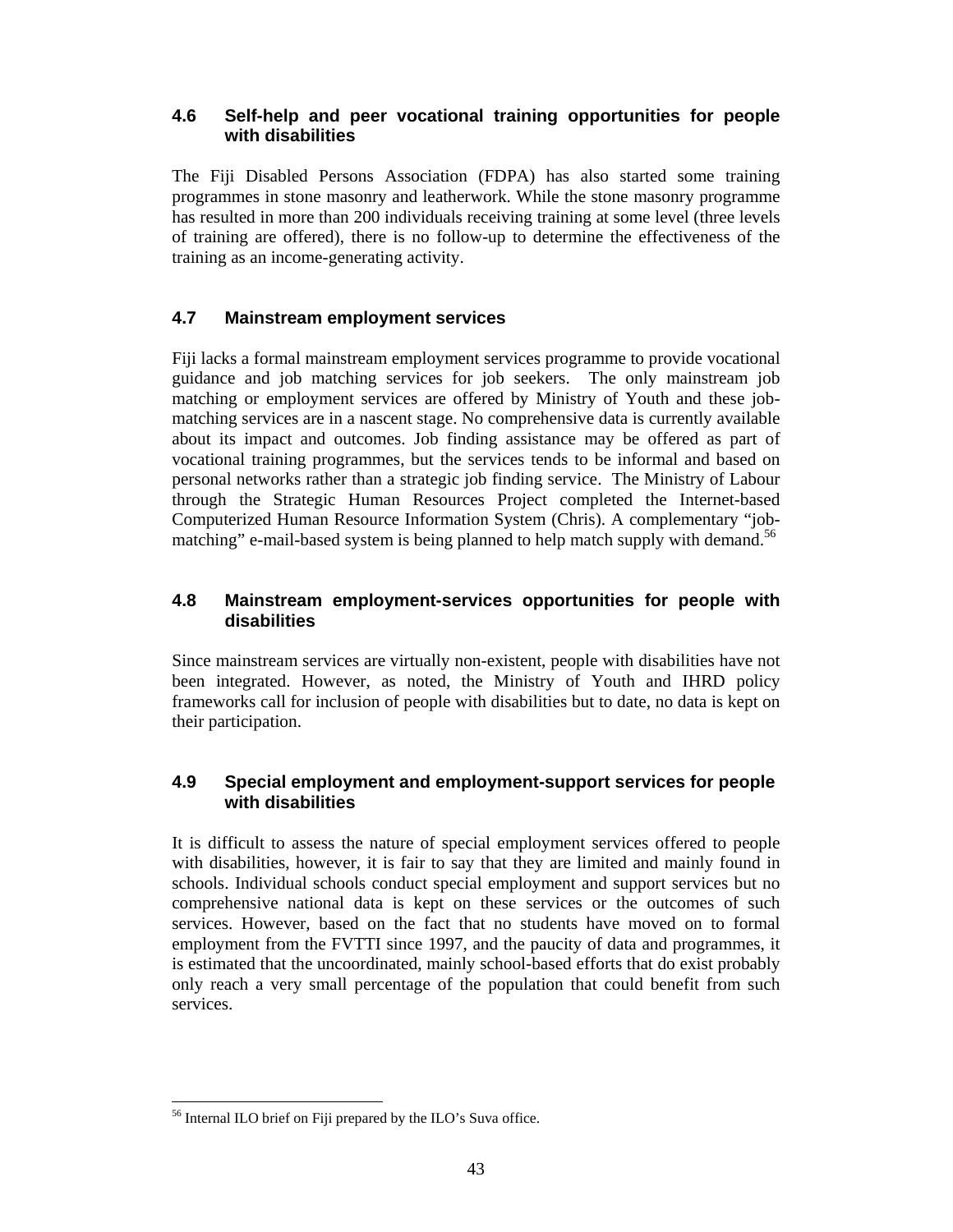## **4.10 Mainstream support for self-employment and income generation**

Many ministries and programmes address the issue of self-employment and income generation. The Ministry of Youth is actively engaged in identifying self-employment and income generating programmes and has identified a total of 14. In conducting research for this paper, meetings were arranged with eight ministries that were involved in some form of income generation or self-employment activity. Some of the most significant activities have been covered in Table 3.3.

Of major significance is the passage of the Small and Micro Enterprise Act, which will establish a National Centre under the Ministry of Commerce, Business Development, and Investment to provide training and credit. In order to effectively implement the act, a Small and Micro-enterprise Policy Framework was developed. The National Centre for Small and Micro-Enterprise Development will take the lead in coordinating assistance to all micro and small enterprises under an integrated approach.

It will offer a three-week course, focusing on starting a business and including business plans, plan assessment, how to secure credit and related topics. Currently, business development training is provided on an ad hoc basis, but under the new National Center, a training certificate will be issued to graduates who successfully complete a competancy-based course. This will demonstrate to the Fiji Development Bank that the applicant for credit has completed the necessary training. Trainees will also be required to pay a small fee since eventually the programme hopes to become self-sufficient.

The Ministry of Commerce, Business Development and Investment's Micro Finance Unit is currently testing different credit models. In the past, the it reported an 85 per cent return rate based on 3,000 loans. Some have reportedly been to people with disabilities, including those who are amputees or have a mental illness.

Credit is currently offered through this programme, the Women's Social and Economic Development (WOSED) scheme (for women), the Poverty Alleviation Programme (PAP under the DSW), and others. The WOSED scheme, for example, provides up to a maximum of F\$200 (\$94) per applicant at an interest rate of 15 per cent per annum for group projects. The project has successfully increased the incomes and improved the status of many poor women in urban and rural areas.

#### **4.11 Mainstream support for self-employment and income generation for people with disabilities**

No data is kept on the involvement of people with disabilities in mainstream incomegeneration programmes. However, based on interviews with key informants, such as people with disabilities, government officials from the ministries that administer some of these programmes, other government officials, and villages, the numbers of people with disabilities participating is extremely low. One government official said it was up to the DSW to assist people with disabilities with income generation, whereas a Ministry of Commerce official said that some people with disabilities have accessed loans through its programmes and that they were fully accessible to people with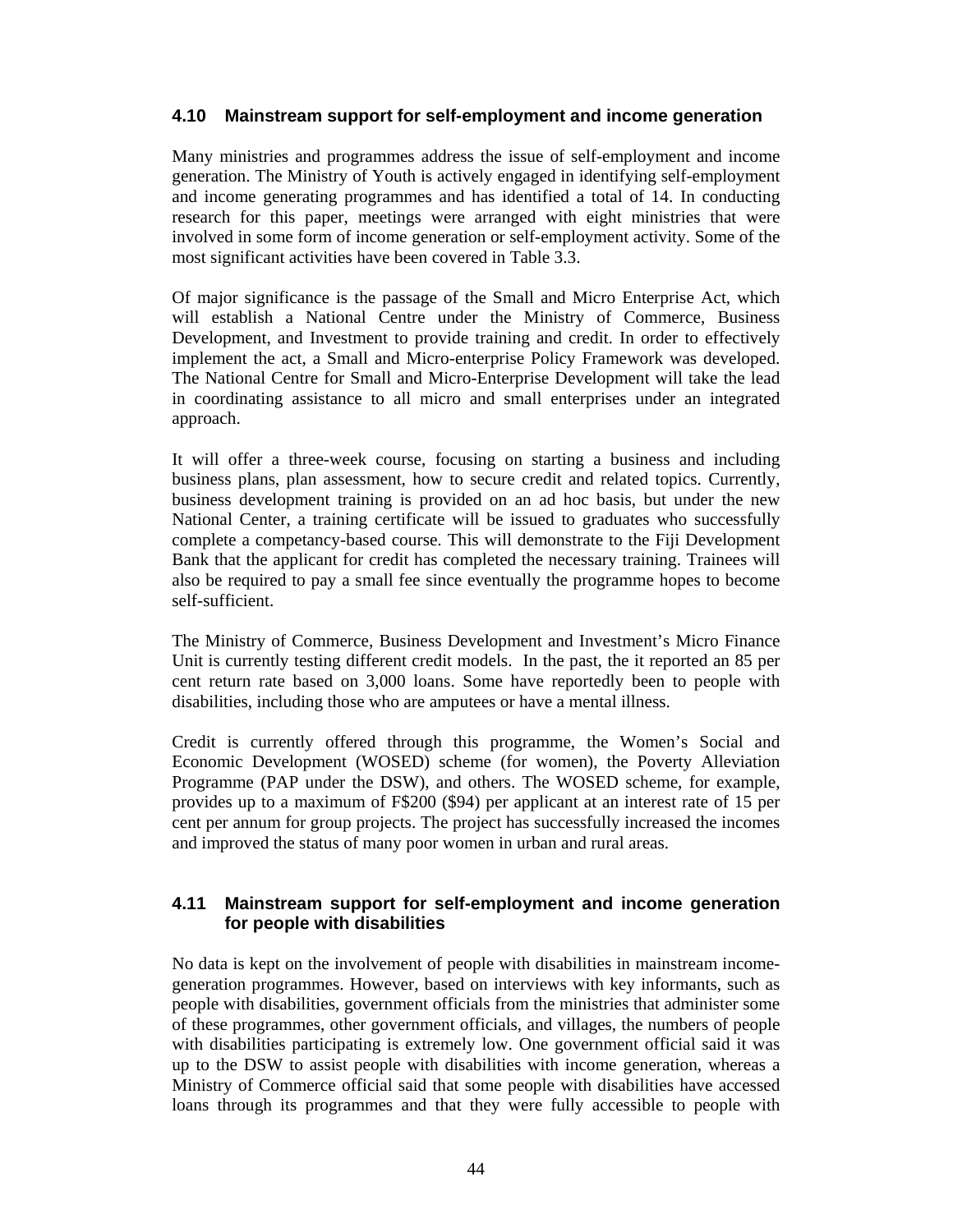disabilities. Most government officials showed an awareness about the needs of people with disabilities in interviews and a desire to make their programme sufficiently accessible. However, none were keeping data or conducting any special outreach or support services for people with disabilities. However, many settings are inaccessible and some staff were not prepared to work with blind and deaf students.

## **4.12 Self-employment and income generation support services for people with disabilities**

Currently, no programmes exist to specifically address the needs of people with disabilities. Those who are recipients of family assistance grants, however, do have access to poverty-alleviation grants.

## **4.13 Poverty alleviation**

The current government approach to poverty alleviation is three-fold:

- Providing income-earning opportunities
- Ensuring that the poor have the means (capacity) to take advantage of job opportunities; and
- Providing a safety net for those in greater need

The programmes in place for achieving these objectives include family assistance allowance; (amounts to a minimum of F\$30 [\$ 14.10] to a maximum of F\$ 110 [\$ 51.70] per month)<sup>57</sup> subsidizing education, health and housing costs; self-help projects; youth programmes and the provision of assistance for micro- and smallbusiness development. The DSW also provides grants for poverty alleviation projects (PAP), which are implemented by NGOs. These projects are designed to improve the coping abilities of people receiving family assistance. Micro-finance is one of the reasons that PAP grants are offered. To qualify, people must be a recipient of Family Assistance, the Care and Protection Fund, or meet other criteria. Since people with disabilities are estimated to account for 10 per cent of those receiving the family assistance allowance, many are eligible for PAP grants, yet few access them, according to government officials.

## **4.14 Staff training for vocational rehabilitation**

Fiji suffers from a lack of trained personnel in all aspects of rehabilitation, including speech and occupation therapy, sign language interpreters and others.<sup>58</sup> The critical need for special education teachers and the lack of vocational special-needs teachers has already been noted. Many individuals who have been sent overseas for specialized training that is not available in Fiji have failed to return home. In general, the country faces what is commonly known as a "brain drain" with trained professionals often leaving the country to secure better jobs and pay elsewhere.

 $\overline{a}$  $57$  The poverty line in Fiji stands at F\$58.

<sup>58</sup> JICA and FDPA Joint Project, *A Country Study on People with Disabilities: Fiji,* February, 2001, unpublished.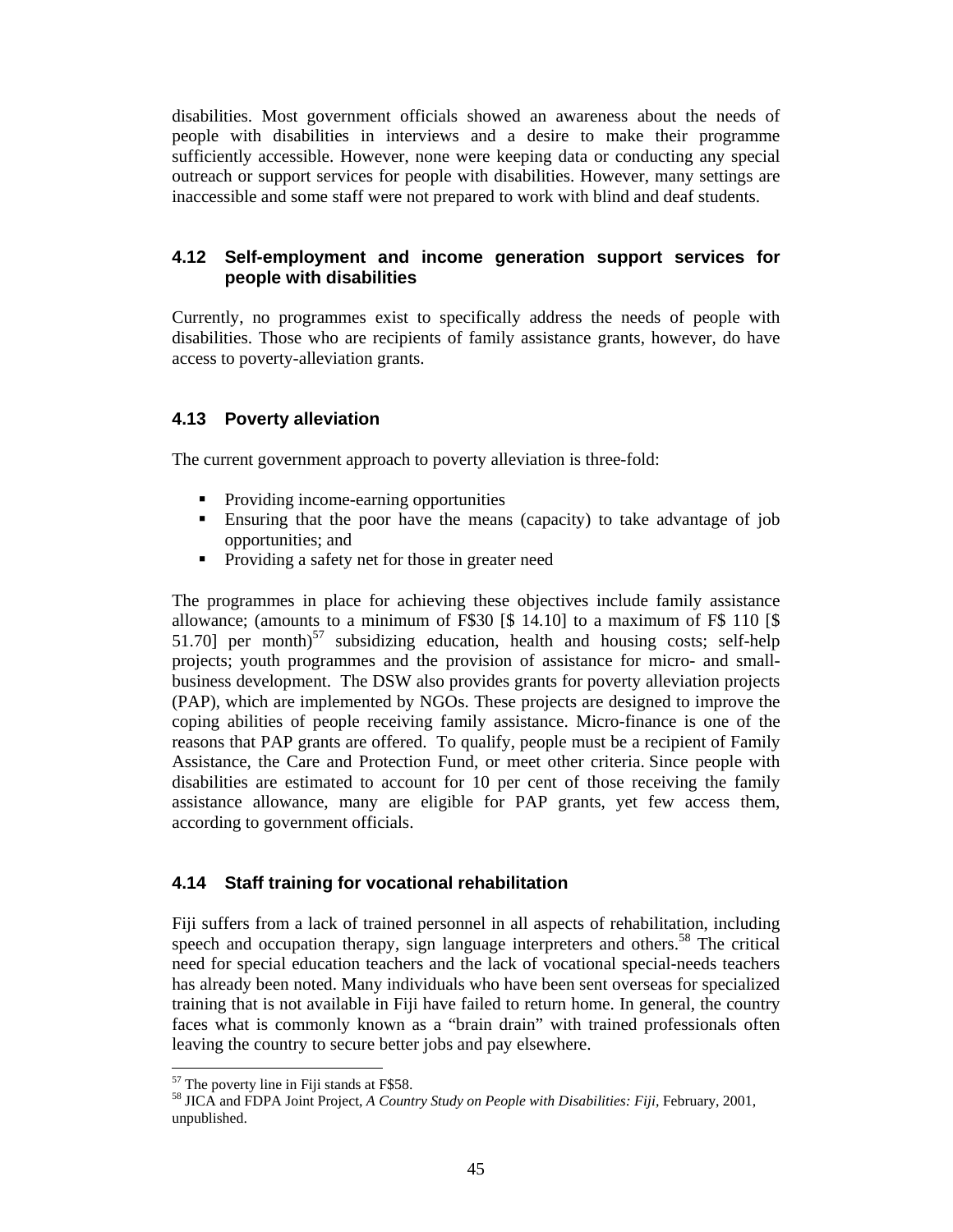Fiji has the benefit of two regional institutions, the Fiji School of Medicine and the University of the South Pacific (USP), which is located in Suva and serves the Pacific Island region. Of particular interest is the fact that USP offers two programmes related to people with disabilities. One is a diploma programme, the second a non-credit programme. The latter programme, offered by the University Extension Unit is a noncredit, distance-learning, three-course certificate-based training programme designed for caregivers, including community workers, social workers, nurses, teachers, parents and individuals working in NGOs. According to an extension official, many people with disabilities also participate in the programme. Since 1985, when the programme began, more than 500 people have completed the three-course programme. It covers an introduction to disability issues, applied knowledge and skills for special impairment/disability and skills for working within the community. The course is designed not only to impart knowledge and develop skills, but also to promote social change, reduce conditions that can lead to disability and develop awareness about disability.

The eight-course diploma programme in Special and Diverse Education Needs is housed within the Department of Education and Psychology. It is designed to, "provide teachers with the necessary knowledge, skills and attitudes to enable them to work more effectively with children who have special and diverse learning needs, whether they are in special or regular schools". Courses focus on general principles of psychology and human development, as well as teaching theory and practice related to special needs students. The programme is primarily geared to qualified teachers who have two or more years teaching experience, although some exceptions are made.

The development of training and employment services has been and will continue to be hampered by a lack of available and trained personnel, including occupational and speech therapists, special education teachers, adult education teachers, and particularly those knowledgeable about special needs students. However, significant resources exist in the country to train more teachers and professionals and for improving the nature and quality of the training offered.

## **4.15 Barriers and gaps**

The recent Social Justice Act offers some significant policy support to address the barriers people with disabilities face in accessing training and employment services. Nevertheless, the barriers and gaps in services are significant, and can be summarized as:

 Accessibility: While there has been some progress in certain towns and with regard to some government buildings, accessibility, including physical barriers for those with physical disabilities, communication barriers for those who are deaf and/or blind and attitudinal barriers facing people with disabilities, regardless of the type of disability, remain significant obstacles to receiving services. For example, some DSW offices have steps, while the vocational training centre discussed earlier in the paper is largely inaccessible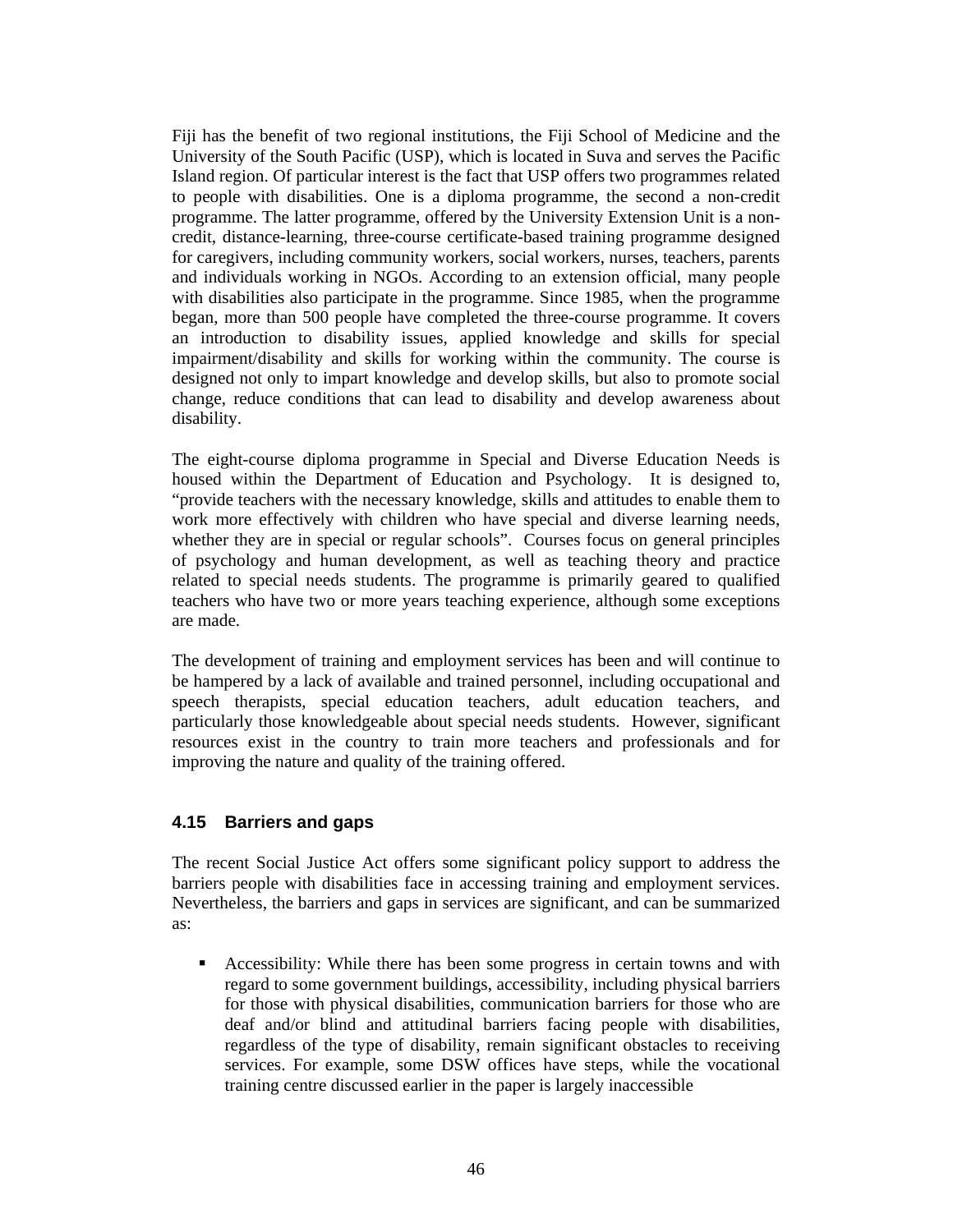- Psycho-social issues: The fact that people with disabilities have been marginalized and excluded in the past will make integration difficult due to psychosocial and adjustment issues
- Limited access to assistive devices and technology: The Red Cross is the only entity supplying wheelchairs and assistive devices and often they charge a fee for these
- Lack of information dissemination: People with disabilities, especially those living in rural or maritime areas, do not have access to information about what is available. Even one of the special schools did not know that the Red Cross provided wheelchair repairs
- Political instability: The political instability and recent crisis brought Fiji to a standstill and significantly affected the economy, making progress within the social agenda more difficult to realize
- Geography: Geography poses a major barrier to people with disabilities who live in maritime and rural areas where services are non-existent or difficult to access
- Policy: Policy gaps include the lack of a national plan for the training and employment of people with disabilities and a strong position with regard to mainstreaming and the inclusion of people with disabilities in all education and training programmes. School policies which place special education within the primary school category also pose a hurdle
- Personnel and capacity: There is a lack of trained teachers, and trained personnel in issues related to vocational rehabilitation
- Staffing: The lack of an executive director at the FNCDP has significantly hampered developments of this critical body
- Data and research: There is a lack of information and concrete data about the number and needs of people with disabilities, and their participation in existing programmes

From the perspective of training and employment of people with disabilities, significant gaps exist both in the mainstream system and in specialist areas, but these particularly impact on people with disabilities. Without inclusion in mainstream programmes, the services on offer to people with disabilities are presently limited and sub-standard. The gaps include:

- A lack of employment services for the general population or specialized services for people with disabilities
- A lack of services for those who become injured or disabled as adults
- A lack of services for those who are severely disabled
- No vocational services to meet the unique needs of those suffering from mental illness
- Limited or inadequate services in the form of the FNTTC main service programme for people with severe disabilities
- DSW services are only available for people with disabilities who are poor or those who are recipients of family assistance
- A lack of services in rural areas

On the bright side, the recent policy framework and plans for a major study of people with disabilities in partnership with Inclusion International should lay the political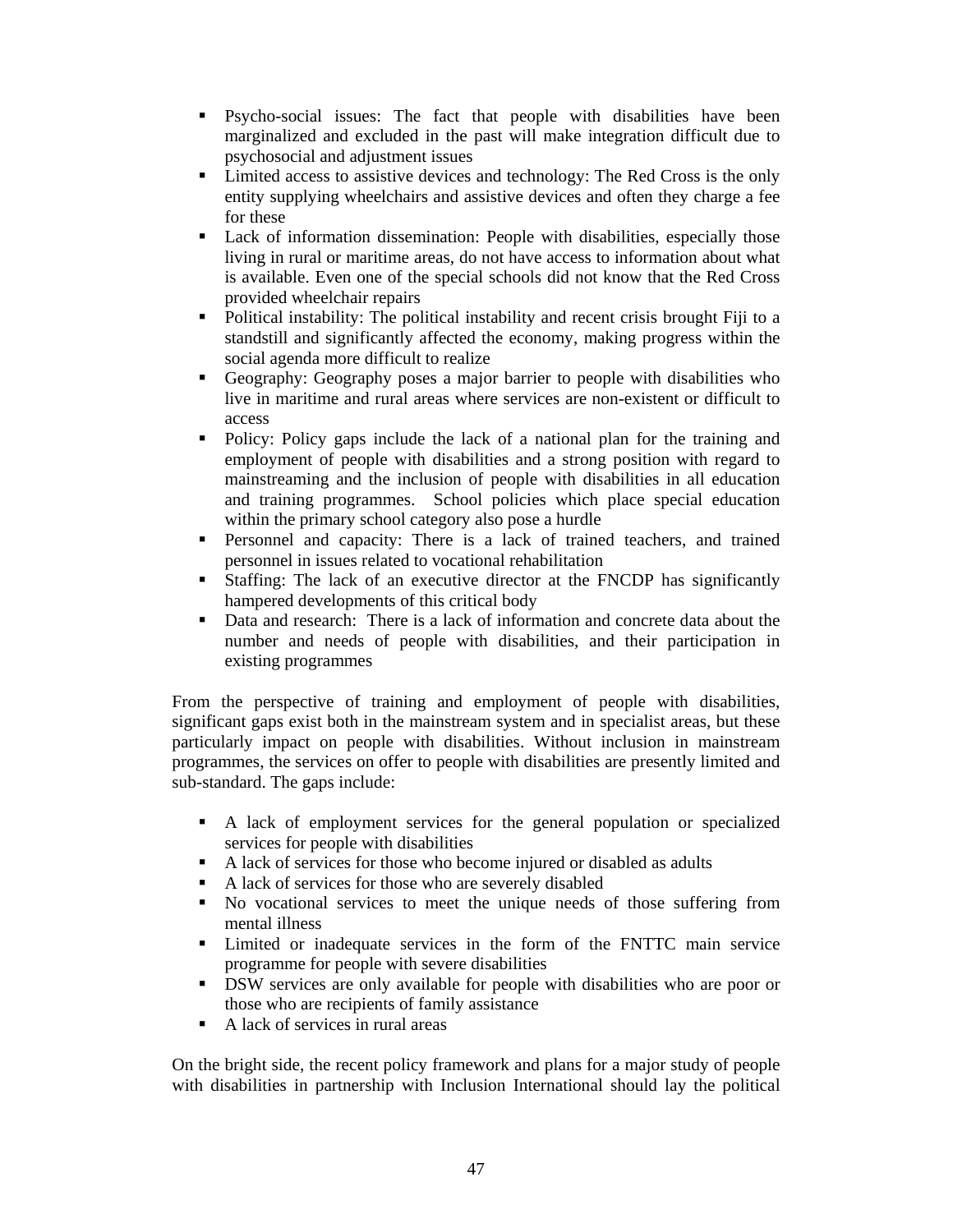groundwork and provide the necessary information for some well-planned interventions and developments.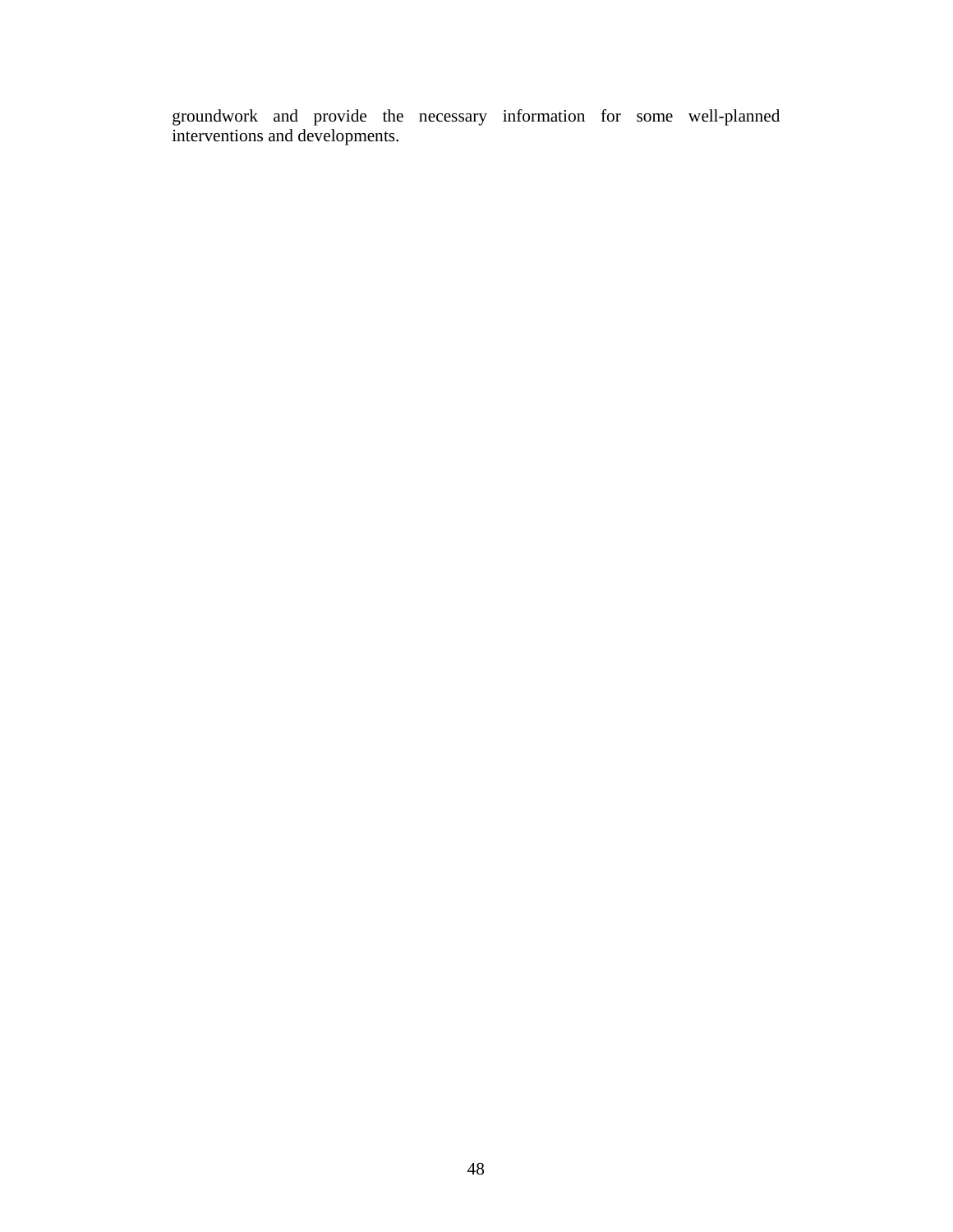# **Part Five: Employment Opportunities for People with Disabilities**

## **5.1 Open employment opportunities for people with disabilities**

#### Overall Opportunities

People with disabilities face the same significant constraints that non-disabled people face in securing employment in Fiji. Currently, the situation is a challenge for all job seekers except for the most highly skilled. Like all Fiji Islanders, people with disabilities must contend with an economic engine that is not producing sufficient jobs in the formal sector to satisfy the demand created by new entrants to the job market.

It is estimated that the unemployment rate in Fiji has risen since 1996 due to redundancies relating to the global economic downturn, and to the political strife in Fiji and its subsequent negative impact on the tourism sector. It should be pointed out that Fiji does not maintain regular labour force participation and unemployment data, so it is clearly difficult to truly assess the degree to which these events have had on the employment situation. However, it is patently clear that the economy will not be able to generate sufficient formal employment opportunities to satisfy a growing number of job seekers, which includes some 14,500 school leavers per year, belated entrants to the job market, re-entrants or laid-off workers, and those who have not received a formal education.

According to one scenario, an estimated 7,000 people per year will not be able to secure employment in the formal sector.<sup>59</sup> While all these projections are subject to economic shifts and more in-depth analysis, it is clear that job creation is a critical issue on the socio-economic agenda and that the subsistence and informal sectors of the economy and labour market must be considered within the total development analysis.

As noted in Section 1.6, most paid job opportunities in the open labour market are in the manufacturing (29.5 per cent), distribution (including tourism, 21.2 per cent) and finance, insurance and business service and other services (35.3 per cent) sectors. Manufacturing largely revolves around the garment and footwear industries. Many of the service sector jobs require business and computer skills, and training for these skills is not readily available to people with disabilities.

#### The Number of People with Disabilities Employed

No ongoing data source exists with regard to the participation of people with disabilities in the labour force.

 $\ddot{\phantom{a}}$ <sup>59</sup> House, William. J, Draft Report, 1999, op. cit. p.10.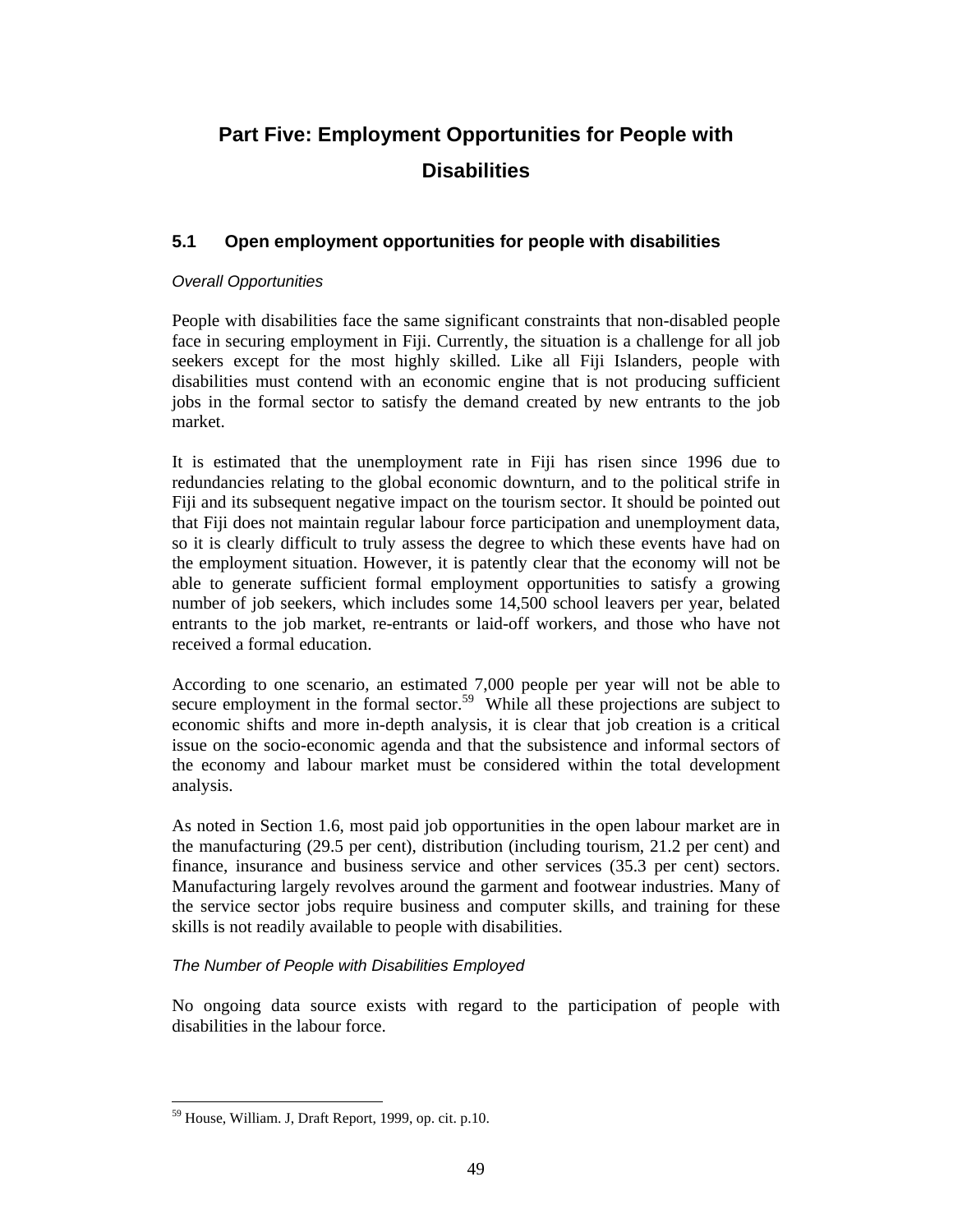The 1996 Census provided data with regard to participation of people with disabilities in the labour force at that point in time. Again, however, the reader should be cautious with regard to the methodological issues related to people with disabilities, as discussed previously in Part Two of the report. Table 5.1 highlights the inequity when comparing labour force participation rates of people with disabilities with the general population of workers, while Table 5.2 refers to types of disability among the workforce, as well as including rates for men and women. The tables and information included have been adapted from the publication *Disability Counts*.

| <b>Sector</b>       | Per cent to the sector  |                           |  |  |  |  |
|---------------------|-------------------------|---------------------------|--|--|--|--|
|                     | <b>Disabled Persons</b> | <b>General Population</b> |  |  |  |  |
| Money Economy       | 18.1                    | 29.5                      |  |  |  |  |
| Subsistence         | 13.1                    | 29.9                      |  |  |  |  |
| Not in labour force | 67.6                    | 40.6                      |  |  |  |  |
| <b>Numbers</b>      | 8.626                   | 500,913                   |  |  |  |  |

**Table 5.1: The Labour Force: Disabled Persons and the General Population** 

**Note:** Adapted from *Disability Counts*, p. 29.

The data supports that which is found in many countries, and which illustrates a large absence of people with disabilities from the labour force. Table 5.2 illustrates the types of persons with disabilities in the labour force and provides a gender breakdown. Of particular significance is that the data indicates that:

- People with disabilities related to limitations in intellectual capacity or to ageing and physical impairments were less likely to be in the labour force than those with other types of disabilities
- Men were over three times more likely than women to be participating in the money economy (25.7 per cent compared with 7.9 per cent, respectively)

|                        | Gender | Sight | Intelligence | $\bf Hearing$ | Physical | Age  | Other | <b>Not stated</b>        | <b>Disabled</b>          | Total<br>mmber |
|------------------------|--------|-------|--------------|---------------|----------|------|-------|--------------------------|--------------------------|----------------|
| Part Time              |        | 1.8   | 0.6          | 0.6           | 1.9      | 2.1  | 2.3   | 4.0                      | 1.8                      | 87             |
|                        |        | 1.3   |              | 0.9           | 0.9      | 0.8  | 1.4   | 1.8                      | 0.9                      | 33             |
| Full                   | Men    | 9.2   | 5.0          | 12.0          | 7.2      | 1.4  | 18.6  | 14.6                     | 8.5                      | 413            |
| Time                   | Women  | 2.9   | 0.7          | 6.2           | 2.3      | 0.6  | 5.8   | 7.9                      | 2.6                      | 97             |
| Money economy          | Men    | 23.1  | 5.0          | 12.0          | 7.2      | 1.4  | 18.6  | 14.6                     | 8.5                      | 413            |
| $+$ subsistence        | Women  | 6.5   | 1.3          | 4.8           | 1.8      | 1.5  | 2.4   | 3.5                      | 2.4                      | 89             |
| Unemployed             | Men    | 3.7   | 5.1          | 3.3           | 3.2      | 0.6  | 3.6   | 3.3                      | 3.2                      | 157            |
|                        | Women  | 13.0  | 4.5          | 2.6           | 2.7      | 0.8  | 2.8   | 0.9                      | 2.0                      | 86             |
| Subsistence            | Men    | 19.2  | 15.4         | 17.2          | 13.5     | 13.5 | 10.5  | 15.9                     | 14.1                     | 689            |
| Only                   | Women  | 14    | 8.3          | 17.2          | 13.1     | 8.5  | 14.7  | 11.4                     | 11.9                     | 445            |
| Not in Labour<br>Force | Men    | 41.3  | 66.4         | 44.0          | 61.6     | 76.8 | 45    | 52.3                     | 58.6                     | 2863           |
|                        | Women  | 73.4  | 84.5         | 67.4          | 78.5     | 87.4 | 72.5  | 74.6                     | 79.4                     | 2968           |
| Money Economy          | Men    | 37.8  | 15.7         | 37.6          | 23.2     | 8.4  | 42.8  | 31.8                     | 25.7                     | 1255           |
| Total                  | Women  | 12.0  | 6.5          | 14.5          | 7.8      | 3.7  | 12.4  | 14.1                     | 7.9                      | 305            |
| Labour Force           | Men    | 57.0  | 31.1         | 54.8          | 36.7     | 21.9 | 53.3  | 47.7                     | 39.8                     | 1944           |
| Total                  | Women  | 26.0  | 14.8         | 31.7          | 20.9     | 12.2 | 27.1  | 25.5                     | 19.8                     | 750            |
| Not Started            | Men    | 1.6   | 2.8          | 1.2           | 1.6      | 1.1  | 1.7   | $\overline{\phantom{a}}$ | 1.6                      | 79             |
|                        | Women  | 0.6   | 0.7          | 0.9           | 0.7      | 0.4  | 0.4   | $\bar{a}$                | 0.6                      | 22             |
| Total                  | Men    | 433   | 544          | 332           | 2 1 6 0  | 621  | 645   | 151                      | $\overline{\phantom{0}}$ | 4886           |
| Numbers                | Women  | 308   | 445          | 227           | 1 241    | 907  | 498   | 114                      | $\overline{\phantom{a}}$ | 3 740          |

**Table 5.2: Disabled Labour Force Participants by Disability Type and Gender aged 15 and up. Figures in per cent, except where other wise noted**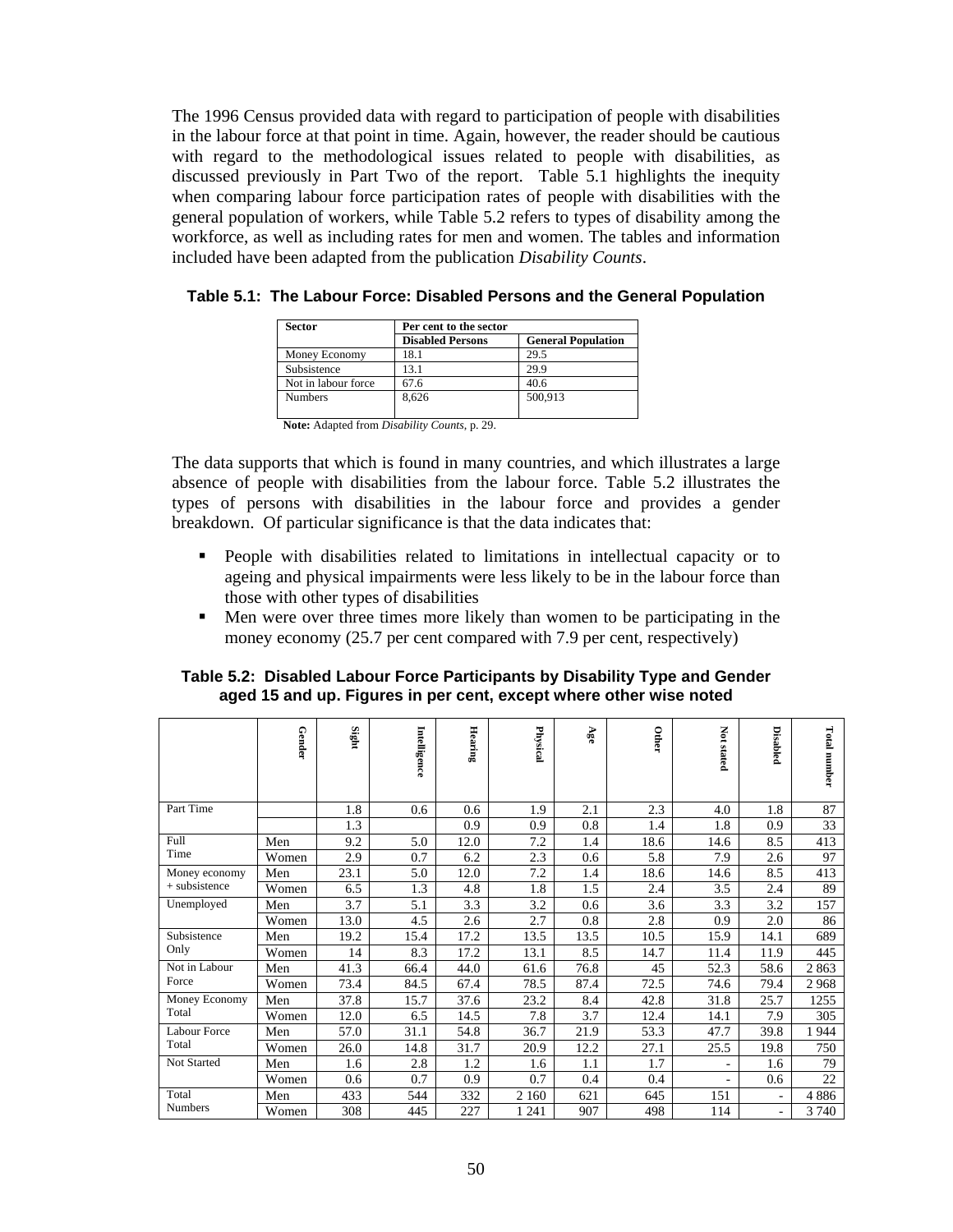Other Census data suggests a slightly higher proportion of Indo-Fijians (19.2 per cent) engaged in the money economy compared to indigenous Fijians (16.7 per cent). No data exists with regard to the types of jobs, wages, benefits, and career advancement potential of those people with disabilities, except from anecdotal evidence.

Some people with disabilities work in the civil service, but the Government maintains no data regarding this. Some people with disabilities report that the Public Service Commission requires medical exam screens for people with disabilities considered for employment. $60$ 

NGOs are reportedly more open to hiring people with disabilities. Special schools and the FVTTC have hired people with disabilities as teachers. In the private sector some banks, including Westpac and ANZ, have reportedly hired blind telephone operators, and Punja and Company, a food processing firm, also hires people with disabilities. The garment industry has hired women with hearing impairments in the past; especially those trained at the FVTTI and many are still employed by companies in this sector. There are other examples of hiring individual people with a disability. However, the information is anecdotal and cannot be verified.

No information is available to suggest that home-based or telecommuting jobs exist or are available to people with disabilities in the formal, paid job market. Certainly, many subsistence or self-employment opportunities exist. No studies exist that address the issue of the impact of IT with regard to employment of people with disabilities, although many people with disabilities have learned to use computers and the Internet in urban centres.

The Government of Fiji is working closely with the ILO to address many of these employment challenges, especially related to job creation in both the formal and informal sectors, for open and self-employment opportunities. It is a tripartite approach that engages six key ministries as advisors on a peak body and includes seven sub programmes that are aimed at employment promotion through an integrated approach. The sub programmes include policy and cooperation, small- and microenterprise development, eco-tourism development, cooperative development, labour administration and productivity improvement, human resource development for the hotel and tourism industry and advanced vocational training. A different ministry hosts each of these programmes. The main focus is the creation of sustainable employment and income generation. The programme seeks to create job opportunities related to tourism, agriculture, fisheries, forestry, indigenous products, import substitution and other areas. While the programme targets people with disabilities as a special group, their representatives, including the DSW, the FNCDP and representatives of organizations and associations for people with disabilities should be included in IHRDEP planning to ensure the representation of people with disabilities' needs and their participation and inclusion in programmes.

 $\overline{a}$ 

 $^{60}$  Joint publication by the Fiji Disabled People's Association and the Institute of Justice and Applied Legal Studies (IJALS), *Fiji Report: Disability Law and Policy* (issues affecting the delivery of services and access to facilities for People with Disabilities).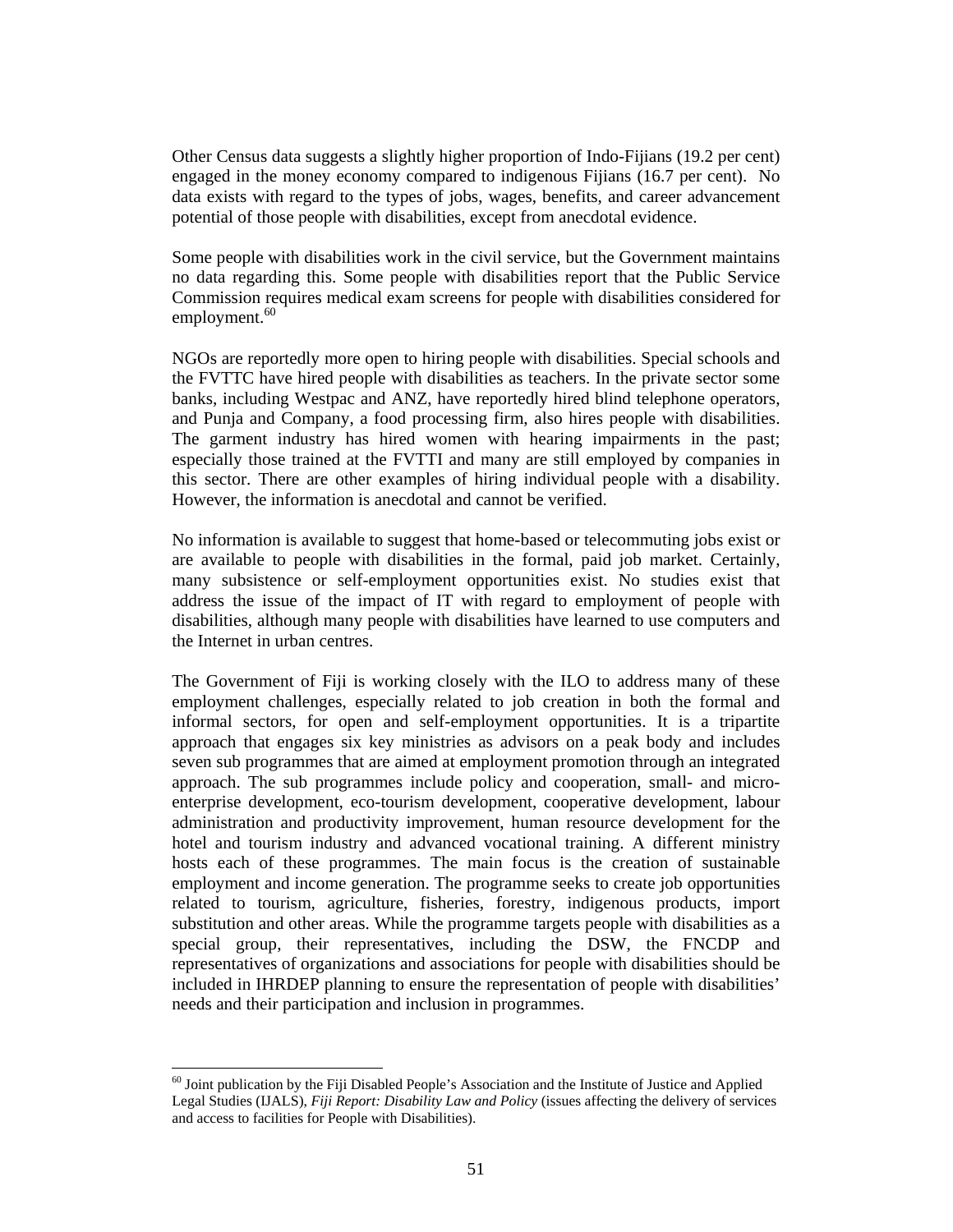## **5.2 Employment opportunities for people with disabilities in protected work environments**

Although the FVTTC has a sheltered workshop programme, the work is intermittent and people are not paid regularly. Currently, no direct attempts are being made to help participants to make a transition into the workforce and nobody with a disability is reported to have moved into open employment from the FVTTC since 1997, according the manager of the centre.

No other protected work opportunities are known to exist, except those that are part of the special education programmes. For example, some of the special schools have income-generation programmes, such a making crutches at one school and a contract with Air Pacific to package headphones for in flight entertainment at another. Students at other schools and the FVTTC also make sewing and craft products, which are sold commercially. However, these types of employment opportunities are typically for educational and training purposes rather than long-term employment or economic self-sustenance. National data on these activites is not maintained. There is also no centralized data source to determine what happens to young people who leave these protected settings.

Some of the special schools have also developed innovative approaches to training, engaged business and industry in the design of their courses and/or engaged in income-generating activities that provide real work and income for students and the school. For example, the Latoka School for the Intellectually Handicapped started a small workshop that employs five of its graduates.

Many opportunities exist for developing both training and work opportunities in protected transitional settings, such as in vocational schools, the FVTTI, or through new outreach programmes to rural areas. However, these have yet to be fully utilized. Concepts such as supported employment, enclaves, government set-aside or job preferences, or social enterprises do not exist in Fiji to date.

## **5.3 Self-employment opportunities for people with disabilities**

Throughout Fiji, self-employment, income generation and opportunities in the informal sector are being looked to as an alternative to the formal labour market. Many opportunities for income-generating activities exist and several government ministries have business development and income-generation programmes, as noted in section 4.10. However, no data is kept on the involvement of people with disabilities in these programmes and based on interviews, people with disabilities have not been involved to any large extent. With recent policy initiatives, it is hoped that this situation will change.

As discussed elsewhere, there are no special programmes to support people with disabilities in self-employment or to develop income-generating possibilities, other than those offered through the primary schools and the DSW Poverty Alleviation grants. Many of the schools report that they prepare students for self-employment in woodworking and sewing, but the reality of these claims or the viability of such businesses could not be ascertained.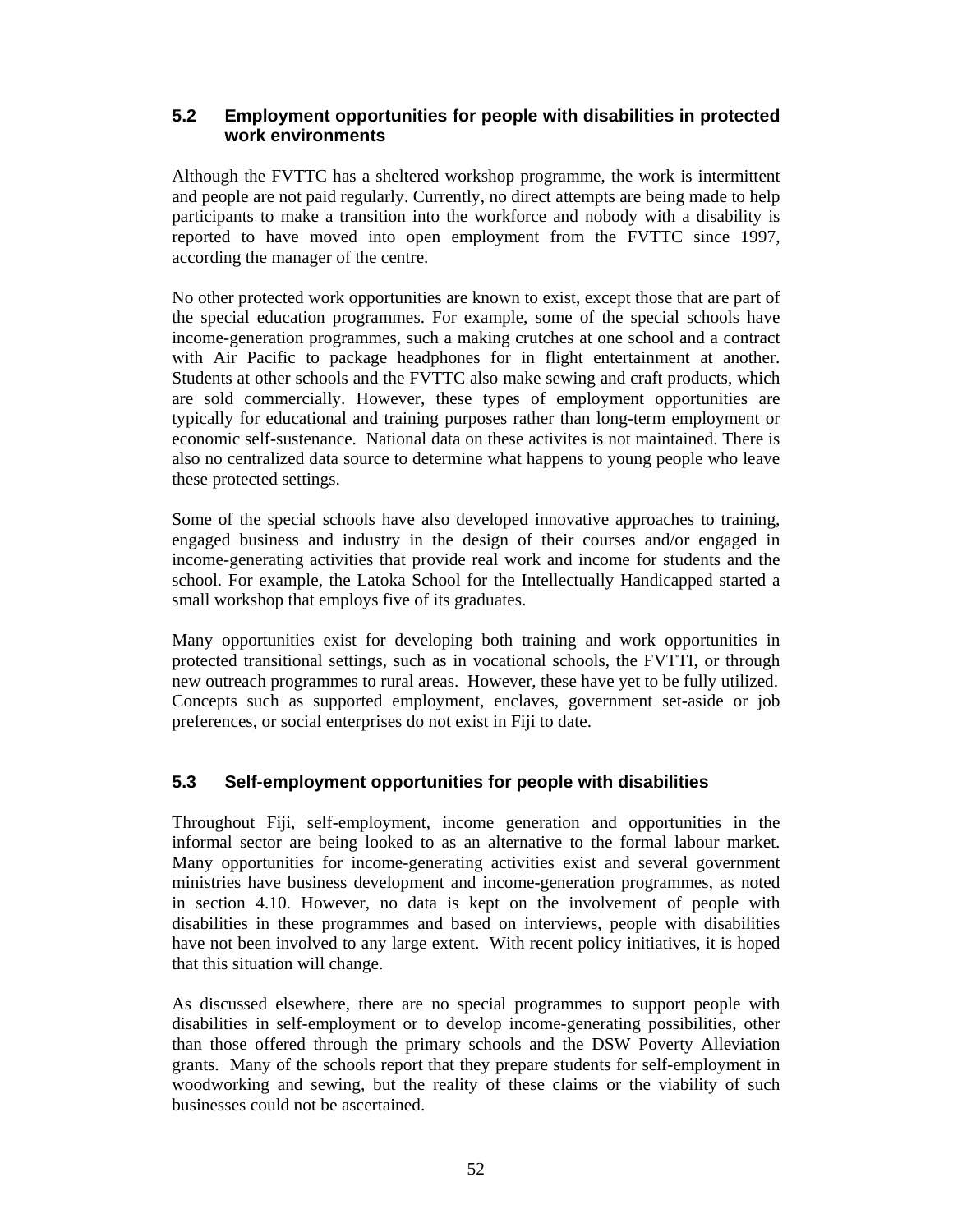Tables 5.1 and 5.2 include data on individuals who are in the money economy or engaged in subsistence activities that could yield income, including home making for women, but again there is no centralized or ongoing data source in this regard.

Based on discussions with key informants, the number of people with disabilities engaged in self-employment and income-generating activities is probably very small, due to the lack of services, other barriers and a general cultural orientation based on communal living rather than individual enterprise. For example, only one person of the hundreds trained by the FCDP is known to have a business and its success is questionable.<sup>61</sup>

Yet, many opportunities for individual, group, cooperative or family self-employment exists. During the process of conducting this research the following list of opportunities was drawn up:

- A chicken company has an agreement with the Fiji Development Bank to assist villages in setting up chicken raising businesses
- A flower exporter with an international market offers business start-up assistance among villagers to meet immediate market demands for cut flowers
- The spice business, including the growing of vanilla beans, offers similar market opportunities. Agricultural Extension Agents provide training and the resources for groups to start production
- The Agriculture Ministry is trying to engage villagers in food processing to provide added value. The ministry provides tools and technical expertise
- The tourism industry had an immediate need for indigenous crafts of good quality for sale to tourists
- The FNTC identified a market for mushroom production and a low budget way to provide the medium for growing mushrooms and would consider including people with disabilities<sup>62</sup>
- The IHRD programme has identified other employment and incomegenerating opportunities and is providing community-based training to develop them

These opportunities, and probably many others exist. Many of these opportunities, which have an immediate market, could be developed through introducing them to groups of people with disabilities, groups that include people with disabilities, or families that have disabled members. Training and business support venues could include mainstream outlets, extension services or itinerant teachers to reach those in remote and rural areas, at the FVTTC, or in special schools.

 $\overline{a}$ 

<sup>&</sup>lt;sup>61</sup> Interview with the FCDP president.

 $62$  It should be noted that the Food and Agricultural Organization (FAO) worked with the Royal Thai Government to develop a mushroom-farming project for people with disabilities.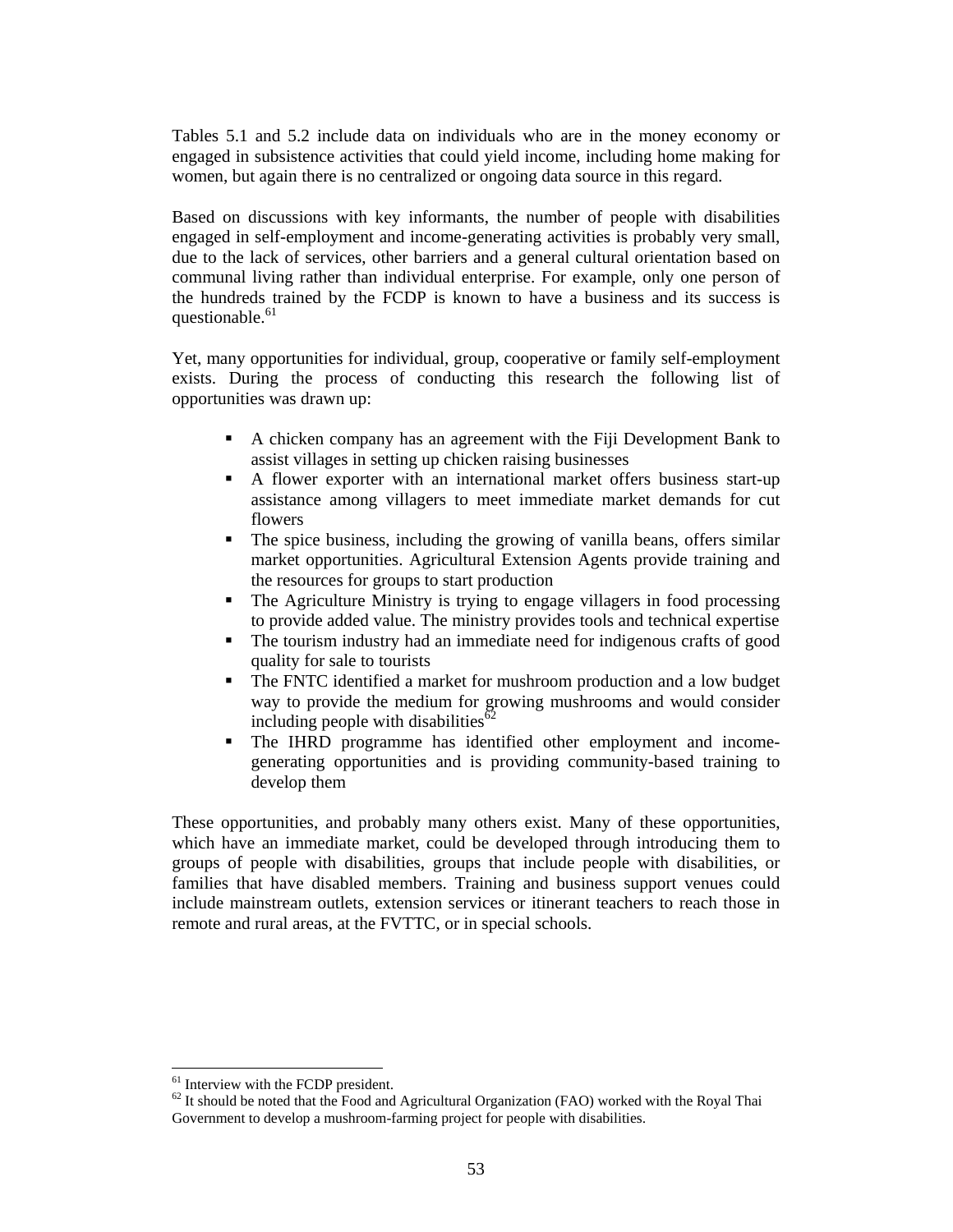## **5.4 Other segregated or protected employment opportunities for people with disabilities**

Because Fiji's indigenous culture is based on a communal social structure, group employment or self-help groups are encouraged. For example, the Department of Women, under the Ministry of Women, Social Welfare and Poverty Alleviation (MOWSWPA) provides funds to women to establish group income-generating activities. Unfortunately, to date these have not included women with disabilities, despite the fact that these culturally-appropriate alternative structures offer opportunities for people with disabilities. Such structures are ideal for people with certain types of disabilities since they can contribute according to their abilities and others can compensate for tasks they are unable to do.

In summary, information about labour market and informal sector participation of people with disabilities is limited. Specialized programmes to foster their economic participation are limited and those that do exist appear to have minimal success. Some mainstream programmes geared to employment promotion include people with disabilities as a target group. But again, no data is kept and anecdotal information suggests that their actual inclusion is non-existent as are special outreach and support services to ensure their participation. While some do enter the labour market, it is without employment promotion policies or support services.

## **5.5 Barriers and gaps**

Barriers to employment are similar to those described with regard to education and training. They include:

- $\blacksquare$  Inaccessible workplaces
- Negative attitudes
- General lack of formal sector jobs
- Lack of access to job opportunities
- No employer incentives or employment-promotion legislation
- Lack of data and information about jobs and self-employment opportunities for people with disabilities
- Lack of systems to get people with disabilities to the labour market
- Cultural norms that are not conducive to a market approach required by selfemployment and income-generation schemes
- Lack of access to credit by people with disabilities
- Lack of trained personnel in providing job accommodation, on the job support, and assistive technology.

#### Service Gaps

- Lack of support services for employers
- Lack of access to assistive devices and job-modification technology
- No systems for follow-up or support for people with disabilities on the job
- Lack of employment opportunities for people with severe disabilities in protected or open employment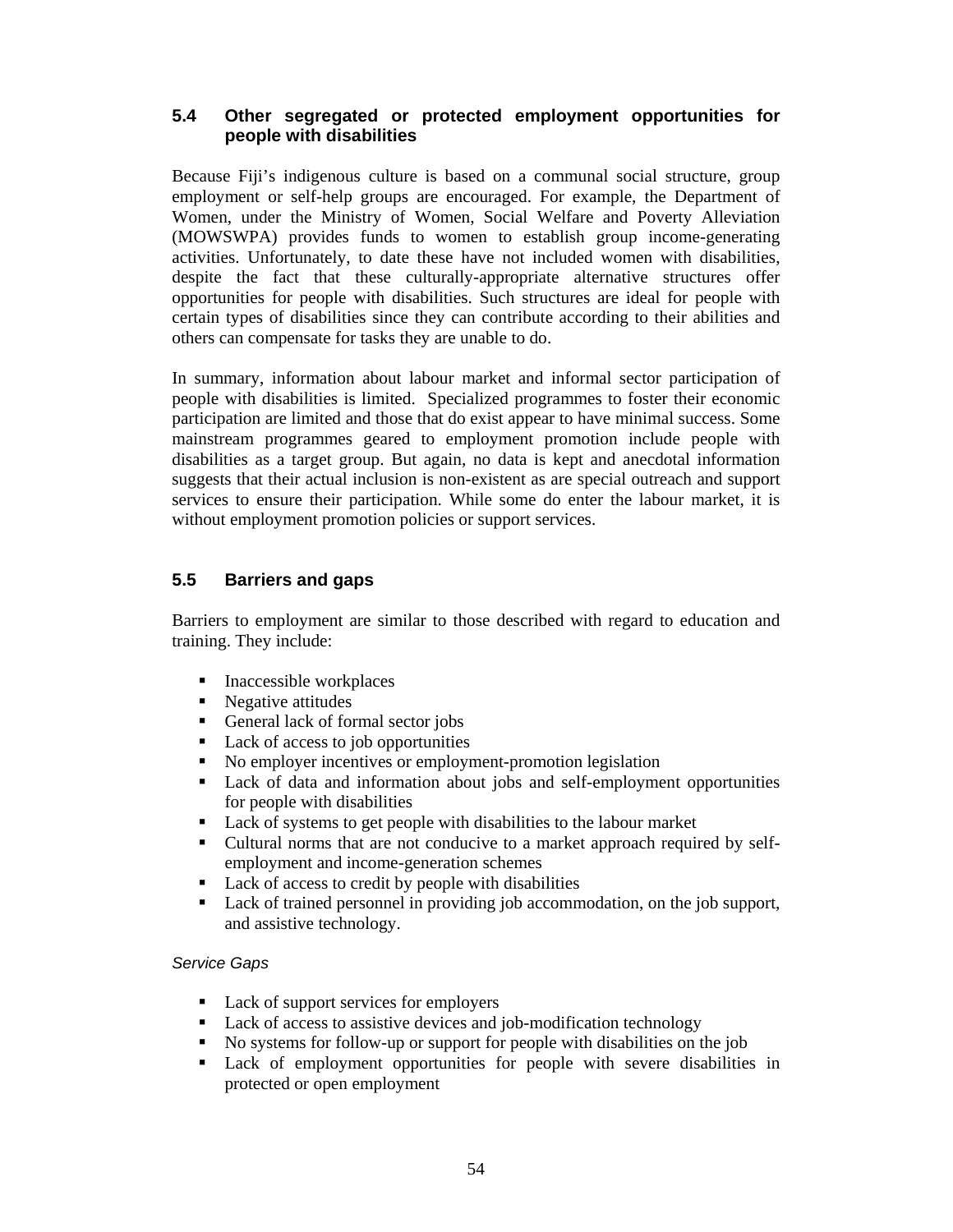## **Part Six: Employment-Promotion Activities Involving Social Partners**

## **6.1 Government or NGO employment-promotion activities directed at employers**

There are no known national initiatives or formal programmes to educate or raise awareness among employers or encourage their participation in employment and training of people with disabilities exclusively. Several ad hoc activities are evident at community level.

Some of the special education schools reported working with employers. The nature of these relationships, reported anecdotally, involves:

- Job placement activities, including providing interventions when needed
- Assessing employers needs and adapting training curricula to meet those needs
- Soliciting resources and contracts for the schools
- Securing on-the-job training and internship opportunities

However, it is not known how many schools are engaging in such activities, or what the outcomes are of such activities. Some businesses and employers also participate on community school committees, which undoubtedly results in benefits beyond the social responsibility of the business and its contribution to the community.

Some of the FNCDP's Disability District and Advisory committees in their generalawareness activities have reached employers. Some local committees have private sector representatives as members, however, as noted, there is not any formal business/employer representation on the FNCDP.

The IHRD programme, as already noted, includes employers as active participants in vocational training, job creation and employment efforts through the Fiji Employers' Federation (FEF). This project identifies people with disabilities and in the future should be more inclusive of the needs of workers with disabilities.

Subsequent to conducting this study, the FEF hired a worker with a disability and expressed its interest in working in partnership to promote the hiring of workers with disabilities.

## **6.2 Government or NGO employment-promotion activities directed at trade unions and workers' organizations**

No formal awareness programmes currently exist with trade unions regarding people with disabilities. However, the Fiji Trades Union Congress participates in the IHRDEP programme.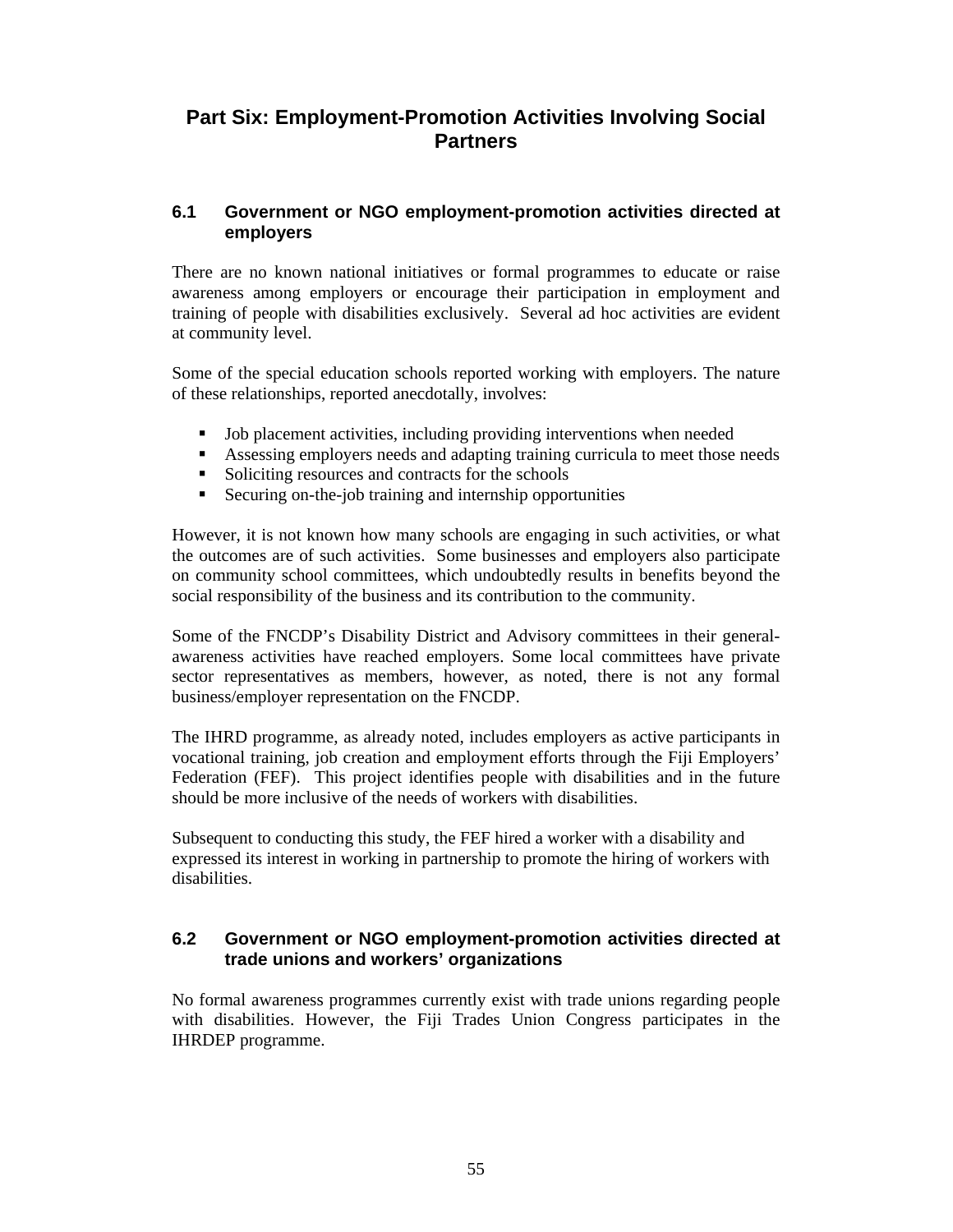## **6.3 Employer, trade union or workers' organization employmentpromotion activities**

No employer or trade union initiated partnerships currently exist related to the training and employment of people with disabilities.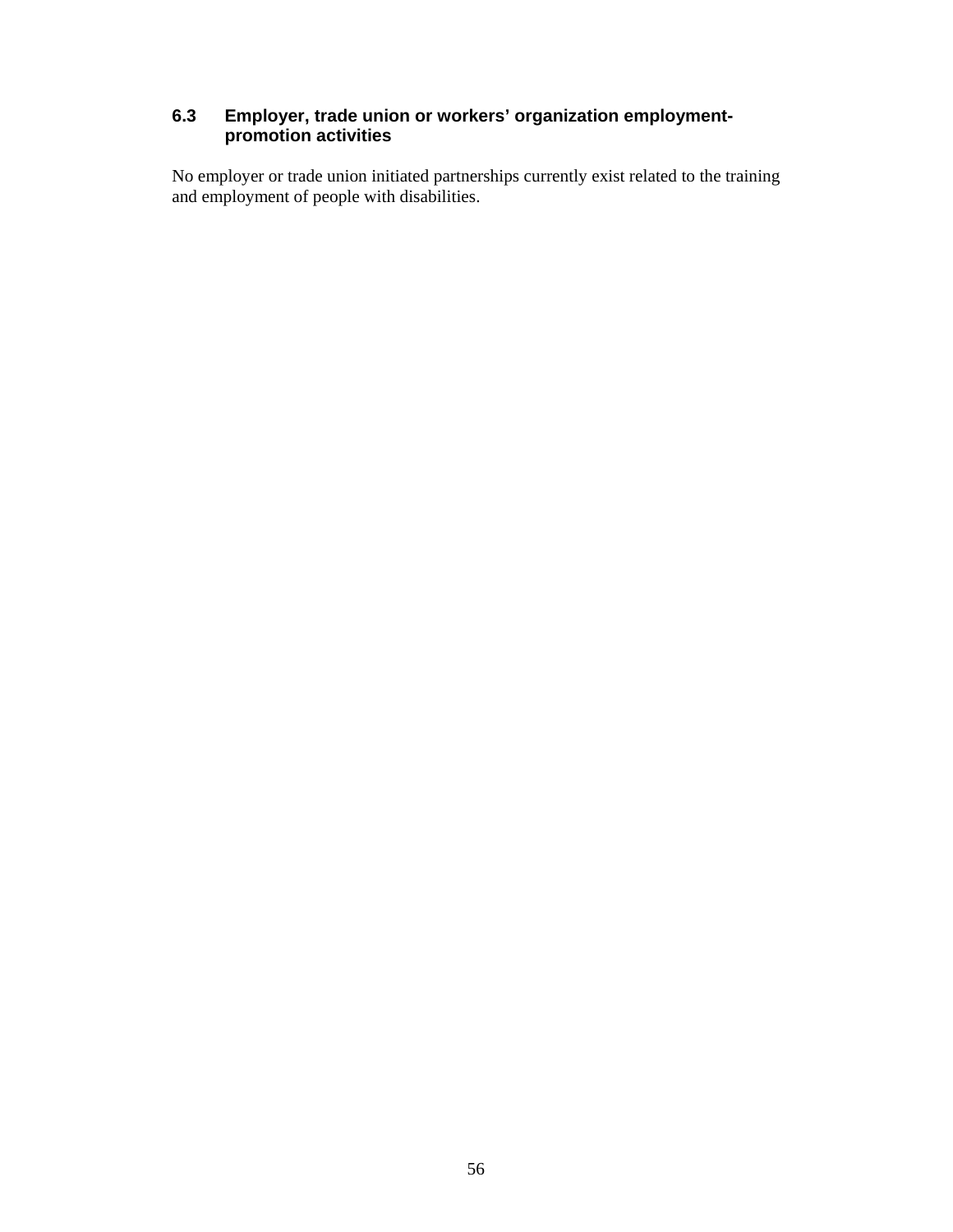# **Part Seven: Summary and Future Directions**

## **7.1 Looking back**

Over recent years, Fiji has made some significant policy progress in addressing the needs of people with disabilities. The formation of the FNCDP, the inclusion of questions about disability in the 1996 Census and recent legislative and policy initiatives, as discussed in Section 3 of this report, are among the most significant. Further, it appears that awareness-raising activities have had a positive impact on both the Government and the general public. Unfortunately, it does not appear that these developments have had a significant positive impact on employment opportunities for people with disabilities as yet.

Fiji is a signatory to the Asia and Pacific Decade of Disabled Persons, 1993-2002, and has used its Targets for Action as a blueprint for addressing the needs of people with disabilities. While Fiji has experienced some progress in other target areas, there has been little progress with regard to training and employment targets. Fiji had this to say at its midpoint review (1997):

Progress has been slow and very little has been achieved. The absence of qualified personnel and established curriculum through the Ministry of Education has been one of the main reasons for the failure of the vocational training of the disabled. Because of this the system has not been providing disabled young people with the basic knowledge and skills to allow them to enter the competitive world of employment, nor are they in a position to organize their own work or be self-employed.<sup>63</sup>

Based on this review, the situation seems to have changed very little in practice. However, the legislative and policy initiatives noted, and an awareness among senior government officials, as well as the advocacy work of the FDPA hold promise for the future.

## **7.2 Looking forward**

## Major Barriers and Needs

Based on this study, major barriers and needs relating to people with disabilities and employment and training are organized according to policy and services:

## Policy

From a policy perspective, the required structure is in place, however, it needs to be properly developed and implemented. The Constitution and Social Justice Act provides a policy framework and the FNCDP Act an implementation framework for policy development, evaluation and coordination. However, more needs to be done in terms of legislation and policy, particularly with regard to accessibility, special education for older students who require vocational training, employment promotion

 $\overline{a}$ <sup>63</sup> United Nations' Economic and Social Commission for Asia and the Pacific (ESCAP) follow-up information by target areas (1997-2001), 2001.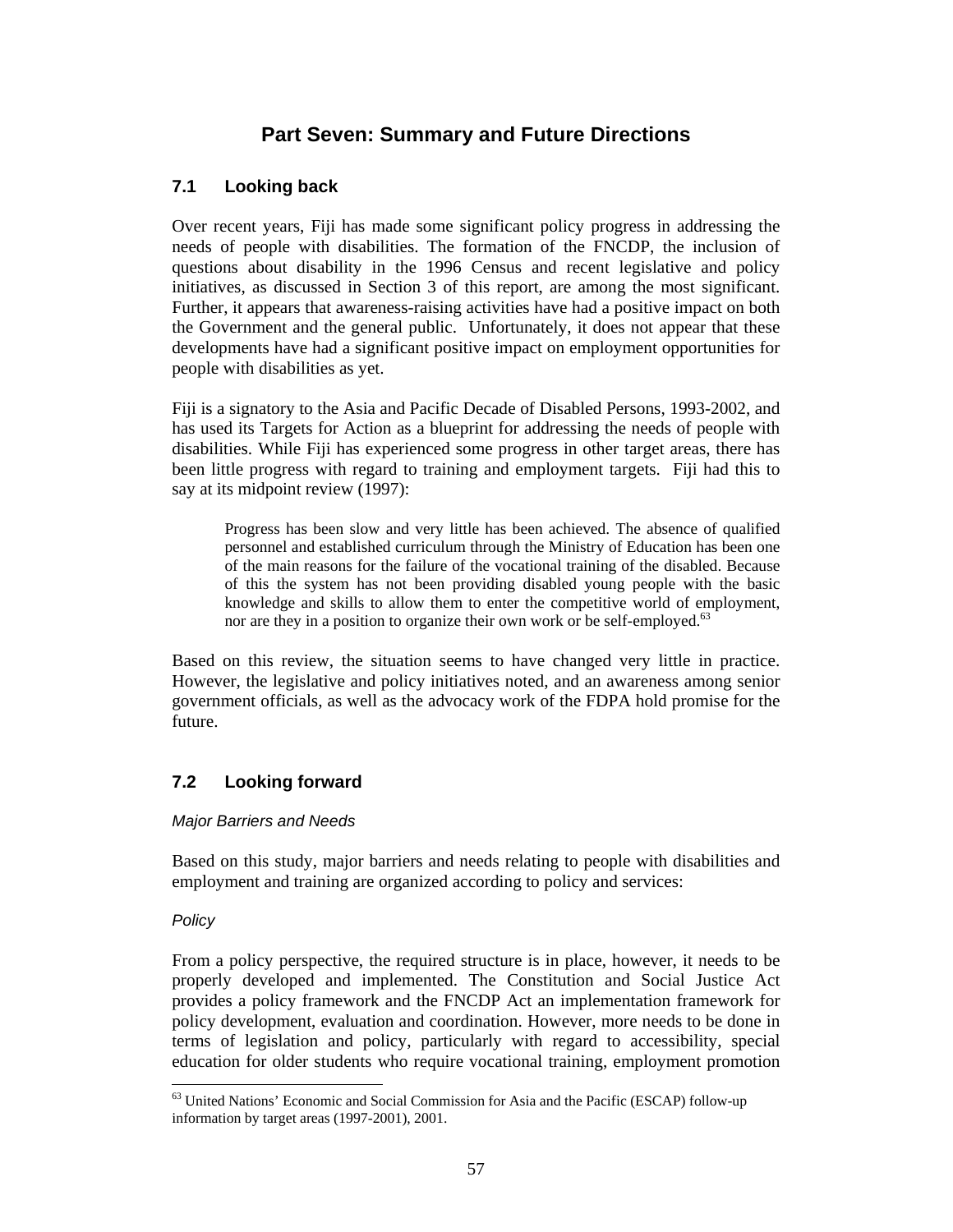and the development of a rehabilitation plan. Finally, anti-discrimination legislation in all sectors, public and private, employment and otherwise is needed.

#### Policy enforcement

The affirmative action requirements of the Social Justice Act must be enforced. Targets should be set and data collected to ensure that people with disabilities are included in targetted government programmes. New policy and legislation initiatives must also include targets, evaluation measures and consequences. Policy implementation is hampered by the lack of a rehabilitation plan.

#### Data and information

While Fiji plans to address the deficiencies in data collection with regard to people with disabilities in general, each ministry should track the participation rates of people with disabilities in its programmes. It is only by securing this information that effective plans and strategies can be designed. Outreach and information dissemination to people with disabilities is required so they know what services are available to meet their needs.

The FNCDP needs strengthening through effective human and financial resource allocation. The FNCDP is currently funded at the level of F\$84,000 (\$39,480) per year. Activities go well beyond those of vocational rehabilitation, and its impact cannot only be measured in dollars, however, a cursory analysis of its potential costeffectiveness, based on assisting a disabled person on family assistance earning enough income to become self-sufficient, suggests that if the Council is directly or indirectly responsible for only five individuals returning to work, it has repaid the investment.<sup>64</sup> This clearly shows that allocating money for the training of people with disabilities is a cost-effective investment.

## **Services**

The service delivery framework for people with disabilities from a vocational perspective consists mainly of special schools, the FTTVI, the DSW field personnel for those who are on family assistance and any activities that the District Disability Councils are able to coordinate. Unfortunately, these councils are underresourced. DSW field personnel must serve all those groups targetted under its mandate. This structure is not sufficient to meet the training and employment needs of people with disabilities, particularly those residing in rural and remote areas.

A lack of services in general and a lack of disability-specific service providers and specially trained staff also limit the services available to people with disabilities. Those injured on the job or disabled as adults are especially restricted to limited access to services. People with certain disabilities, such as those suffering from mentall illness, have no services, and the Deaf are limited by a deficit of sign language interpreters. Clearly, some of these service needs should be assessed and

 $\overline{a}$  $64$  The family assistance grant amounts to between F\$30 (US\$14) and \$110 per month. The poverty line in Fiji is F\$58. One person receiving F\$30 per month over 50 years accounts for F\$18,000 (\$8,460). If five young people were removed from the rolls, the government could save F\$90,000 (\$42,300), F\$6,000 more than the FNCDP's annual allocation.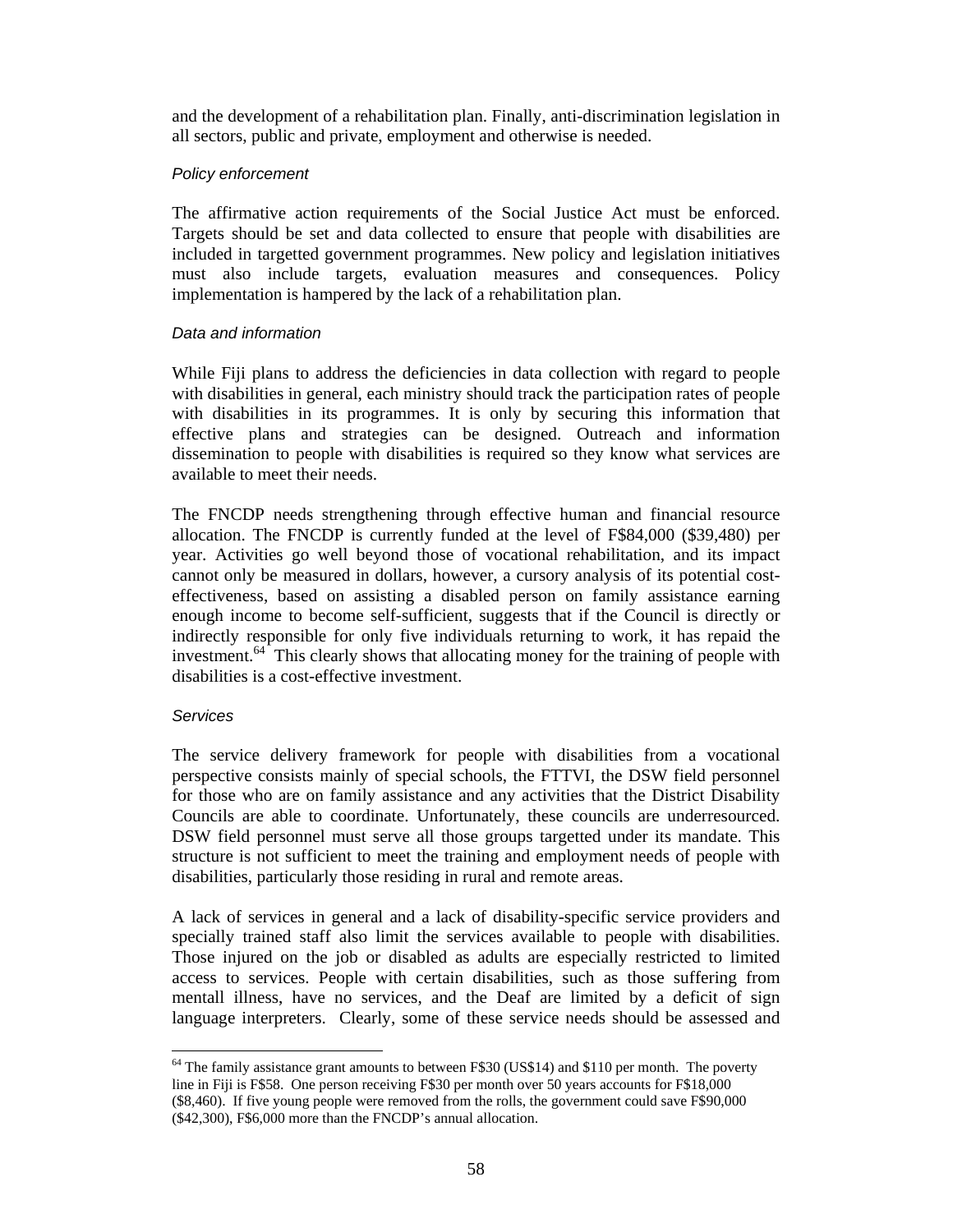addressed through the implementation of a rehabilitation plan. A lack of trained personnel in areas related to disability and vocational rehabilitation limits the development of vocational programmes for people with disabilities.

#### **Strengths and opportunities**

#### **Policy**

The emerging policy situation for people with disabilities in Fiji is encouraging. The political leverage evident in the Social Justice Act, the policy documents in response to it, and draft legislation such as the Building Codes and Industrial Relations Bill suggest that Fiji is moving towards international standards with regard to its legislative framework. Now is the time to ensure that government ministries do, in fact, work to implement the law. The FNCDP offers a structural framework to move within the central and local government. The Fiji Disabled Persons Association is available as a strong voice for people with disabilities.

#### **Services**

Although currently limited, the FVTTI is an institution that could be the springboard for developing comprehensive transitional services as originally intended. The fact that Fiji has not developed a separate service-delivery system for people with disabilities offers the opportunity to design inclusive systems in both employment services and self-employment, for example, while striving to make education and vocational training more responsive to the needs of students and trainees with disabilities. Mainstream service providers express interest and openness in serving people with disabilities for the most part, and many have developed policy statements.

## **FNCDP**

The structure of the FNCDP is excellent. Not only does it have an inter-ministerial component but special advisory groups to engage the expertise of professionals and community members with regard to topics critical to the needs of people with disabilities. Further, it includes a mechanism for reaching down to district level. The FNCDP should be an excellent vehicle for meeting the policy and service needs of people with disabilities, if it is provided with capacity building in terms of human and financial resources to meet its mandate. With regard to membership, however, the Act fails to require the representation of people with disabilities or employer and trade union representatives.<sup>65</sup>

#### Personnel and capacity building

Fiji is home to the University of the South Pacific, which is a resource that can facilitate the development of professional competency for those working with people with disabilities.

#### **Partnerships**

 $\overline{a}$ <sup>65</sup> Workers' and employers' representatives expressed an interest in working with the FNCDP, if requested to do so.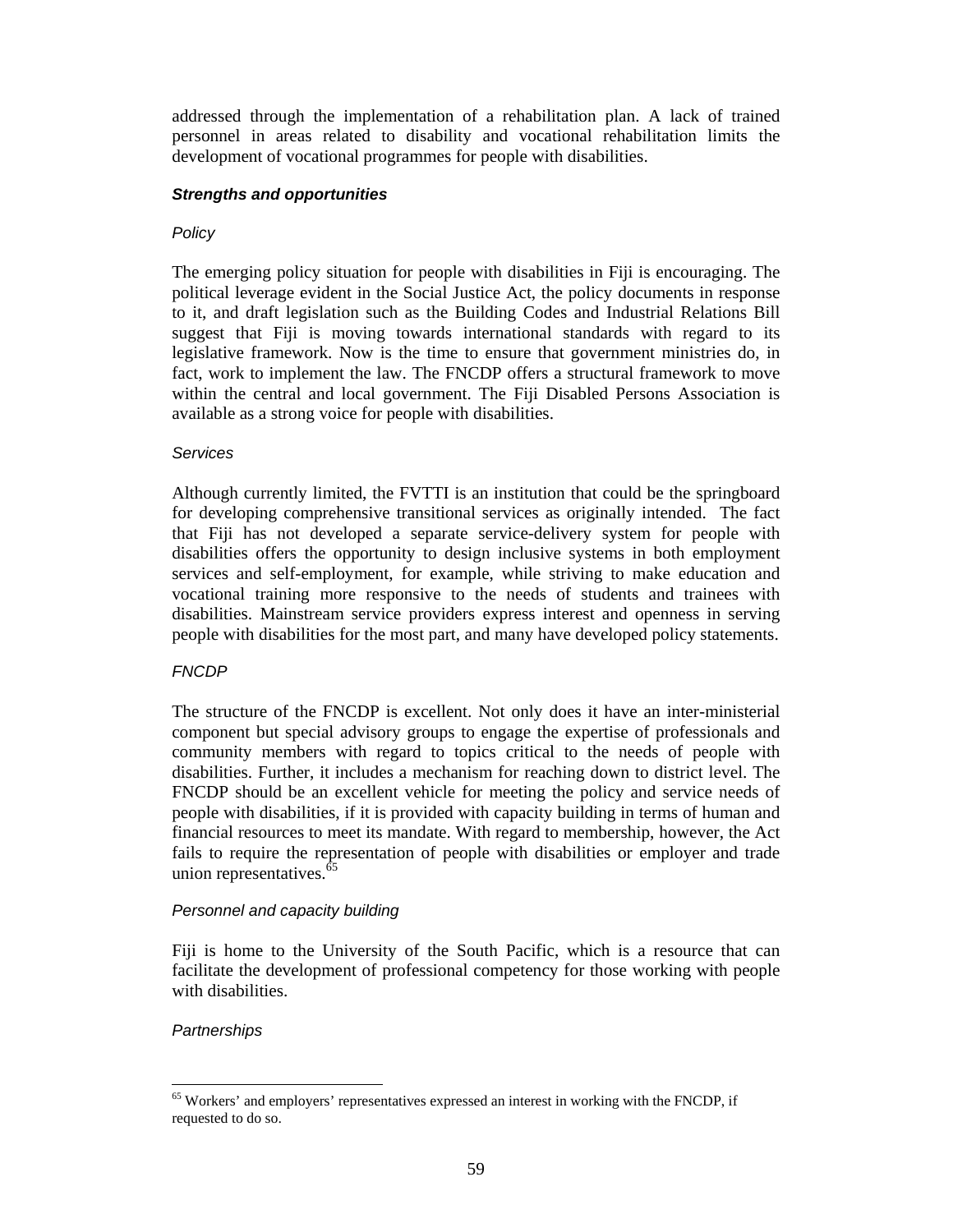The opportunity exists to develop strategic partnerships with employers, the private sector and civil society to further the training and employment agenda and build upon existing efforts like the IHRDEP programme and the strategic plans of the Ministry of Education and DSW. It appears that considerable goodwill as well as mandated affirmative action requirements currently exist.

## **7.3 In-country plans and recommendations**

Although Fiji has not yet developed a plan with regard to vocational rehabilitation, the list of planned activities developed by the FNCDP offers the best direction for future activities at present. The FNCDP plans to:

- Strengthen the FNCDP and fully exploit the structure of the FNCDP, including its inter-ministerial nature, the advisory committees and the Divisional and District Councils
- Fully implement the Social Justice Act
- Develop a comprehensive vocational rehabilitation plan and employment promotion policies for people with disabilities
- Address policy issues related to education, employment promotion, and accessibility
- Develop services for individuals after they leave the school system and for those who become disabled as adults
- Upgrade the FVTTC to meet the needs of those with the most severe disabilities with regard to training and transitional employment services
- Develop creative solutions for those in remote and rural areas and especially in the maritime regions
- Facilitate mainstreaming in all educational, vocational training and employment programmmes
- Upgrade the skills and competencies of the personnel who work with people with disabilities
- Establish a data collection and evaluation mechanism and specific targets for inclusion of people with disabilities in existing service-delivery systems
- Establish active partnerships with employers and other social partners
- Develop model income-generation programmes that include people with disabilities
- Facilitate the empowerment of people with disabilities by providing them with information, and by encouraging their organizations and self-help groups
- Ensure that organizations representing people with disabilities are active members of services and policy efforts to meet their needs

Fiji is in a unique position to be a model for the rest of the Pacific Region and should thereby garner the interest of international donors and organisations with an interest in developing appropriate policies and services for people with disabilities. The opportunities that currently exist should not be squandered. Although a great deal of responsibility falls on the DSW and the FNCDP, a tremendous amount of goodwill exists among partners and potential partners, including international agencies, such as the ILO, as well as certain government ministries and the community at large. Strategic partnerships will need be formed to meet the current challenges and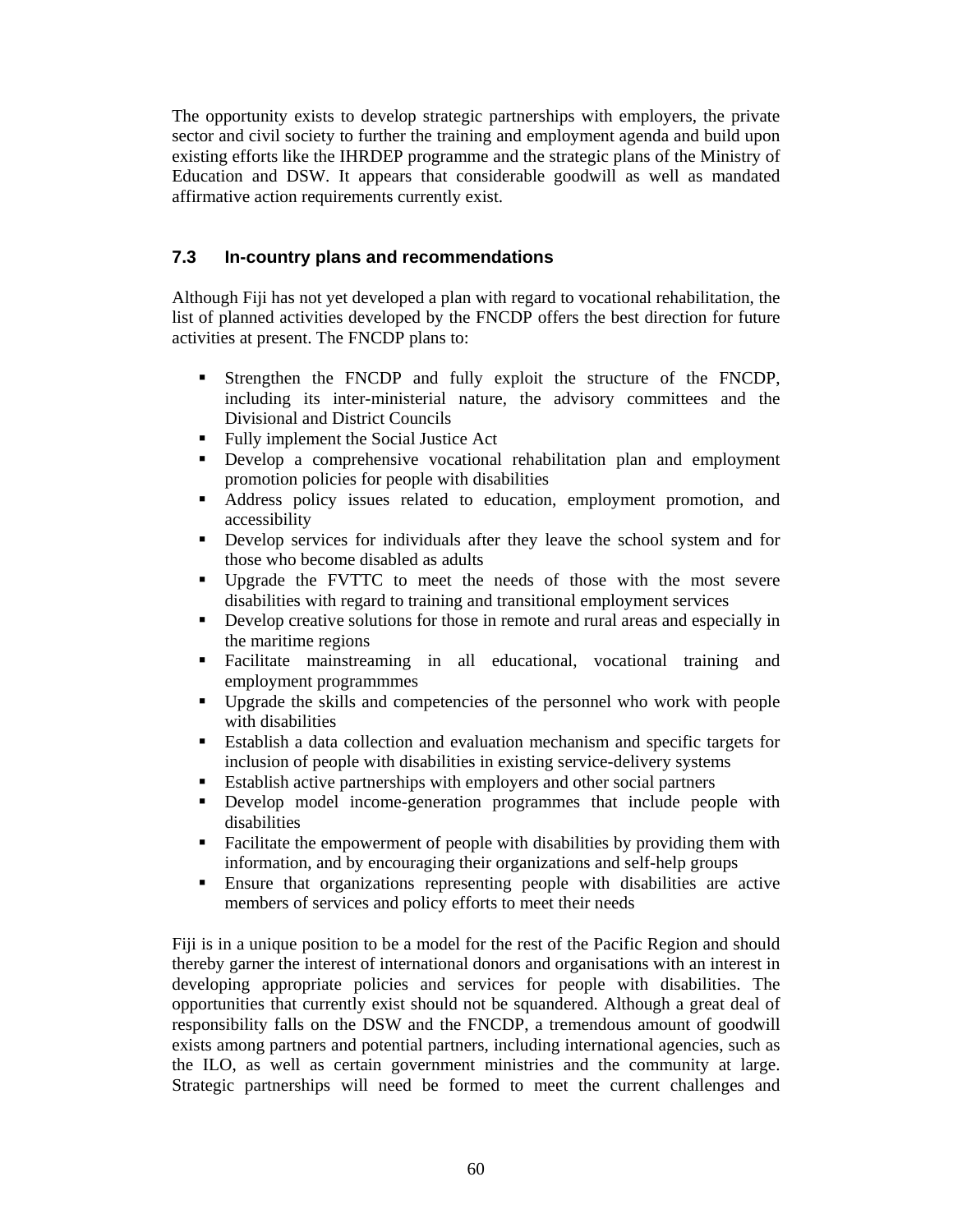opportunities to address the training and employment needs of people with disabilities in Fiji and to serve as a resource and model for the Pacific Region.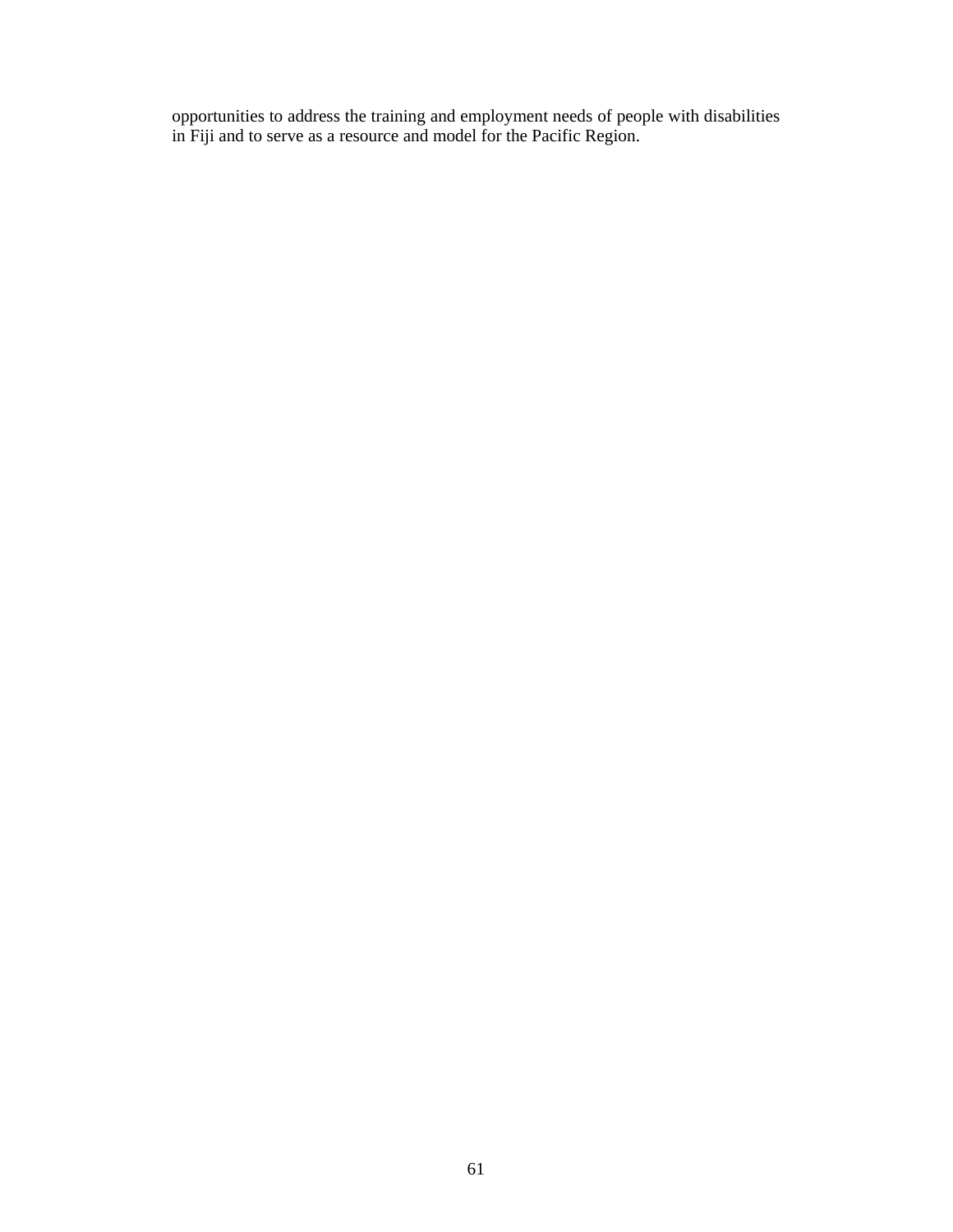## **Bibliography**

- ADB, Asian Development Outlook 2001, ADB Key Indicators of Developing Asia and the Pacific, 2001.
- Crosbie Walsh, A., Centre for Development Studies, School and Economic Development, the University of the South Pacific, Suva, Disability Counts in Fiji, an analysis of the 1996 Census, 1999.
- Department of Social Welfare (DSW) Strategic Plan 2002-2006: Social Welfare Directions for Modern Fiji, A Challenge and a Promise.
- Elwan, Ann, *Poverty and Disability, A Survey of the Literature,* World Bank, 1999, can be accessed online at www.worldbank.org/poverty/background/edu.pdf.
- Fiji Disabled People's Association (FDPA), Factsheet, 2002, p.12
- FDPA, A Case Study of Disability in Rural and Island Nadraoga, Suva, Fiji, 1996.
- FDPA and JICA Joint Project, A Country Study on People with Disabilities, Fiji, February 2001, unpublished.
- FDPA and the Institute of Justice and Applied Legal Studies (IJALS), joint publication, University of the South Pacific, Fiji Report Disability Law and Policy: Issues Affecting the Delivery of Services and Access to Facilities for People With Disabilities, Suva, Fiji, May 1998.
- Fiji Islands Education Commission / Panel, report of the Panel, Learning Together: Directions for Education in the Fiji Islands, November 2000, p. 236. Templo, H., Draft Report: Expanding Social Protection/Social Security in Fiji, ILO, Suva, December 24, 2001.
- Global Policy Network, Overview of Current Economic Conditions in Fiji, can be accessed online at www.globalpolicynetwork.org.
- Government of Fiji, Supplement to the 2002 Budget Address, November 2001, as reported in the House, 2001.
- House, William. J, Draft report: Employment Planning, the Labour Market and the Nature and Impact of Skill Losses on the Fiji Economy, ILO, Suva, December 2001.
- ILO Country Briefs, Internal Unpublished Document, 2002.
- ILO and Ministry of Youth, Employment Opportunities and Sports, joint publication, Youth Employment Policy Framework: An Affirmative Action, preface.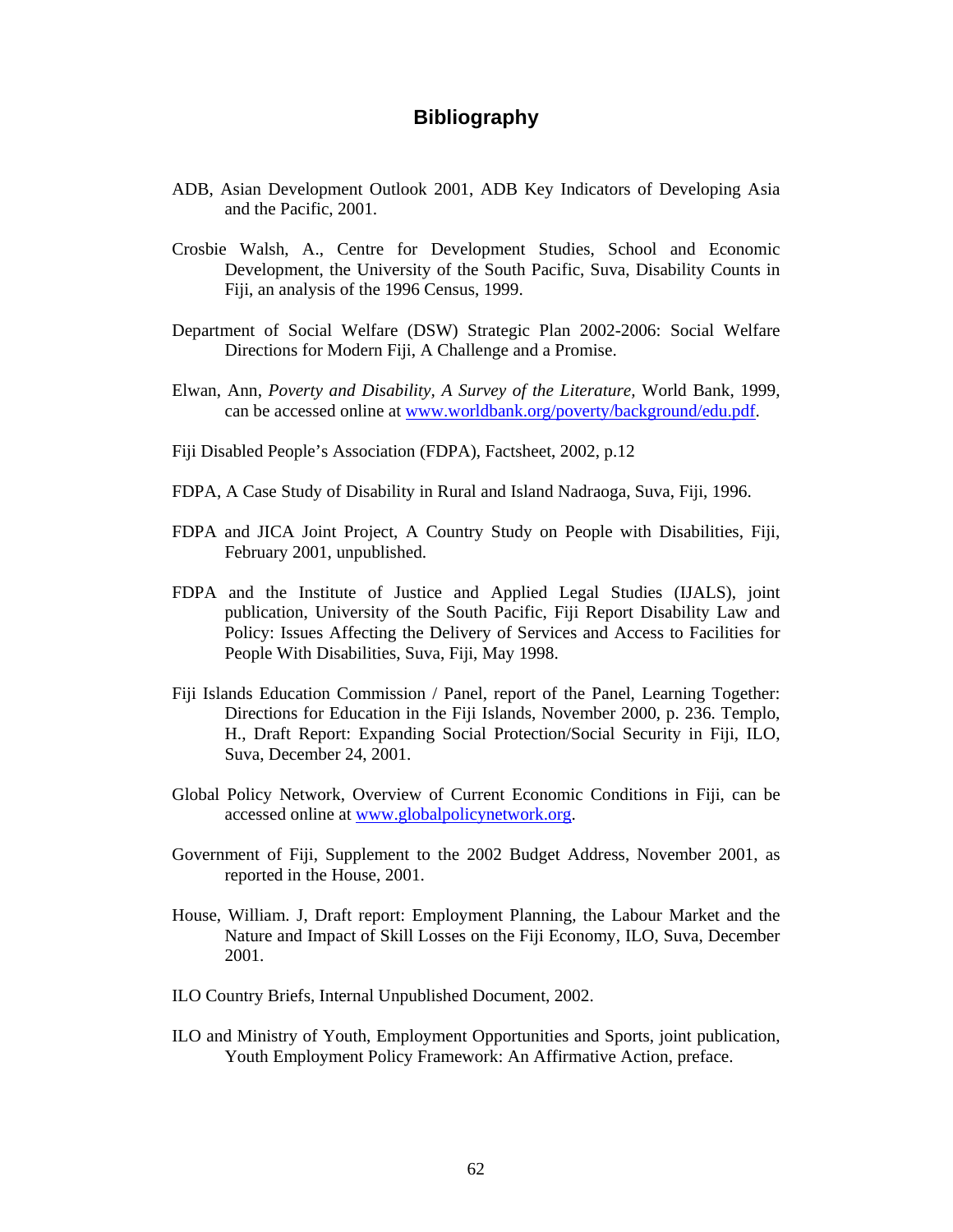- Macanawai, S. (1998), Policy Development: Special Education Services in Fiji, University of New England, Armidale, NSW, Australia, thesis towards Master's Degree.
- Ministry of Education, Suva, Blueprint for Affirmative Action on Special Education,  $4<sup>th</sup>$  February-23<sup>rd</sup> April, 2002.
- Prasad, Satendra, Jona Dakuvula and Darryn Snell, Economic Development, Democracy and Ethnic Conflict in the Fiji Islands, Minority Rights Group International and Citizens Constitution Forum, 2001.
- Prasad, Satendra and Darryn Snell, Globalization and Workers' Rights in the South Pacific: Case Studies of the Fiji Islands, Papua New Guinea, Solomon Islands, Vanuatu and Kiribati, 5 February 2002, unpublished.
- Reserve Bank of Fiji, *Quarterly Review*, as quoted in Pacific Islands Country Report, March 2002, *The Economist*, the Economist Intelligence Unit.
- Templo, Horacio T., ILO Draft Report: Expanding Social Protection / Social Security in Fiji, Suva, 25 December 2001.
- UNDP, Government of Fiji, Fiji Poverty Report, 1997.
- US Department of State, Fiji Background Notes.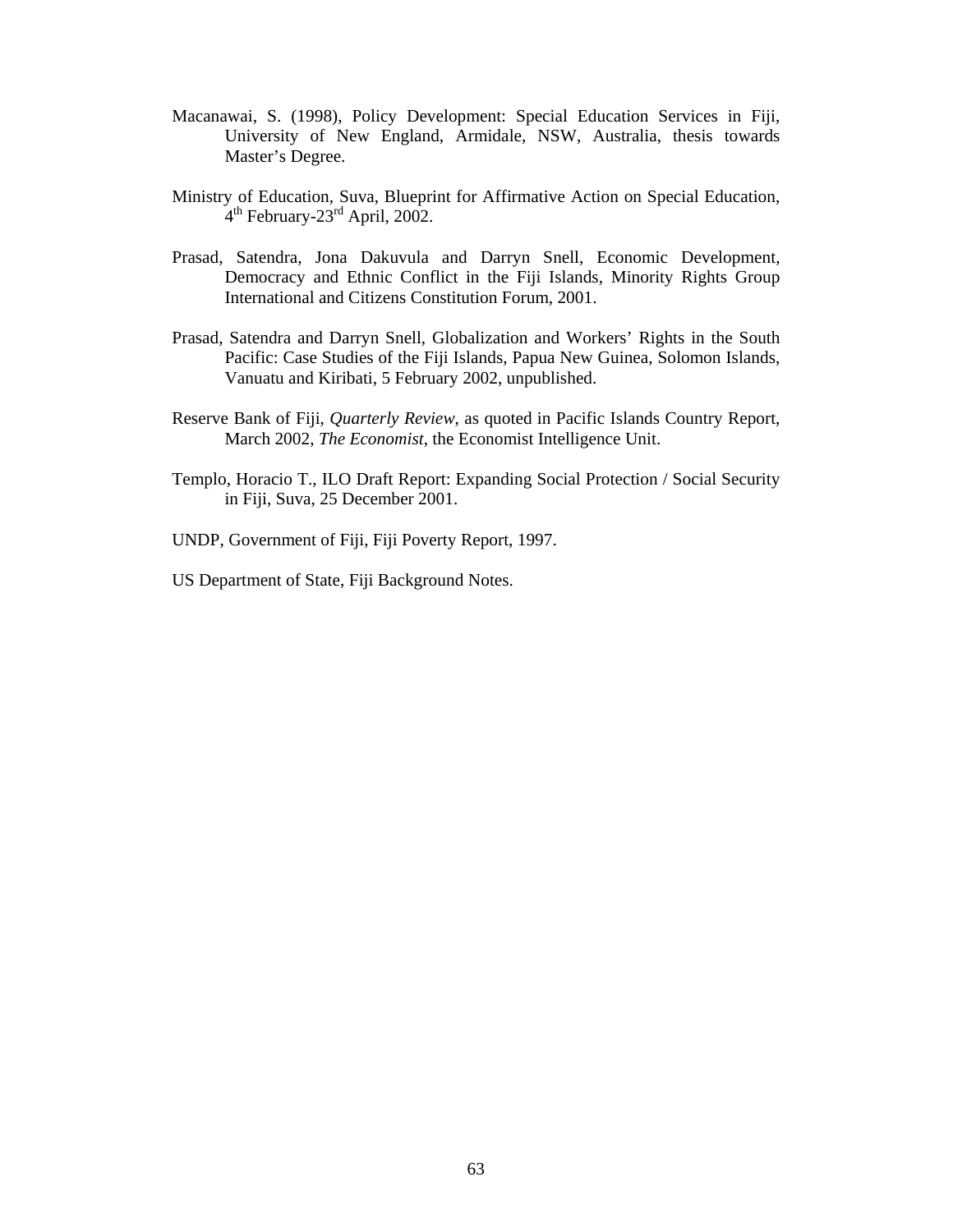#### **About the Author**

#### Debra Perry

Debra Perry is the ILO's Senior Specialist in Vocational Rehabilitation for Asia and the Pacific and provides technical and policy assistance to governments, employers, workers' organizations and NGOs. She joined the ILO in 2000 but has garnered 25 years of experience in the field of vocational rehabilitation. Ten years before joining the ILO, Debra established and managed a Washington, DC-based consulting business. Her business provided training, management and technical assistance to national and international NGOs, governments, private enterprises, universities and trade unions in the areas of disability, diversity, fundraising, marketing, strategic planning and partnership development. Earlier in her career, Debra provided direct services to injured and disabled workers, including those with physical, intellectual, psychiatric and sensory disabilities. For many years, Debra worked for Goodwill Industries International, one of the world's largest private providers of vocational rehabilitation and training services for disadvantaged and disabled people. Debra graduated from Auburn University with a Masters degree in Rehabilitation Services Education. She has worked in many countries in the region and the world both during and prior to her tenure with the ILO.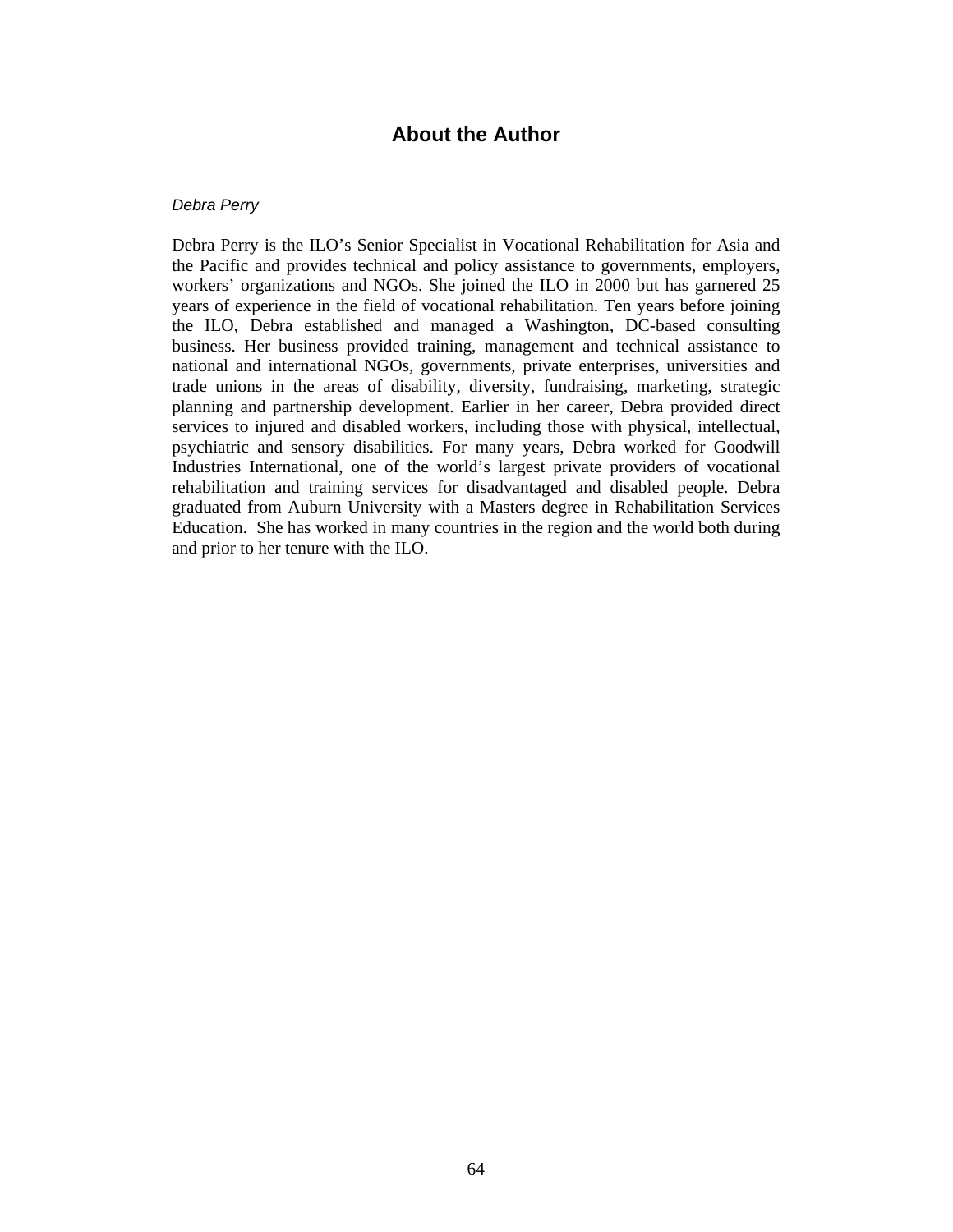## **Research Protocol**

### **PART ONE: COUNTRY OVERVIEW**

- 1.1 Introduction
	- Brief history and current events
	- Brief introduction to level of development and UNDP Human Development Index
- 1.2 Geography
	- Area in square kilometers
	- Topography and climate
	- Rural/urban configuration
- 1.3 Population
	- Total population
	- Geographic distribution, including rural/urban
	- Annual growth rate (total and by gender)
	- Life expectancy (total and by gender)
	- Age composition (total and by gender)
	- Literacy levels (total and by gender)
	- Unusual demographic patterns (e.g. declining birth rate affecting workforce, etc.)
	- Primary religious groupings
- 1.4 Government and general development plans
	- Form of government
	- Political system and stability
	- Structure of government, including number of ministries
	- Administrative structures (i.e., central and local, including number of provinces/states and description of local government structures)
	- Influence of central government vis a vis local structures and influence
	- Socio-economic/development objectives and strategies (e.g. 5-10 year plans), especially in relation to training and employment and/or people with disabilities
- 1.5 Economic composition and status
	- Economic sectors such as the size and significance of the country's primary agricultural, manufacturing and service industries
	- Relative sizes of the formal and informal sectors of the economy
	- Current annual GDP, GDP per capita, and annual growth rates
	- Percentage of people below the international poverty level
	- Impact of recent current events on0 economy, if appropriate (e.g., impact of the Asian economic crisis, political instability, etc.)
	- Economic projections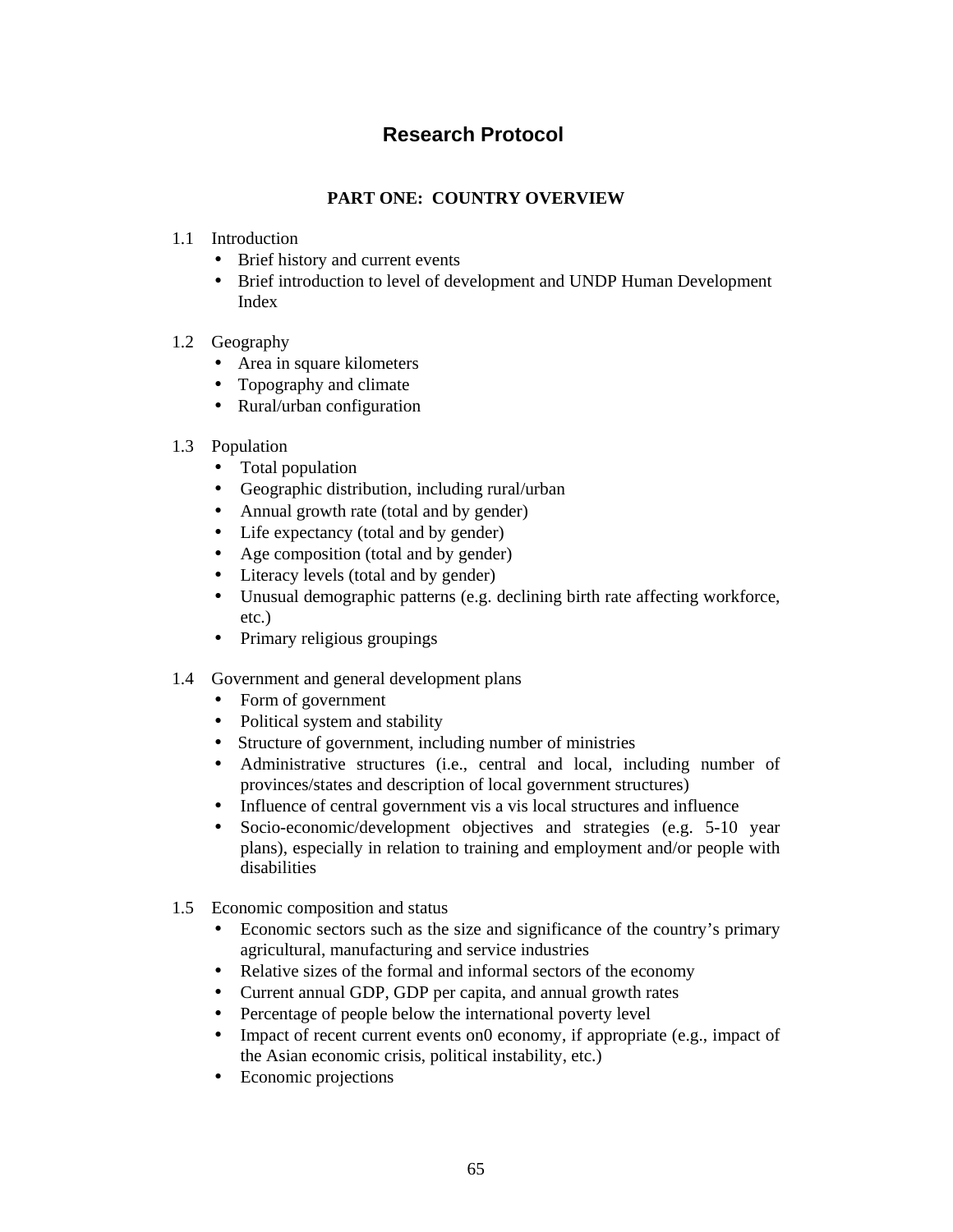- 1.6 Labour markets
	- Labour force participation (total and by age and gender)
	- Unemployment rates (total and by age and gender)
	- Underemployment rates defined as less than 35 hours per week (total and by age and gender)
	- Relative levels of open employment, multiple employment (individuals holding more than one job), and self-employment (total and by age and gender)
	- Levels of employment in the formal and informal sectors (total and by age and gender)
	- Wage levels for the primary occupations in the formal and informal sectors
	- Identify and describe any special issues that impact the country labour markets (e.g. importing labour, high rates of youth unemployment, ageing workforce, etc.)

#### **PART TWO: PEOPLE WITH DISABILITIES---DEFINITIONS, DATA AND SITUATION**

- 2.1 Identify and describe the most common definition(s) of disability used, especially the legal definition(s). If multiple definitions exist, describe them and reference their sources.
- 2.2 Identify and describe the primary disability classification system(s) used for official government purposes. If multiple classification systems exist, cite their sources, describe them and explain how they are used.
- 2.3 Identify and describe the major sources of disability information. For each, specify the
	- Nature of the source (e.g., Census, national database, survey, registration for services, study, etc.)
	- Definition of disability and classification system
	- Data gathering procedures
	- Scope (e.g., aimed at all disabled persons, a disability subgroup, a geographic part of the country, etc.)
	- Primary demographics and findings to include, as available, the number of and types of disabled persons, principle causes of disability, gender, literacy level, education, employment status, and income levels
	- Problems that may have existed in collecting information or that affect the validity of the available data (e.g., unclear definitions, etc.).
- 2.4 Cite and describe national data sources and statistics related to the number of people disabled by on the job injuries and cite return to work rates, if available.
- 2.5 Describe the environmental factors affecting the full social participation of people with disabilities in all aspects of life, especially their direct participation in training and employment. Note those specific to certain disability groups. For example:
	- Environmental accessibility/barriers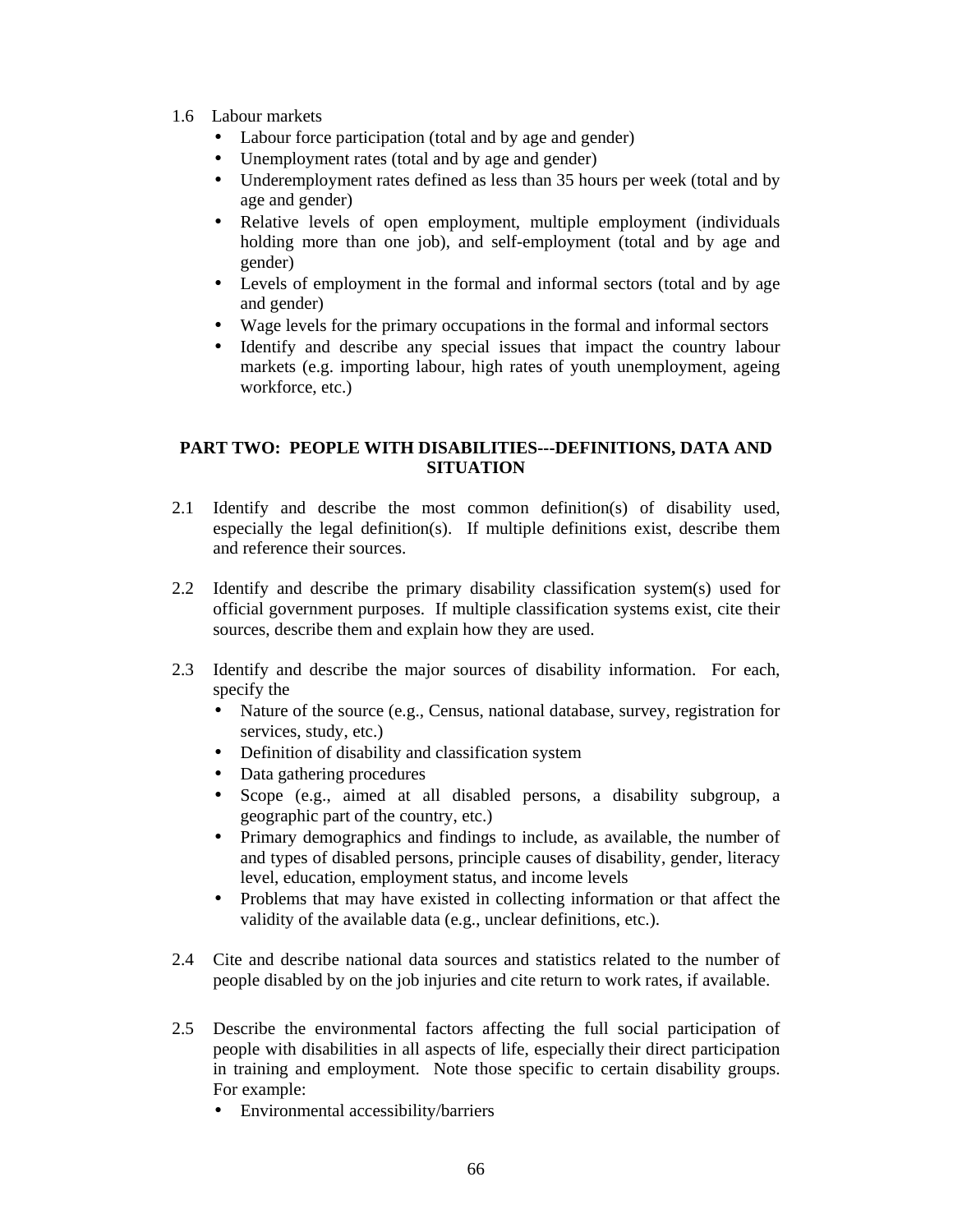- Communication accessibility barriers (e.g., sign language development/use, signage, use of Braille, etc.)
- Transportation accessibility/barriers
- Others.
- 2.6 Describe social factors that may also affect participation including
	- Prevailing cultural attitudes toward disability (including religious beliefs)
	- Negative attitudes or misconceptions (note disability specific attitudes)
	- Societal and family expectations for people with disabilities by gender, if appropriate.
- 2.7 Identify and describe the primary advocacy organizations of (not for) disabled persons and their advocates. In particular, note
	- If the organizations represent a single disability group or all types of disabilities
	- Number of members and geographic scope
	- Objectives, influence and services, especially those related to employment and training.

#### **PART THREE: LEGISLATION, POLICIES AND INSTITUTIONAL STRUCTURES**

- 3.1 International policies adopted
	- Has the country ratified the Asia Pacific Decade Declaration? If so, when?
	- Has the country ratified ILO Convention No. 159? If so, when? Describe any supervisory comments.
- 3.2 National legislation, official decrees, etc.
	- Describe reference to equal rights, especially of disabled persons in the Constitution.
	- Cite and describe any global disability rights or disability-specific legislation.
	- Cite and describe legislation that currently influences persons with disabilities in relation to (include name, date, purpose, and disability provisions or lack thereof):
		- Education, vocational training and/or human resource development
		- Employment, wage, and labour issues
		- Income generation, self-employment and enterprise development
		- Transportation, housing and building codes, assistive devices, other.
	- Cite and describe in detail any employment promotion legislation or provisions to promote employment of people with disabilities, such as quotas, levies, employer incentives, laws protecting employment rights, etc.
	- Cite and describe any national legislation that discriminates against disabled persons, for example, with regard to employment in certain professions, etc.
	- Cite and describe vocational rehabilitation provisions contained in the country's workers' compensation, social security and/or employment injury laws.
	- Cite any other legislation that promotes or hinders the training and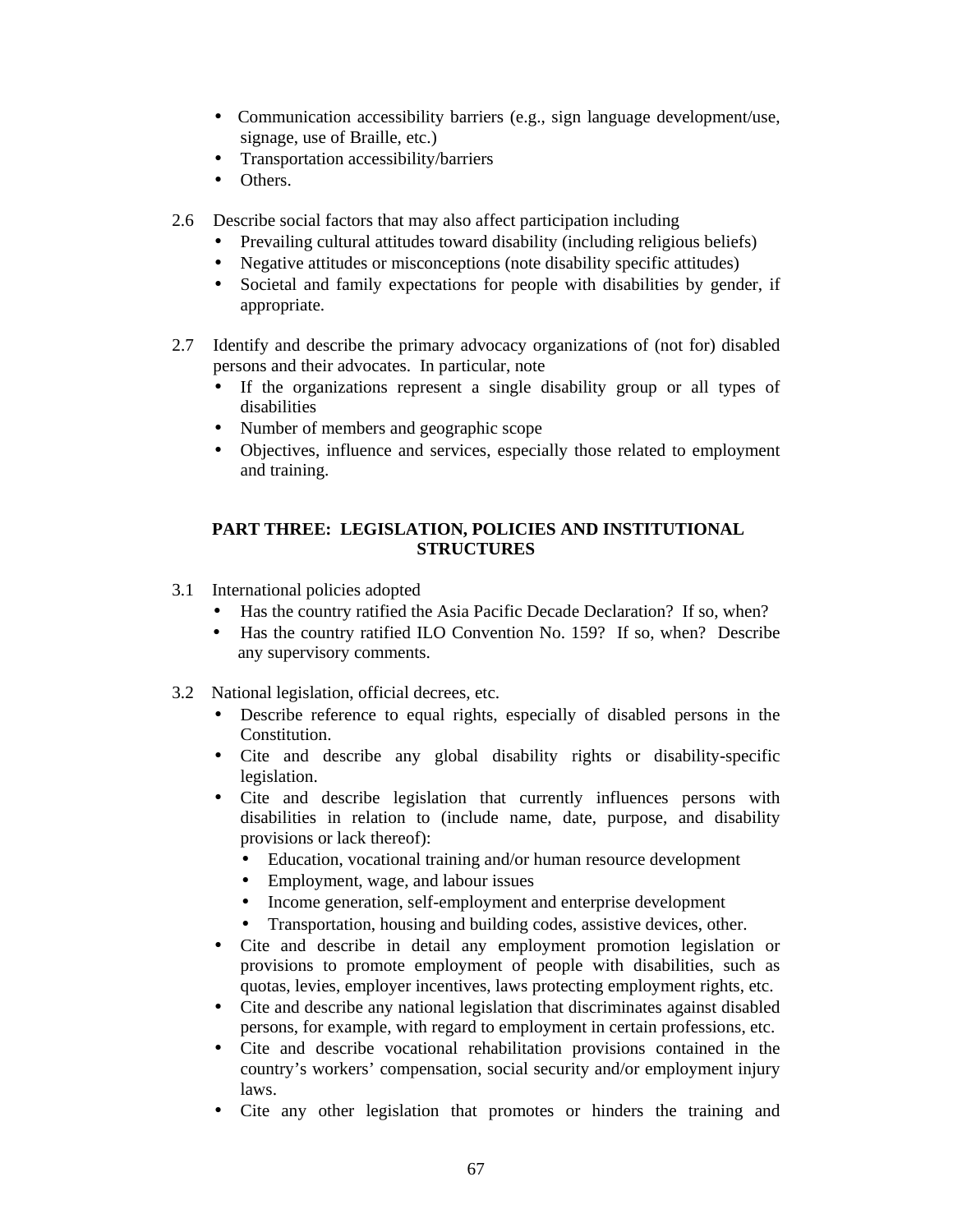employment of people with disabilities.

- Describe any draft or impending legislation that deals with disabled persons.
- 3.3 Disability policies and regulations
	- Cite and describe the national development plan as it relates to training and employment or includes the mention of people with disabilities.
	- Cite and describe significant existing regulations or policy statements to implement the legislation described in 3.2.
	- Cite and describe the national plan regarding vocational rehabilitation, training and employment for disabled persons, or a general rehabilitation/disability plan that includes these issues. Include the date developed, when and how the plan was developed, who was involved in its development and if workers' and employers' organizations and people with disabilities were included, the process for developing the plan, and its significant contents.
	- Cite and describe any policies and/or regulations related to the availability of vocational rehabilitation staff and their competency and training.
	- Cite and describe any policies and/or regulations related to vocational rehabilitation research activities.
	- Cite and describe any other policies and regulations that relate to the training and employment of people with disabilities, their equal treatment, and their access to support services to enable them to secure employment and training.
- 3.4 Evaluation and review of policies
	- Are there measurable targets with regard to the training and employment of people with disabilities? If yes, describe these targets, including gender dimensions and requirements for joint action by all ministries (such as those responsible for employment, training, small enterprise or rural development).
	- Describe methods of reviewing and evaluating national plans or policies.
- 3.5 Institutional structure for policy and service implementation
	- Briefly describe the historical evolution of vocational rehabilitation and other strategies to foster the employment of people with disabilities.
	- Identify and describe the activities of the key government ministries or semi-autonomous organizations involved in implementing the policies and overseeing the services related to the vocational rehabilitation of disabled persons.
	- Identify and describe any national coordinating body [ies] in support of employment and training activities for disabled persons, including the composition, structure and functions.
	- Identify and describe any inter-ministerial groups or committees in support of employment and training activities for disabled persons.
	- Describe the role of local (state/provincial) government in implementing disability policy.
- 3.6 Other implementing organizations
	- Describe the relationship between the government, the private sector and the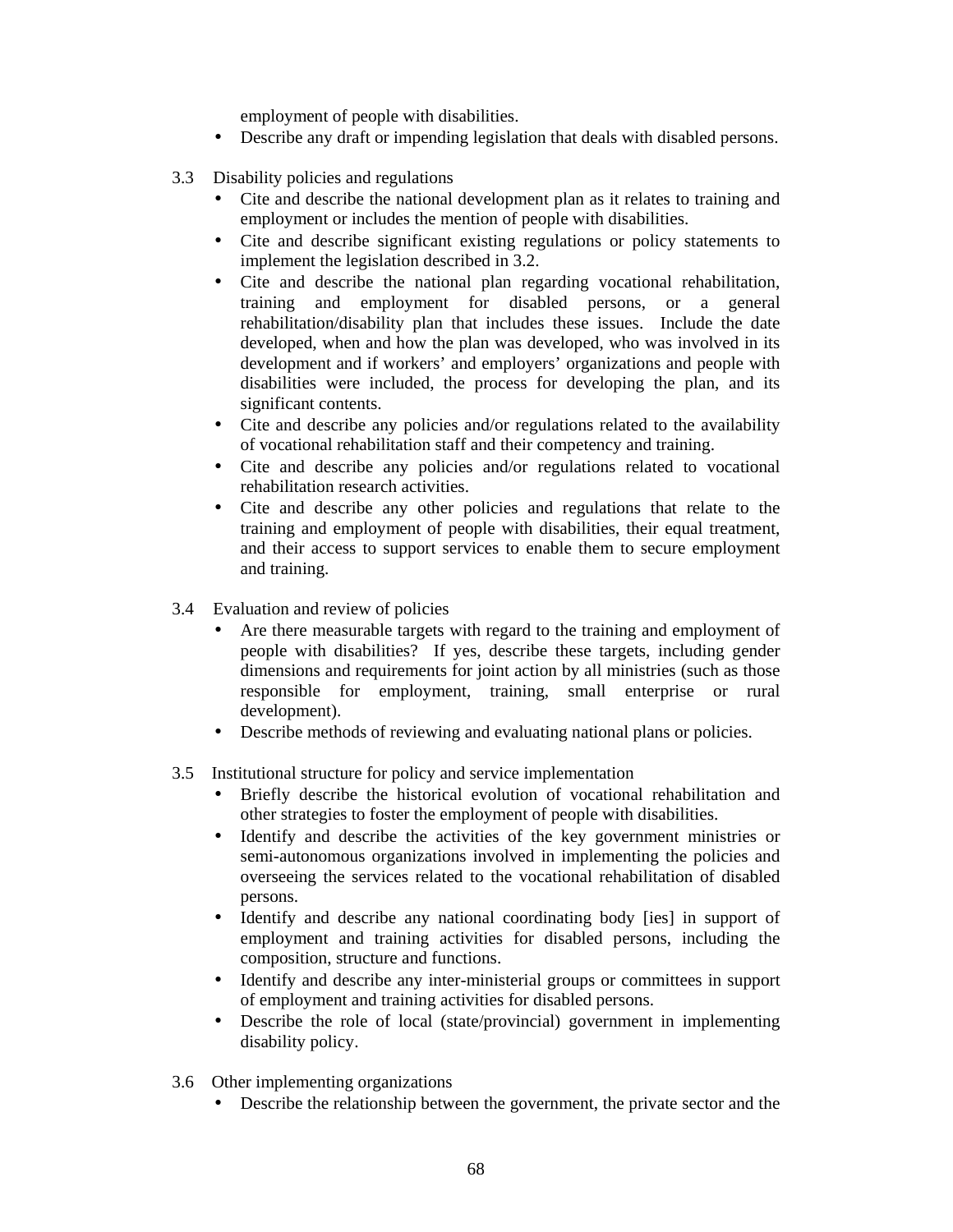NGO community regarding the implementation of disability policies and vocational rehabilitation services. In particular, note the funding relationship between government and NGOs, including organizations of/for disabled persons, and how they cooperate to implement policies or deliver services in response to policies (e.g., funding arrangements, policy implementing roles, partnerships, collaborations, etc.).

• Describe any policy implementation or service provider roles for employers' groups and trade unions.

#### **PART FOUR: EDUCATION, VOCATIONAL TRAINING PRACTICE AND EMPLOYMENT**

- 4.1 General education system
	- Describe the structures of the primary, secondary and post-secondary education systems.
	- Is schooling compulsory, and if so, to what level?
	- Are fees charged, and if so, how much and to what level?
	- Provide enrolment data for each level of schooling (total and by gender).
	- Describe any urban/rural differences in educational systems and opportunities.
- 4.2 Educational opportunities for persons with disabilities
	- Cite data or estimate the proportions of the disabled population that receive primary, secondary and post-secondary education (by gender and disability type).
	- Identify and describe the educational opportunities for disabled persons in the country's mainstream educational systems, and estimate the numbers of disabled persons enrolled at each level (by gender and disability type).
	- Identify and describe NGO-sponsored educational opportunities for disabled persons, and estimate the numbers enrolled (by gender and disability type).
	- Identify and describe the educational opportunities for disabled persons in other systems that may exist (e.g., community based rehabilitation programmes) and estimate the numbers enrolled (by gender and disability type).
	- Estimate the retention rates for persons with disabilities in each of the above systems.
	- Describe the availability of appropriate teaching aids, assistive devices and facilities for promoting successful educational outcomes for persons with disabilities.
	- Describe the nature and extent of disability related teacher-training programmes for teachers in the mainstream and special educational systems.
	- Describe differences in availability and/or quality of educational services related to urban and rural areas, type of disability or gender variables.
	- Cite data, evaluation studies or other authoritative sources to describe the quality of education services for students with disabilities.
- 4.3 The mainstream vocational training system
	- Describe the formal vocational training system (i.e., certificate, diploma or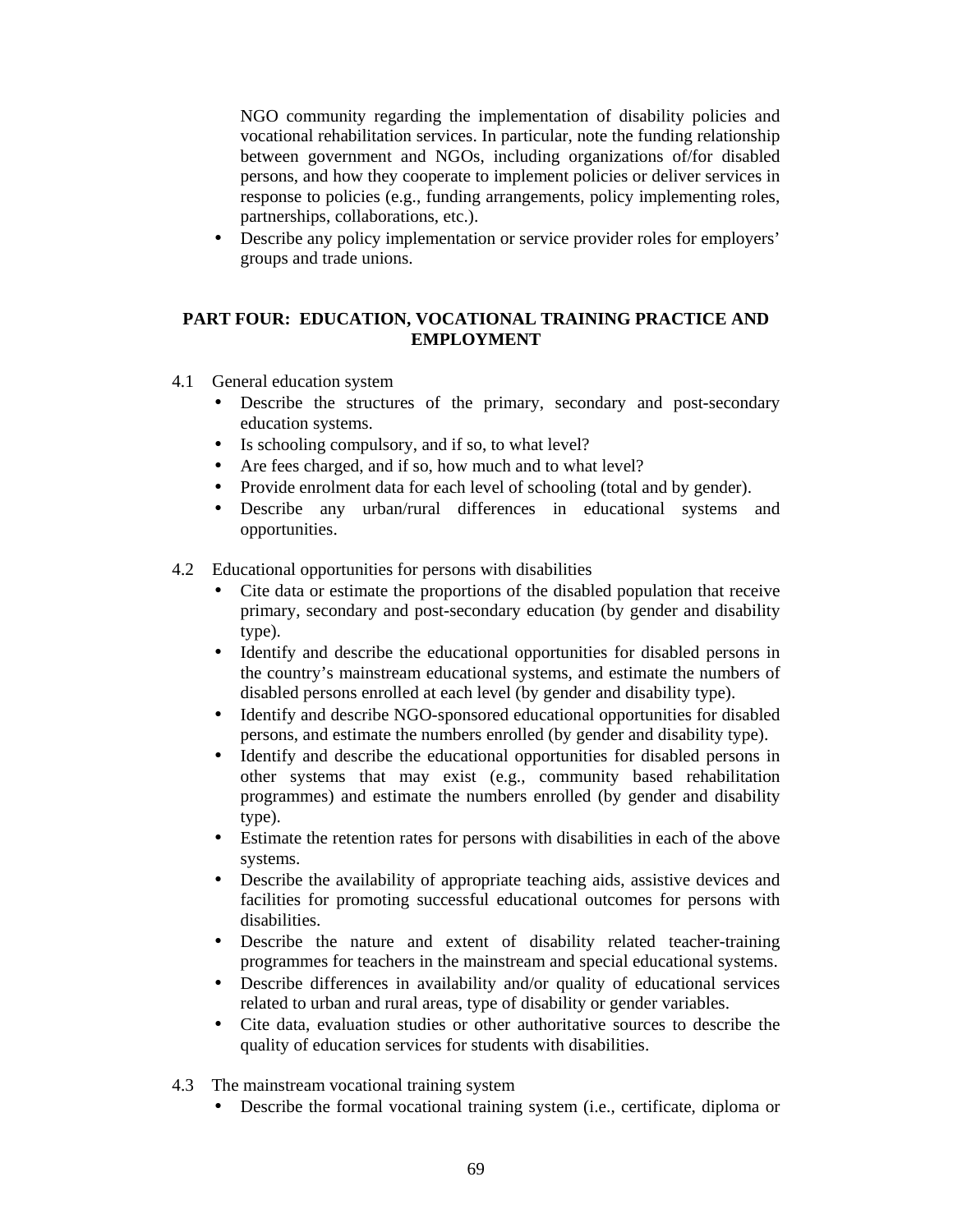qualification based), including oversight bodies, ministry or ministries involved, institutional structures, and types of training courses offered.

- Describe the informal vocational training system (i.e., provides skills training that does not result in formal qualifications), including ministries involved, institutional structures and types of training courses offered.
- Identify and describe programme<sup>[s]</sup> to provide vocational training through distance learning.
- Identify and describe work-based and apprenticeship opportunities.
- Identify completion rates (total and by gender) and outcome data (percentage who are employed or self-employed after training) that are available for the different types of training.
- Describe the availability of NGO or commercial vocational training programmes and their importance to the overall human resource development system.
- 4.4 Mainstream vocational training opportunities for people with disabilities
	- Identify and describe any existing opportunities for mainstreaming and/or special support services for disabled trainees in the mainstream formal and informal vocational training systems.
	- Identify disabled persons enrolment and completion rates (by gender and disability type) and outcome data (percentage who are employed or selfemployed after training) that are available for the different types of training.
	- Discuss differences in availability and/or quality of mainstream vocational training related to urban and rural areas, type of disability and gender variables.
- 4.5 Segregated vocational training opportunities for people with disabilities
	- Identify and describe any existing segregated government and NGOsponsored vocational training systems and programmes for persons with disabilities, including those providing formal and informal vocational training and any distance learning or apprenticeship opportunities.
	- Describe special accommodations or special support services offered to students, including follow-up.
	- Describe prevocational, remedial or other specialized training that may be offered.
	- Describe the types of occupational skills taught, and discuss their relevance to labour market and self-employment opportunities.
	- Describe the nature and extent of disability related instructor-training programmes for those in mainstream and segregated systems.
	- Identify (or estimate) completion rates (total and by gender) and outcome data (percentage who are employed or self-employed after training) that are available for the different types of training.
	- Discuss differences in availability and/or quality of mainstream vocational services related to urban and rural areas, type of disability and gender variables.
	- Cite evaluation studies or other authoritative sources to describe the quality and responsiveness of the vocational training system to people with disabilities.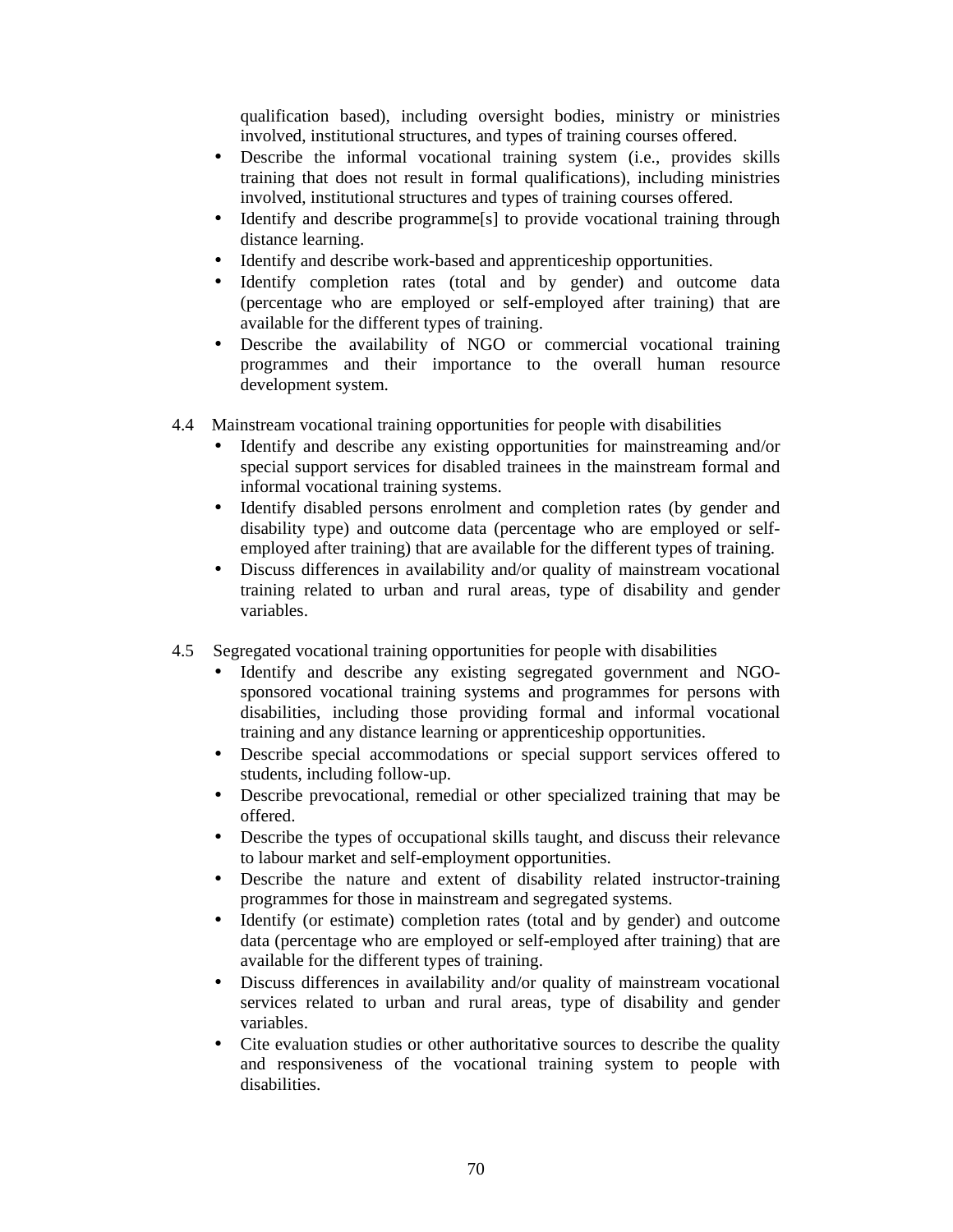- 4.6 Self-help and peer vocational training opportunities for people with disabilities
	- Identify and describe any existing self-help or peer vocational training programmes.
	- Estimate the number of disabled persons enrolled, graduated and employed as a result of their participation by gender and by disability type.
	- Discuss any differences in availability and/or types of self-help and peer vocational training related to urban and rural areas, type of disability and gender variables.
- 4.7 Mainstream employment services
	- Identify and describe the government sponsored employment services system (i.e., providing assessment, vocational guidance and job placement services), the responsible ministry or ministries involved and particular groups targeted.
	- Describe the institutional service delivery structures (e.g., schools, employment offices, and outsourcing to NGOs) and nature and extent of services provided.
	- Identify significant NGO-sponsored employment programmes, the services that are offered, and the target groups (e.g. youth or women) served.
	- Discuss any differences in availability and/or types of employment services based on urban/rural or gender dimensions.
- 4.8 Opportunities for people with disabilities in mainstream systems
	- Identify and describe any existing opportunities for mainstreaming and/or special support services for disabled job seekers in the mainstream employment services.
	- If mainstreaming occurs, provide data or estimate the proportion of disabled persons who use the mainstream system (s) and their success rate in terms of employment outcomes.
- 4.9 Special employment and employment support services for people with disabilities
	- Identify and describe special employment and employment support services available to people with disabilities through government agencies, NGOs, schools or other sponsoring institutions.
	- Describe the structures for delivering employment and employment support services (e.g., employment offices, work oriented rehabilitation centres or sheltered workshops, special vocational schools, etc.).
	- Describe the services offered, especially disability specific employment support services (e.g., vocational assessment, peer group counseling, work experience or adjustment services, supported employment, job analysis, selective placement, etc.).
	- Note if these services focus entirely on open employment, or include placement in sheltered employment, enclaves or other protected environments.
	- Identify the number of persons served by gender and disability type and the number placed in employment (open employment, protected employment or self-employment) by gender and by disability type.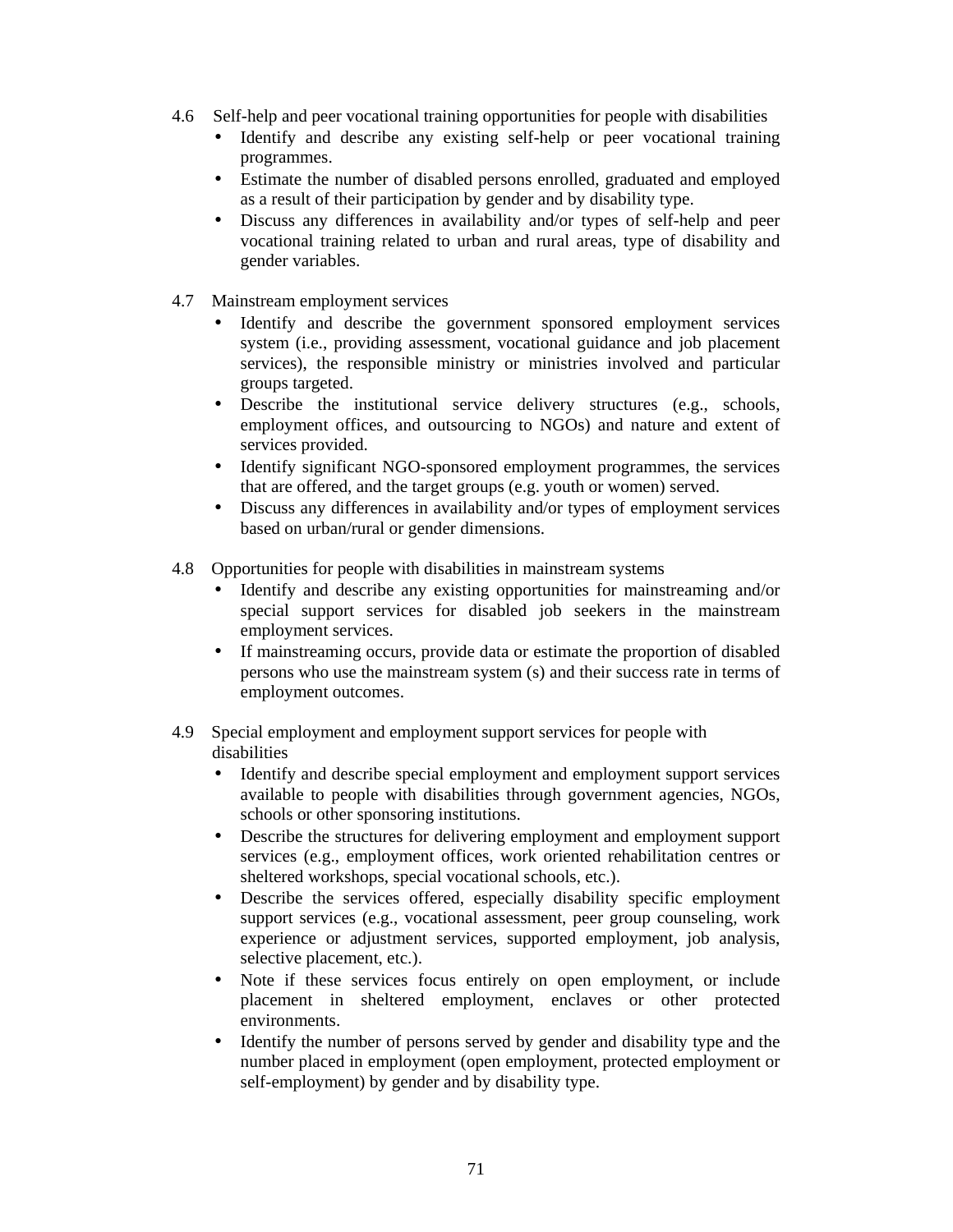- 4.10 Mainstream support for self-employment and income generation
	- Identify any government sponsored self-employment and income generation services and the responsible ministries.
	- Describe the services offered (e.g., business planning, business development training, access to credit. etc.) and target groups.
	- Identify any NGO sponsored self-employment and income generation programmes.
	- Describe the services offered (e.g., business planning, business development training, access to credit, etc.) and target groups.
- 4.11 Mainstream support for self-employment and income generation for disabled persons
	- Describe opportunities for inclusion of people with disabilities in selfemployment programmes by identifying mainstreaming policies and special outreach and support services.
	- Describe the extent to which people with disabilities are included in such programmes by citing or estimating participation and outcome rates
- 4.12 Self-employment and income generation support services for people with disabilities
	- Identify support programmes for self-employment and income generation for people with disabilities sponsored by governments, NGOs or special schools and training facilities.
	- Describe the services offered and target groups.
	- Identify the participation and outcome data (number starting businesses) by gender and by disability type.
- 4.13 Poverty alleviation programmes
	- Describe any major poverty alleviation programmes and their sponsors and related ministries (if not identified in 4.11 or 4.12).
	- Identify policies and practices related to the inclusion of people with disabilities.
	- Identify or estimate the participation rates of people with disabilities in such programmes.
- 4.14 Staff training for vocational rehabilitation
	- Identify and describe training programmes for professionals providing vocational rehabilitation and training and employment services for people with disabilities.
	- Describe the availability of competent trained personnel related to vocational rehabilitation practice (e.g. trained rehabilitation counselors, vocational assessors, vocational counselors, job placement specialists, etc.). Cite data, if available, and estimate the proportion of disabled persons.
- 4.15 Barriers/gaps related to services
	- Identify specific barriers that people with disabilities face in accessing or benefiting from educational, vocational training, employment and selfemployment and income generation services, both mainstream and segregated (e.g., related to accessibility, transportation, support services,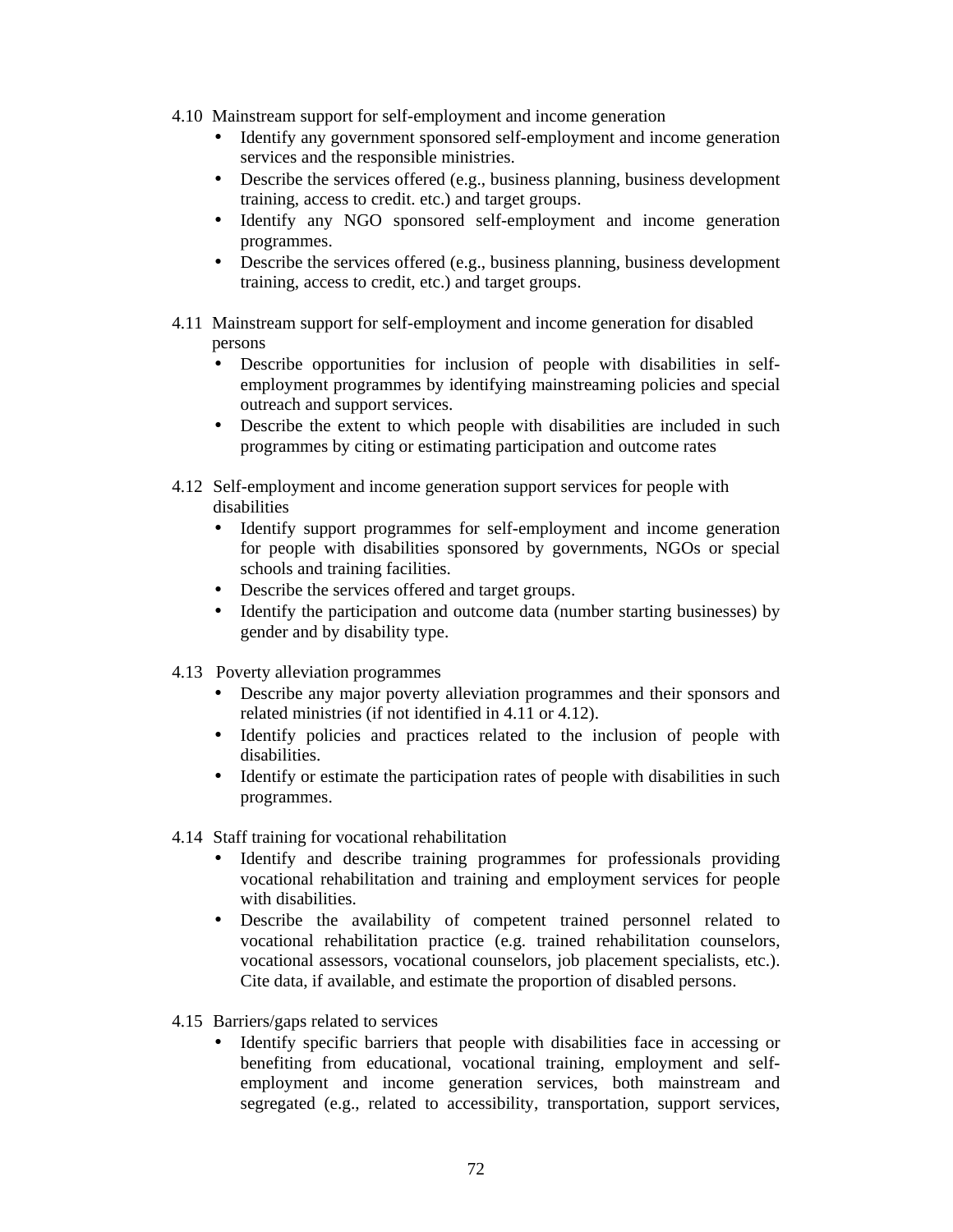availability of assistive devices, trained instructors, policy support, etc.).

- Note gaps in services that may exist (e.g., such as for those with certain types of disabilities, age, ethnic or gender groups, those residing in certain geographic areas, etc.).
- Whenever possible, identify data or a rationale to support the identification of these barriers or gaps.

#### **PART FIVE: EMPLOYMENT OPPORTUNITIES**

- 5.1 Open employment
	- Identify and describe open employment opportunities for people with disabilities in the public, for profit and not for profit sub sectors.
	- Estimate or provide data related to the number employed (by gender and by disability type) especially in relation to the types of jobs, wages, benefits, and career advancement potentials in the open labour market.
	- Identify and describe any teleworking, home-based or other non-traditional employment structures in the open market.
	- Identify and describe employment opportunities that have developed because of advances in information technology, the Internet and the computer industry.
	- Identify and describe any decreases in open employment opportunities, especially related to employment of disabled persons, such job loss due to technology, trade or globalization issues, the impact of transition economies, etc.
- 5.2 Employment opportunities for people with disabilities in protected work environments
	- Describe the available employment opportunities in protected work environments designed for people with disabilities including the following:
	- Government set-aside job programmes (i.e., jobs that are set aside or give priority to people with disabilities, such as sale of lottery tickets in Thailand)
	- Sheltered workshops and work centres for people with disabilities.
	- Supported employment programmes
	- Enclaves (segregated work setting for people with disabilities within larger companies)
	- Other.
	- For each type of protected job opportunity, provide data or estimate the number of people employed (by gender and by disability type), especially in relation to the types of jobs, wages, benefits and rehabilitation services that are available to participants in these protected work programmes.
	- Explain and describe opportunities and specific services for transitioning workers with disabilities from protected employment to open employment.
	- Cite data or estimate the numbers or proportions of people with disabilities who transition from protected to open employment.
- 5.3 Self-employment opportunities for persons with disabilities
	- Identify and describe self-employment opportunities for disabled persons in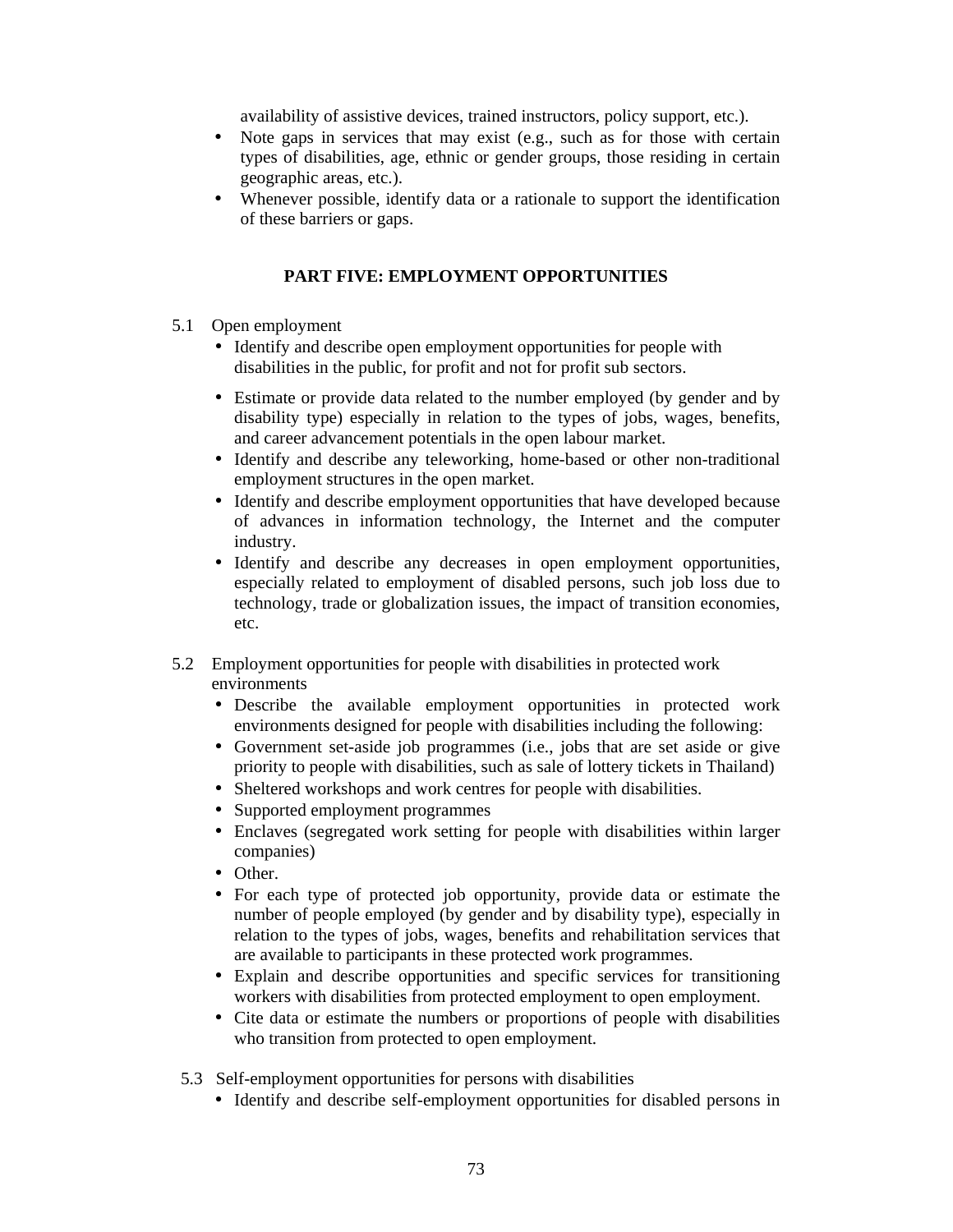the formal sector, and estimate the numbers of people employed and the incomes of self-employed people with disabilities in the formal sector.

- Identify and describe self-employment opportunities for disabled persons in the informal sector, and estimate the numbers of people employed and the incomes of self-employed people with disabilities in the informal sector.
- Identify any special government or NGO programmes to support or assist people with disabilities in self-employment, such as special marketing schemes, tax breaks, etc.
- 5.4 Identify and describe other segregated or protected employment opportunities that may exist, such as disabled persons cooperatives, welfare enterprises, etc. and estimate the number of persons employed, types of job opportunities, wages, and number and types of disabled persons served.
- 5.5 Barriers and Gaps
	- Identify specific barriers that people with disabilities face in accessing or benefiting from employment opportunities including those in open, formal, informal and protected environments (e.g., related to accessibility, transportation, support services, availability of assistive devices, discriminatory practices, lack of policy support, etc.).
	- Note specific gaps to accessing employment opportunities that may exist (e.g., such as for those with certain types of disabilities, age, ethnic or gender groups, those residing in certain geographic areas, etc.).
	- Whenever possible, identify data or a rationale to support the identification of these barriers or gaps.

#### **PART SIX: ACTIVITIES INVOLVING SOCIAL PARTNERS**

- 6.1 Identify and describe any government or NGO initiatives specifically designed to educate, raise awareness in, or provide supports and encouragement to, employers who are involved in the training or employment of people with disabilities.
- 6.2 Identify and describe any government or NGO initiatives specifically designed to educate, raise awareness or provide supports and encouragement to trade unions or workers' organizations that are involved in the training or employment of people with disabilities.
- 6.3 Describe any employer or trade union initiated activities, partnerships, or liaisons with government or NGOs that are specifically designed to promote the training and employment of people with disabilities.

#### **PART SEVEN: SUMMARY AND FUTURE DIRECTIONS**

- 7.1 Looking back over the past decade 1992-2002
	- Describe significant changes in policy and practice over the past decade.
	- Describe specific progress or lack of progress.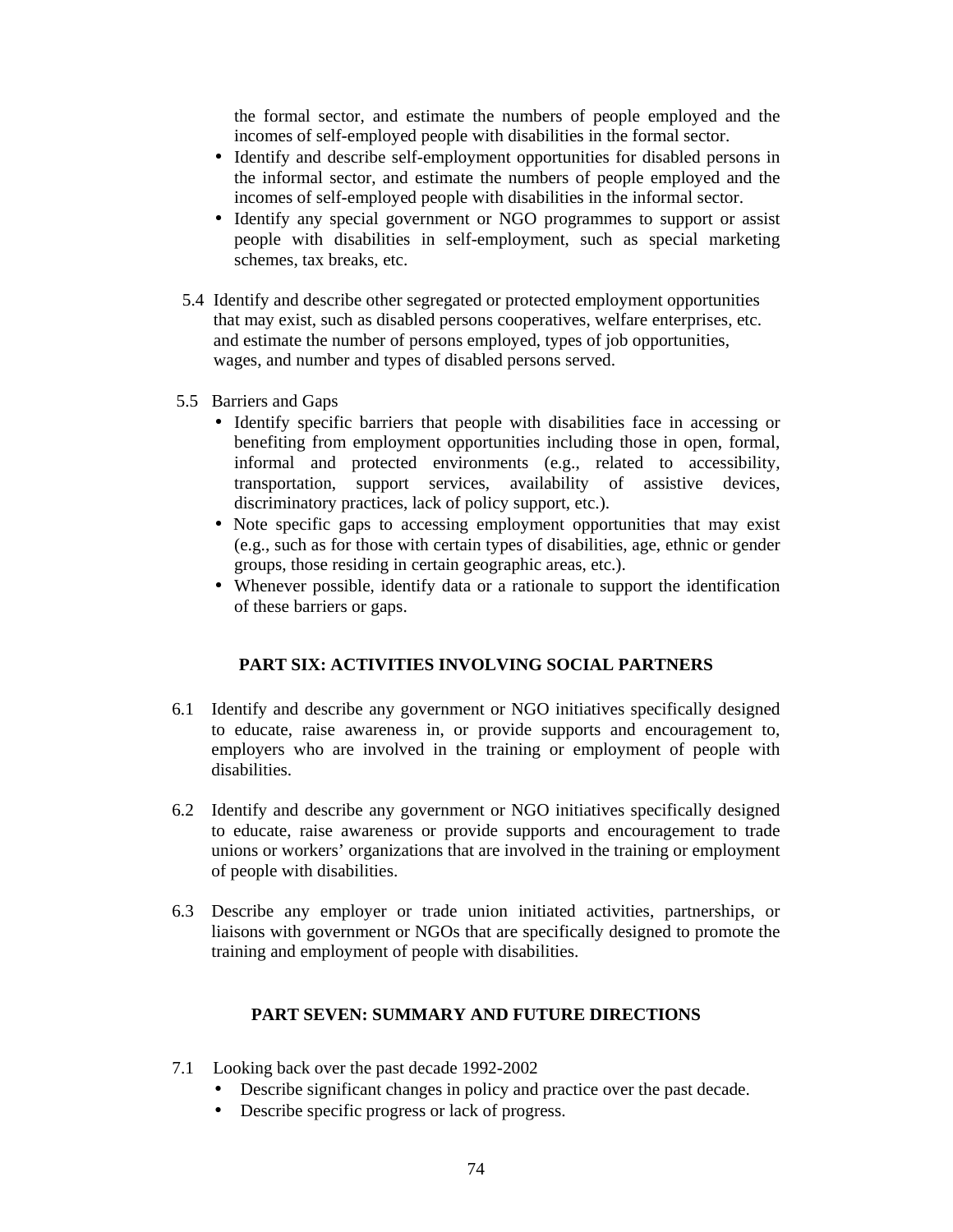- 7.2 Looking forward
	- Describe major barrier needs related to policies and practices for equal opportunity and treatment of people with disabilities in regard to training and employment.
	- Describe major strengths or opportunities related to policies or practices in regard to training and employment of people with disabilities.
- 7.3 Plans and recommendations from in-country
	- Cite and describe goals, directions, and targets from official government planning documents related to training and employment policies and practices and specify time frames.
	- Cite and describe any current recommendations made by advocacy or disability organizations related to the future of employment and training policies and practices.
	- Cite and describe any other recommendations, studies or analyses within the country that pose specific recommendations about the future of policies and practices for the training and employment of people with disabilities.